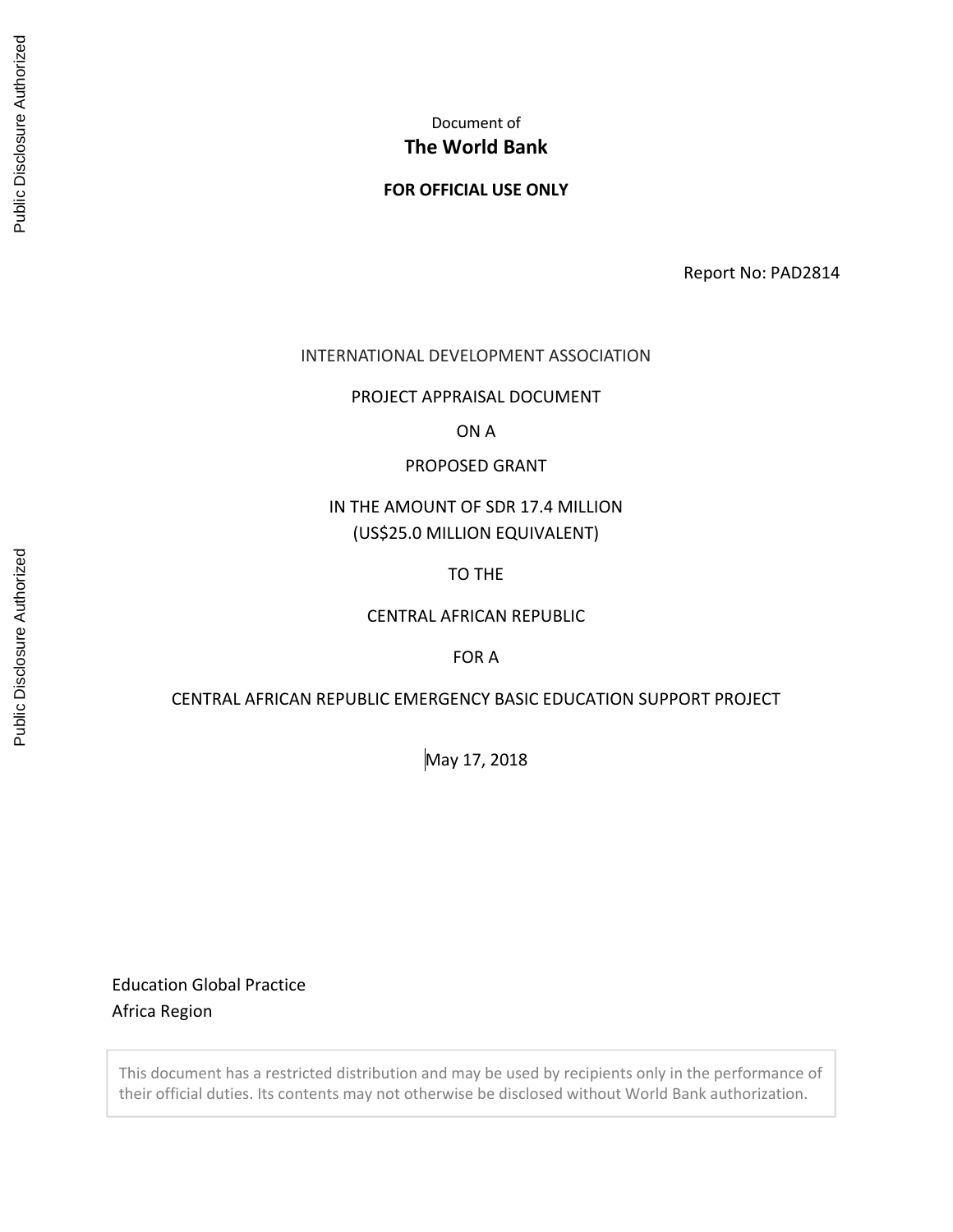#### CURRENCY EQUIVALENTS

Exchange Rate Effective April 30, 2018

Currency Unit = XAF US\$1.00 = 541 XAF US\$1.00 = SDR 0.6954

#### FISCAL YEAR

#### January 1 – December 31

#### ABBREVIATIONS AND ACRONYMS

| <b>ALP</b>   | <b>Accelerated Learning Program</b>                                |
|--------------|--------------------------------------------------------------------|
| AWPB         | Annual Work Plan and Budget                                        |
| <b>DBSEP</b> | Directorate of Basic and Secondary Education and Partnerships      |
| DP           | <b>Development Partner</b>                                         |
| <b>ECD</b>   | Early Childhood Development                                        |
| <b>ECW</b>   | <b>Education Cannot Wait</b>                                       |
| EFA-FTI      | <b>Education for All-Fast Track Initiative</b>                     |
| <b>EGMA</b>  | Early Grade Mathematics Assessment                                 |
| <b>EGRA</b>  | Early Grade Reading Assessment                                     |
| <b>EMIS</b>  | <b>Education Management Information System</b>                     |
| <b>ENMC</b>  | Enquête Nationale sur les Monographies Communales (National Survey |
|              | for Communal Monographies)                                         |
| <b>EQRA</b>  | <b>Education Quality Reform in Afghanistan</b>                     |
| <b>ESIA</b>  | <b>Environmental and Social Impact Assessment</b>                  |
| <b>ESMF</b>  | <b>Environmental and Social Management Framework</b>               |
| <b>ESRSP</b> | <b>Education System Recovery Support Project</b>                   |
| EU           | <b>European Union</b>                                              |
| <b>FCV</b>   | Fragility, Conflict, and Violence                                  |
| FM           | <b>Financial Management</b>                                        |
| <b>GBV</b>   | <b>Gender-Based Violence</b>                                       |
| <b>GDP</b>   | <b>Gross Domestic Product</b>                                      |
| <b>GER</b>   | <b>Gross Enrollment Ratio</b>                                      |
| <b>GPE</b>   | <b>Global Partnership for Education</b>                            |
| <b>GRM</b>   | <b>Grievance Redress Mechanism</b>                                 |
| <b>GRS</b>   | <b>Grievance Redress Service</b>                                   |
| HDI          | Human Development Index                                            |
| HQ           | Headquarters                                                       |
| <b>IFR</b>   | <b>Interim Financial Report</b>                                    |
| <b>INEE</b>  | Inter-Agency Network for Education in Emergencies                  |
| <b>IPF</b>   | <b>Investment Project Financing</b>                                |
| <b>IPP</b>   | Indigenous Peoples Plan                                            |
| <b>IPPF</b>  | <b>Indigenous Peoples Policy Framework</b>                         |
| <b>ISP</b>   | <b>Implementation Support Plan</b>                                 |
| M&E          | Monitoring and Evaluation                                          |
| <b>MDG</b>   | Millennium Development Goal                                        |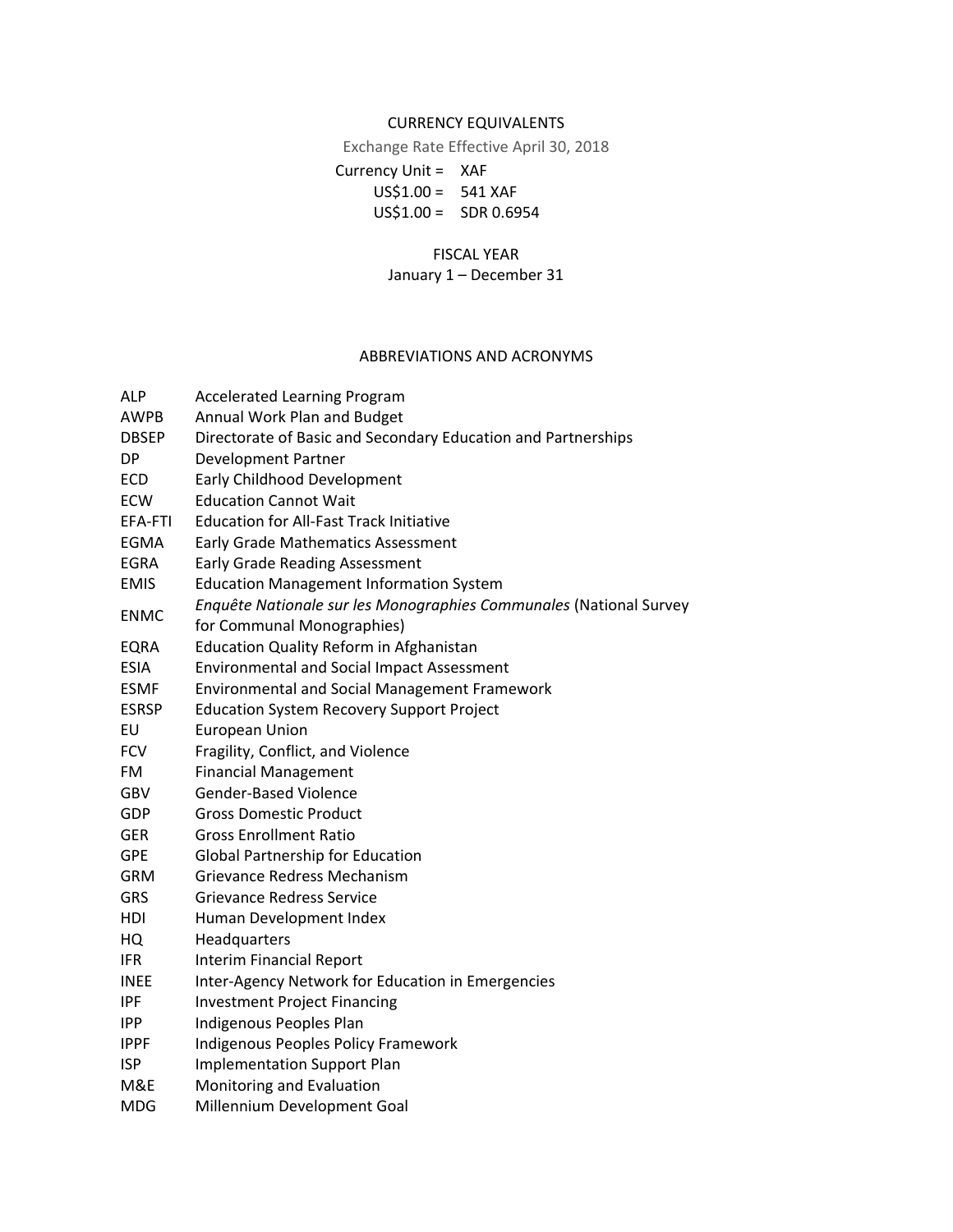|               | Ministère de l'Enseignement Primaire Secondaire, Technique et de   |
|---------------|--------------------------------------------------------------------|
| <b>MEPSTA</b> | l'Alphabétisation (Ministry of Primary, Secondary, Technical, and  |
|               | Literacy Education)                                                |
| MHE           | Ministry of Higher Education                                       |
| <b>MICS</b>   | Multiple Indicator Cluster Survey                                  |
| <b>MSRTI</b>  | Ministry of Scientific Research and Technological Innovation       |
| <b>NGO</b>    | Nongovernmental Organization                                       |
| <b>NPRI</b>   | National Pedagogical Research Institute                            |
| <b>NTI</b>    | <b>National Training Institution</b>                               |
| <b>OHADA</b>  | Organisation pour l'harmonisation en Afrique du droit des affaires |
|               | (Organization for the Harmonization of Corporate Law in Africa)    |
| <b>PASEC</b>  | Programme d'Analyse des Systèmes Educatifs de la CONFEMEN          |
|               | (CONFEMEN Program for the Analysis of Education Systems)           |
| PCU           | <b>Project Coordinating Unit</b>                                   |
| <b>PDO</b>    | Project Development Objectives                                     |
| <b>PFM</b>    | <b>Public Financial Management</b>                                 |
| <b>POM</b>    | <b>Project Operations Manual</b>                                   |
| <b>PPSD</b>   | Project Procurement Strategy for Development                       |
| <b>PSC</b>    | <b>Project Steering Committee</b>                                  |
| <b>RAP</b>    | <b>Resettlement Action Plan</b>                                    |
| <b>RPC</b>    | Regional Pedagogical Center                                        |
| <b>RPF</b>    | <b>Resettlement Policy Framework</b>                               |
| <b>SAP</b>    | Safeguards Action Plan                                             |
| <b>SBMC</b>   | School-Based Management Committee                                  |
| <b>SCD</b>    | <b>Systematic Country Diagnostic</b>                               |
| <b>SDG</b>    | Sustainable Development Goal                                       |
| <b>SSA</b>    | Sub-Saharan Africa                                                 |
| <b>STEP</b>   | Systematic Tracking and Exchanges in Procurement                   |
| <b>STR</b>    | <b>Student-Teacher Ratio</b>                                       |
| <b>TOR</b>    | <b>Terms of Reference</b>                                          |
| UN            | <b>United Nations</b>                                              |
| <b>UNICEF</b> | United Nations Children's Fund                                     |

Regional Vice President: Makhtar Diop Country Director: Jean‐Christophe Carret Senior Global Practice Director: Jaime Saavedra Chanduvi Practice Manager: Meskerem Mulatu Task Team Leader(s): Dung‐Kim Pham, Kebede Feda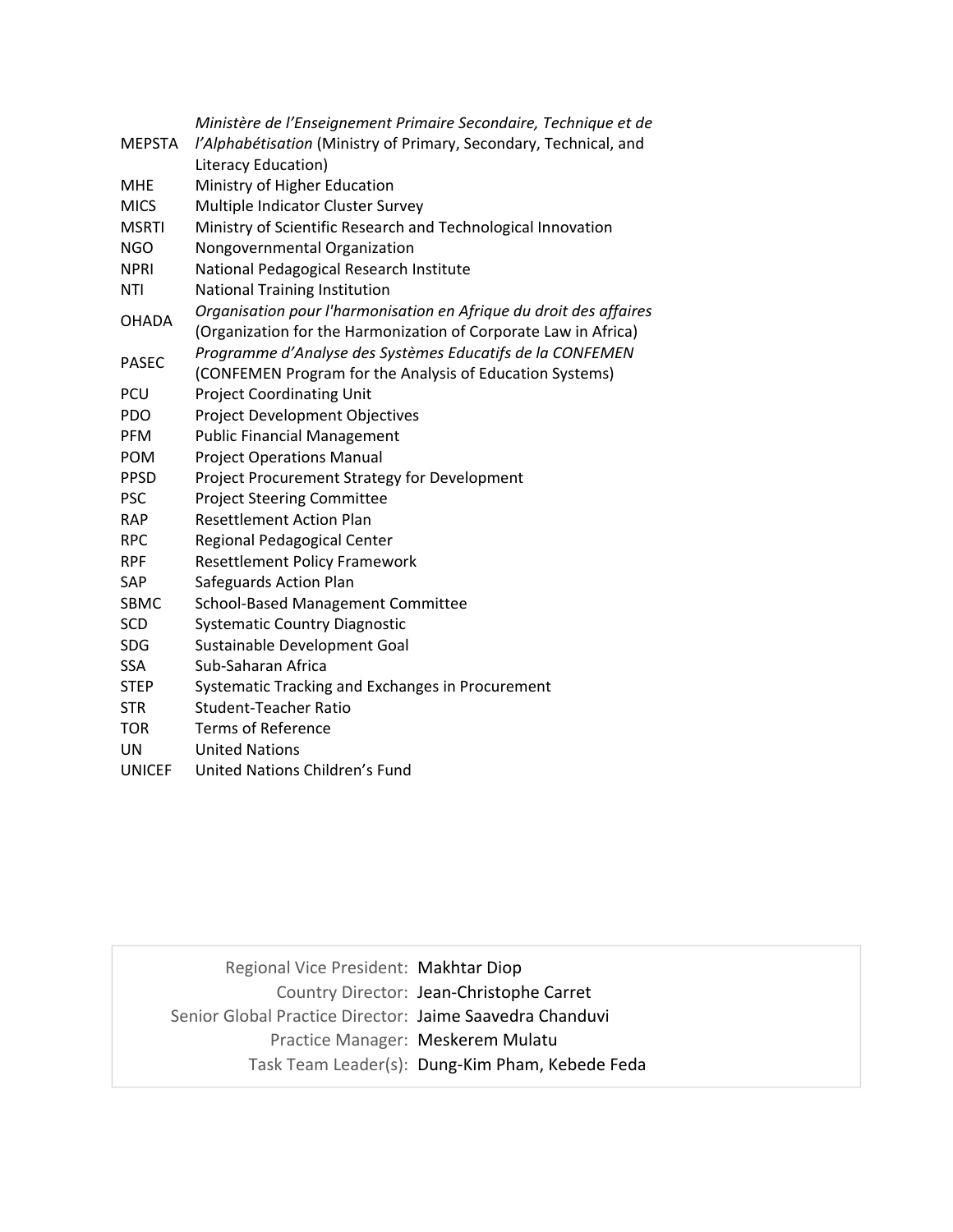

| <b>BASIC INFORMATION</b><br>Country(ies)<br>Project Name<br>Central African<br>Republic<br>Project ID<br><b>Financing Instrument</b> | Central African Republic Emergency Basic Education Support Project<br><b>Environmental Assessment Category</b><br><b>B-Partial Assessment</b> |                                          |  |  |
|--------------------------------------------------------------------------------------------------------------------------------------|-----------------------------------------------------------------------------------------------------------------------------------------------|------------------------------------------|--|--|
|                                                                                                                                      |                                                                                                                                               |                                          |  |  |
|                                                                                                                                      |                                                                                                                                               |                                          |  |  |
|                                                                                                                                      |                                                                                                                                               |                                          |  |  |
|                                                                                                                                      |                                                                                                                                               |                                          |  |  |
| <b>Investment Project</b><br>P164295<br>Financing                                                                                    |                                                                                                                                               |                                          |  |  |
| <b>Financing &amp; Implementation Modalities</b>                                                                                     |                                                                                                                                               |                                          |  |  |
| [ ] Multiphase Programmatic Approach (MPA)                                                                                           | [ ] Contingent Emergency Response Component (CERC)                                                                                            |                                          |  |  |
| [ ] Series of Projects (SOP)                                                                                                         | $[\sqrt{}]$ Fragile State(s)                                                                                                                  |                                          |  |  |
| [ ] Disbursement-linked Indicators (DLIs)                                                                                            | [ ] Small State(s)                                                                                                                            |                                          |  |  |
| [ ] Financial Intermediaries (FI)                                                                                                    |                                                                                                                                               | [ ] Fragile within a non-fragile Country |  |  |
| [ ] Project-Based Guarantee                                                                                                          | [ ] Conflict                                                                                                                                  |                                          |  |  |
| [] Deferred Drawdown                                                                                                                 | [ ] Responding to Natural or Man-made Disaster                                                                                                |                                          |  |  |
| [ ] Alternate Procurement Arrangements (APA)                                                                                         |                                                                                                                                               |                                          |  |  |
|                                                                                                                                      |                                                                                                                                               |                                          |  |  |
| <b>Expected Approval Date</b><br><b>Expected Closing Date</b>                                                                        |                                                                                                                                               |                                          |  |  |
| 08-Jun-2018<br>30-Jun-2023                                                                                                           |                                                                                                                                               |                                          |  |  |
| <b>Bank/IFC Collaboration</b>                                                                                                        |                                                                                                                                               |                                          |  |  |
| Νo                                                                                                                                   |                                                                                                                                               |                                          |  |  |
| <b>Proposed Development Objective(s)</b>                                                                                             |                                                                                                                                               |                                          |  |  |
| To improve access to quality basic education and strengthen capacity in education sector management                                  |                                                                                                                                               |                                          |  |  |
| <b>Components</b>                                                                                                                    |                                                                                                                                               |                                          |  |  |
| <b>Component Name</b><br>Cost (US\$, millions)                                                                                       |                                                                                                                                               |                                          |  |  |
| Increasing access through school infrastructure development                                                                          |                                                                                                                                               | 13.00                                    |  |  |
|                                                                                                                                      | Enhancing teaching effectiveness and support alternative education programs<br>4.20                                                           |                                          |  |  |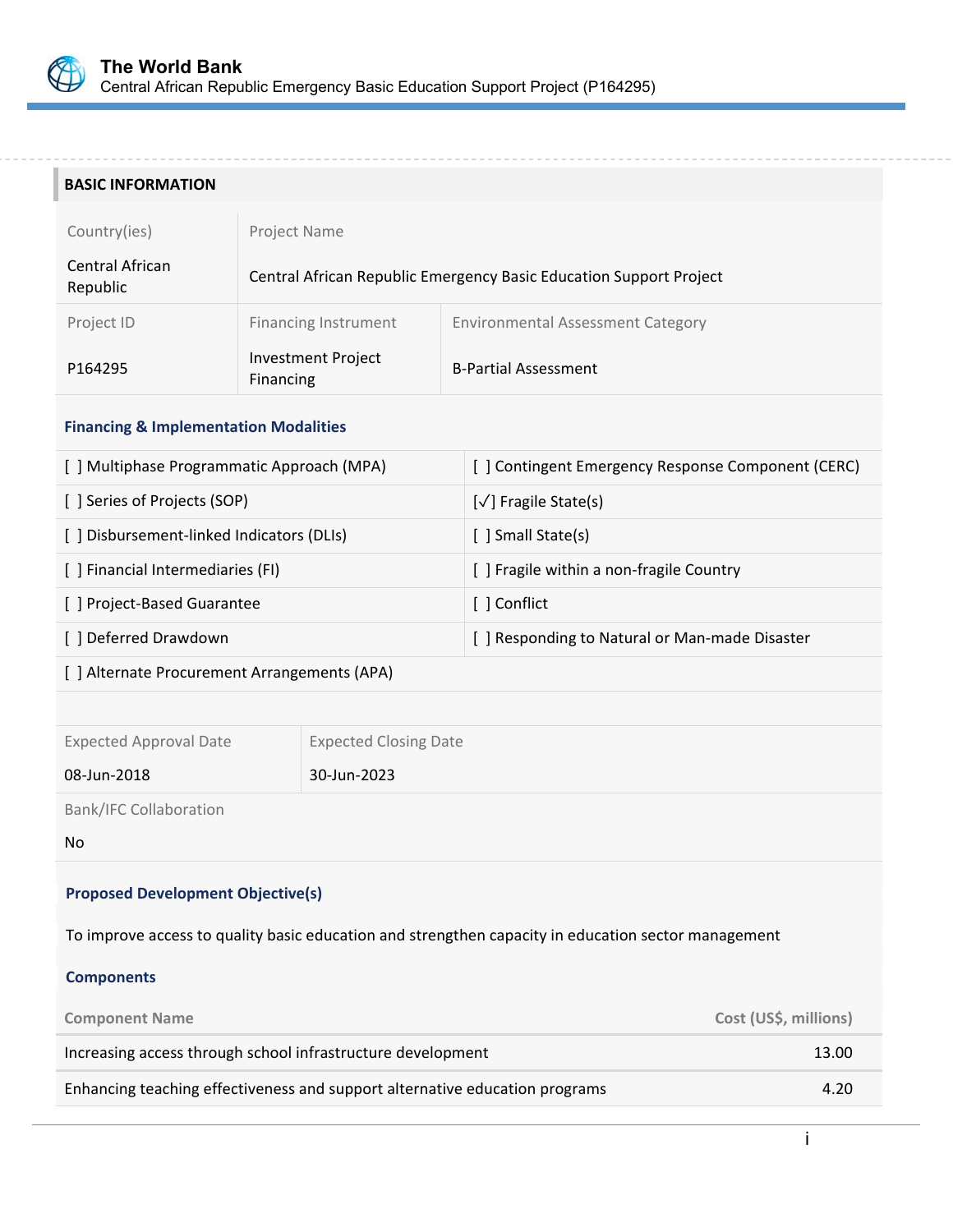

| Capacity building to strengthen service delivery |                                                                           | 7.80 |       |
|--------------------------------------------------|---------------------------------------------------------------------------|------|-------|
| <b>Contingency Emergency Response</b>            |                                                                           | 0.00 |       |
| <b>Organizations</b>                             |                                                                           |      |       |
| Borrower:                                        | Ministry of Economy, Planning and Cooperation                             |      |       |
| Implementing Agency:                             | Ministry of Primary, Secondary, Technical and Literacy Education (MEPSTA) |      |       |
| PROJECT FINANCING DATA (US\$, Millions)          |                                                                           |      |       |
| <b>SUMMARY</b>                                   |                                                                           |      |       |
| <b>Total Project Cost</b>                        |                                                                           |      | 25.00 |
| <b>Total Financing</b>                           |                                                                           |      | 25.00 |
| of which IBRD/IDA                                |                                                                           |      | 25.00 |
|                                                  |                                                                           |      |       |

# **Financing Gap 1988 Contract Contract Contract Contract Contract Contract Contract Contract Contract Contract Contract Contract Contract Contract Contract Contract Contract Contract Contract Contract Contract Contract Co**

#### **DETAILS**

# **World Bank Group Financing**

| International Development Association (IDA) | 25.00 |
|---------------------------------------------|-------|
| <b>IDA Grant</b>                            | 25.00 |

# **IDA Resources (in US\$, Millions)**

|                                                                     | <b>Credit Amount</b> |      | <b>Grant Amount</b> |       |       | <b>Total Amount</b> |
|---------------------------------------------------------------------|----------------------|------|---------------------|-------|-------|---------------------|
| <b>National PBA</b>                                                 | 0.00                 |      | 25.00               |       |       | 25.00               |
| <b>Total</b>                                                        | 0.00                 |      | 25.00               |       |       | 25.00               |
| Expected Disbursements (in US\$, Millions)<br><b>WB Fiscal Year</b> |                      |      | 2020                | 2021  | 2022  | 2023                |
| Annual                                                              |                      | 5.84 | 10.82               | 5.67  | 1.45  | 1.21                |
| Cumulative                                                          |                      | 5.84 | 16.66               | 22.33 | 23.79 | 25.00               |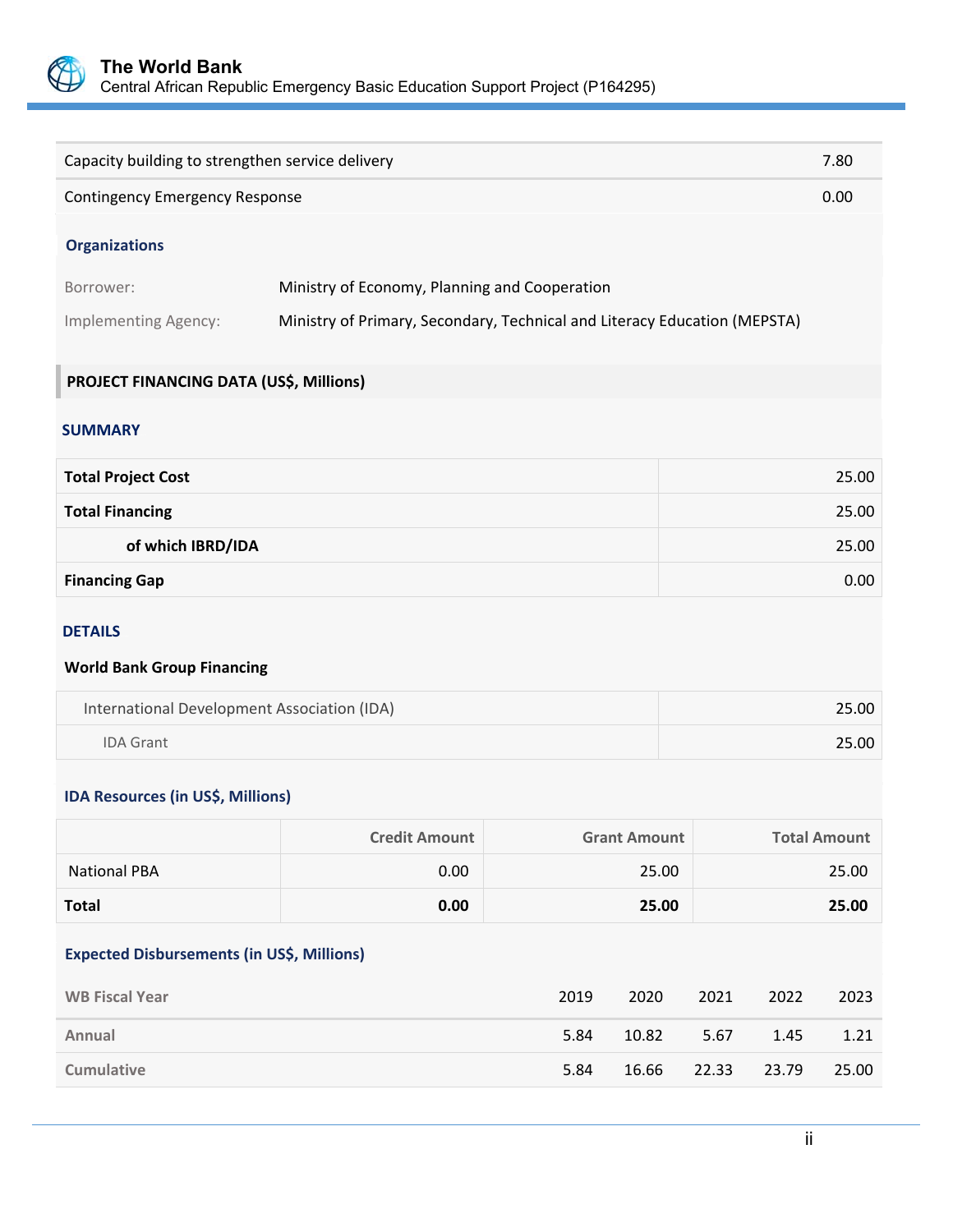

#### **INSTITUTIONAL DATA**

**Practice Area (Lead) Contributing Practice Areas Contributing Practice Areas** 

Education

### **Climate Change and Disaster Screening**

This operation has been screened for short and long‐term climate change and disaster risks

#### **Gender Tag**

| Does the project plan to undertake any of the following?                                                                                       |     |
|------------------------------------------------------------------------------------------------------------------------------------------------|-----|
| a. Analysis to identify Project-relevant gaps between males and females, especially in light of<br>country gaps identified through SCD and CPF | Yes |
| b. Specific action(s) to address the gender gaps identified in (a) and/or to improve women or<br>men's empowerment                             | Yes |
| c. Include Indicators in results framework to monitor outcomes from actions identified in (b)                                                  | Yes |

# **SYSTEMATIC OPERATIONS RISK‐RATING TOOL (SORT)**

| <b>Risk Category</b>                                            | Rating         |
|-----------------------------------------------------------------|----------------|
| 1. Political and Governance                                     | $\bullet$ High |
| 2. Macroeconomic                                                | $\bullet$ High |
| 3. Sector Strategies and Policies                               | • Substantial  |
| 4. Technical Design of Project or Program                       | • Moderate     |
| 5. Institutional Capacity for Implementation and Sustainability | $\bullet$ High |
|                                                                 |                |
| 6. Fiduciary                                                    | $\bullet$ High |
| 7. Environment and Social                                       | • Substantial  |
| 8. Stakeholders                                                 | $\bullet$ High |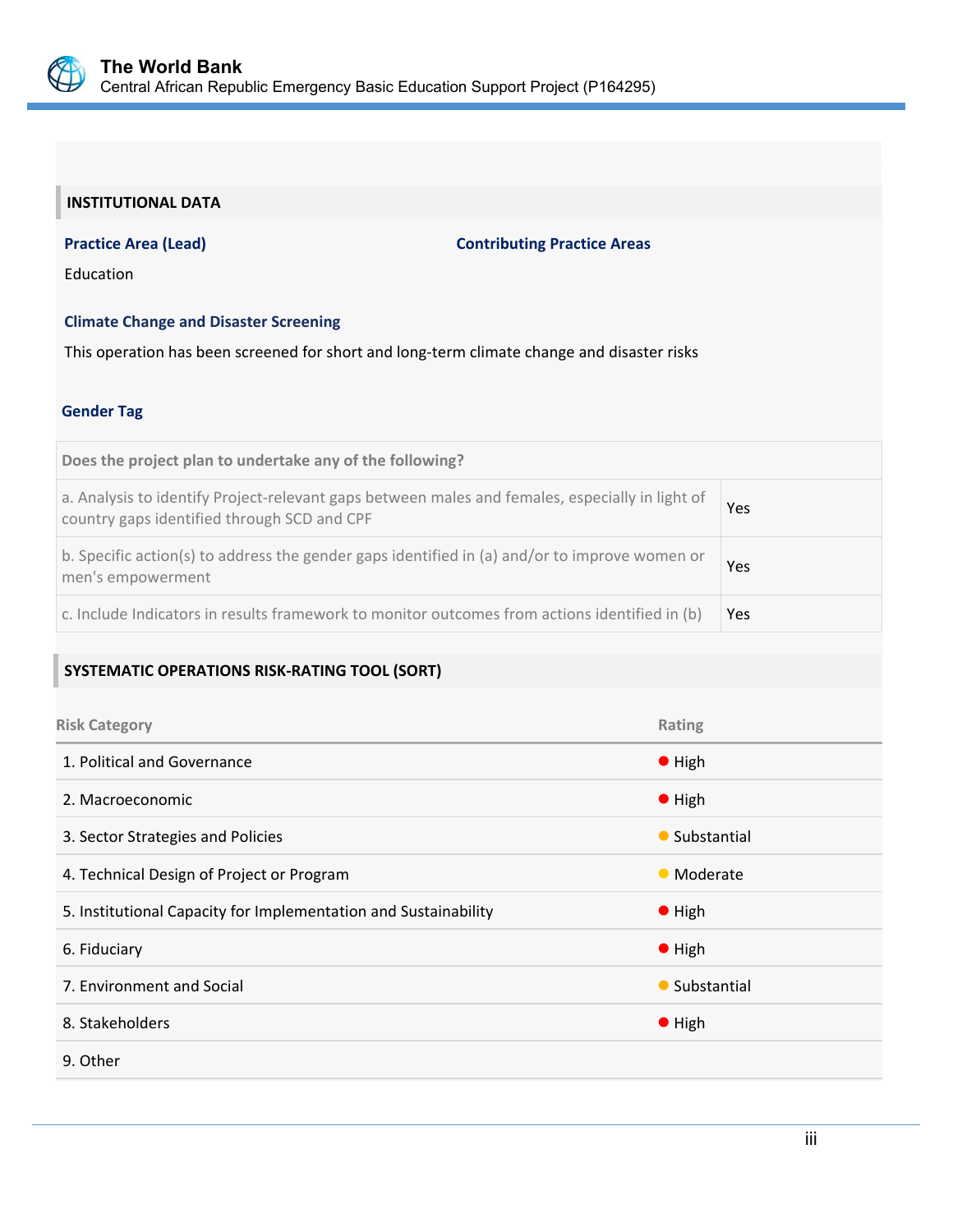

| 10. Overall                                                                                                                     | • High                  |
|---------------------------------------------------------------------------------------------------------------------------------|-------------------------|
| <b>COMPLIANCE</b>                                                                                                               |                         |
| <b>Policy</b><br>Does the project depart from the CPF in content or in other significant respects?<br>$[\sqrt]$ No<br>$[ ]$ Yes |                         |
| Does the project require any waivers of Bank policies?<br>$[\sqrt{}]$ Yes<br>$[$ $]$ No                                         |                         |
| Have these been approved by Bank management?<br>$[\sqrt{}]$ Yes<br>[ ] No                                                       |                         |
| Is approval for any policy waiver sought from the Board?<br>$[\sqrt{}]$ No<br>$[ ]$ Yes                                         |                         |
| <b>Safeguard Policies Triggered by the Project</b>                                                                              | <b>Yes</b><br><b>No</b> |
| Environmental Assessment OP/BP 4.01                                                                                             | $\checkmark$            |
| Performance Standards for Private Sector Activities OP/BP 4.03                                                                  | $\checkmark$            |
| Natural Habitats OP/BP 4.04                                                                                                     | $\checkmark$            |
| Forests OP/BP 4.36                                                                                                              | $\checkmark$            |
| Pest Management OP 4.09                                                                                                         | $\checkmark$            |
| Physical Cultural Resources OP/BP 4.11                                                                                          | $\checkmark$            |
| Indigenous Peoples OP/BP 4.10                                                                                                   | $\checkmark$            |
| Involuntary Resettlement OP/BP 4.12                                                                                             | $\checkmark$            |
| Safety of Dams OP/BP 4.37                                                                                                       | ✓                       |
| Projects on International Waterways OP/BP 7.50                                                                                  |                         |
| Projects in Disputed Areas OP/BP 7.60                                                                                           |                         |
| <b>Legal Covenants</b>                                                                                                          |                         |

# Sections and Description

Schedule II, Section I, A.3.a: The Recipient shall not later than one (1) month after the Effective Date establish, and at all times during Project implementation maintain the Project Steering Committee with composition and mandate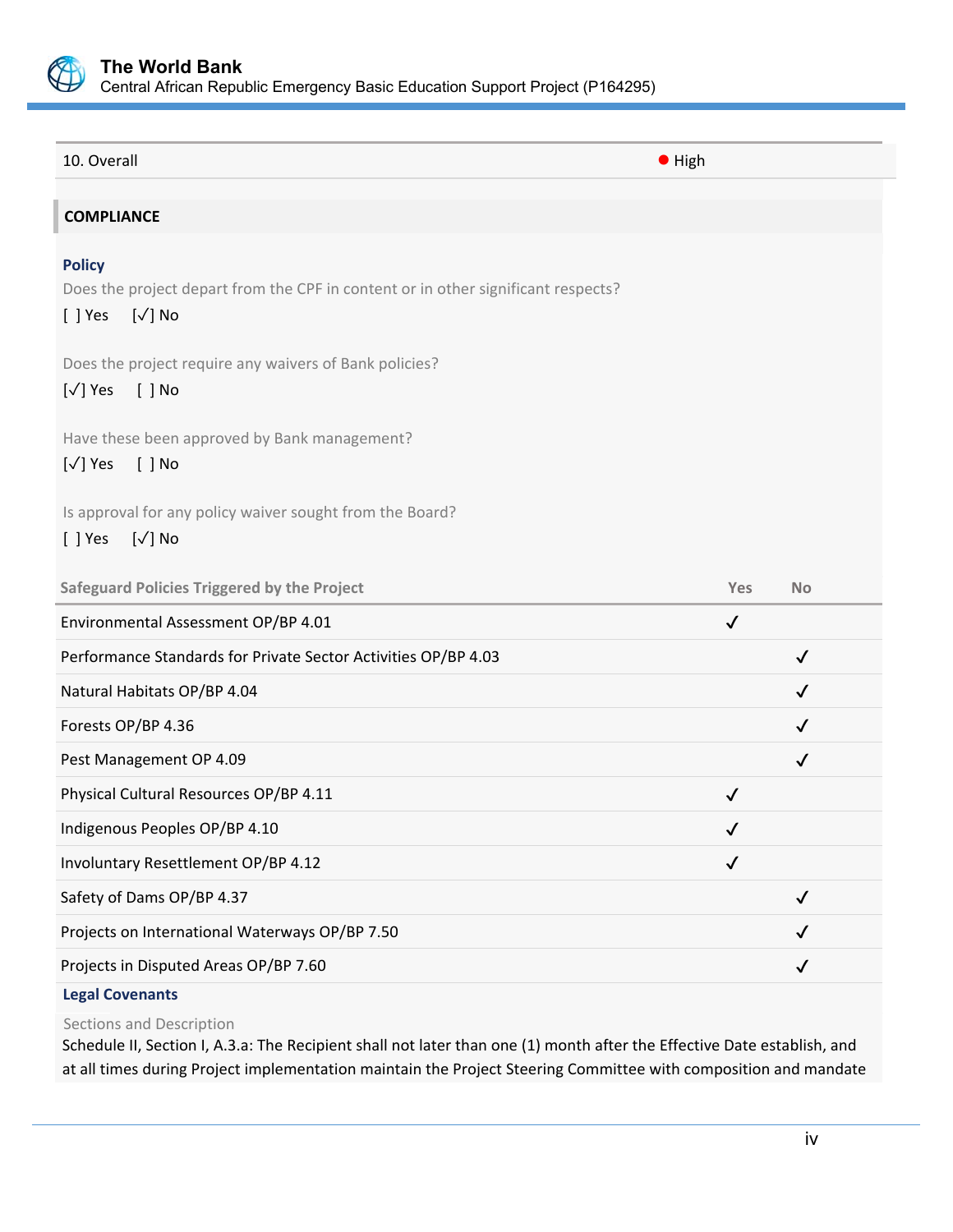

acceptable to the Association.

#### Sections and Description

Schedule II, Section I, A.4.a: The Recipient shall, not later than three (3) months after the Effective Date, establish, and at all times during Project implementation, maintain the Project Coordinating Unit with composition, resources and mandate acceptable to the Association.

#### Sections and Description

Schedule II, Section I, A.4.c: The Project Coordinating Unit ahall, not later three (3) months after the Effective Date, recruit and thereafter retain the following staff: (i) a project management expert; (ii) a monitoring and evaluation expert; (iii) an environmental and social safeguards specialist; and (iv) a communications specialist.

#### Sections and Description

Schedule II, Section I, D.2: The Recipient shall furnish to the Association, not later than November 30 of each year, the annual work plans and budgets for the Association's review and approval; except for the annual work plan and budget for the Project for the first year of Project implementation, which shall be furnished no later than one (1) month after the Effective Date. Only the activities included in an annual work plan and budget expressly approved by the Association (each an "Annual Work Plan and Budget") are eligible to a financing from the proceeds of the Financing.

| <b>Conditions</b>           |                                                                                                                                                                                                                                                                                                                                                                                                                                                                                                                                                                                                           |
|-----------------------------|-----------------------------------------------------------------------------------------------------------------------------------------------------------------------------------------------------------------------------------------------------------------------------------------------------------------------------------------------------------------------------------------------------------------------------------------------------------------------------------------------------------------------------------------------------------------------------------------------------------|
| Type<br>Effectiveness       | Description<br>The Service Agreement has been executed on behalf of the Recipient and the Fiduciary<br>Agent in form and substance satisfactory to the Association.                                                                                                                                                                                                                                                                                                                                                                                                                                       |
| Type<br>Effectiveness       | Description<br>The Project Operations Manual (POM) has been adopted by the Recipient, in form and<br>substance satisfactory to the Association.                                                                                                                                                                                                                                                                                                                                                                                                                                                           |
| Type<br><b>Disbursement</b> | Description<br>No withdrawal shall be made under Category 2 unless and until the Recipient has adopted<br>the School Grants Manual in form and substance acceptable to the Association.                                                                                                                                                                                                                                                                                                                                                                                                                   |
| Type<br>Disbursement        | Description<br>No withdrawal shall be made under Category 3 unless and until the Recipient has: (i)<br>determined that an eligible emergency has occurred; (ii) submitted a request to the<br>Association for activation of the Contingency Emergency Response Component (CERC); (iii)<br>prepared an emergency action plan for the use of CERC funds, and the Association has<br>approved said Plan, and (iv) the preparation and disclosure of any additional safeguard<br>instruments pertaining to CERC activities that may require these additional instruments have<br>been prepared and disclosed. |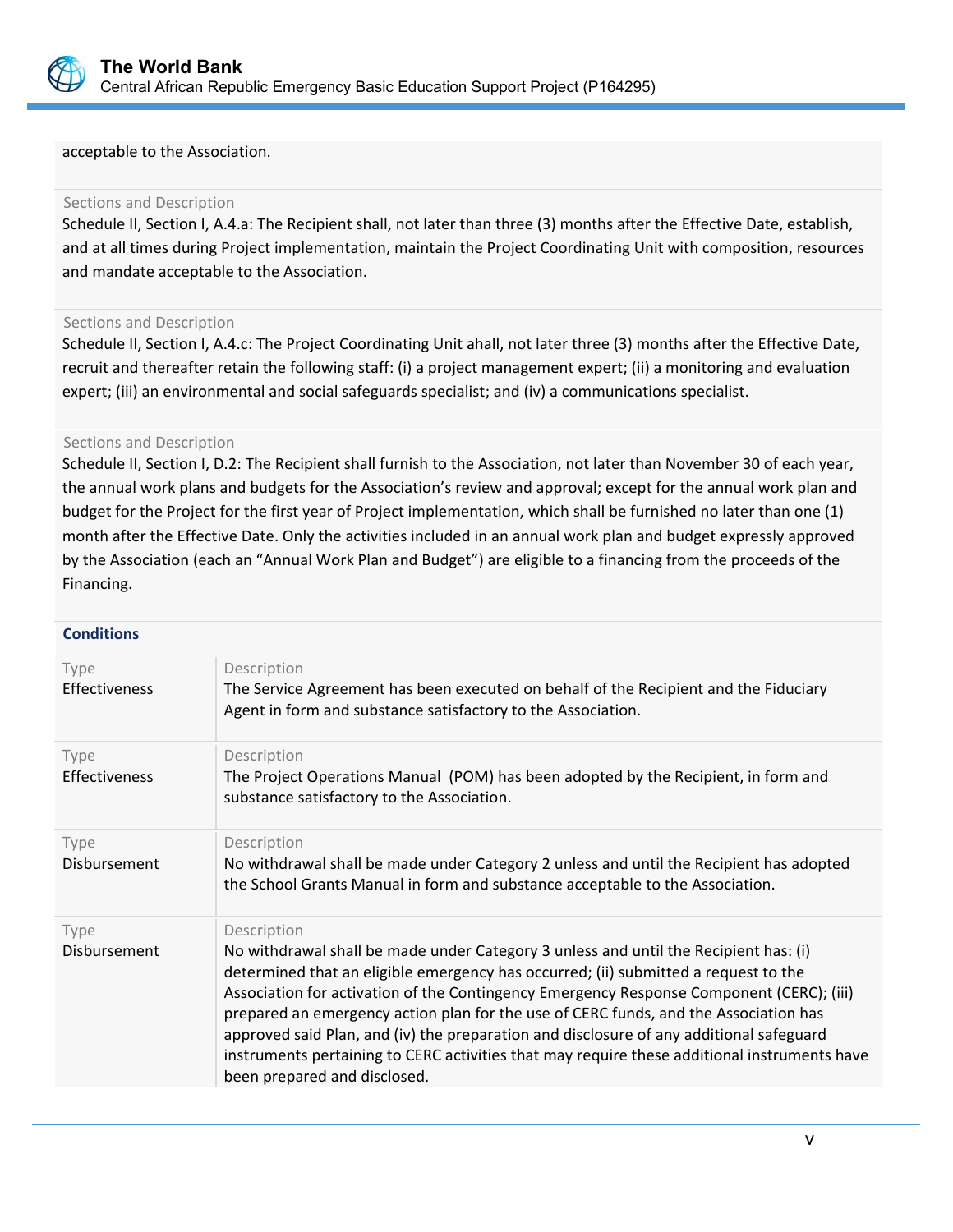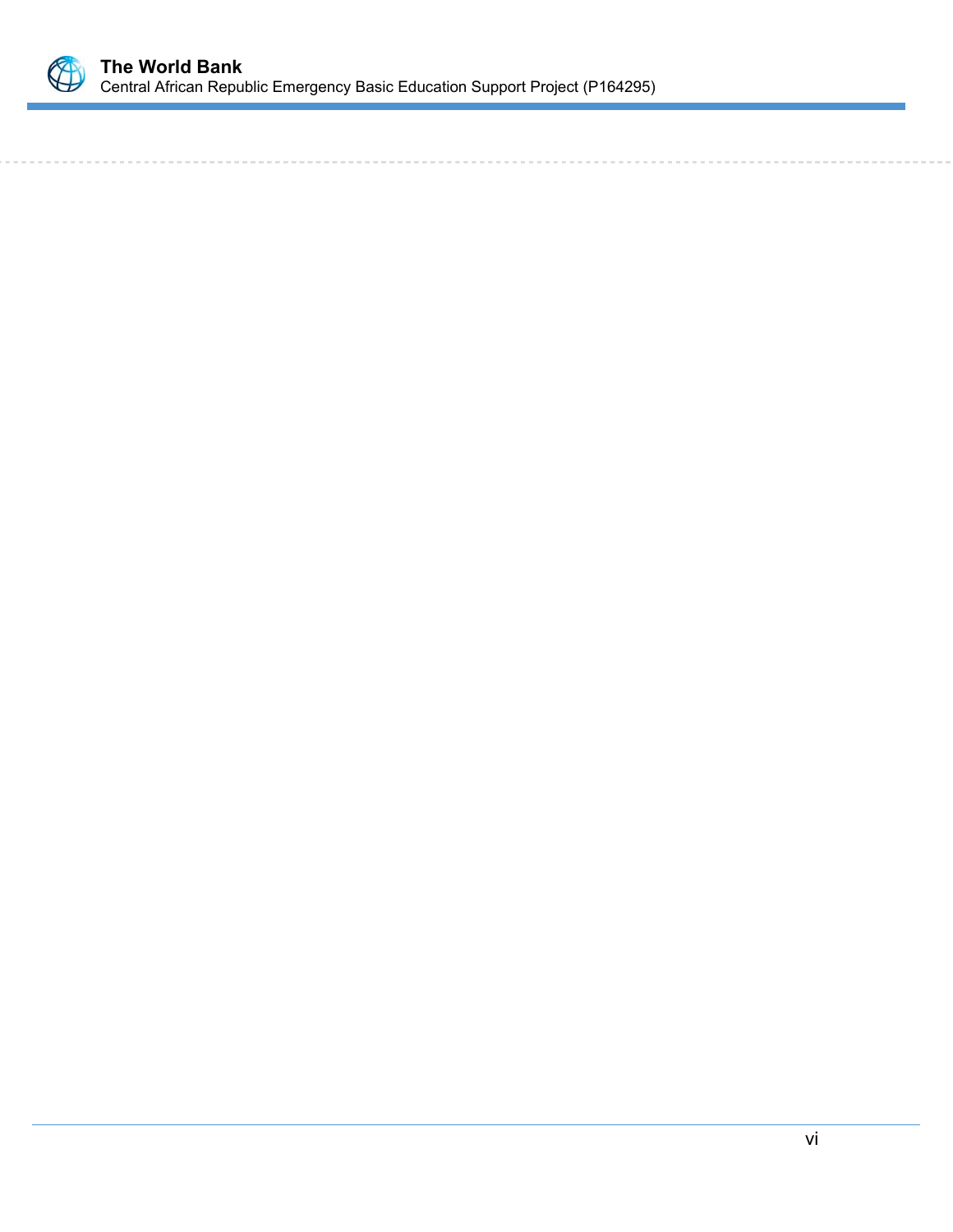

# CENTRAL AFRICAN REPUBLIC CENTRAL AFRICAN REPUBLIC EMERGENCY BASIC EDUCATION SUPPORT PROJECT TABLE OF CONTENTS

| $\mathsf{L}$ |    |  |
|--------------|----|--|
|              |    |  |
|              |    |  |
|              |    |  |
| ΙΙ.          |    |  |
|              |    |  |
|              |    |  |
|              |    |  |
| III.         |    |  |
|              |    |  |
|              | В. |  |
|              |    |  |
| IV.          |    |  |
|              |    |  |
|              |    |  |
|              |    |  |
|              |    |  |
| V.           |    |  |
|              |    |  |
| VI.          |    |  |
|              |    |  |
|              |    |  |
|              |    |  |
|              |    |  |
|              |    |  |
|              |    |  |
|              |    |  |
|              |    |  |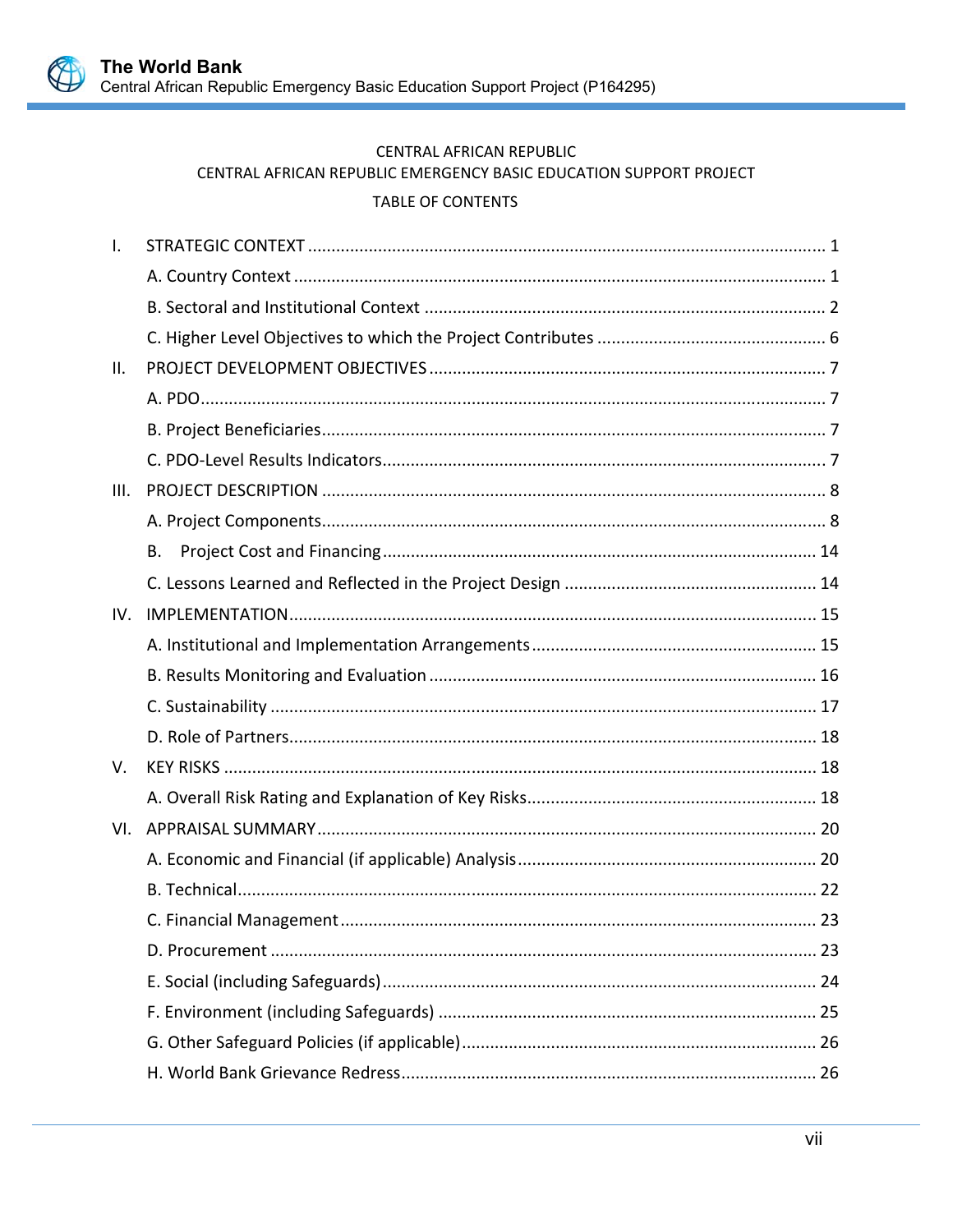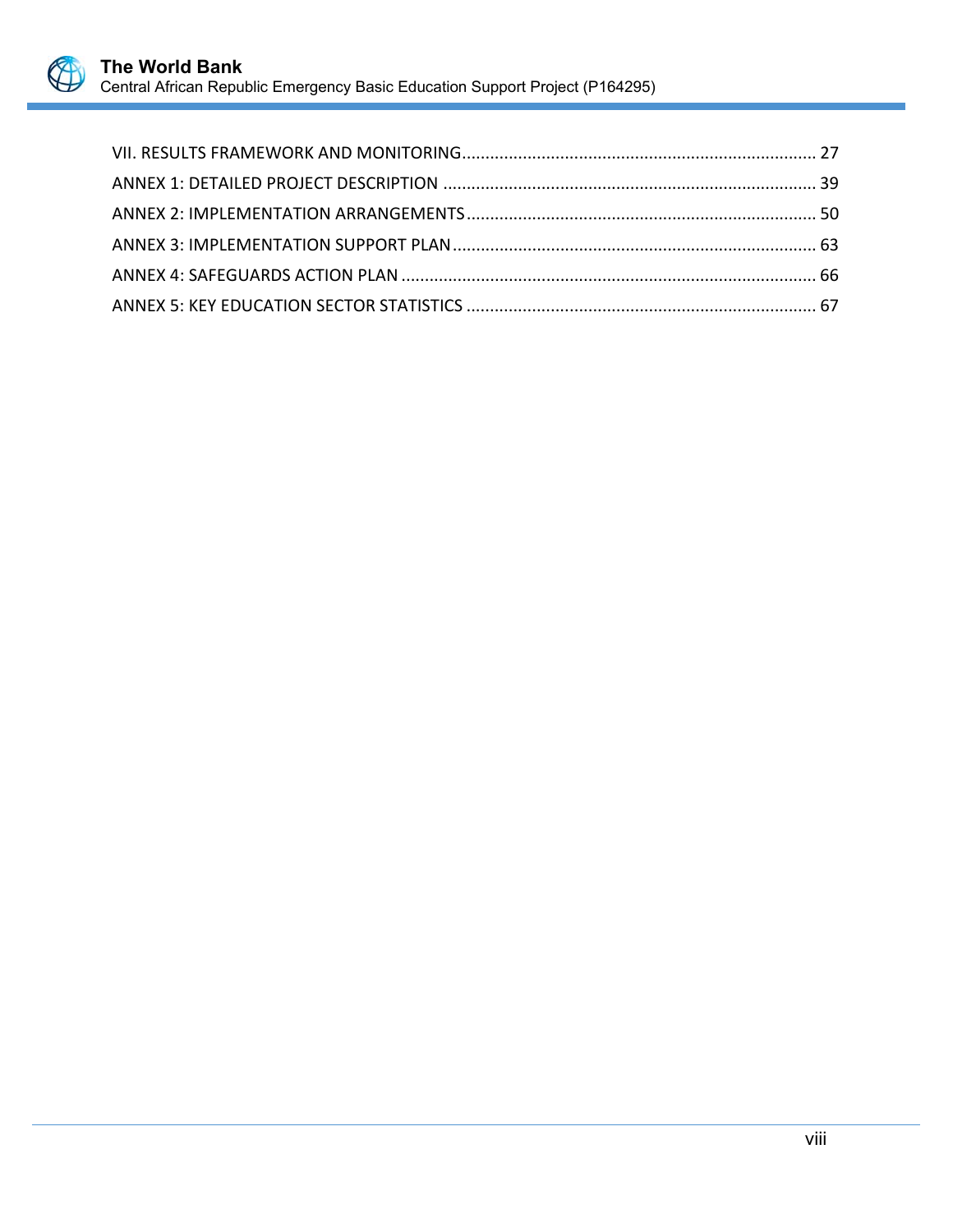

# **I. STRATEGIC CONTEXT**

# **A. Country Context**

1. The Central African Republic is an extremely fragile country in Central Africa with a population of 4.9 million, which has recently come out of the latest in a series of internal conflicts, and is facing enormous development challenges. It is a landlocked country, not densely populated (8 people per square kilometer), with a land area of about 620,000 km<sup>2</sup>. Most of the population (60 percent) lives in rural areas. Bangui, the capital city, is the largest urban center with an estimated population of 800,000 people (40 percent of the total urban population). Despite a wealth of natural resources such as uranium, crude oil, gold, diamonds, cobalt, lumber, wildlife, and hydropower, as well as significant quantities of arable land, Central African Republic is one of the three poorest countries in the world. With a Human Development Index (HDI) of 0.35 and a Gross Domestic Product (GDP) per capita of US\$291 (2013), Central African Republic is ranked last on HDI (188th out of 188 countries) and second to last on GDP per capita (229th out of 230 countries). With approximately 62 percent of the population living below the national poverty line based on the latest year of the last nationally representative household survey (2008), 69 percent poverty rate in rural areas and 50 percent in urban areas, poverty remains a major concern for the Central African Government. Recent estimates, based on observed trends in GDP, suggest that the poverty rate, measured at the international poverty line of US\$1.90 per day in 2011 (purchasing-power-parity terms), has surged to more than 75 percent in 2016. The 2013 political, insecurity, and humanitarian crisis undid much of the economic progress achieved between 2008 and 2012. Currently, the country is still in an extremely fragile economic state and is facing strong structural constraints. GDP growth declined to −36 percent in 2013 from 4 percent in 2012, and inflation surged to 12 percent in 2014 while it was 2.6 percent in 2012. Although signs of recovery have been observed since 2014 in terms of GDP growth and reduced inflation rate, the deteriorating security environment is a clear hindrance to ensuring sustained economic recovery.

2. Since gaining independence from France, Central African Republic experienced only two peaceful transitions of power: in 1993 and in 2016. The most recent major conflict occurred in early 2013 when a coalition of armed groups mostly from the northeast, Séléka, took control of much of the territory, and seized power in Bangui. The ensuing insecurity led to massive forced displacement, the collapse of state institutions, and devastation of the country's economy. Trade was severely disrupted and the main productive sectors —agriculture, extractive industries, and forestry—collapsed. Mining sites fell into the hands of armed groups, and growing resource trafficking financed warlords, further fueling instability. Vulnerable groups were particularly hard‐hit as food reserves dwindled and the provision of basic services came to a halt. The conflict left an already disenfranchised and traumatized population exposed to further exploitation by the identity politics of strongmen who benefited from local conflicts to serve their ambitions.

3. Recent developments have been somewhat encouraging. The transitional government, appointed in 2014, drafted a new constitution and organized elections. The presidential runoff and the legislative rerun elections were held on February 14, 2016. Despite the presence of numerous armed militias, the elections were largely peaceful. It gave the new president, Faustin Archange Touadéra, a political legitimacy and hope for the prospect of rapid security and economic improvement. Moreover, there was a clear consensus among local authorities and citizens about the priorities for the country: peace,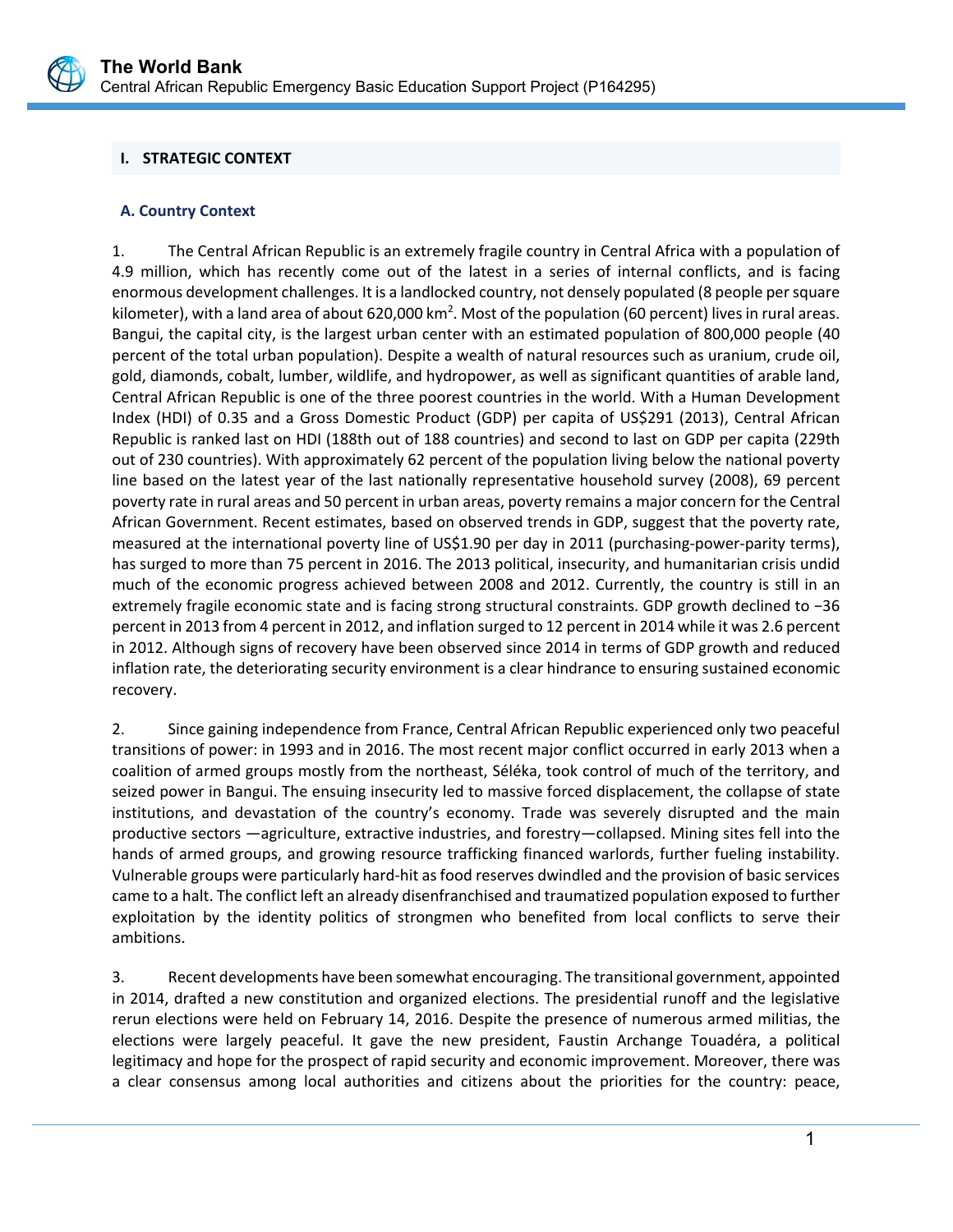

reconciliation, and security, followed by good governance, the provision of basic services, and economic development.

4. Despite the recent progress, the security situation remains fragile and it is unlikely to fully stabilize anytime soon. Central African Republic is a country where the Central Government controls only about 40 percent of the territory, and a plethora of armed groups control the other 60 percent. The restoration of state authority has been slow and in many regions limited to the 'préfet' and key civil servants.

5. In the absence of a strong government, women and girls are the most affected, and evidence from recent assessments show that Central African Republic is a country with an acute incidence of gender‐ based violence (GBV), and accountability to support the fight against impunity for conflict‐related sexual violence remains a fragile hope. During nearly five years of internal conflicts, armed groups have brutalized women and girls ages 10–75 years, committing sexual slavery, rape, physical assault, and kidnapping across the country. The United Nations (UN), recorded over 2,500 cases of sexual violence in 2014 alone. GBV has resulted in long‐term consequences, including illness and injury, unwanted pregnancy, stigma and abandonment, and loss of livelihoods or access to education.

# **B. Sectoral and Institutional Context**

6. The formal education system in Central African Republic uses the 3‐6‐4‐3‐4 system: the first three years are pre‐primary, the next six years are primary, the next four years are lower‐secondary, the next three years are upper‐secondary, and the final four years are tertiary education. Official school age for preschool is 3–5, primary 6–11, lower secondary 12–15, upper secondary 16–18, and tertiary 19–25. The sector falls under three ministries: (a) Ministry of Primary, Secondary, Technical, and Literacy Education (MEPSTA), (b) Ministry of Higher Education (MHE), and (c) Ministry of Scientific Research and Technological Innovation (MSRTI). MEPSTA is characterized by a deconcentrated managerial and organizational structure: it is divided into 8 administrative entities, called academic inspections. Each academic inspection is divided into school zones that are further divided into school districts which oversee the direct supervision of schools. Moreover, each academic inspection has at least one Regional Pedagogical Center (RPC) for in‐service training of teachers.

7. As can be expected, the education sector has been significantly affected by the crisis, particularly in terms of the state's capacity to be able to respond to the population's urgent needs.<sup>1</sup> It is estimated that only 5 percent of civil servants remained in their posting outside of Bangui during the crisis, because of insecurity and the breakdown of the civil service payroll system. Challenges faced by the sector are daunting because most of the unpaid teachers left their posts; school facilities were looted or destroyed; and thousands of children lost several years of schooling. Teacher recruitment and training were disrupted, further constraining the deployment of qualified teachers. The formal school system ceased to function for two full academic years in most parts of the country. The crisis increased both gender inequality regarding access to education and the vulnerability of girls to exploitation and abuse. Table 1 presents a set of indicators summarizing the key enormous challenges faced by the sector. Discussions of these issues are organized along the following topics: (a) access and equity, (b) quality of learning, and (c) government capacity to manage the sector.

 $\overline{a}$ 

<sup>1</sup> Central African Republic: National Recovery and Peacebuilding Plan 2017–21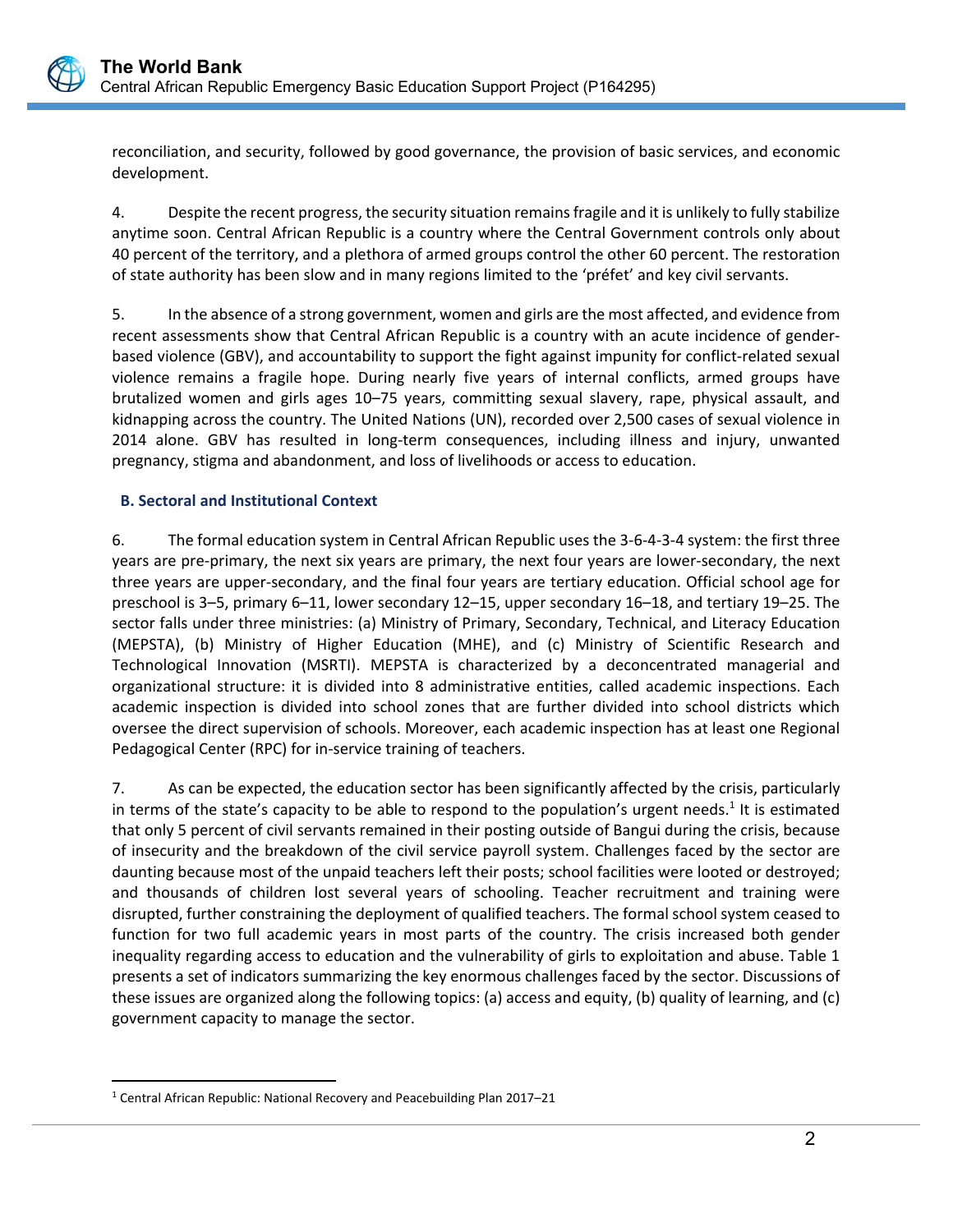

|                                             | Primary | Secondary |
|---------------------------------------------|---------|-----------|
| Primary completion rate                     | 50%     |           |
| Gross enrollment ratio                      | 92%     | 17%       |
| Gender parity index                         | 75%     | 50%       |
| Repetition rate                             | 16%     | 27%       |
| Number of enrolled children                 | 866,284 | 101,435   |
| Number of age cohort out-of-school children | 215,986 | 174,738   |
| Out-of-school rate                          | 29%     | 22%       |
| Number of current classrooms                | 9,432   | 816       |
| Share of classrooms in need of renovation   | 32%     | 31%       |
| Number of additional classroom needed       | 11,623  | 6,718     |
| Share of additional classroom needed        | 123%    | 823%      |
| Class Size                                  | 92      | 121       |
| Student teacher ratio (STR)                 | 102     | 59        |
| Student seat ratio                          | 1.6     | 2.2       |
| Total number of teachers                    | 8,642   | 1,807     |
| Share of community/Contract teachers        | 61%     | 60%       |
| Share of schools with no public teachers    | 51%     | $\Omega$  |
| Additional number of teachers needed        | 13,003  | 5,471     |
| Share of additional teachers needed         | 150%    | 303%      |
| Share of schools with toilet                | 51%     | 64%       |
| Share of schools with separate toilet       | 47%     | 46%       |
| Share of schools with water                 | 23%     | 33%       |
| Share of schools with water                 | 23%     | 33%       |

# **Table 1. Indicators Summarizing Key Sector Issues**

*Source: Authors' estimates from 2016 National Survey for Communal Monographies (ENMC) and 2016–2017 Education Management Information System (EMIS)*

#### Access and Equity

8. Access remains low particularly at post‐primary levels of education**.** At the primary level, access is low even though it is relatively better than the other levels of education. At the national level, the gross enrollment ratio (GER) stands at 92 percent at the primary level, whereas the secondary GER stands only at 17 percent. Before the beginning of the 2012 crisis, enrollment rates in preschool and secondary levels were extremely low and they have stagnated. At the preschool level, the GER stands at 2.6 percent with about 76 percent of enrollment being provided by private institutions. At the secondary level, the access rate is extremely lower and has worsened after the crisis, decreasing by 11 percent between 2011/12 and 2015/16. The primary completion rate stands at 50 percent, and the gender parity index is currently at 75 percent at the primary level and 50 percent at the secondary level. This, in terms of the Millennium Development Goals (MDGs) and Sustainable Development Goals (SDGs) and targets, leaves Central African Republic very far behind even those targets set to be achieved by 2015 for universal primary completion and by 2005 for gender parity at all levels of education.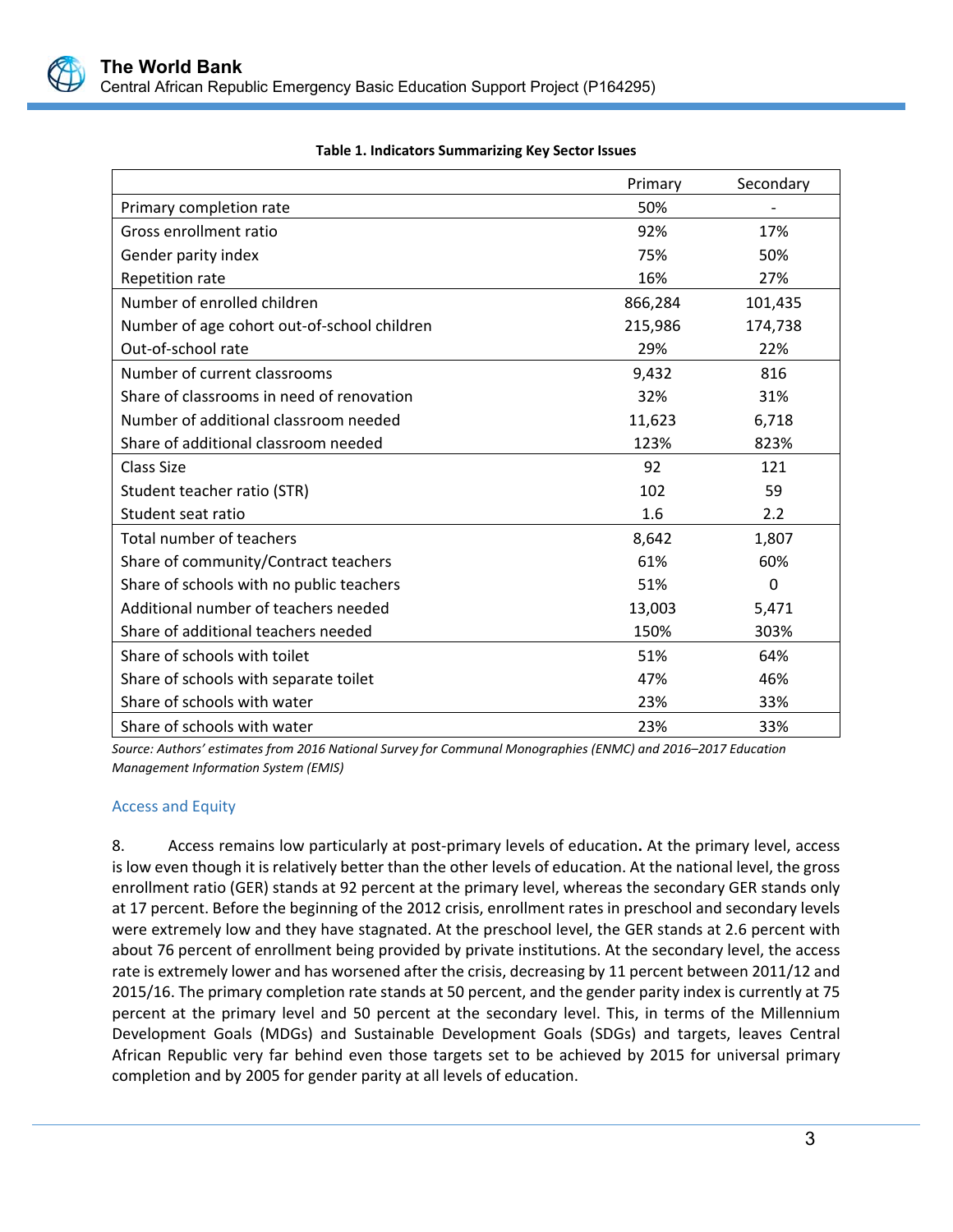9. The number of out-of-school children, including children who have never attended school, ages 6–18 years is huge and conflicts have exacerbated the situation by increasing the dropout rates. About 215,000 children of primary school age and 174,000 youths of secondary school age are out‐of‐school. The majority of these out-of-school children have never been to school. The incidence of being out-ofschool tends to be higher among children from economically disadvantaged households, rural areas, and girls. Moreover, the successive periods of conflict and violence have adversely affected the education attainment of these groups, which is equivalent to a loss of 2–4 years of schools. Being out‐of‐school coupled with the lifelong effects of loss of education increases the likelihood of remaining functionally illiterate and lacking foundational skills in literacy and numeracy to engage in productive labor market activities. This suggests a need for an immediate policy action to provide an alternative learning program to provide second chance opportunities and mitigate the long-term impact of lack of education.

10. There are huge disparities in access to education across different socioeconomic backgrounds in Central African Republic. Inequality measurements based on the GER by level of education reveal that girls, children living in rural areas and remote regions are the most disadvantaged groups although the 2012 crisis disproportionally affected children living in urban areas and wealthy households. For example, at the preschool level, although there is no gender gap in access, most preschool services are in urban areas mainly the capital city (Bangui), serving a very small group of the population. Moreover, the gap in access between children from the poorest and richest quintile is large and it increases with each level of education—for example, at the primary level, the GER for the poorest quintile is 81 percent compared to 112 percent for the richest quintile; at the lower secondary level, the GER is 7 percent for the poorest and 26 percent for the richest; and at the upper secondary level, the GER is 2 percent for the poorest and 37 percent for the richest (annex 5, figures 5.1–5.7).

11. Furthermore, while the rural‐urban inequality in access is generally small because the crisis mostly affected urban areas, the gap remains particularly significant at the post-primary education level because most secondary schools are in urban areas. For example, in 2010 (before the 2012 crisis) the GER in rural areas was 98 percent compared to 128 percent in urban areas, however, in 2016 (after the crisis), the GER in rural areas was 92 percent compared to 91 percent in urban areas. There are also regional disparities across all levels of education, although these disparities are low, given that the crisis contributed to reducing the gap through its impact on regions with the highest numbers of cities. Overall, the impact of the crisis has reduced the GER for girls by about 17 percent versus 15 percent for boys; while the reduction in urban areas is about 30 percent against 5 percent for rural areas and the reduction in region 7 (Bangui) at primary level is 40 percent (annex 5, figures 5.1–5.7).

# Quality of Learning

12. Key indicators reveal that learning outcomes in Central African Republic are low and quality of education is generally very poor. Although there is no recent assessment available except test results, the latest available standardized assessment (2006 Program for the Analysis of Education Systems [PASEC] 'light' for grade 5) and the national exam success rates show that the quality of education in Central African Republic is low. For example, Central African Republic ranks the lowest, both in French and mathematics, among the 10 French‐speaking African countries who participated in PASEC, with scores of 23.8 out of 100 in French and 28.8 out of 100 in mathematics. Moreover, the grade 6 test results indicate that only 32 percent of students pass the exam at the national level. The success rate at grade 10 national exams is relatively better and it stands at 59 percent, which could be due to the very low transition rate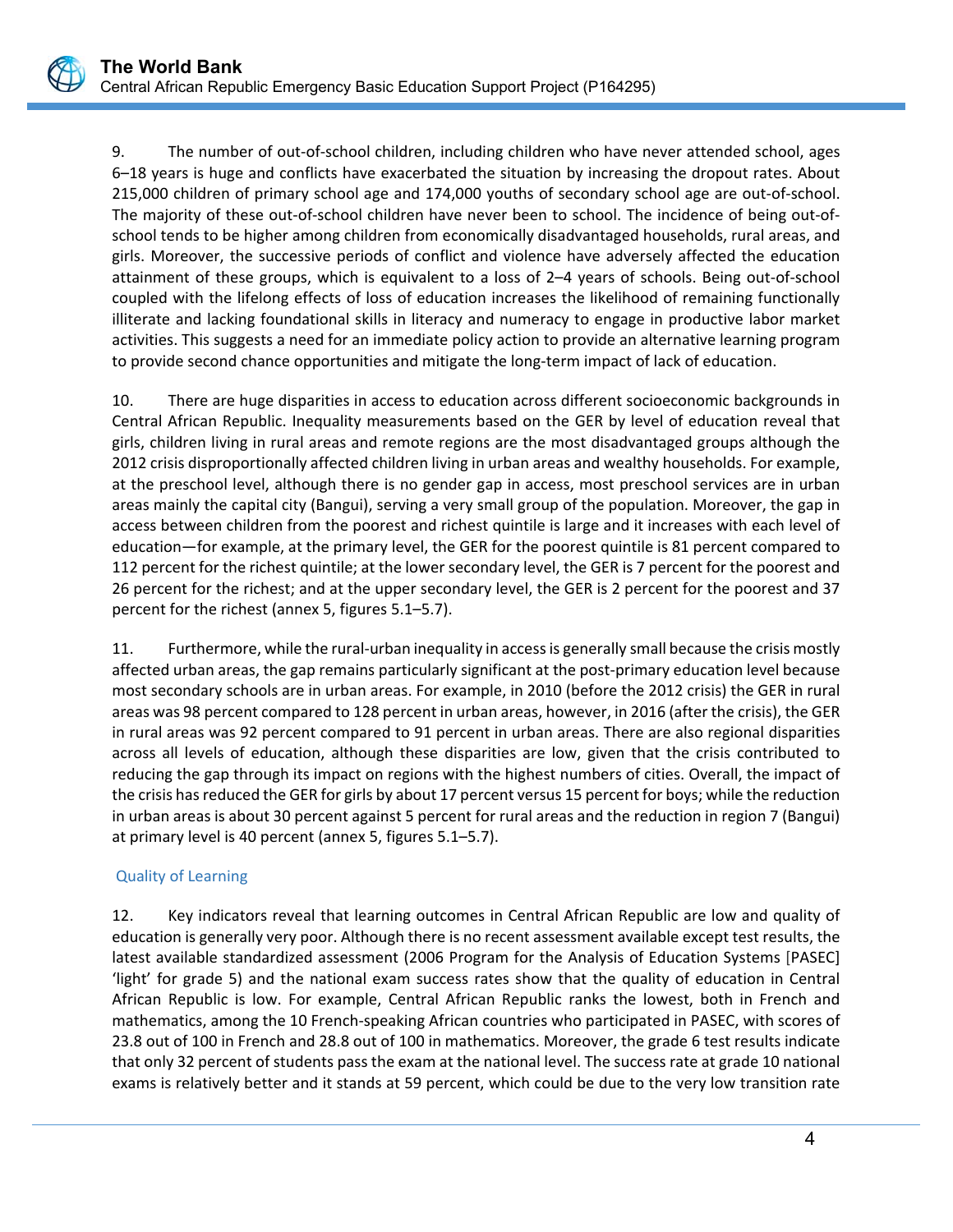to lower secondary and the extremely low access rate at the lower secondary. The success rate at the grade 13 national exams is very low and it stands at only 13 percent. Similarly, high repetition rates at all levels of education also provide partial evidence of low learning outcomes, though repetition policy is not used as a reliable tool for quality control. The repetition rate in public schools stands at 16 percent at the primary level and 27 percent at the secondary level. While many factors could contribute to the low learning outcomes, key supply‐side factors—high class size, high student‐teacher ratio (STR), high share of unqualified teachers—are among the key contributing factors, and the high repetition rate directly contributes to such indicators.

# Limited Sector Financing and Inadequate Capacity in Sector Planning and Budgeting

13. The Government has limited capacity in resource mobilization and this undermines its ability to adequately plan and fund the sector. In 2016, the Government spent about 1.3 percent of GDP on education and only 12 percent of total public spending went to education, which is below the international best practice benchmark<sup>2</sup> for Sub-Saharan African countries. Given its inadequate resources mobilization capacity, the absolute funding allocated to the education sector is insufficient.

14. Capital spending at the primary level relies heavily on donors and the Government has limited capacity to provide teachers and post-primary education services. The Government has very limited capacity to provide adequate school infrastructure at all levels of education and infrastructure planning is extremely weak at the post-primary level. Lack of adequate capital spending and the limited education sector budget undermine the effective utilization of facilities—many school facilities need rehabilitation as they were looted and destroyed. The existing classrooms are overcrowded and used both for double shifts and multigrades. For example, the average class size is 92 in primary public schools while it is even higher in public secondary schools and stands at 124; class sizes are extremely high at early grades of each cycle, with a class size of 269 in grade 1. The challenge remains apparent as the system needs additional 8,023 and 1,976 classrooms to service children who are currently enrolled at the public primary and secondary level respectively. Besides, 32 percent of the current public primary schools are in bad condition and 31 percent of existing secondary classrooms need both minor and major renovation work. Moreover, addressing the issue of out‐of‐school children at the primary level requires 3,600 additional classrooms. Similarly, given that the access rate is very low in secondary education, at least 4,742 additional classrooms would be required to increase Central African Republic's access rate to match the Sub‐Saharan African average access rate level in this subsector. Overall, the system requires 11,623 and 6,718 additional classrooms at the primary and secondary levels to accommodate both in‐school and out‐ of‐school children.

15. Due to inadequate sector planning and management as well as financing, many schools do not have government-provided teachers, further exacerbating the challenges of teaching effectiveness. The challenges faced by teachers and the teaching environment are enormous. For example, 51 percent of public primary schools have no government-provided teachers; most public schools rely on community teachers (61 percent) at the primary level and contract teachers (60 percent) in secondary level. Moreover, STR in public preschools is 44:1, primary schools is 102:1, and secondary schools is 59:1. The prolonged periods of conflict and violence have worsened the training needs of the sector, further constraining teaching effectiveness. For instance, the additional number of teachers needed at the

 $\overline{a}$ 

<sup>&</sup>lt;sup>2</sup> The benchmark stands at 20 percent of total public spending.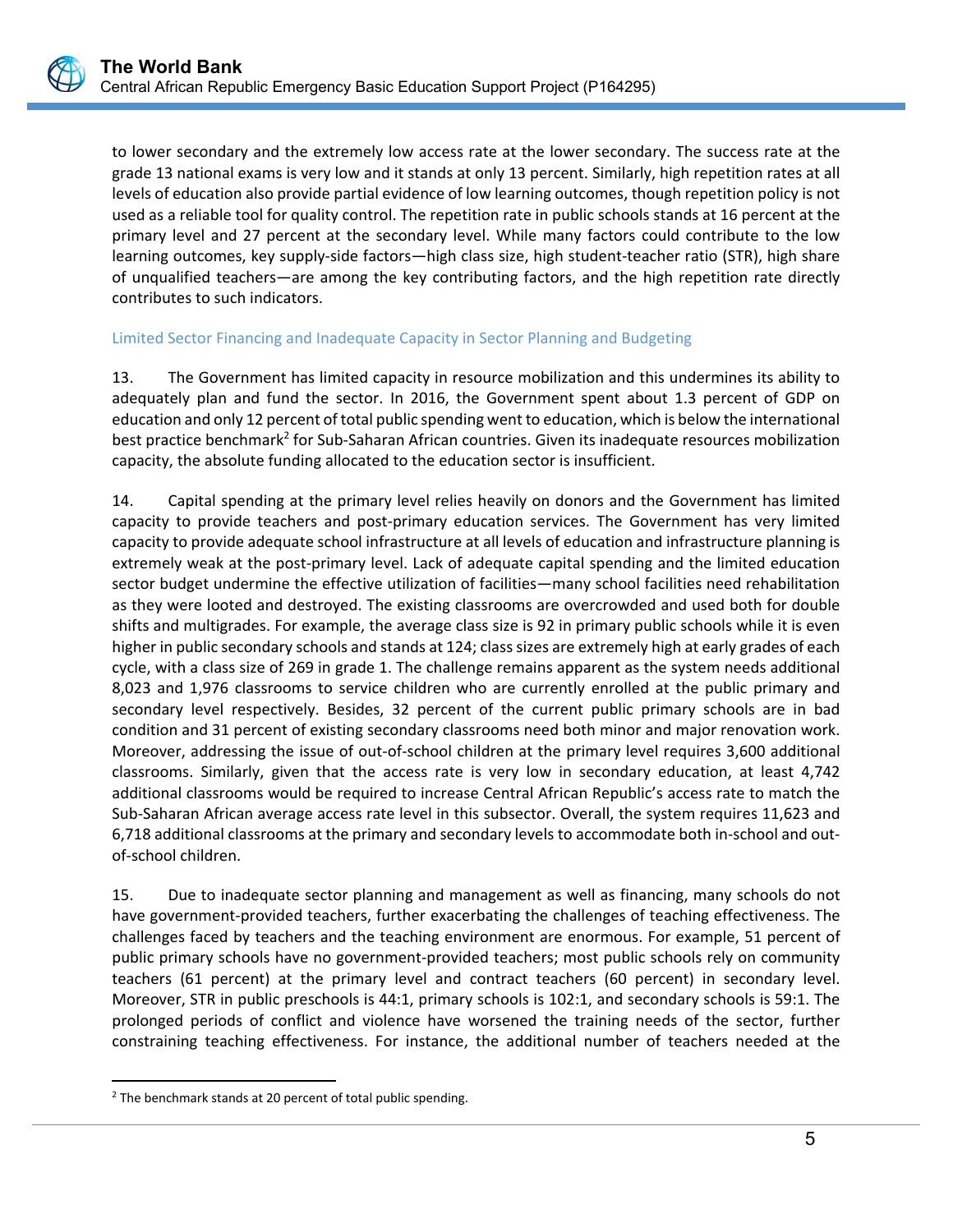primary level stands at 13,003 which is equivalent to an increase of 150 percent of the current teaching staff; at the secondary level, 5,741 additional teachers are needed and this is equivalent to an increase of 303 percent of the current teaching staff.

16. In addition to the enormous resource limitations of the Government, unstandardized repetition policy and lack or limited remedial policy also weaken the Government's ability to fund and manage the sector. Extremely high sizes, high STR, and limited school-level support contribute to high and persistent repetition rates, further deteriorating the quality of education in Central African Republic. This affects not only the current resource allocation to the education system, but also deteriorates the learning opportunities of a child and his/her chances of achieving skills required for the labor market and other post‐education developmental benefits.

# **C. Higher Level Objectives to which the Project Contributes**

17. **The project is fully aligned with the World Bank's twin goals of ending extreme poverty and boosting shared prosperity.** Education is a reliable tool to fight poverty, a powerful driver of development, and a strong instrument to improve health, gender equality, peace, and stability. It provides children and young people with the opportunity to acquire knowledge and skills to lead healthy, productive lives and secure meaningful employment. Likewise, the project is closely aligned with the World Bank Education Strategy 2020 of achieving learning for all. The Emergency Basic Education Support Project aims at providing inclusive education for all in a fragile and conflict context through interventions that are principled on the need to invest early, invest smartly, and invest for all. The project uses targeting mechanisms and adaptive interventions that address regional differences in access and service delivery and the needs of vulnerable populations who have been severely affected by a prolonged period of conflict.

18. **The project is aligned with the Systematic Country Diagnostic (SCD) for Central African Republic which is currently being finalized.** The focus of the SCD centers around understanding demographics and fragility to reduce poverty and boost sustainable growth. It identified three pillars: (a) security (creating an environment where development can happen), (b) economic growth and job creation, and (c) addressing grievances which include strengthening human capital, public services delivery, decentralization, and justice as grievances are rooted in inequities in service delivery. The project contributes to these objectives in several ways to renew and improve the confidence in the Government and institutions through strategic interventions—rehabilitation and extension of school infrastructure, teacher training, second‐chance opportunities and capacity building both at the central and regional level.

19. **The project is fully aligned with the second pillar of the National Recovery and Peacebuilding Plan and four of its cross‐cutting themes.** The second pillar focuses on the renewal of the social contract between the state and the population by providing basic services to the population across the country, in the areas of education, health, and water. Its cross-cutting themes emphasized (a) reducing regional imbalances; (b) promoting gender equality; (c) developing national capacities; and (d) promoting youth inclusion to address fragility, conflict, and violence (FCV). The objective of this project is to improve equity and access to basic education and foster education service delivery through a set of interventions in targeted areas with vulnerable populations and low enrollment.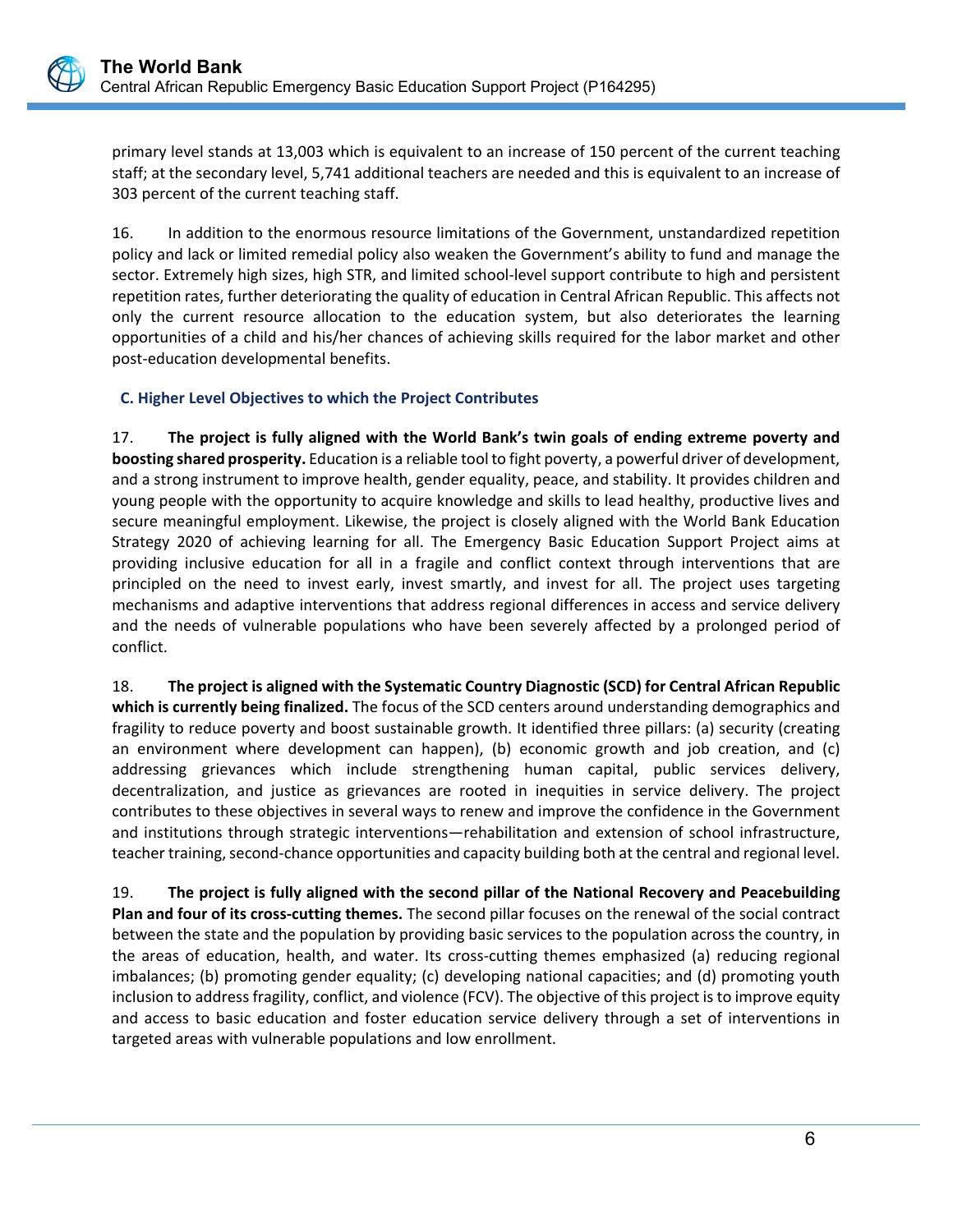

20. **The project contributes to the goals stated in the Government's 'Plan de Transition' (2018– 2019) which is currently under preparation**. It has seven strategic pillars: (a) access and equity, (b) developing alternative education models, (c) supporting an enabling environment for teaching and learning, (d) enabling preservice teaching and teacher deployment, (e) improving learning through effective teaching with programs that are relevant for the fragile context, (f) improving sector financing through better domestic resource mobilization, and (g) improving sector planning and management to ensure effective service delivery. The project primarily supports these goals through strategic interventions to increase access, improve teacher effectiveness, build capacity at the central and regional level to carry out sector planning, budgeting, and monitoring and evaluation (M&E) to ensure efficient and effective service delivery.

#### **II. PROJECT DEVELOPMENT OBJECTIVES**

#### **A. PDO**

The Project Development Objective (PDO) is "To improve access to quality basic education and strengthen capacity in education sector management."

#### **B. Project Beneficiaries**

The project beneficiaries include the following:

- 4,000 children of preschool age (of which 2,000 girls)
- 300,000 children enrolled in primary education level (of which 130,000 girls)
- 140,000 children enrolled in secondary education level (of which 55,000 girls)
- 5,800 teachers in primary education level (of which 1,000 female teachers)
- 1,500 school directors in primary education level
- 135 inspectors and pedagogical advisers

#### **C. PDO‐Level Results Indicators**

Indicator 1: Increase primary completion rate, by gender

Indicator 2: Increase gross enrollment ratio at lower secondary, by gender

Indicator 3: Number of teachers recruited or trained, by gender

Indicator 4: Number of schools with established school‐based management committee (SBMC)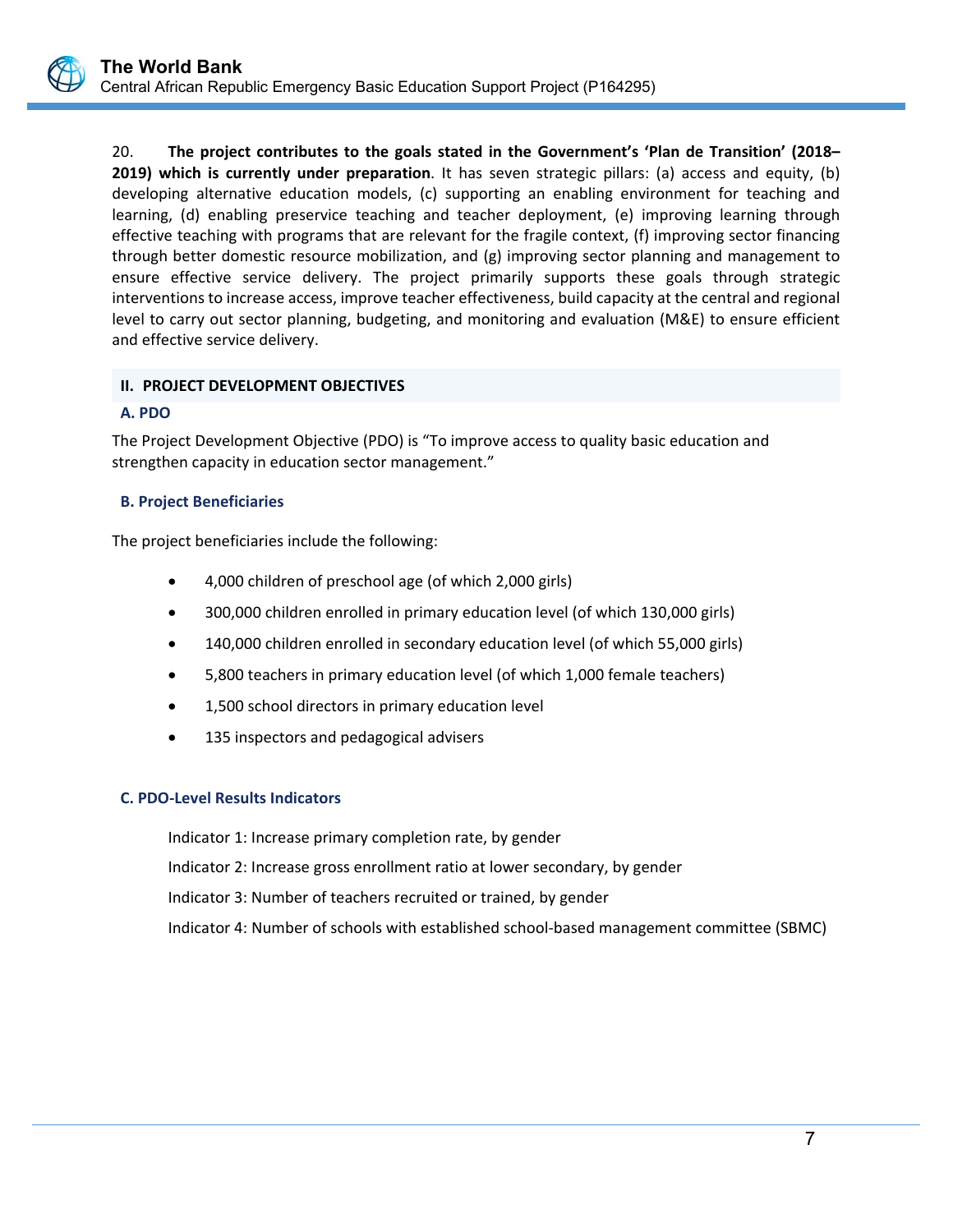

#### **III. PROJECT DESCRIPTION**

#### **A. Project Components**

21. The proposed Emergency Basic Education Support Project will use an Investment Project Financing (IPF) lending instrument. The project is designed under condensed procedures following a standard IPF approach for fragile countries in situations of urgent need of assistance or capacity constraints. As such, the scope and implementation of activities, as well as the budget allocation, will follow a flexible adaptive schedule, judiciously. The project consists of four components, of which Component 1 and Subcomponent 2.2 are limited to specific geographic areas whereas Subcomponent 2.1 and Component 3 are of national reach. Component 4 is a 'Zero' Contingency Emergency Response Component that can provide immediate response in the event of an eligible crisis or emergency. Concerning the budget, 87 percent will be allocated to three components and the remaining 13 percent will be kept for contingencies, placed under Component 3 temporarily. The pace of implementation will be assessed regularly for sequencing the implementation of activities in the selected interventions areas. A full documentation will be done on the redistribution of contingencies among the components. The Results chain of the project components is summarized in table 2.

| Project<br>Component                                                                                                 | <b>Project Activities</b>                                                                                                                                                                                                                                                                                        | <b>Intermediate Output</b>                                                                                                                                                                            | Output/Outcome                                                                                                                                                                                                              |
|----------------------------------------------------------------------------------------------------------------------|------------------------------------------------------------------------------------------------------------------------------------------------------------------------------------------------------------------------------------------------------------------------------------------------------------------|-------------------------------------------------------------------------------------------------------------------------------------------------------------------------------------------------------|-----------------------------------------------------------------------------------------------------------------------------------------------------------------------------------------------------------------------------|
| Component 1:<br>Increasing<br>access through<br>infrastructure<br>development                                        | $\bullet$<br>Construction or rehabilitation of<br>classrooms<br>Create girl-friendly school<br>$\bullet$<br>environment through provision of<br>separate toilet and hygiene kits<br>Create conducive environment for<br>$\bullet$<br>social cohesion though provision of<br>sport facilities                     | Increase child<br>$\bullet$<br>enrollment<br>Create conducive<br>$\bullet$<br>environment for<br>learning and<br>teaching                                                                             | Increase literacy<br>$\bullet$<br>and numeracy skills<br>of graduates<br>Improve gender<br>$\bullet$<br>parity<br>Enhance social and<br>$\bullet$<br>emotional skills                                                       |
| <b>Component 2:</b><br>Enhancing<br>teaching<br>effectiveness<br>and support<br>alternative<br>education<br>programs | $\bullet$<br>Harmonization of the training<br>curricula<br>Teacher training based on the revised<br>$\bullet$<br>curricula<br>Provision of a national institution for<br>$\bullet$<br>training<br>Teacher support for effectiveness in<br>$\bullet$<br>teaching<br>Alternative education program<br>$\bullet$    | Increase the<br>$\bullet$<br>number of trained<br>teachers<br>Number of out-of-<br>$\bullet$<br>school children<br>enrolled<br>Reduce repetition<br>$\bullet$<br>rate                                 | Improve student<br>$\bullet$<br>learning outcome<br>Increase youth<br>$\bullet$<br>literacy and<br>numeracy skills<br>Increase education<br>$\bullet$<br>attainment of youth<br>Equity in services<br>$\bullet$<br>delivery |
| <b>Component 3:</b><br>Capacity<br>building to<br>strengthen<br>services<br>delivery                                 | $\bullet$<br>Support for the Central Government<br>on sector management<br>Support decentralization for effective<br>$\bullet$<br>service delivery<br>Support school grants for<br>strengthening school-based<br>management<br>Strengthen sector knowledge<br>Component 4: 'Zero' Contingency Emergency Response | $\bullet$<br>Increase sector<br>management skills<br>Strengthen<br>$\bullet$<br>decentralization<br>management of the<br>sector for resilient<br>services delivery<br>Sector M&E reports<br>$\bullet$ | Improve social<br>$\bullet$<br>cohesion and<br>resilience<br>Enable informed<br>$\bullet$<br>decision making of<br>sector policy<br>reforms<br>Improve efficiency<br>$\bullet$                                              |

 $\overline{a}$ 

#### **Table 2. Results Chain of Project Components**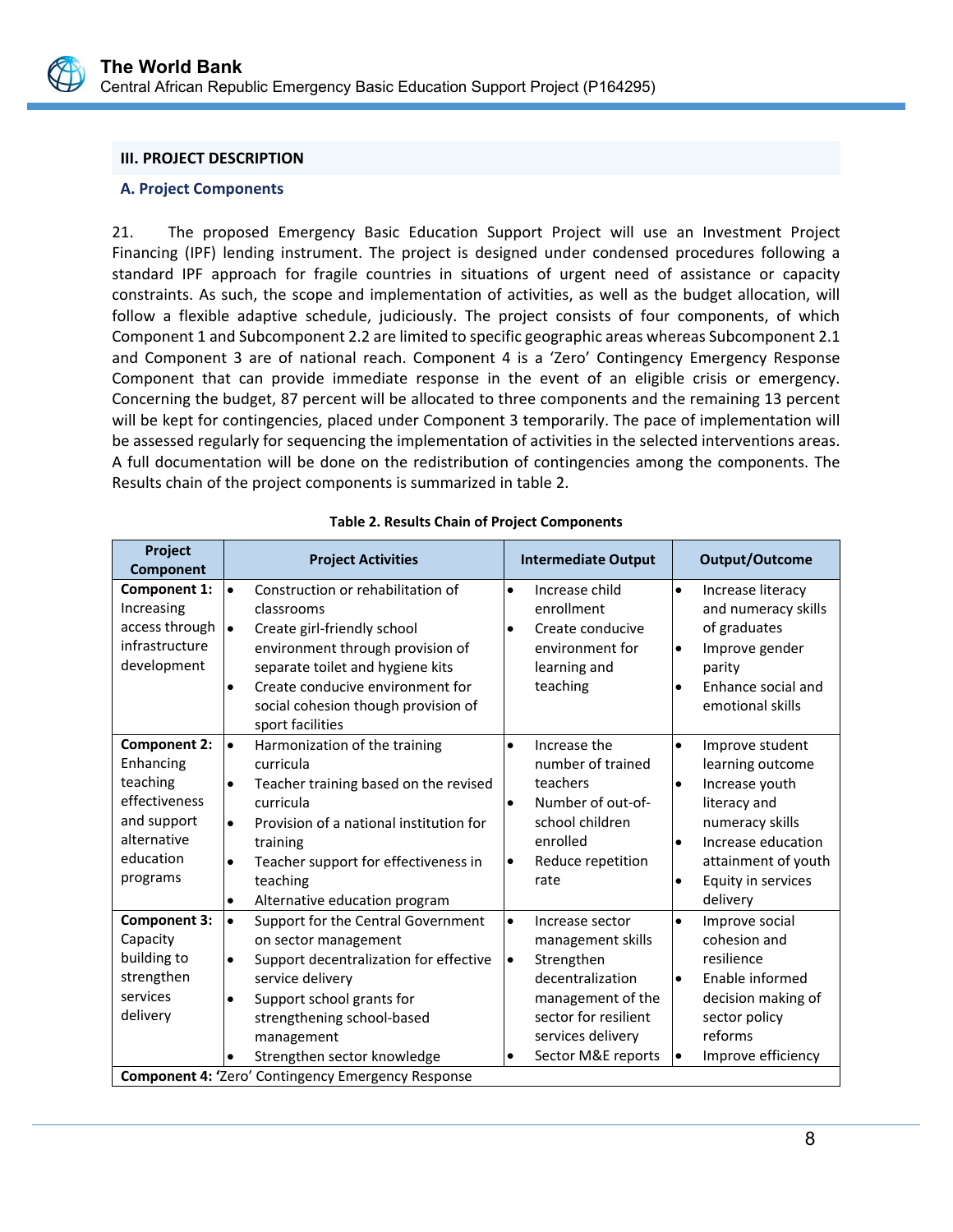

# **Component 1: Increasing access through school infrastructure development (US\$13.0 million or SDR 9.1 million equivalent)**

22. Component 1 aims to increase access to quality basic education through extension and rehabilitation of classrooms, and the provision of other school‐level infrastructure such as toilets, water, and sports and classroom goods. The prolonged periods of conflict and violence in Central African Republic have weakened the adequacy of school infrastructure because many school facilities need rehabilitation works as they were looted and destroyed. The existing classrooms are not sufficient to accommodate both in‐school and out‐of‐school children given the existing facilities are highly overcrowded.

23. This component aims to increase access from primary and secondary education through the improvement of school infrastructure and the provision of spaces that are conducive to a good teaching and learning environment. It will support (a) extension of 400 primary and 50 secondary classrooms; (b) rehabilitation of 400 primary and 200 secondary classrooms; (c) provision of equipment and furniture, including tables and chairs for students as well as small sports/board game items (soccer balls, jumping cords, dominoes, chess, monopoly, and so on); and (d) provision of missing essentials such as gender‐ segregated latrines, hygiene kits, and wells or other water supply) to attract and retain girls in schools.

24. Infrastructure development at the primary level will cover eight prefectures plus Bangui, covering all the seven administrative regions of Central African Republic, and five prefectures plus Bangui in five regions at the secondary level. The geographical targeting of the school infrastructure development is based on criteria that employed 24 indicators at the primary level and 19 indicators at the secondary level (annex 1 provides a detailed presentation of the selection criteria). These indicators were used to construct an index to rank the overall school infrastructure needs. However, selection criteria to identify schools for extension or rehabilitation will be determined within the targeted prefectures at both primary and secondary levels.

# **Component 2: Enhancing teaching effectiveness and support alternative education programs (US\$4.2 million or SDR 2.9 million equivalent)**

# *Subcomponent 2.1: Enhancing teaching effectiveness (US\$3.2 million)*

25. Subcomponent 2.1 aims to cover a range of strategic interventions focusing on strengthening the teaching capacity of the stock of primary teachers in the system in a holistic approach. The challenges faced by teachers and the teaching environment are enormous, ranging from heavy reliance on community teachers who often lack the minimum competences to teach, to shortage of adequate training facilities that disturbed both teacher recruitment and training. To address some of these daunting challenges, this subcomponent will provide support in three dimensions: (a) harmonization of preservice and in-service training; (b) teacher training based on the new harmonized model, including the establishment of a national training institution (NTI); and (c) teacher pedagogical support.

26. The first dimension aims to harmonize preservice and in‐service training with a common modular curriculum. The underlying principle is to converge the two systems to arrive at a unique profile of a primary teacher. This will promote a strategic vision in teacher development, allowing to organize interactions in the training process of new entrants in the teaching profession and the teachers who are already practicing the profession. The competency reference set of a primary teacher will be established,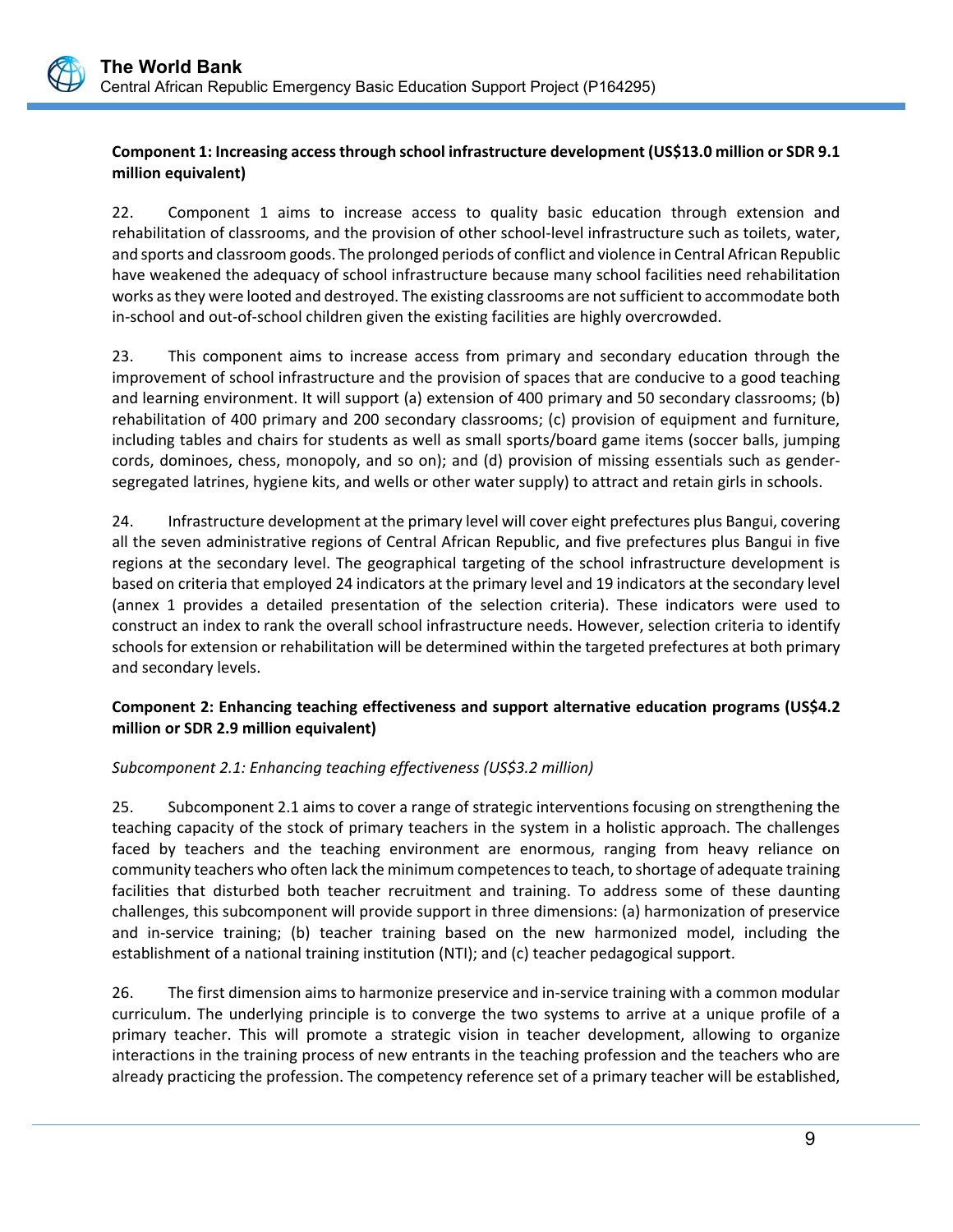based on which a common modular curriculum will be developed. While there will be a common module to develop a skill, differentiated strategies will be used for training time and evaluation at the end of the training periods. The training curricula will also integrate conflict sensitivity features as learned from the Interagency Network for Education in Emergencies (INEE) tools to promote social inclusion and gender equity as well as introduce awareness of GBV issues.

27. The project will finance the services of highly specialized international technical assistance to accompany MEPSTA in the harmonization of its training system, including (a) the development of the competency reference, (b) the development of the common modular curricula, and (c) the training of a core group of trainers. It will also finance communication and validation workshops.

28. The second dimension of this subcomponent will support teacher training on the common modular curriculum and on effective approaches of teaching. The training modules will focus on topics with practical demonstration to help the teachers stay engaged and better understand how to apply the topics when preparing for the class or teaching in the classroom. At the same time, the training will use 'explicit' methods whereby the teachers are trained through scripted lessons, with concrete instructions on how to execute a lesson and direct a class. The training aims to strengthen the mastery of pedagogy and subject content but also impart skills that, in the long run, will allow the teacher to shift from a traditional teaching style to a participative and collaborative approach. Teachers will receive intensive training sessions, organized during long periods of school breaks (summer or Easter vacation) by the core group of trainers.

29. The project will finance (a) the training of 5,800 teachers including the associated training costs (transportation, meals, and accommodation), (b) the printing of training materials; and (c) the printing and distribution of teaching guides.

30. Given the fact that the training needs in the sector are large and there is a lack of training facilities, the project will also support the establishment of an NTI. The NTI will have a multifunction purpose. At the onset, the NTI will be used to train teachers as well as education personnel including school principals, community leaders, and technical education staff. The Government will have the possibility to dedicate the NTI for preservice training once it has stabilized its policy on teachers' recruitment. The geographical location of this new training facility will be determined considering the location of the current Teacher Training Center and other sustainability factors.

31. The third dimension of this subcomponent promotes teacher support which is critical to reinforce teaching effectiveness. The long‐term objective will be to transform the present mode of school administrative and pedagogical support to a new model whereby inspectors will focus on the inspection of the school and the performance of the school principals; leaving the function of pedagogical support to the school principals. School principals will become the key actors to mentor teachers in the classroom and contribute to the continuous strengthening of the teachers' teaching knowledge and practice. The responsibilities of the school principals and the inspectors will be reviewed. Also, more support consideration will be devoted to the school districts being the level of the academic inspection that is closest to the schools and contributes the most to increasing school performance.

32. The project will finance (a) the training of 1,500 school principals on the upgraded teacher training curricula and on leadership skills; (b) the training of 135 inspectors and pedagogical advisers to get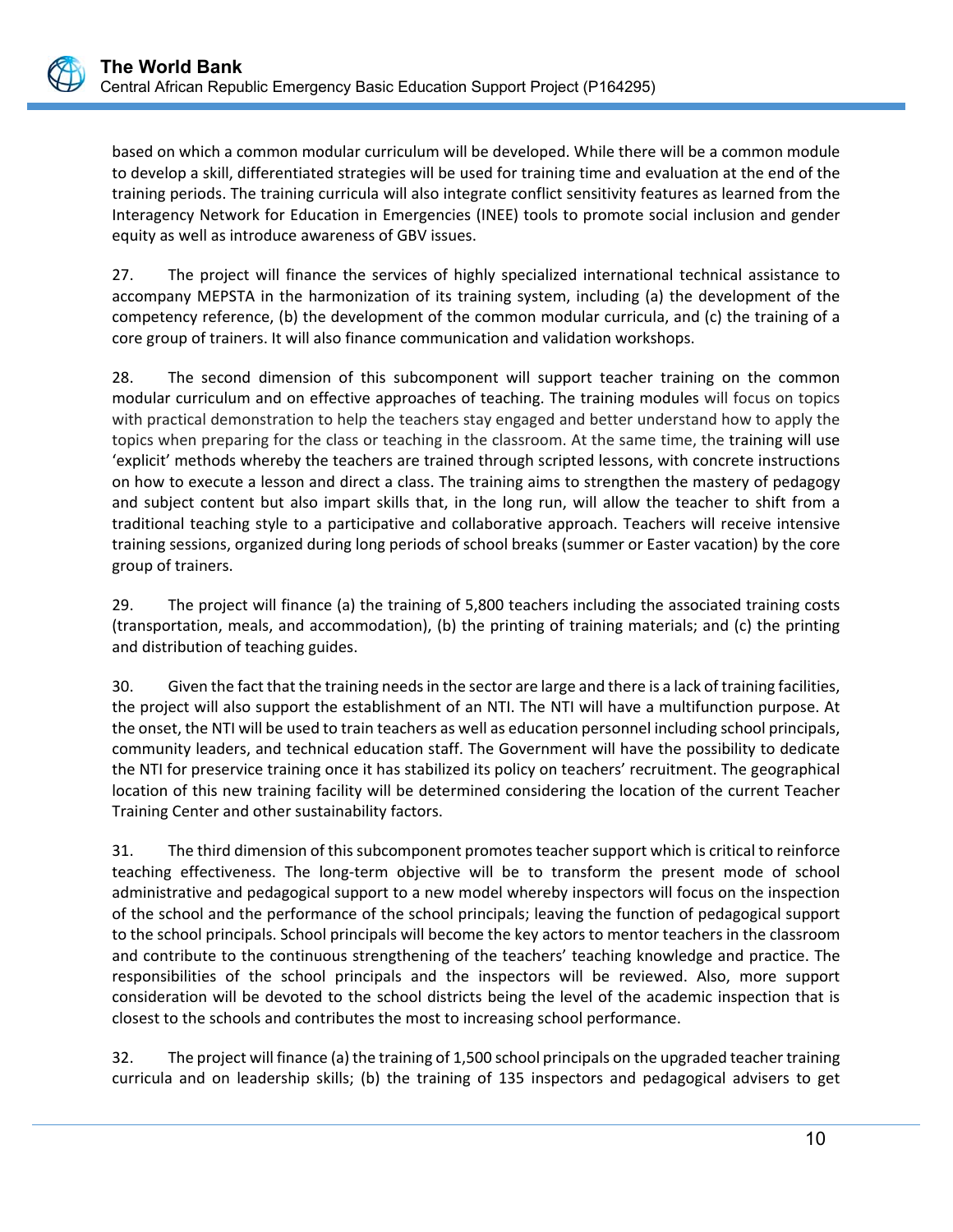

acquainted with the upgraded teacher training curricula; (c) the support to the National Pedagogical Research Institute (NPRI) for better service delivery, through upgrading its technical skills using international technical assistance; and (d) the support to the RPCs for improved teaching effectiveness through enhancement of knowledge in pedagogy and the provision of pedagogical materials to improving in‐service training quality.

# *Subcomponent 2.2: Support alternative education (US\$1 million)*

33. Subcomponent 2.2 will support alternative education by providing (a) accelerated learning program (ALP) for children ages 12–15 who are out‐of‐school and overage and (b) remedial education programs for in‐school children. Thousands of children in Central African Republic lost several years of education and are overage, and high repetition rates increase overcrowding and diminish the efficiency of student flows, limiting learning opportunities of Central African children. Considering these issues, it will be very important to design a 'special' education system that could minimize the lifelong effects of lost education, both direct effects (on the individual's own life) and indirect effects (on offspring's life and channeling the intergenerational poverty trap).

34. The Accelerated Learning Program (ALP) aims to provide a three-year tailored learning program for children ages 12–15 to achieve the learning standard of 6 years of primary education. At the end of the ALP, these children could take the grade 6 exam to qualify for lower secondary education. This subcomponent will support developing a policy, condensed curricula, instructional materials, and teacher's manuals tailored to the ALP, recruiting and training of teachers to deliver the program, and printing and distribution of textbooks and instructional materials for program participants. It aims to pilot the ALP in 100 classrooms in 3 prefectures as well as in Bangui which registered high incidence and number of out‐of‐school children. The ALP is expected to benefit 5,000 children (ages 12–15). The detailed project description in annex 1 presents the selection criteria and key core indicators used to identify beneficiaries by geographic area.

35. The remedial education program targets children who are in school to reduce repetition and dropout rates thereby increasing retention and completion of primary education. It targets currently enrolled children at primary education level and provides regular monitoring of children who are at risk of dropping out or lagging. The remedial guideline will be produced based on an automatic promotion policy and will provide additional support to selected schools and students throughout the year. This approach seeks to improve the current government remedial system which only targets student who are within a certain range below the pass rate. The remedial program will offer targeted support for selected students either during regular school sessions or summer sessions to students identified as low performers. For example, students who have low test scores during the first semester will be placed on additional support schemes during the second semester, and those who scored low at the final exam at the end of the school year will be considered for summer classes. This subcomponent also includes supporting teachers who will provide such remedial services and providing technical support to the Government to improve the effectiveness of the remedial policy in the education system. The remedial intervention is expected to benefit 300 schools and about 50,000 children. It will be implemented in the same schools benefitting from the school infrastructure development because these schools have the lowest level of internal efficiency/higher incidence of repetition or dropout rates.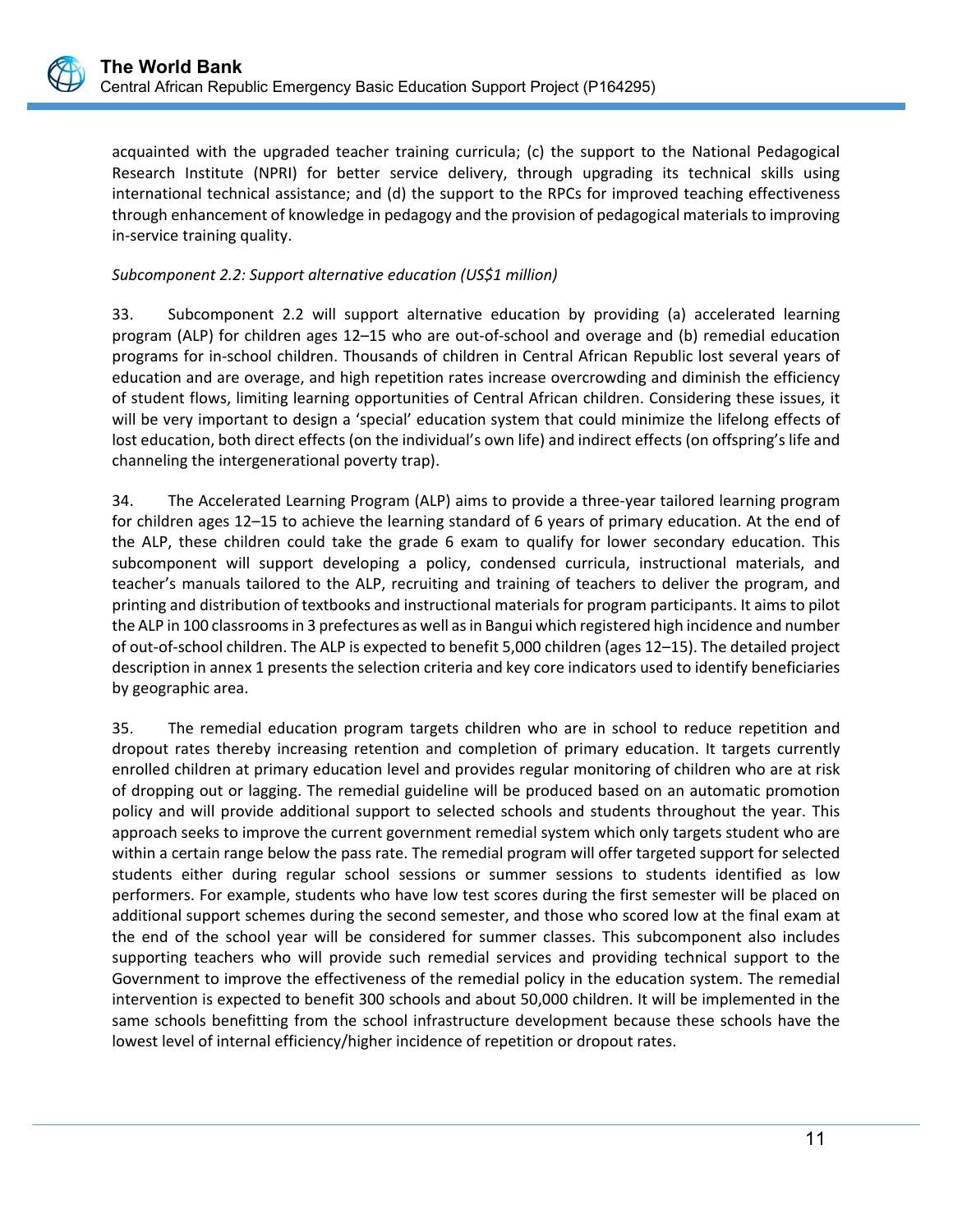

# **Component 3: Capacity building to strengthen service delivery (US\$7.8 million or SDR 5.4 million equivalent)**

36. The successive crises have severely weakened the service delivery system. As a result, the sector has been operating with limited coordination between the different levels of service delivery units and with very limited support from the national to the subnational levels. Additionally, MEPSTA has limited capacity in project management. As such, the project will support MEPSTA under the following subcomponents (a) capacity building of key units of service delivery and (b) project implementation.

# *Subcomponent 3.1: Capacity building in sector management (US\$3.2 million)*

37. This subcomponent aims to strengthen sector capacity on planning and budgeting, teacher recruitment and deployment, and M&E. It also aims to build resilience of MEPSTA, from the central level to the school level. Key activities include the following:

- (a) **Capacity building of the Government on sector management**. This supports capacity‐building efforts including financing local and international experts to support capacity building of key departments of MEPSTA. This also supports the opportunity of relevant staff of the ministry to partake in regional training to improve sector management. This subcomponent aims to strengthen (i) the ministry's capacity on budget planning, preparation, allocation, and execution, as well as elaboration of budget nomenclature and alignment of budget to priority areas; (ii) human resources management including projection of staff needs, recruitment, deployment, and development of policies and strategies for regular professional development of teachers; (iii) strategic planning of school infrastructure needs including assessment strategies of the existing infrastructure, projection of short- to medium-term needs and development of maintenance strategies to effectively use the facilities; and (iv) decentralization for better school management and M&E through the provision of technical assistance and materials for M&E and training of relevant staff of academic inspections. The project also finances an internship program to support the relevant units of the Government in project implementation.
- (b) **Support school grants for strengthening school‐based management, supporting early childhood development (ECD) and teaching support**. The main objectives of school grants are threefold: (i) strengthen school‐based management through empowerment of communities, to develop social cohesion and resilience to conflict and violence as well as social norms for inclusive education and to mitigate GBV at the community level; (ii) support deployment or retention of trained teachers at the school level where teacher deficit is high or where it is difficult to retain teachers; and (iii) support the piloting of community-based ECD centers. A lump-sum grant will be provided per school with a list of 'what to do' to achieve the above three objectives. In particular, the school grants will finance: (i) the establishment of a school‐based management committee (SBMC) including preparation of SBMC manuals, training, community campaign and other activities to be determined at the school level by the communities and added to the 'what to do' list; (ii) the payment of salary of additional teachers hired by the community, salary top-up to retain teachers in their posted community and salary top-up of teachers engaged in remedial teaching; and (iii) the establishment of ECD centers including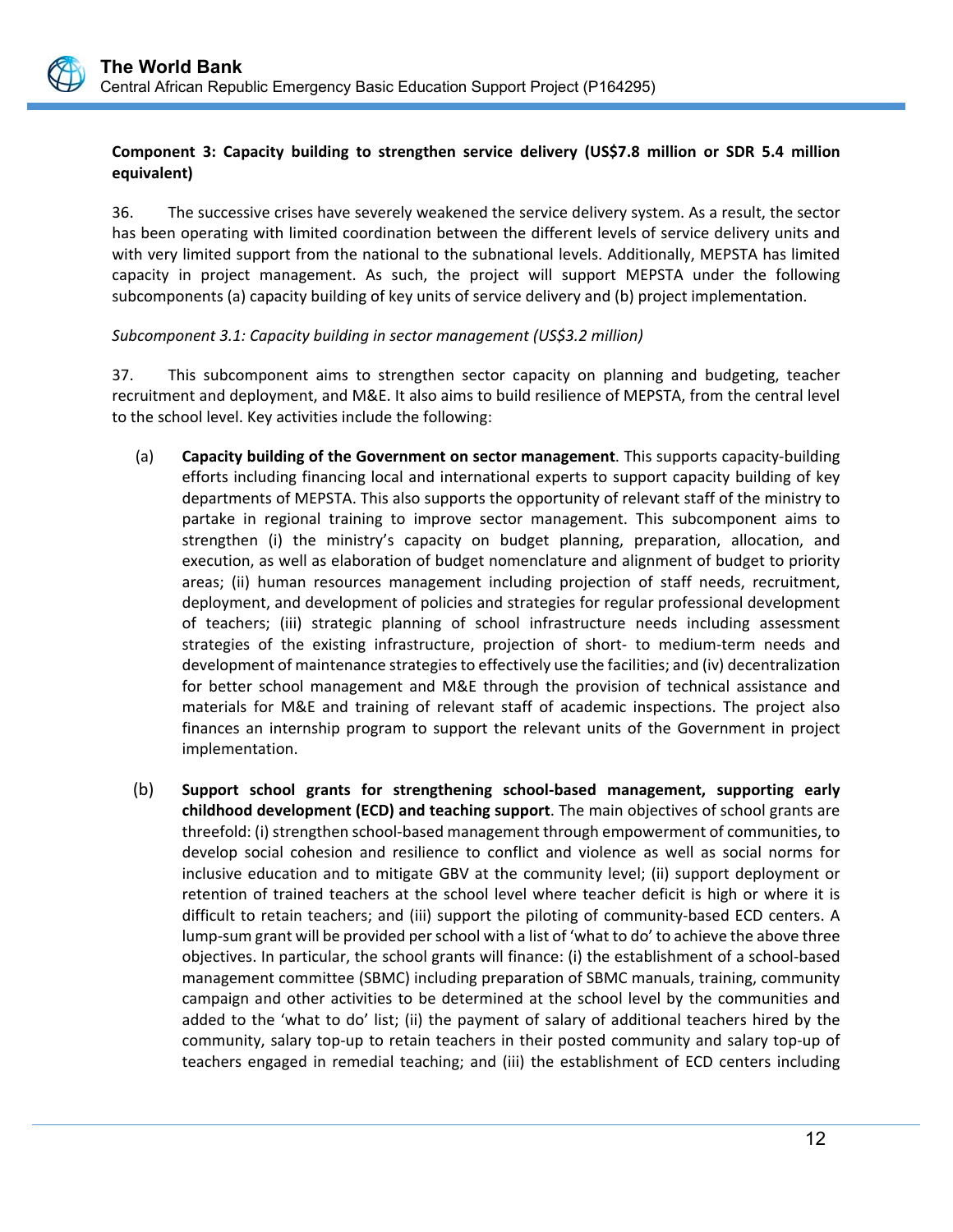salary payment of ECD facilitators, provision of educational materials and games, and assistance for identifying and maintaining the ECD centers.

(c) **Strengthening sector knowledge**. The project finances key activities to strengthen sector knowledge including (i) supporting the process of Education Management Information System (EMIS) for timely and quality production of annual school statistics and development of school report cards to increase the communication awareness of communities to encourage stronger social accountability; (ii) carrying out Early Grade Reading Assessment (EGRA)/Early Grade Mathematics Assessment (EGMAs) to evaluate the learning levels of children; and (iii) conducting a sample-based assessment of the indigenous population to inform the policy dialogue on inclusiveness. The project also finances light impact evaluations on key project intervention areas to help the ministry have a stock of evidence-based documentation on what works better for capacity building and other relevant policy decision. These assessments will include a methodology to evaluate the effectiveness of the new teacher training curricula and teaching approach under component 2 and test whether the teaching practice has changed and is linked to learning improvement.

# *Subcomponent 3.2: Project implementation (US\$1.3 million)*

38. This subcomponent supports implementation-related activities, which include the services of a Fiduciary Agent, long-term consultancy for day-to-day project monitoring, and coordination. Other activities include the development of safeguard documents, the operations manual, annual financial audits, technical audits of the school infrastructure program, office and IT equipment, workshops, and operating costs to supervise project activities including third‐party monitoring.

#### *Subcomponent 3.3: Contingencies (US\$3.3 million)*

39. This subcomponent aims to give the flexibility in the use of the fund given the country situation. This will be used to channel project funds to activities under the three components described above. Part of the resources that has been allocated to other project activities under component 1 to 3 can also be reallocated within the components in case these activities cannot be executed as programmed because of adverse situations.

#### **Component 4: Contingency Emergency Response (US\$0 million)**

40. This component aims to provide an immediate response in the event of an eligible crisis or emergency or cross-sectoral interventions given the country context. The reassignment of the project fund to this component including the amount will be determined at the time of eligible crisis or appearance or cross‐sectoral interventions.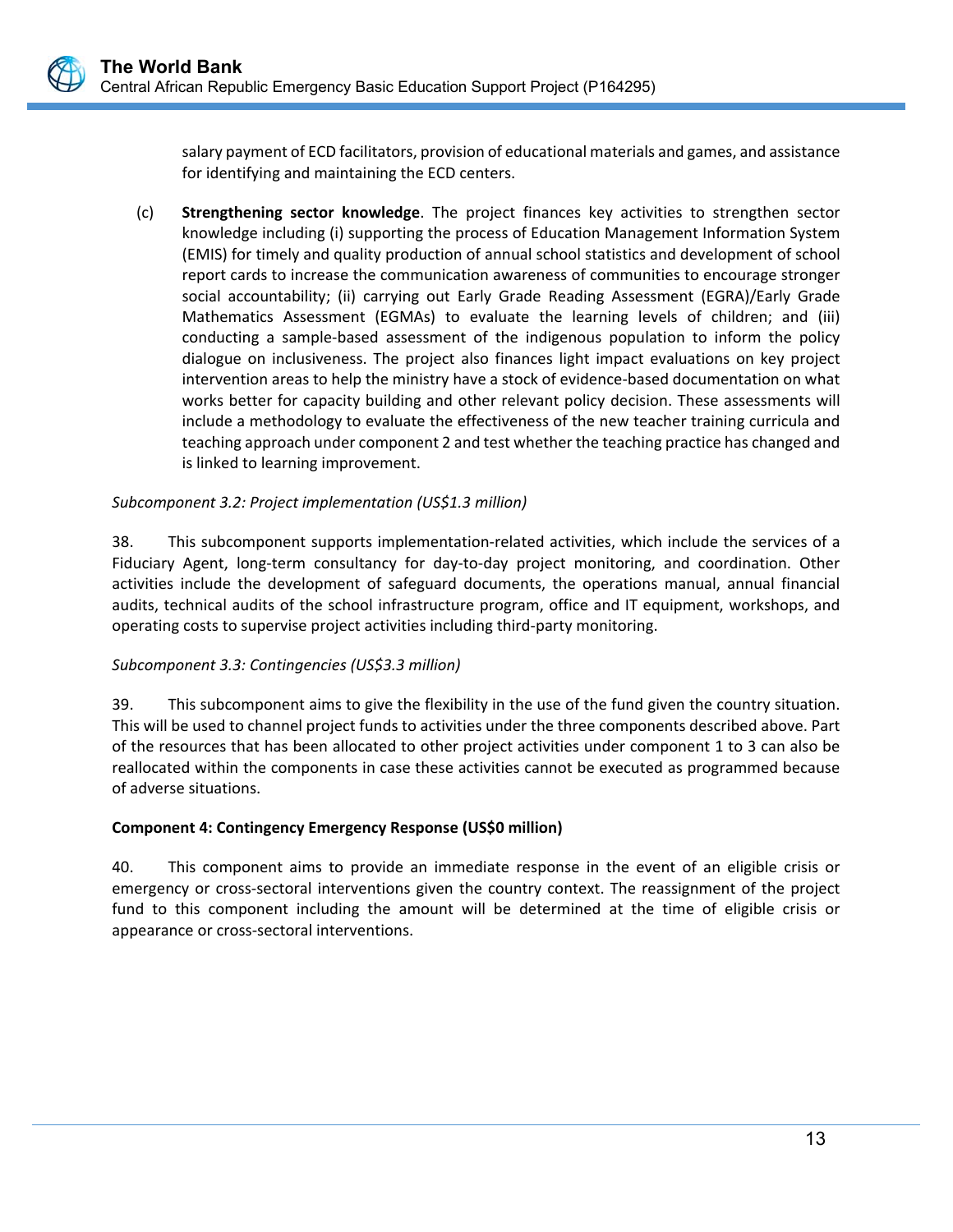

| <b>Project Components</b>       | <b>Project Cost</b><br>(US\$, million) | <b>IDA Financing</b><br>(US\$, million) | <b>Trust Funds</b> | Counterpart<br><b>Funding</b> |
|---------------------------------|----------------------------------------|-----------------------------------------|--------------------|-------------------------------|
| Component 1:                    | 13.0                                   | 13.0                                    | 0                  | 0                             |
| Component 2:                    | 4.2                                    | 4.2                                     | 0                  | 0                             |
| Component 3:                    | 7.8                                    | 7.8                                     | 0                  | 0                             |
| Component 4:                    | 0                                      | 0                                       | 0                  | 0                             |
| <b>Total Costs</b>              |                                        |                                         |                    |                               |
| <b>Total Financing Required</b> | 25.0                                   | 25.0                                    |                    |                               |

# **B. Project Cost and Financing**

# **C**. **Lessons Learned and Reflected in the Project Design**

41. The project represents a reengagement between the Central African Republic Government and the World Bank in the education sector. Before the 2012 crisis, the World Bank engaged with CAR through GPE‐financed projects (2009‐2011 EFA‐FTI) for which the Bank was the Grant Agent. A follow‐up Education Sector Development project was initiated but dropped in 2013 due the conflict outbreak. Thus, the proposed project will be the first by the Bank since the crisis. The World Bank brings to this project its global expertise supporting the sector in FCV countries. The design of this project is informed by the lessons learned from the World Bank's long‐standing engagement in FCV countries in education and other sectors. Additionally, the design draws on the experience from previous development projects implemented by other development partners (DPs) in Central African Republic. Lessons learned and reflected in the project design are summarized in table 3.

| Project/Study                                                                                                 | <b>Lessons Learned</b>                                                                                                                                                                                                                                                                                                                                                               | Reflected in the<br><b>Current Project</b>                                                                                                                   |
|---------------------------------------------------------------------------------------------------------------|--------------------------------------------------------------------------------------------------------------------------------------------------------------------------------------------------------------------------------------------------------------------------------------------------------------------------------------------------------------------------------------|--------------------------------------------------------------------------------------------------------------------------------------------------------------|
| Central African<br>Republic:<br>Education For All -<br><b>Fast Track Initiative</b><br>(EFA-FTI)<br>2009-2011 | Complementing government capacity with external service<br>providers and delegated project management and<br>implementation arrangements<br>A robust M&E system is essential to track implementation and<br>$\bullet$<br>measure achievement of objectives<br>Design simplicity and close supervision are essential, in<br>$\bullet$<br>particular, close supervision of civil works | Infrastructure<br>development will<br>be assisted by<br>contractors with<br>strong M&E in<br>place and design is<br>flexible to fit the<br>fragility context |
| Central African<br>Republic: Londo<br>(Stand Up)<br>2015-2018                                                 | Strategic communication at the local level, including<br>engagement of community to identify work sites and support<br>project implementation<br>Implementation strategy based on a phase approach<br>$\bullet$<br>following an adaptive schedule that considers evolving<br>security risks, geography, and logistics                                                                | Given the<br>extremely volatile<br>situation, this<br>project follows a<br>flexible approach                                                                 |

 $\overline{a}$ 

#### **Table 3. Summary of Lessons Learned and Reflected in the Project Design**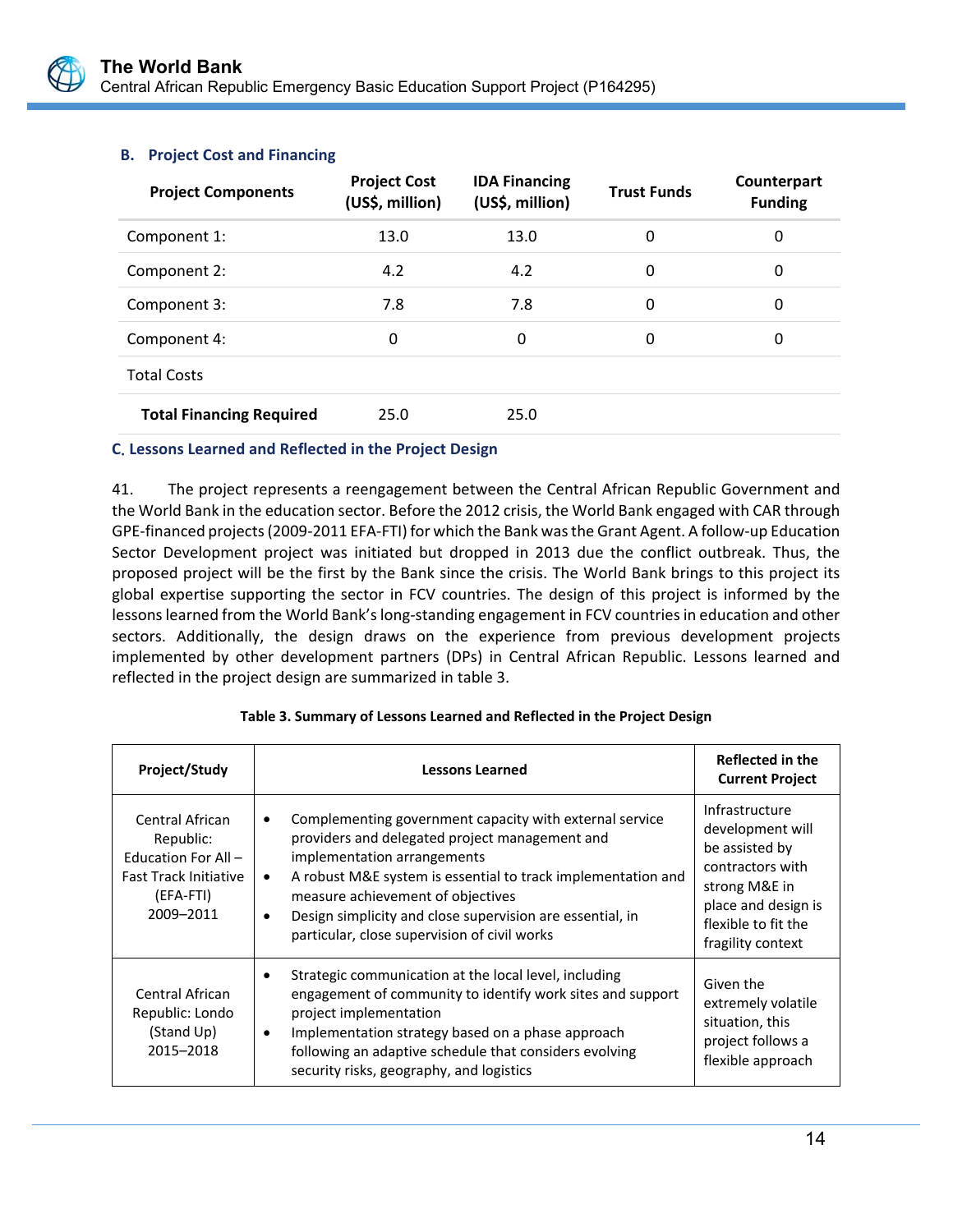

| <b>Education Quality</b><br>Reform in<br>Afghanistan (EQRA)                                                        | Community-based education model which establishes<br>$\bullet$<br>classrooms in villages (homes)<br>School Grants Program based on a tailored approach can<br>$\bullet$<br>enforce local accountability for local demand and supply-side<br>constraints<br>Pedagogical training that helps a teacher match instruction to<br>$\bullet$<br>a student's proficiency level<br>High-quality training of teachers on subject matter content                                                                                                                       | Components 2 and<br>3 employed similar<br>strategies for<br>building capacity at<br>the school level and<br>teachers training<br>methods |
|--------------------------------------------------------------------------------------------------------------------|--------------------------------------------------------------------------------------------------------------------------------------------------------------------------------------------------------------------------------------------------------------------------------------------------------------------------------------------------------------------------------------------------------------------------------------------------------------------------------------------------------------------------------------------------------------|------------------------------------------------------------------------------------------------------------------------------------------|
| Central African<br>Republic:<br><b>Education System</b><br><b>Recovery Support</b><br>Project (ESRSP)<br>2015-2018 | The ESRSP's work to train community teachers, provide<br>$\bullet$<br>subsidies to communities for the payment of community<br>teachers, use light and provisional construction techniques, is<br>a foundation to be further built upon by the proposed project<br>Groundwork was laid through the EMIS for larger institutional<br>$\bullet$<br>strengthening efforts as proposed under this project                                                                                                                                                        | Reflected in<br>Component 3                                                                                                              |
| Inter-Agency<br>Network for<br><b>Education in</b><br>Emergencies<br>(INEE).                                       | Teacher training in crisis-affected environments should be<br>$\bullet$<br>centered on (a) teacher's role and well-being, (b) child<br>protection, well-being, and inclusion; (c) pedagogy; and (d)<br>curriculum and planning.<br>The Accelerated Education Working Group developed 10<br>٠<br>principles for effective practice for accelerated education<br>which support the design, implementation, and evaluation of<br><b>ALP</b><br>Great efforts should be made to mitigate potential tension<br>$\bullet$<br>between ALP and formal school systems | Component 2 take<br>this into account<br>both in teachers<br>training and ALP                                                            |
| School<br>Construction<br>Strategies for<br><b>Universal Primary</b><br>education in Africa <sup>3</sup>           | Mobilizing community is a significant factor to implement<br>$\bullet$<br>school infrastructure work and build resilience by promoting<br>mutual support and social cohesion in the face of crisis<br>Community involvement could strengthen financial and<br>$\bullet$<br>material support to school, accountability and governance at<br>schools, and communication between teachers and parents.                                                                                                                                                          | Components 1 and<br>3 reflected the<br>lessons into project<br>design                                                                    |

#### **IV. IMPLEMENTATION**

 $\overline{a}$ 

#### **A. Institutional and Implementation Arrangements**

42. Institutional and implementation arrangements envisaged for the project are aligned with the strategic approach taken by the World Bank for its portfolio in Central African Republic to minimize implementing and fiduciary risks while progressively building the government capacity.

43. MEPSTA will establish a Project Steering Committee (PSC) by inter-ministerial order for strategic oversight of the project in line with the Central African Republic National Recovery and Peace Building Plan. The PSC will be chaired by MEPSTA and composed of the Ministry of Economy, Planning, and

<sup>3</sup> Theunynck, Serge. 2009. "School Construction Strategies for Universal Primary Education in Africa: Should Communities be Empowered to Build their Schools?" *Africa Human Development Series* Africa Regional Educational Publications. Washington, DC: World Bank.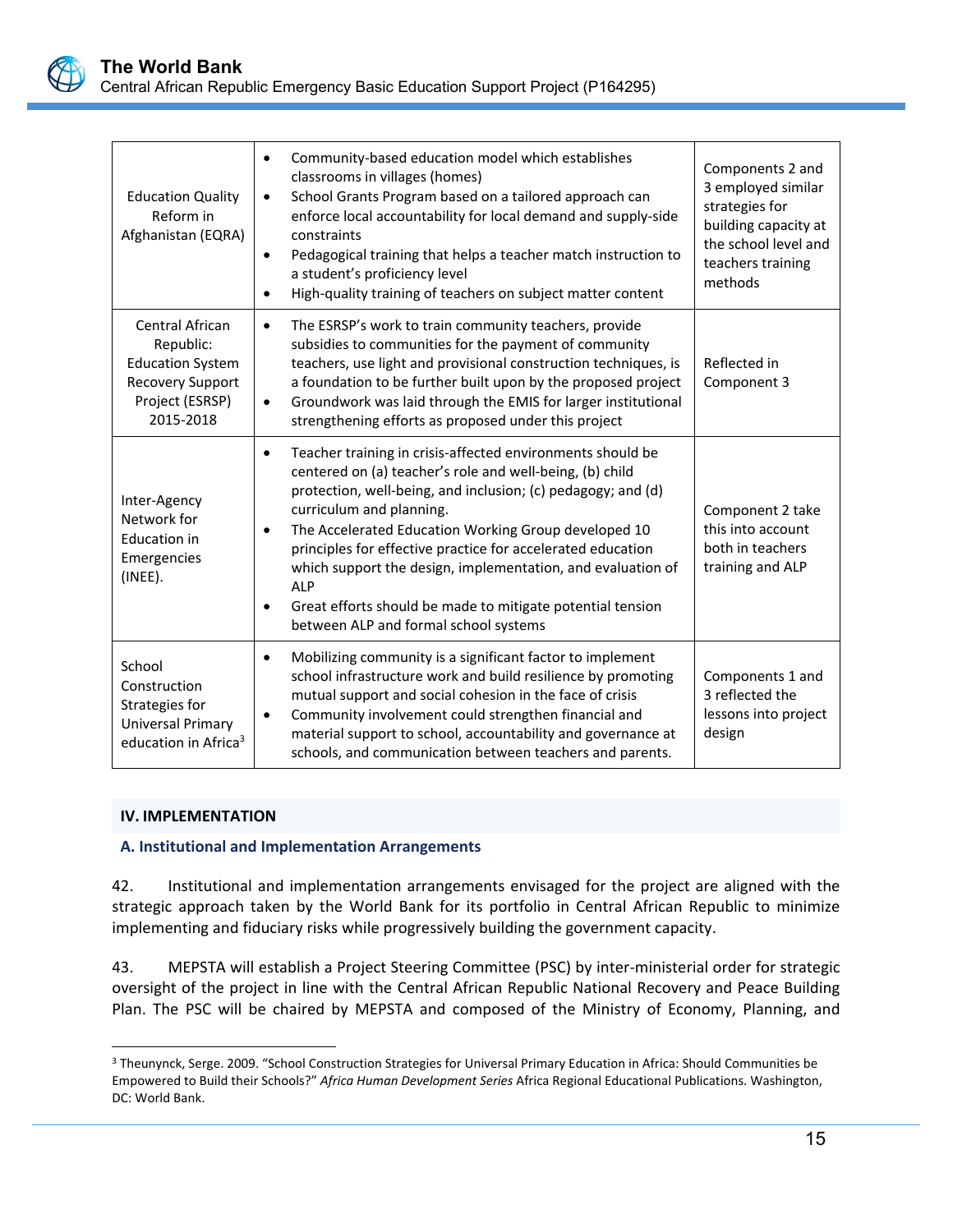Cooperation; Ministry of Budget and Finance; MHE; and MSRTI. The PSC will meet twice a year to validate technical decisions and ensure successful implementation of project activities as well as validate the project's annual work plan and budget (APWB) for the upcoming year. The PSC meetings will be attended by all concerned directorates of MEPSTA as well as the Project Coordinating Unit (PCU) who will act as the secretariat for the PSC. The representatives from other civic society or other stakeholders will be invited to attend the PSC meetings. Decisions taken by the PSC are immediately executable by the PCU.

44. MEPSTA will have the responsibility for the implementation of the project. The director of each department will be responsible for the timely implementation and performance of the component or subcomponent under its responsibility. The key directorates with direct responsibility include Directorate of Equipment and School Construction, the Directorate of Basic and Secondary Education and Partnerships (DBSEP), the Directorate of Statistics, Planning and School Mapping, the Directorate of Human Resources, and the NPRI. Decentralized implementation will be also supported by the academic inspections. External service providers (consultants, nongovernmental organizations [NGOs], intermediate service providers, UN agencies, and DPs) will be sought to accompany the directorates in the implementation of activities for which the needed expertise is lacking within MEPSTA.

45. The PCU will be established under the direction of the Directorate of Basic and Secondary Education, and Partnerships. The PCU will oversee the overall coordination of the project implementation activities and day‐to‐day monitoring of project implementation ensuring coherence of actions between the components. The PCU will be strengthened with four contractual employees financed by the project, with experience in project management, M&E, environment and social safeguards, and communications. The PCU will work closely with all MEPSTA directorates that are executing project activities as well as with a Fiduciary Agent<sup>4</sup>; and act as the main interlocutor with the World Bank. In addition, it will assist the World Bank in organizing implementation support missions and will produce project progress reports to be used by the missions.

46. A Fiduciary Agent will be contracted by MEPSTA and shall be responsible for overall financial management and the procurement activities on behalf of the MEPSTA.

# **B. Results Monitoring and Evaluation**

 $\overline{a}$ 

47. M&E of the project uses both the existing government system and capacity as well as third-party monitoring in the areas where the Government has limited capacity. The relevant units of the Government will be fully engaged in the third-party monitoring arrangements to reinforce capacity building. The Results Framework (Section VII) consists of the Project Development Objective, results indicators, intermediate indicators, baselines and targets, frequency, data source/methodology, and responsibilities for data collection. The Government has a robust EMIS which has been operational during the last two years with support from DPs. Using the existing system enhances the country system for M&E purposes and for sustaining the capacity. The third-party M&E is aligned with specific implementation activities, where the Government has limited existing capacity for information retrieval and processing.

<sup>4</sup> Fiduciary Agent means AGETIP CAF "*Agence d'Exécution des Travaux d'Intérêt Public en Centrafrique*" (Agency for Executing Public Works in Central African Republic) or any other agent, acceptable to the Association, to be contracted by the Recipient to carry out fiduciary functions under the Project.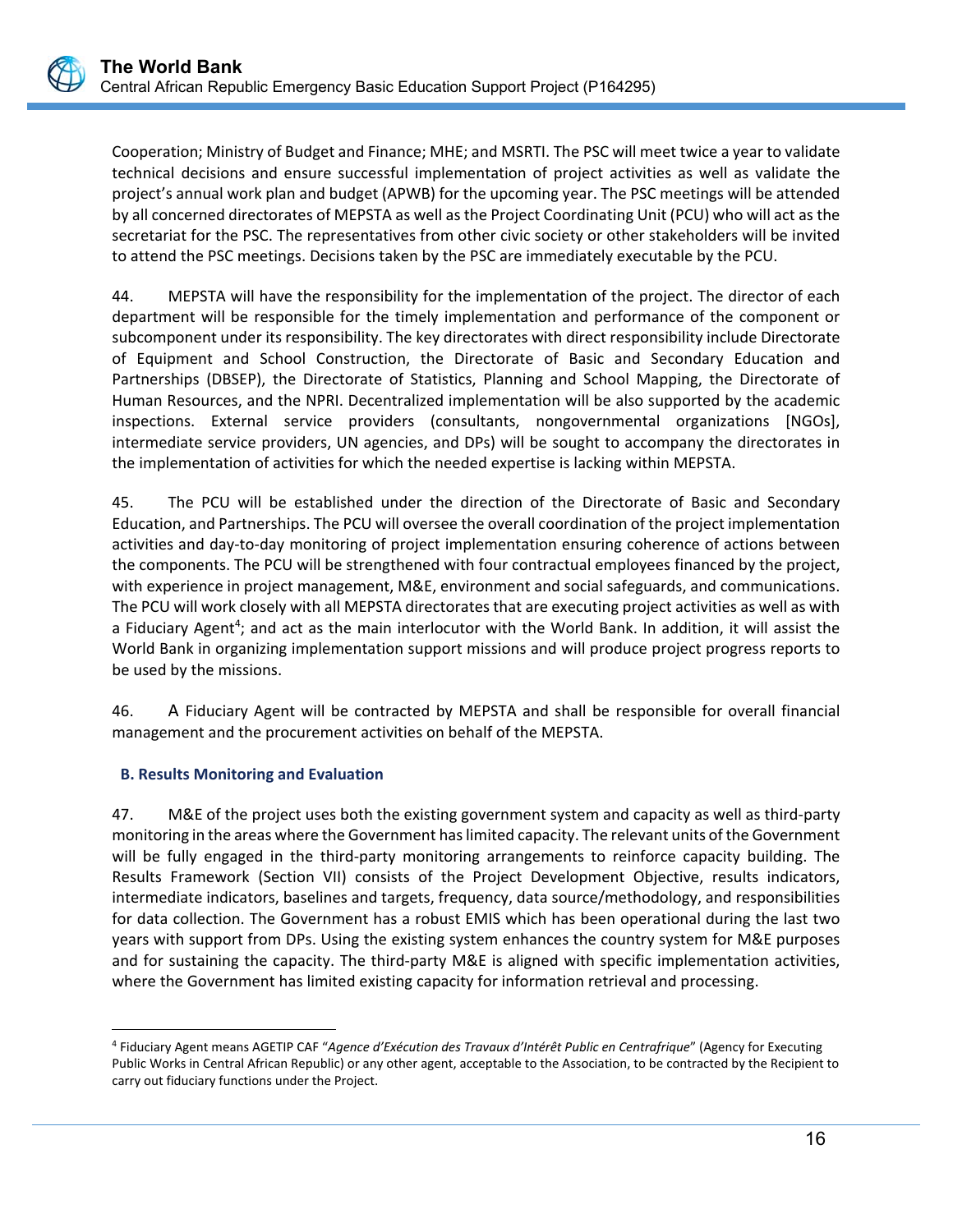

48. The EMIS will be supported under Component 3 to enhance the M&E system within the sector. Instruments to track key results indicators will be developed for regular biannual or annual data collection. Furthermore, key instruments to enhance sector knowledge are built under Component 3 such as EGMA/EGRA type assessments and such instruments are expected to compliment the M&E system.

# **C. Sustainability**

49. **Project outcome**. The sustainability of project outcomes depends on the progress of the political environment. The targeted areas of invention are expected to address key challenges of the sector and improvement in the political environment will ensure the sustainability of the project outcomes. To cope with political uncertainty, the project design built on an extended review of lessons learned from projects in conflict situations and made the implementation of the project adaptable to fit the conflict context. Although some project components are area‐specific, the flexibility of the project design allows project activities and the implementation timeline to be adjusted with the security situation to reduce risk of project outcome sustainability.

50. **Fiscal sustainability.** The project design considered the situation of the country and implication on fiscal space is minimal. The project focuses on supporting key human and physical infrastructure directly or indirectly affected by the conflict and contributes to restore the system to its pre‐conflict status. For example, some school facilities were damaged during the conflict and some were abandoned with lack of maintenance during the crisis. Similarly, regular teachers training on key curriculum and classroom support were affected during the crisis and the project aims to support teachers in the system and assist the Government in planning for teacher's recruitment. The project design also took into consideration infrastructure development which does not require additional human resources, therefore with no implication on fiscal space. Thus, the project focuses on emergency support with limited implication on fiscal sustainability. While key activities of the project are designed in such a way that the implementation of this project does affect the sustainability, the focus is on the building of the existing capacity and providing what is currently critically short.

51. **Scalability of the project**. The project aims to support key sector issues to address key sector challenges. Some of the sector challenges requires more than what the project can address and more resources are needed to bring Central African Republic education services delivery to the Sub‐Saharan African standard. One of the key activities that the project finances is ALP to address out‐of‐school issues focusing on children who have lost the equivalent of 2–4 years of schooling due to the recent conflict. Given that this could have a lifelong effect on individual life such a second chance program should be scaled up to cover all areas which are unlikely to be realized under the current fiscal space and country political environment.

52. **Sustainability of reform areas**. The Government seems to be highly forward‐looking as highlighted on the National Recovery and Peacebuilding Plan and its proposed key sector reforms, including the education sector. The plan highlights reforms needed to effectively implement and address the national program in a holistic approach. The reforms proposed under this project are in line with the plan and it is highly likely to be sustained after the project end date. For example, the proposed reform about consolidation of the preservice and in-service teacher training frameworks would allow the Government to increase efficiency of teacher training and professional development. Similarly, strengthening decentralized sector management through the proposed capacity building from the Central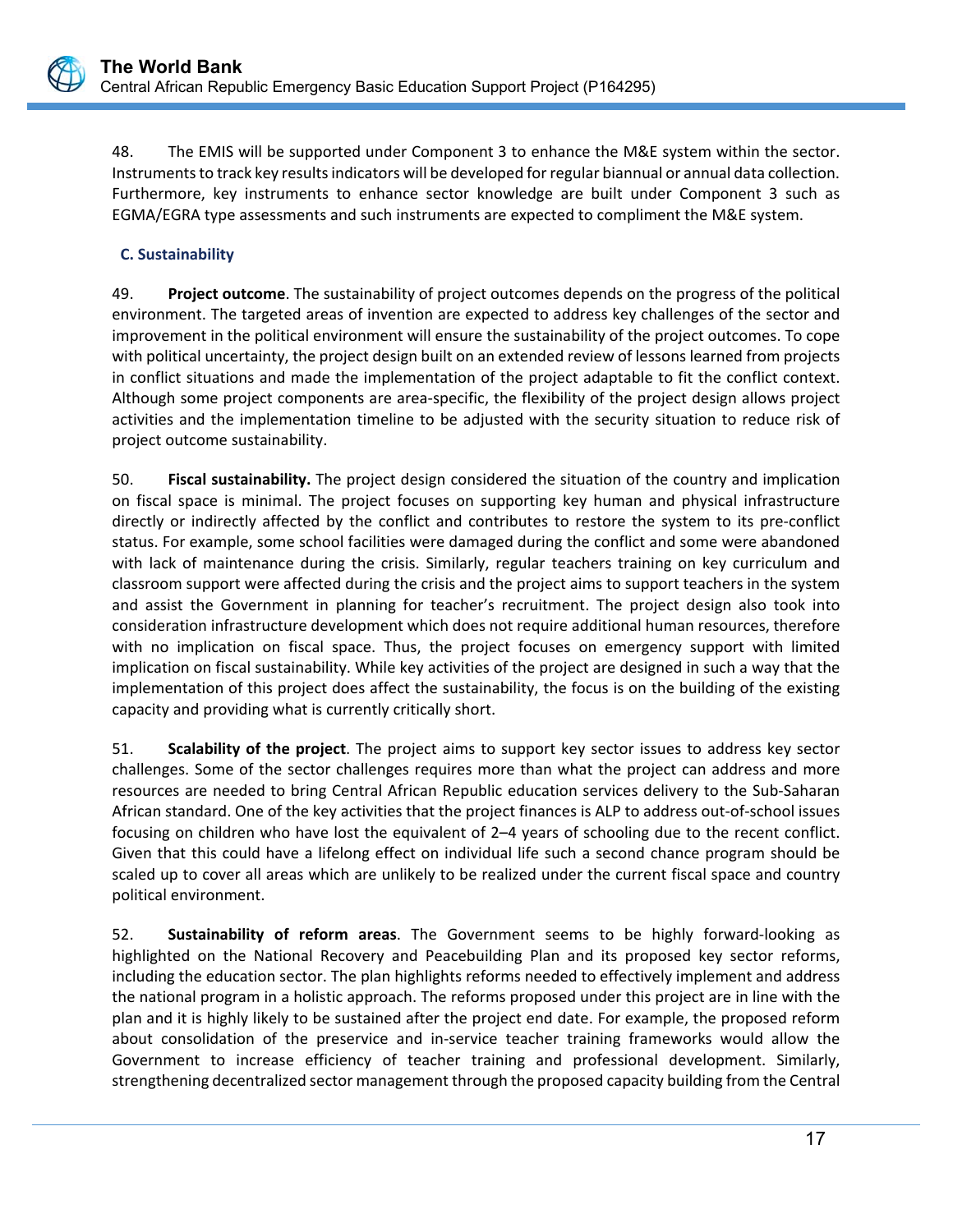

Government to school levels will allow the system to develop resilience to shocks and allow the system to operate with limited engagement of central level or minimize shock of one area easily spreading across the country. Thus, the risk of sustainability in the reform areas is limited.

# **D. Role of Partners**

53. **The main DPs engaged in the sector include the Global Partnership for Education (GPE), European Union (EU), United Nations Children's Fund (UNICEF***), Agence Française de Développement (AFD)***, and Education Cannot Wait (ECW).** Donor support covers a wide range of activities and is generally concentrated at the primary subsector. Coordination of activities by partners engaged in the sector takes place through the Local Education Group as well as through the Education Cluster<sup>5</sup>, who were consulted regularly throughout project preparation. The project documents have been shared and discussed and have benefitted from regular consultative feedback with key stakeholders.

54. **The project aims to create synergies and complementarities with ongoing interventions and projects in the sector to achieve the project objectives.** Where appropriate, the project will aim to scale up successful interventions. In annex 2, table 2.8 presents a summary of the ongoing and planned DP‐ financed projects in the education sector that have the greatest pertinence for the project and with which it will be critical to work closely.

# **V. KEY RISKS**

 $\overline{a}$ 

# **A. Overall Risk Rating and Explanation of Key Risks**

55. **The overall risk of the project is 'High'** and is the result of a combination of factors including a state of extreme fragility of the country, plagued by decades of underdevelopment and poor governance. The country is caught in a fragility trap, with difficulty to find the way out. The key explanations by theme are provided in the following paragraphs.

56. **Political and governance risk is rated high.** Although the 2016 election was perceived as peaceful, most of the territories are still controlled by nongovernment armed groups and the governance of the country is not fully consolidated. Governance including service delivery in many areas of the country is still a problem. The project aims to contribute to the national recovery and peacebuilding plan to gradually improve the political and governance situation. In the meantime, the project will consider areas where services are needed the most subject to accessibilities to some areas of the country.

57. **Macroeconomic risk is high.** The country's macroeconomic environment remains fragile and as the political situation does not allow for full‐scale resource mobilization by exploring the natural resources of the country. The macroeconomic situation heavily depends on the impact of the national recovery and

<sup>5</sup> The Education Cluster is an open formal forum for coordination and collaboration on education in emergencies. The Education Cluster brings together NGOs, UN agencies, academics, and other partners under the shared goal of ensuring predictable, well‐ coordinated and equitable provision of education for populations affected by humanitarian crises. The principal responsibility of the Education Cluster is to ensure education agencies and organizations responding to an emergency have the opportunity to take a coordinated approach and work alongside existing education structures at country level, to meet the education needs of the affected population.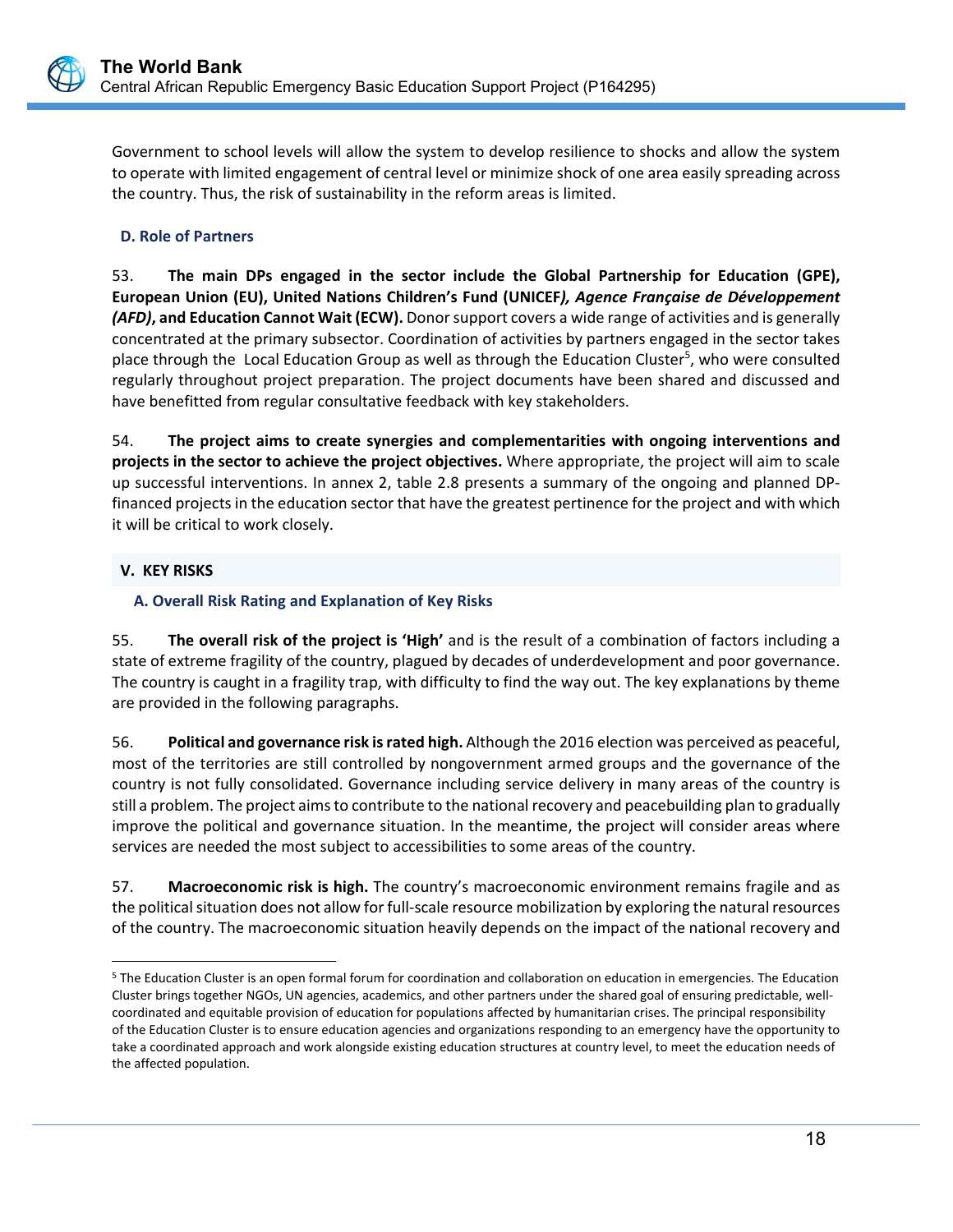

peacebuilding process. As such the project aims to improve the efficiency of resources utilization to cope with the limited fiscal space.

58. **Sector strategies and policies risk is substantial.** The Government has developed a sector strategy covering 2008–2020 but it was interrupted due to the conflict outbreak in 2012. Thus, three transition plans have been considered, including the current 2018–2019 transition plan which is yet to be finalized, and the 2020–2030 sector strategy is expected to be developed following the completion of the education sector country status report planned for 2018. However, the efforts are driven by donors as the Government has not fully recovered from the crisis and a strategic direction of the system is not clear, thus the risk remains substantial. This project aims to help the Government to speed up the recovery process by supporting the implementation of the current transition plan.

59. **Technical design of project or program risk is rated moderate.** MEPSTA at the central level is aware of the issues and challenges faced by the Education system but it has been disconnected with its base. The project will explore potentials at the school level to strengthen education service delivery and at the same time progressively build capacity at the central level. This two-pronged approach will reinforce the social contract between the state and the population.

60. **Institutional capacity for implementation and sustainability risk is rated high.** Due to the prolonged ongoing conflict the ministry's capacity in project implementation has been adversely affected and the staff is at survival and low-risk mode. Capacity to implement the project is a high risk given constraints across the edifice of the system for procurement, fiduciary oversight, data collection, and project management. In addition, many technical directorates of the ministry involved in the project have low staffing levels. The project aims to strengthen the capacity of the ministry for the suitability of the project.

61. **Fiduciary risk is high**. Overall, the FM and procurement environment in Central African Republic remains weak. The conflict severely degraded the capacity of administration of public investments, budget control, transparency, and environment that facilitate strong institutions and promote governance. Specifically, for the project, as mitigating measures, a 'Fiduciary Agent' should have the overall fiduciary responsibility under the project, the project will elaborate a project operation manual with well‐described procurement, M&E, and FM processes, and annual post procurement reviews and FM audits will be undertaken by an external auditor during the project.

62. **Environment and Social risk is substantial.** Although the project is being processed under condensed procedures and safeguards instruments preparation has been deferred until implementation stage, it requires capacity reinforcement of the government to carry out the required assessment. This deferral grants the government the extra time and support it needs to prepare quality environmental and social safeguard instruments, duly consulted upon and publicly disclosed at the adequate locations. A Safeguards Action Plan has been developed with the view to clarifying all the steps that will be taken to produce the deferred safeguards instruments satisfactory to the World Bank by December 31, 2018, and the integration of measures/clauses in the documents governing activity implementation in accordance with such safeguards documents.

63. **Stakeholders risk is high.** Large areas of the country are remote, with some areas still under conflict, reducing the effectiveness of implementation oversight. Furthermore, the lack of clear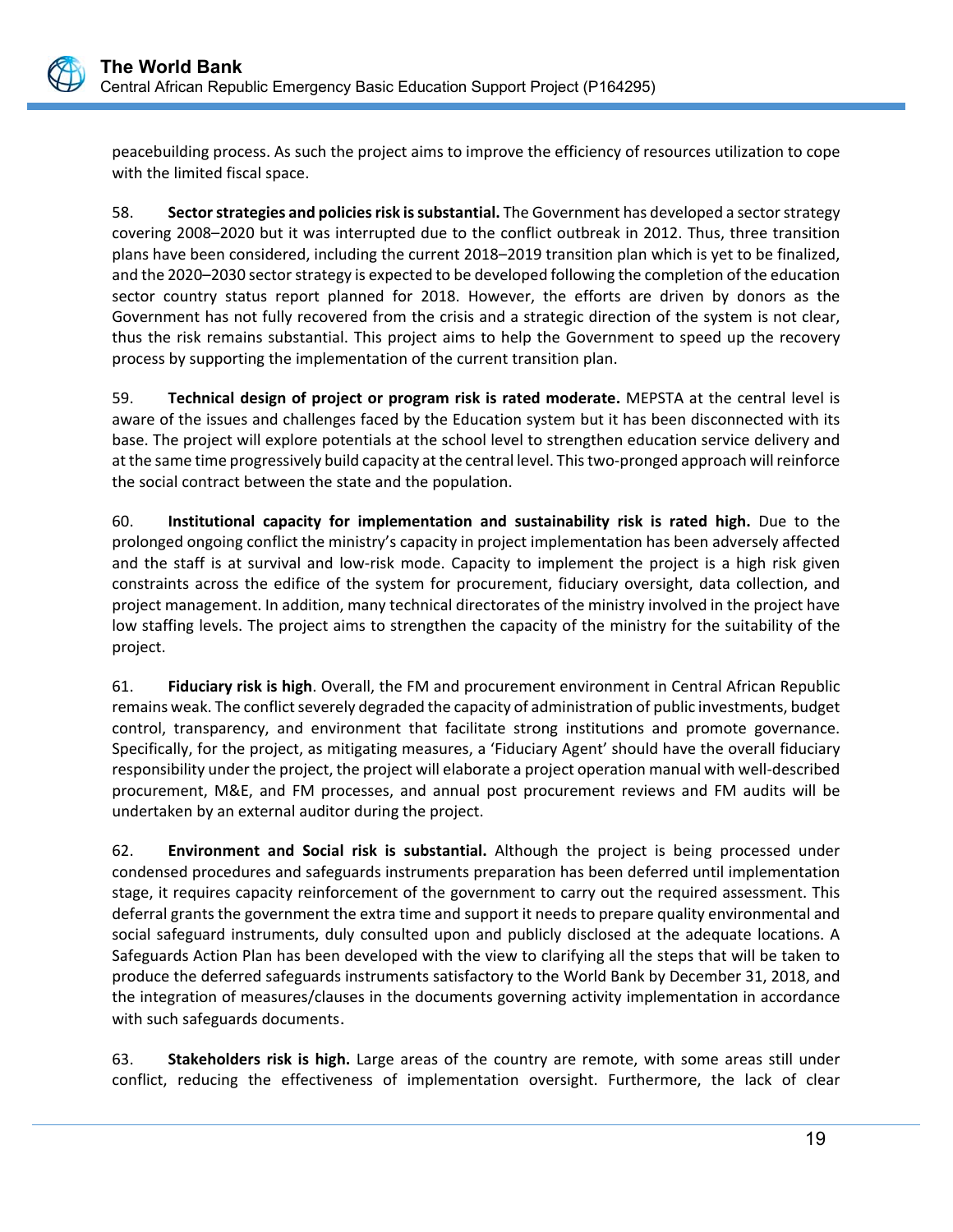

responsibilities, with delineated mandate for each of the technical directorates within MEPSTA, can limit healthy collaboration among the staff and reduce the synergy of the reforms promoted by the project. Since the last ministerial reshuffling in September 2017, the MEPSTA organigram has yet to be developed.

#### **VI. APPRAISAL SUMMARY**

### **A. Economic and Financial (if applicable) Analysis**

64. The proposed project aims to support the Government of Central African Republic's MEPSTA to improve access and strengthen the education system to improve teaching and learning conditions for all children. Its focus is to increase participation in preschool where the access rate is currently low (GER stands at 2.6 percent) and support infrastructure and teaching effectiveness at the primary and lower secondary levels where class sizes and STR are extremely high and teachers qualification is low. In addition, the transition rate from primary to lower secondary is extremely low (32 percent in 2016), followed by a very low access rate at lower secondary (with a GER of 18 percent). The project supports the provision of preschool with the objective to increase school readiness and improve quality of education at all levels of education. Several studies have shown that preschool has several important benefits. It tends to increase school readiness, reduce the likelihood of being out-of-school as well as dropping out from school, increase participation rates, and improve the chance of survival through the education system and timely completion of desired levels of education. Furthermore, the learning environment at the primary and lower secondary levels were affected by the prolonged conflict leading to high numbers of out-of-school youth without adequate literacy and numeracy skills. An appropriate policy action is needed to provide alternative learning opportunities to revitalize the potential of the youth and equip them with the skills that would enable them to integrate the productive labor force.

65. The economic and financial analysis of the project has not been fully developed for two reasons: (a) there is no adequate data that allows an estimation of the full benefits of the project and (b) the project is prepared under condensed procedures due to the extremely fragile country context, so a full estimation of the project benefits would be justified in the later stages once the project beneficiaries are framed. However, the existing information shows that the labor market provides a strong signal that investment on education yields important returns to both individuals and households, and contributes to reducing inequality both in access to education and post-education labor market outcomes. In Central African Republic, evidence from the 2016 household survey, the ENMC, reveals that higher levels of education are associated with an increased probability of wage employment and increased likelihood of finding employment in more productive sectors; and the probability tends to be higher for women (annex 5 figures 5.9–5.11). The benefits of education can be summarized under two dimensions:

(a) Individuals with higher levels of education are more likely to engage in better earning economic activities and productive sectors. For example, 88 percent of the working age population with no formal education work in subsistence agriculture as compared to only 16 percent of the working population with at least some upper secondary education. Moreover, given the returns in the service sector is higher, it attracts individuals with higher levels of education. Only 11 percent of the working population with no education is engaged in this sector as opposed to 80 percent for those with at least some upper secondary education. Similarly, only 2 percent of the working age population with no education is engaged in wage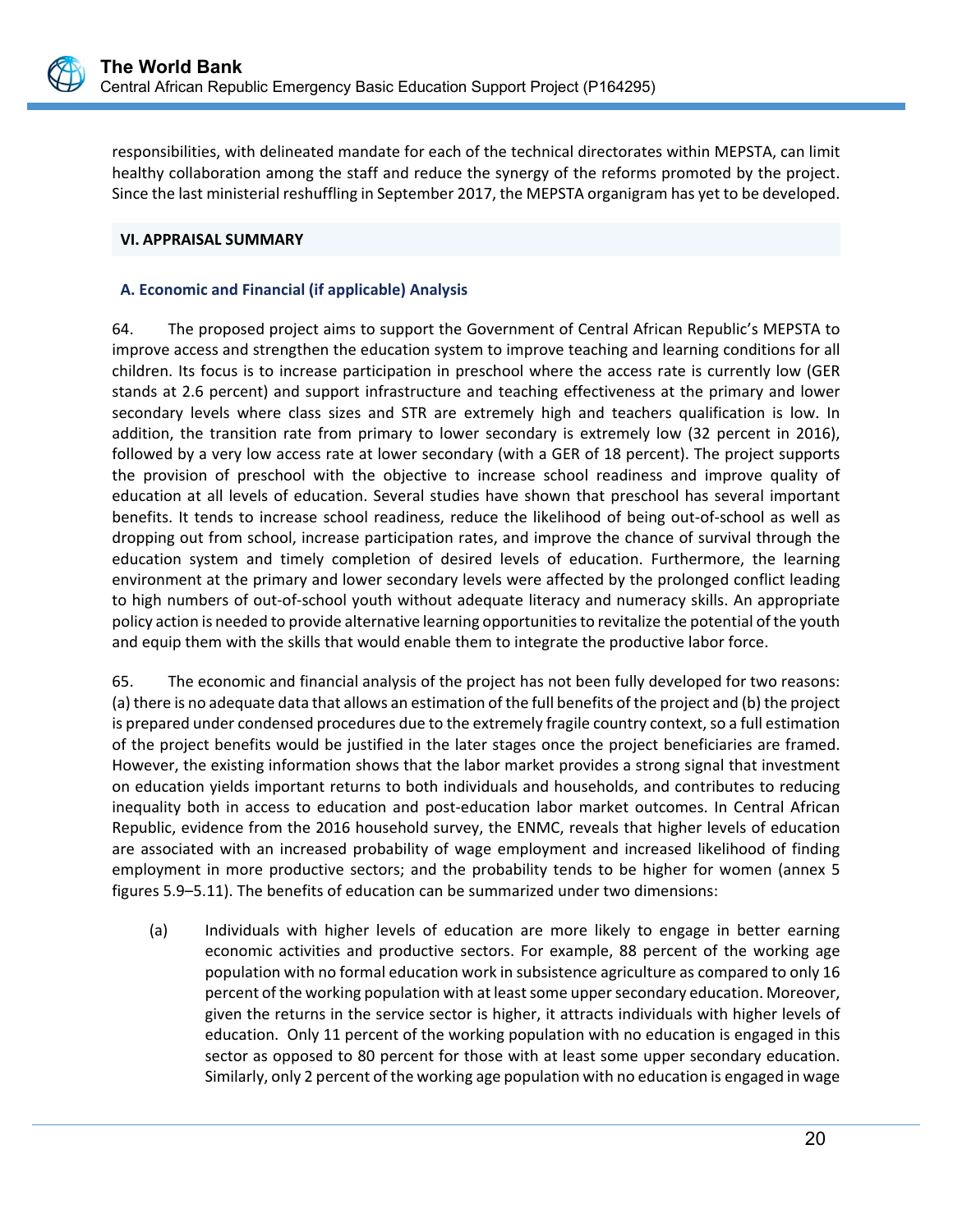employment while the proportion is 55 percent for those with at least some upper secondary education. Likewise, an additional year of schooling increases the probability of working in wage employment by 35 percent and in the service sector by 22 percent

(b) Educated women are more likely to receive better economic returns than educated men, thereby reinforcing education as a tool to foster equality and promote inclusive growth. The analysis shows that an additional year of schooling increases the chances of working in wage employment by 46 percent for women as compared to only 28 percent for men. An additional year of schooling also increases the likelihood of being employed in the service sector by 29 percent for women as opposed to only 20 percent for men. Therefore, like in many countries around the world, the Central African Republic labor market strongly signals for investment on education and there is a clear economic and social rationale for investment on education.

66. **Public sector provision of education services as well as public financing of the education sector are indispensable in Central African Republic.** The country has been affected by multiple severe internal conflicts leading the country to be the least developed economy in terms of HDI, GDP per capita, and poverty incidence rate. Given the importance of the role of education in peacebuilding and poverty reduction, there is a strong rationale for the Government to intervene in the system to ensure inclusive economic growth and development. For example, the primary access rate for the poorest quintile stands at 81 percent as opposed to 112 percent for the richest quintile, and at lower secondary it is 7 percent and 26 percent, respectively. The inequality in access to post primary education at the academic inspection level is large with most services being concentrated in the capital (Bangui) and major urban areas. Government intervention is required to provide equal opportunities for all children in Central African Republic. Particularly, given the recent devastating effect of the crisis, the system would not be able to recover without strong public support. Without appropriate actions by the Government, children and youth who lost the opportunity to receive a formal education during the crisis, will affect the system adversely and further contribute to the instability of the country in the medium and long-term. With the support of the project, it is expected that the Government will increase access rates at the preschool level, improve access and the learning and teaching environment at the primary and lower secondary levels and reduce inequality across regions and sociodemographic groups. In terms of capacity, the Government provides education services to most Central African Republic children at a lower cost and serves the poor more than private schools. The provision of education by private schools is limited to Bangui. For example, at the primary level, private schools enroll only 17 percent of students at the national level and 14 percent outside Bangui. At the secondary level, although private schools account for a large share of enrollment at the national level (46 percent), outside Bangui the share of enrollment in private schools<sup>6</sup> is only 30 percent.

67. Although the World Bank has limited engagement in the Central African Republic Education Sector during the conflict, it has been one of the main DPs actively engaged with the Government including supporting the development of the National Peace Building and Recovery Plan. The World Bank has a comparative advantage over other DPs given its sector-wide engagement and the successful implementation of several World Bank projects including the previous Fast-Track Initiative (FTI)/GPE grant

 $\overline{a}$ 

 $6$  In some academic inspections, such as Central East and Nord East, 100 percent of secondary school services are provided by public schools.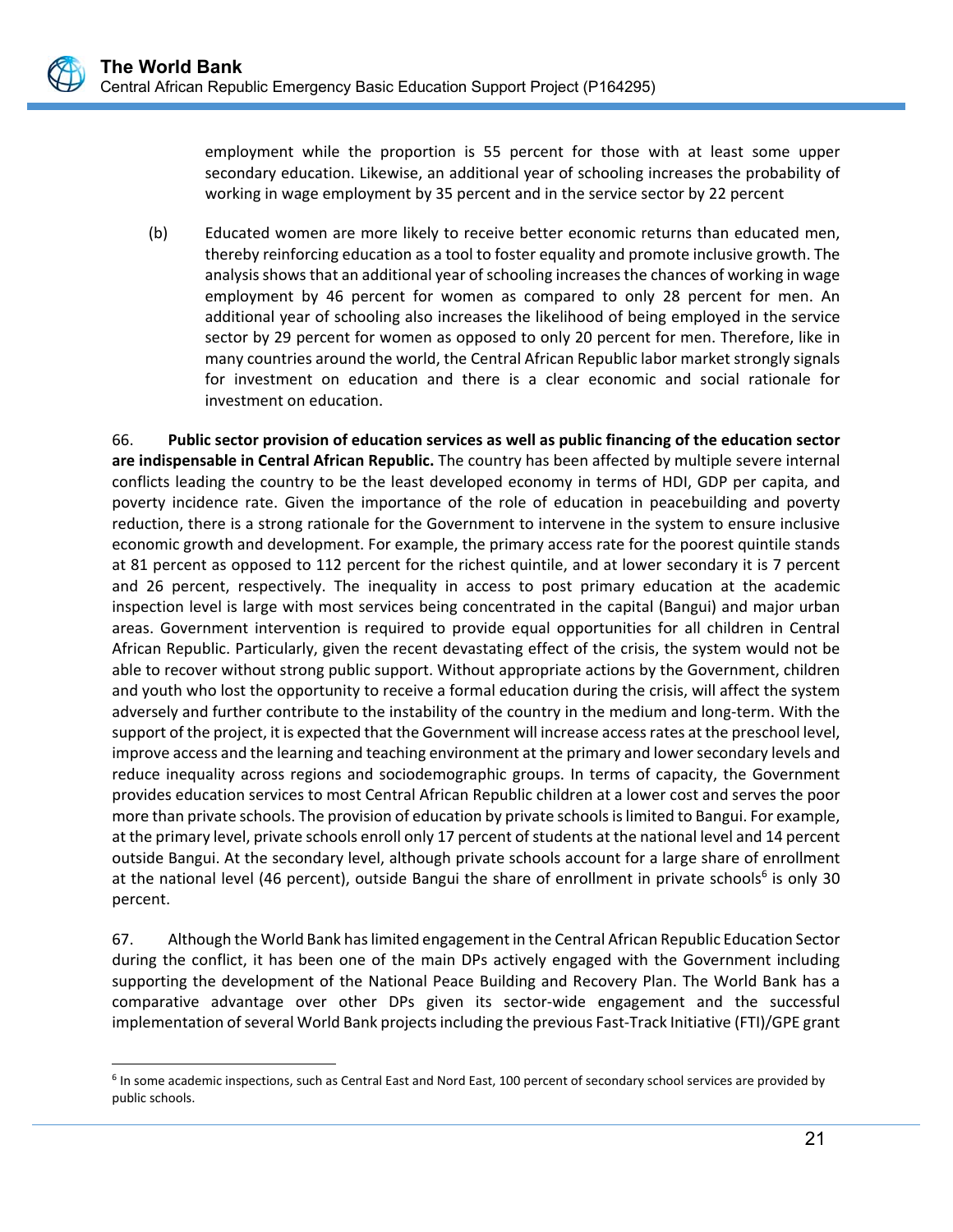

in the education sector. Through its working experience, the World Bank has also gained a better understanding of the multisector issues and has developed strategies and methods to support the Government most efficiently. Moreover, the World Bank has conducted Advisory Services and Analytics operations to understand the country's issues including using primary household and commune‐level data collection to provide evidence-based support to the Government. The current project is also directly aligned with the World Bank's twin goals of poverty reduction and shared prosperity, and the World Bank has global expertise which would successfully support the implementation of the project.

# **B. Technical**

68. The project aims to support the Government on key sector challenges as emphasized in the National Recovery and Peacebuilding Plan. This plan was endorsed by the Government in 2016 and it is articulated around 3 priority pillars, 11 objectives, and 6 cross-cutting themes. The second pillar focuses on the renewal of the social contract between the state and the population by providing basic services to the population across the country, in the areas of education, health, and water. Furthermore, from the 6 cross‐cutting themes identified to address FCV across each pillar, the proposed project is either directly or indirectly aligned to four of the cross-cutting themes: (a) reducing regional imbalances, (b) promoting gender equality, (c) developing national capacities, and (d) promoting youth inclusion.

69. Due to the prolonged periods of conflict and violence in Central African Republic, key sector indicators have worsened and remained bottlenecks. As such, the project aims to ease some of these alarming issues by focusing on 3 strategic areas—preschool, primary, and lower secondary. Preschool is very important as early education has significant benefits both on social development and long‐term economic growth and competitiveness. As of 2015/2016, the access rate at preschool stood at only 2.6 percent and most preschools are concentrated in Bangui and other major urban areas, disproportionally favoring the wealthy families. The project aims to increase access at the preschool level by focusing on most disadvantaged areas based on the selection criteria described under Component 1.

70. At the primary level, key education related MDG indicators are extremely low—universal primary access (MDG#2) is below the target at 50 percent in 2016 and gender parity (MDG#3) has not been achieved and stands at with 78 percent. Additionally, about one‐third of primary‐school‐age children are out‐of‐school of which most of them have never been in school although the conflicts increased the rate of dropout. Furthermore, the conflict adversely affected both the human and physical infrastructures, deteriorating access and quality of services delivery. To minimize the long-term impact of poor or no education on livelihoods of individuals, the project aims to intervene in the following areas: (a) development of school infrastructure, (b) teacher training and professional development, and (c) alternative learning programs to give second chance opportunities and improve quality of education. The project targets the most affected social groups using key criteria to reinforce inclusiveness of services delivery and mitigate the disparities.

71. At the lower secondary level, provision of services delivery is very low, thereby creating huge access gap between primary and lower secondary levels. This forces children to leave the school system without achieving the numeracy and literacy skills relevant for the labor market. In particular, the huge shortage of supply at the post primary level contributes significantly to low access rates at the lower secondary level (25 percent) and upper secondary level (9 percent). Unlike at the primary level, where infrastructure development heavily relies on DPs, support in post primary education is highly limited and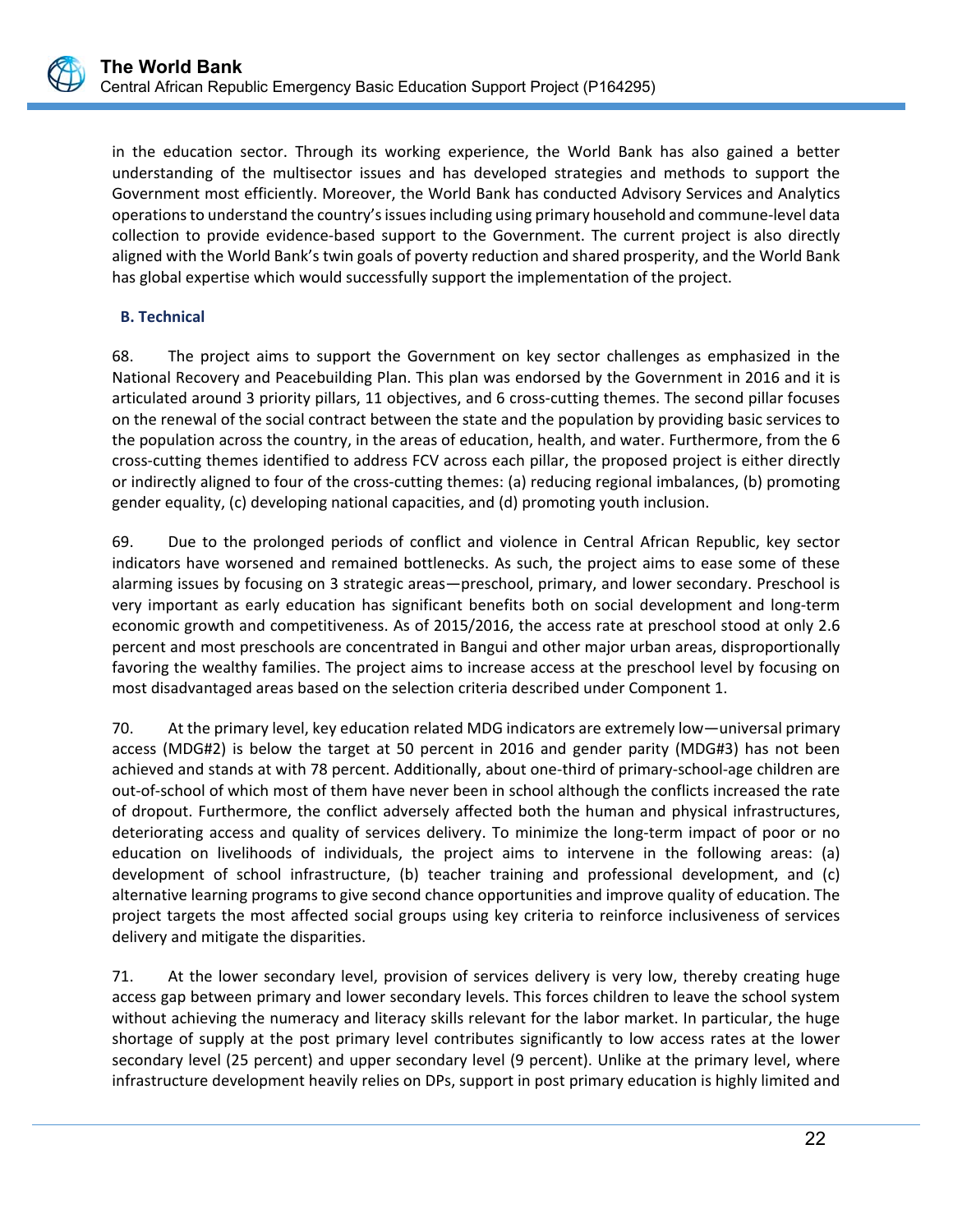the provision of infrastructure constitutes the main challenge. As a result, only about a third of children who made the last grade of primary get the opportunity to progress to lower secondary. The project aims to support infrastructure development to increase access at the lower secondary level. While quality of education at the primary level is critical for basic numeracy and literacy skills, skills acquired at the secondary level is key to unlock opportunities for better economic returns and significant contribution to national economic growth, global competitiveness, and peace building for sustainable growth.

72. Finally, the series of crisis have also weakened the Government's capacity to manage the sector at the central, regional, and community levels. As such, the project aims to support capacity building in all levels of services delivery to restore the system and provide quality services delivery in the medium to long run. The capacity building of the sector is designed based on lessons learned from the experience of FCV countries, in selecting relevant instruments that are effective in a highly fragile and low-capacity environment. The capacity building also reinforces the reform areas that the ministry has been envisioning to improve the efficiency, effectiveness, and inclusiveness of services delivery across the country.

# **C. Financial Management**

73. The country fiduciary risk was high before the crisis and has been affected by the delay in the implementation of critical public financial management (PFM) reforms agreed to with donors in 2012. The recent crisis has induced some weaknesses and capacity shortages in the fields of FM and procurement in the country including in MEPSTA.

74. Therefore, it was agreed that fiduciary aspects of the project be executed by a 'Fiduciary Agent'. FM arrangements of the project will follow the same approach in place for other projects in Central African Republic. A 'Fiduciary Agent' will be the World Bank's main counterpart and focal point for all the fiduciary aspects of the project. A 'Fiduciary Agent' should have significant experiences with the World Bank's FM requirements and procedures.

75. The overall FM risk rating is assessed as high and mitigation measures proposed (annex 2, table 2.1, FM action plan) will strengthen the internal control environment and maintain the continuous timeliness and reliability of information produced by a 'Fiduciary Agent' and an adequate segregation of duties.

76. The FM will satisfy the World Bank's minimum requirements under OP/BP 10.00 once mitigation measures have been implemented. An FM Action Plan to enhance the FM arrangements for the project is included in annex 2.

# **D. Procurement**

77. A procurement assessment of MEPSTA was carried out in March and April 2018 to evaluate the adequacy of procurement arrangements under the proposed project. The information assessed that the technical units at the Ministry of Education level are well established but with limited experience with the World Bank procurement policy, regulations, and tools. Based on the assessment of its capacity, all procurement activities for the proposed project would be executed by a 'Fiduciary Agent' while the ministry will be responsible of the overall coordination of the proposed project.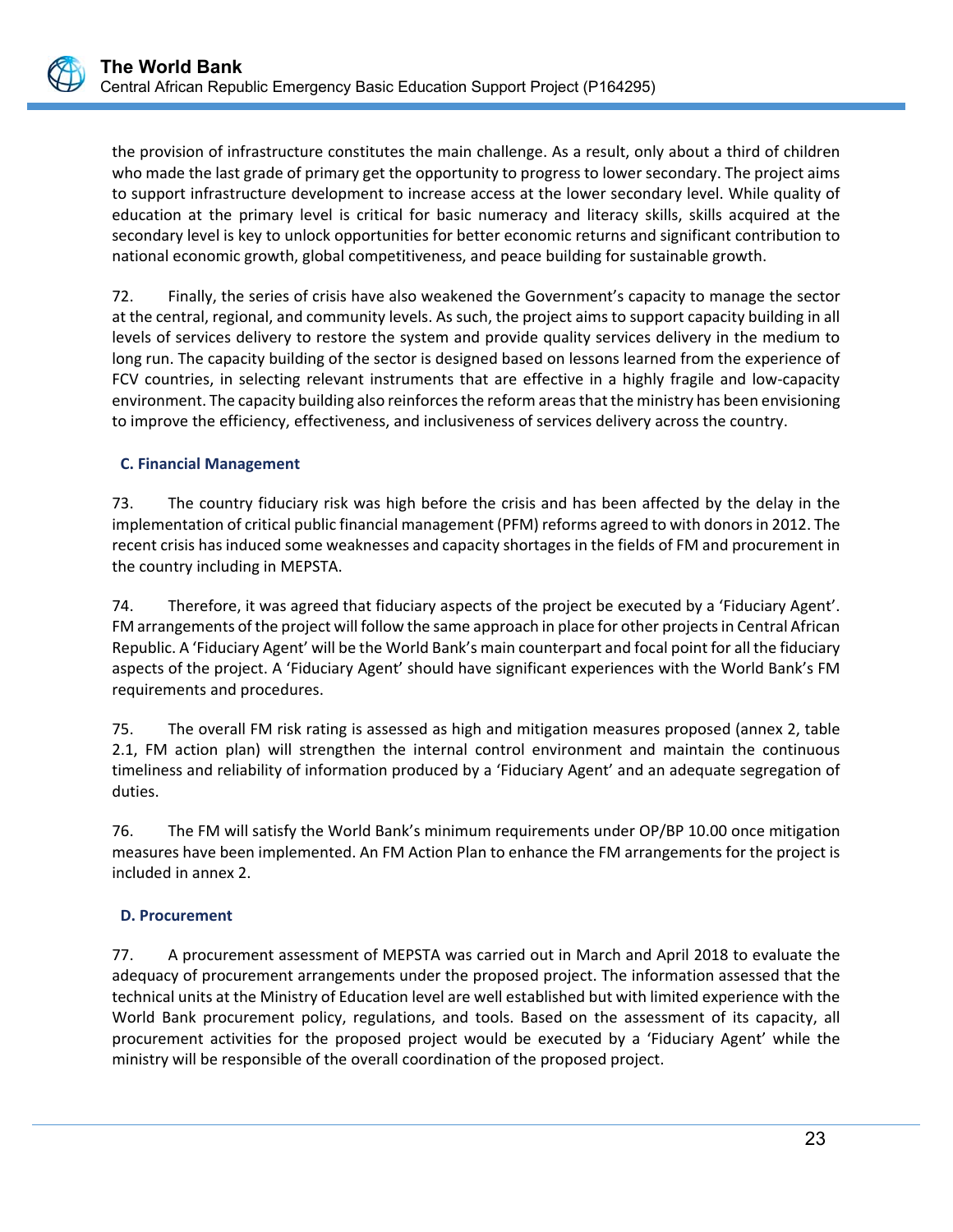78. A 'Fiduciary Agent' organigram would have to include a capable procurement unit with sufficient qualified procurement specialists of which at least one will be dedicated to the project. Equally, technical assistance should be designed to strengthen the capacities of the technical unit at the Ministry of Education level to support MEPSTA in the coordination, supervision, and contract management tasks as needed. In addition, the World Bank will provide the 'Fiduciary Agent' and MEPSTA with intensive training in World Bank policies, procedures, and tools for efficiently executing procurement according to World Bank guidelines. However, due to the poor infrastructure and service delivery economy constraints and instability and political situations in the country and the associated risks, the overall rating of the procurement risk for the project is high.

79. Therefore, the proposed procurement arrangements for the project should meet the World Bank's minimum requirements for procurement under OP/BP 10.00 (Investment Project Financing) and applicable procurement rules and procedures. Consequently, the project's implementation manual should include adequate provisions that meet the World Bank's requirements. Mitigation measures to alleviate procurement risks should be implemented, and the action plan is presented in annex 2.

# **E. Social (including Safeguards)**

80. The socioeconomic impacts of the proposed project are expected to be beneficial in the short, long, and medium term. Immediate benefits will include: better quality of infrastructure and a positive environment for school children, which in the long term translate to stronger human capital to contribute to the social and economic development of Central African Republic. Social benefits are expansive as the project aims to improve access to and quality of basic education, as well as strengthen capacity that has been severed by ongoing conflict. It integrates preschool education to foster quality of education at the primary level and onward, and addresses teacher, director, inspector, and pedagogical advisers' effectiveness as the main determinant of education quality. Additionally, indigenous people (IP) will have enhanced opportunities to participate in quality education. Poverty, access rates, adequacy of infrastructure, student levels, and equity concerns informed the selection of the schools that will be targeted. The social safeguards impacts identified are not expected to have long-term or cumulative effects.

- 81. The following social safeguards policies are triggered by the project:
	- **OP 4.10 on Indigenous Peoples** is triggered as the preliminary assessment confirms there is the presence of indigenous communities who meet the requirements of OP 4.10 in some of the prefectures (namely Ombella‐Mpoko and Mambere‐Kadei) targeted by the project. The project will comply with the requirements of OP 4.10 by ensuring that implementation arrangements at the field level embed its basic principles of a free, prior, and informed consultation leading to broad community support for the proposed project by the IPs. An Indigenous Peoples Policy Framework (IPPF) will be prepared and disclosed by December 31, 2018. The IPPF will provide a framework for the preparation of an Indigenous Peoples Plan (IPP) should IPs be present in the areas of implementation.
	- **OP 4.12 on Involuntary Resettlement** is triggered as the project may require land acquisition for the construction of a teacher training center on the outskirts of the city of Bangui or another geographical location will be determined considering the location of the current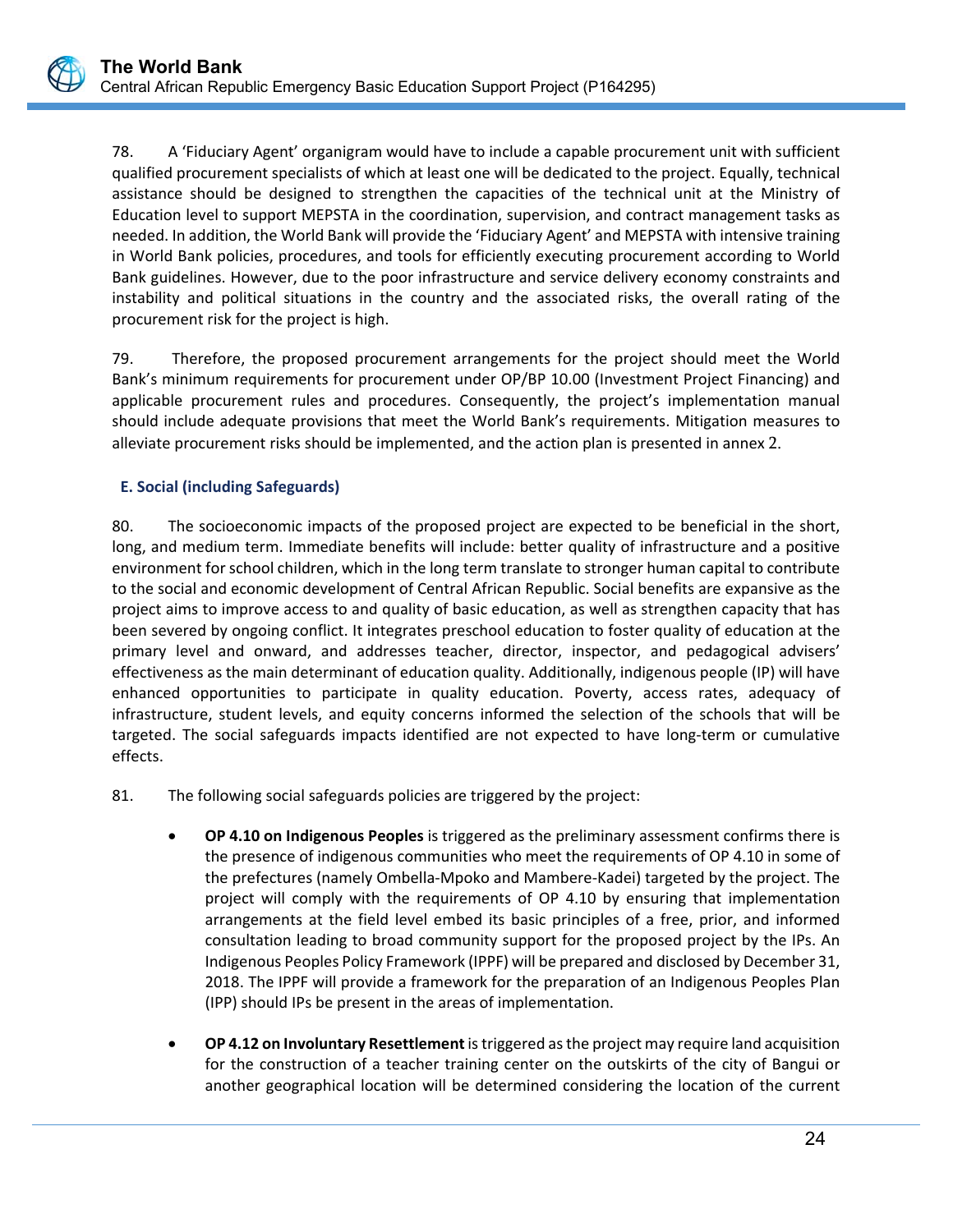teacher training center and other sustainability factors. While land is still in abundance in Central African Republic, sections of available land that are accessible have shrunk due to conflict and insecurity. A Resettlement Policy Framework (RPF) will be prepared and disclosed by December 31, 2018. The RPF will provide a framework for the preparation of site specific Resettlement Action Plans (RAPs) to be prepared in the context of the teaching center, in accordance with OP 4.12. It is important to note however, that the planned infrastructure activities related to classrooms constructions and extensions will be limited to enclosed and school-owned property (by the schools), and therefore these activities would not require land acquisition; this will be a requirement for the school extension activities.

82. The project will recruit an environmental and social safeguards specialist to oversee preparation and adequate implementation of the safeguards instruments throughout the project's life, by December 31, 2018. The safeguards specialist will benefit from capacity building by the World Bank experts (on GBV issues, Grievance Redress Mechanism [GRM], and safeguards), as well as lessons learned from other World Bank‐financed projects in Central African Republic (such as Londo, EFA‐FTI, EQRA, and other sectoral projects).

83. A project-level GRM will be prepared as part of the safeguards instruments. The GRM procedure will be disseminated in affected communities to create awareness and enable project‐affected people to file complaints.

84. Finally, no activities with environmental and social impacts will be implemented until the safeguards instruments have been finalized and disclosed as per the dates set forth in the Safeguards Action Plan (SAP) (annex 4).

# **F. Environment (including Safeguards)**

85. The Central African Republic Emergency Basic Education Support Project is designated Category B according to the World Bank's policy on Environmental Assessment (OP/BP 4.01). This designation suggests that the environmental and social, health, and safety risks and impacts of the project will be minimal, site‐specific, and manageable to an acceptable level. In consideration to the extension and the rehabilitation of classrooms, and the provision of other school-level infrastructure such as toilets, water, and sports and classrooms goods likely to be supported under Component 1, the project has triggered the following environmental safeguard policies of the project: OP 4.01 Environmental Assessment and OP 4.11 Physical Cultural Resources.

86. **OP 4.01 Environmental Assessment.** Because the exact nature and location of the infrastructure (classrooms/schools) to be selected is still to be determined, an Environmental and Social Management Framework (ESMF) will be prepared and will provide guidance for preparation and implementation of the environmental and social screening process, and the preparation of the specific Environmental and Social Impact Assessments (ESIAs) for subprojects. The ESMF will also provide guidance about how to address health and safety issues along the project implementation, and will assess MEPSTA capacity for addressing environmental and social issues and guide on how to strengthen its capacity. The ESMF will be consulted upon and disclosed in‐country and in the World Bank's external website based on the SAP (annex 4)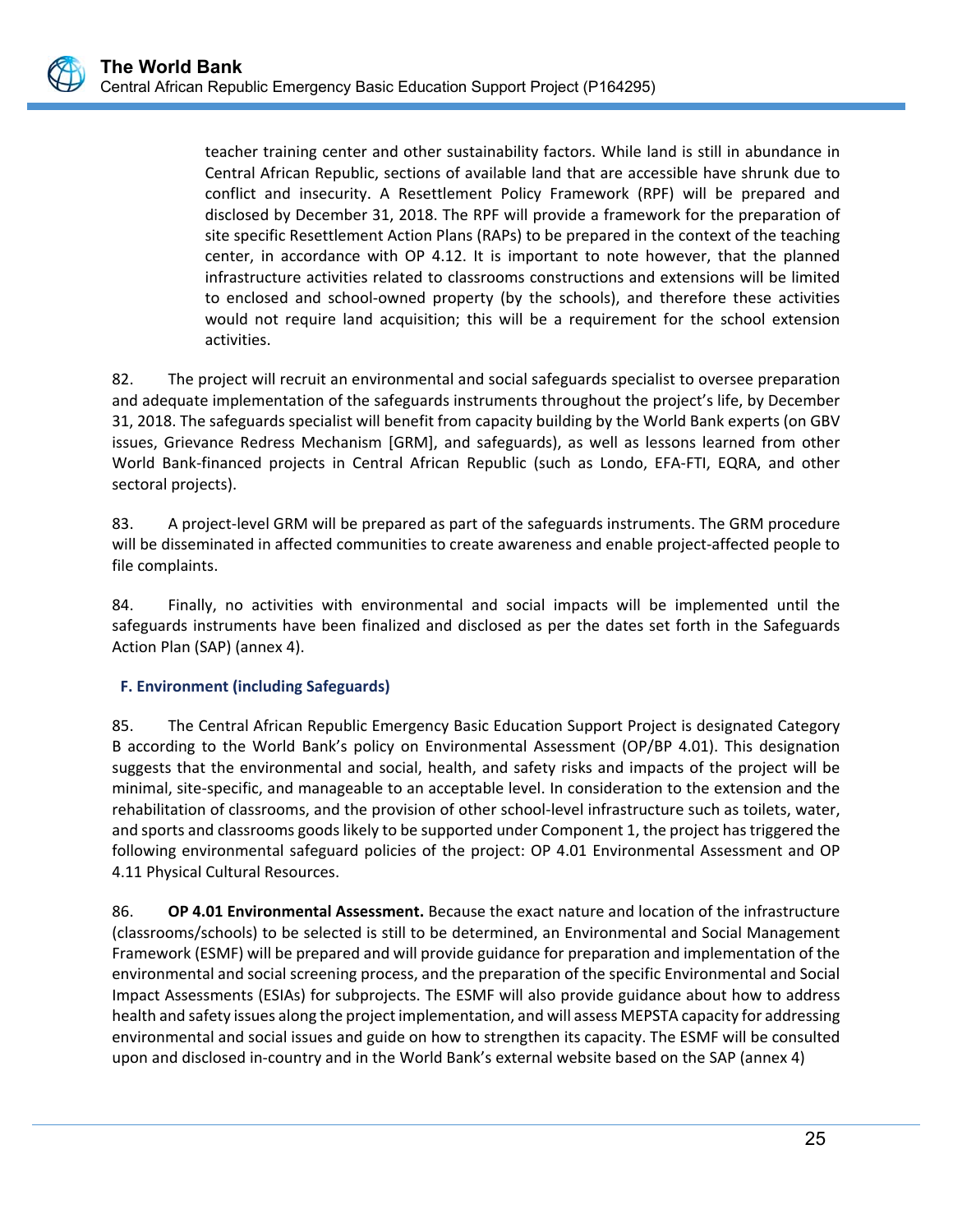

.

87. **OP 4.11 Physical Cultural Resources.** This policy is triggered as the proposed works might involve excavation, which may result in chance finds of physical cultural resources. Thus, this policy will be addressed in the ESMF and ESIA, and 'chance findings' procedures should be part of every civil works contract, even where risks are deemed low.

# **G. Other Safeguard Policies (if applicable)**

88. The project is being processed under Investment Project Financing Policy, section III, paragraph 12 'Projects in Situations of Urgent Need of Assistance or Capacity Constraints' and World Bank management has agreed to seek deferral of the preparation of safeguards instruments until the project implementation phase. The safeguards deferral request is based on the urgent need for assistance to the country against escalating violence and extreme volatile insecurity, combined with the low technical capacity of the counterpart to prepare safeguards instruments of a quality acceptable to the World Bank. During the World Bank Group Annual Meetings in October 2017, the Central African Republic delegation asked the World Bank to accelerate delivery of assistance to the country to help contain the growing unrest. The deferral would grant the Government the extra time and support it needs to prepare quality environmental and social safeguard instruments, duly consulted upon and publicly disclosed at the adequate locations.

89. An SAP has been developed and inserted in the Project Appraisal Document (annex 4) with the view to clarifying all the steps that have already been taken or will be taken to produce the deferred safeguards instruments on time.

90. No activity will be advertised nor implemented in the field before the (a) completion of the required safeguards instruments (ESMF/ESIA, IPPF/IPP, and RPF/RAP) which shall be satisfactory to the World Bank by December 31, 2018, and the integration of measures/clauses in the documents governing activity implementation in accordance with such safeguards documents and (b) GRM is operational.

# **H. World Bank Grievance Redress**

91. Communities and individuals who believe that they are adversely affected by a World Bank (WB) supported project may submit complaints to existing project-level grievance redress mechanisms or the WB's Grievance Redress Service (GRS). The GRS ensures that complaints received are promptly reviewed in order to address project‐related concerns. Project affected communities and individuals may submit their complaint to the WB's independent Inspection Panel which determines whether harm occurred, or could occur, as a result of WB non-compliance with its policies and procedures. Complaints may be submitted at any time after concerns have been brought directly to the World Bank's attention, and Bank Management has been given an opportunity to respond. For information on how to submit complaints to the World Bank's corporate Grievance Redress Service (GRS), please visit http://www.worldbank.org/en/projects‐operations/products‐and‐services/grievance‐redress‐service. For information on how to submit complaints to the World Bank Inspection Panel, please visit www.inspectionpanel.org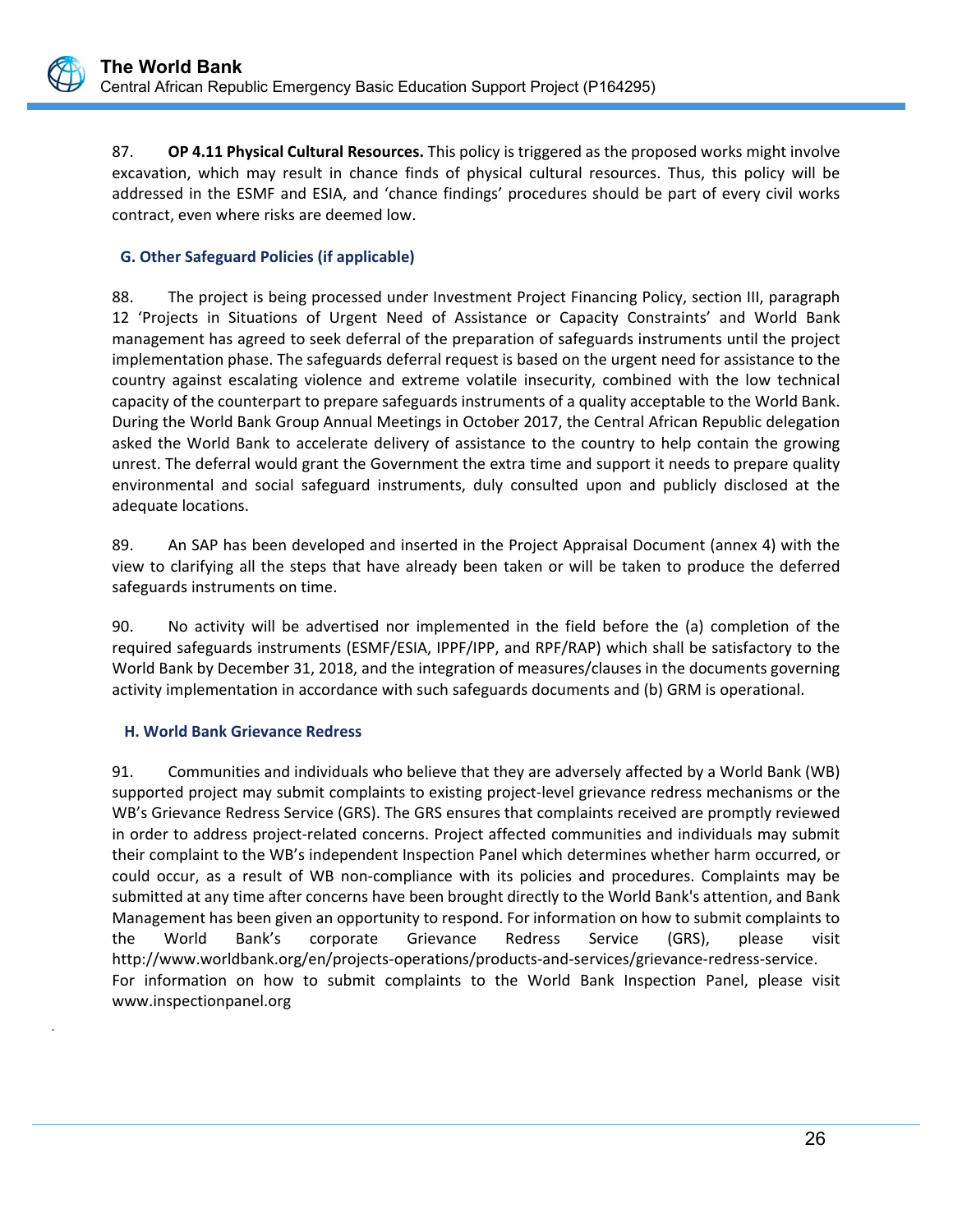

### **VII. RESULTS FRAMEWORK AND MONITORING**

#### **Results Framework**

# **Project Development Objective(s)**

To improve access to quality basic education and strengthen capacity in education sector management

| PDO Indicators by Objectives / Outcomes                                       | <b>DLI</b> | <b>CRI</b> | Unit of<br><b>Measure</b> | <b>Baseline</b> | <b>Intermediate Targets</b> |                |                         |                                 |                               | <b>End Target</b> |
|-------------------------------------------------------------------------------|------------|------------|---------------------------|-----------------|-----------------------------|----------------|-------------------------|---------------------------------|-------------------------------|-------------------|
|                                                                               |            |            |                           |                 | $\mathbf{1}$                | $\overline{2}$ | $\overline{\mathbf{3}}$ | 4                               | 5                             |                   |
| Inrease access to basic education                                             |            |            |                           |                 |                             |                |                         |                                 |                               |                   |
| Increase primary completion rate                                              |            |            | Percentage 50.00          |                 |                             |                |                         |                                 | 50.00 51.00 52.00 54.00 55.00 | 55.00             |
| Increase primary completion rate-female                                       |            |            | Percentage 40.00          |                 |                             |                |                         | 41.00 42.00 43.00 44.00 45.00   |                               | 45.00             |
| Increase gross enrollment ratio at lower secondary                            |            |            | Percentage 23.00          |                 |                             |                |                         | 23.00 24.00 25.00 27.00 28.00   |                               | 28.00             |
| Increase gross enrollment ratio at lower secondary-<br>female                 |            |            | Percentage 18.00          |                 |                             |                |                         |                                 | 18.00 19.00 20.00 22.00 23.00 | 23.00             |
| <b>Enhance teaching effectiveness</b>                                         |            |            |                           |                 |                             |                |                         |                                 |                               |                   |
| Teachers recruited or trained                                                 |            |            | Yes Number                | 0.00            | 00                          | 00             | 00                      | 1,200.2,300.3,800.5,800.<br>00  |                               | 5,800.00          |
| Teachers recruited or trained - Female (RMS<br>requirement)                   |            |            | Yes Number                | 0.00            | 0                           | 0              | 00                      | 200.0 700.0 1,000. 1,000.<br>00 |                               | 1,000.00          |
| Capacity building to strengthen school-based management                       |            |            |                           |                 |                             |                |                         |                                 |                               |                   |
| Number of schools with established school-based<br>management committee(SBMC) |            |            | Number                    | 0.00            | 50.00                       |                |                         | 200.0 300.0 300.0 300.0         | 0                             | 300.00            |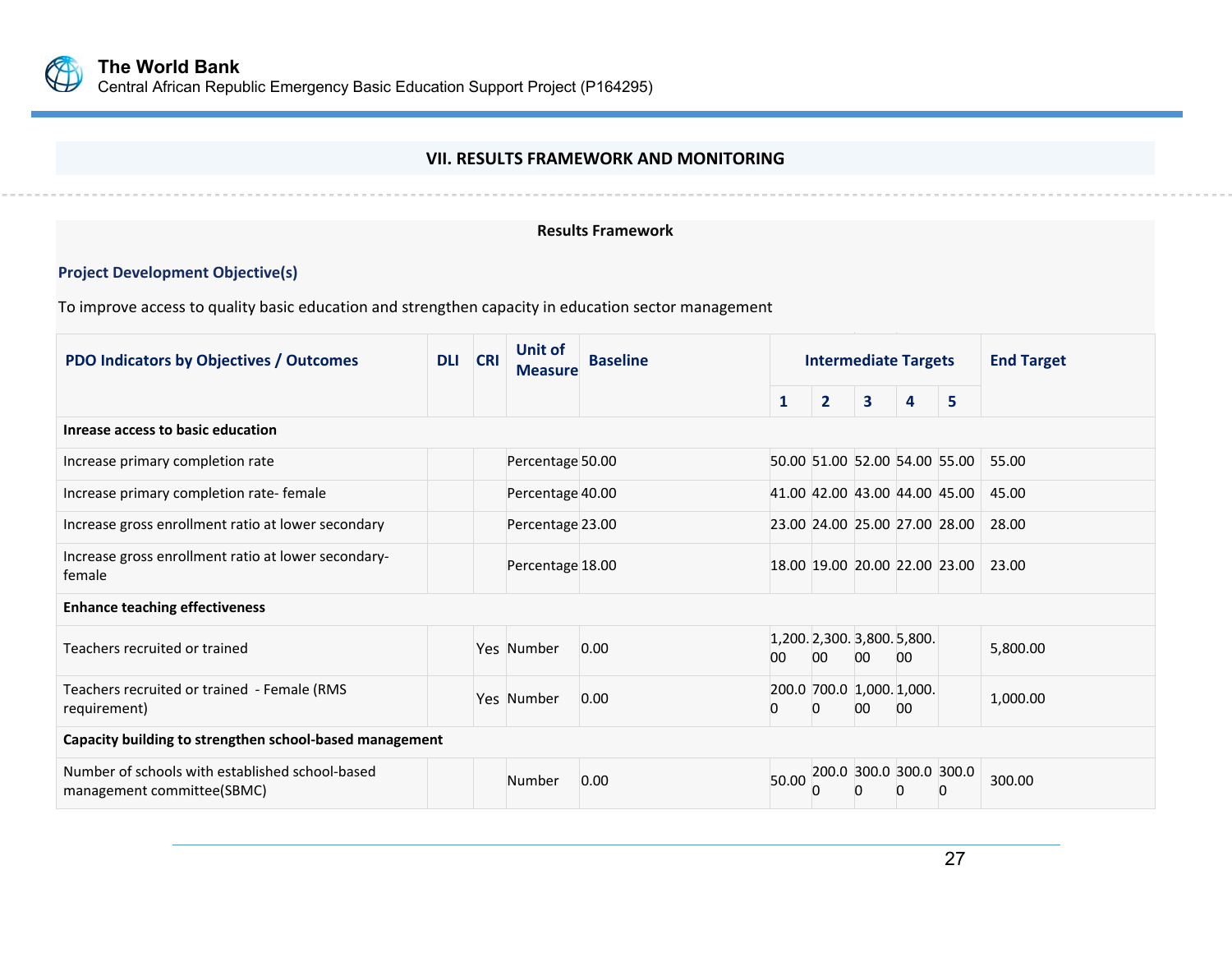

| <b>Intermediate Results Indicators by Components</b>                                     | <b>DLI</b> | <b>CRI</b> | Unit of<br><b>Measure</b> | <b>Baseline</b> |              |                                         |              | <b>Intermediate Targets</b>                          | <b>End Target</b>                      |           |
|------------------------------------------------------------------------------------------|------------|------------|---------------------------|-----------------|--------------|-----------------------------------------|--------------|------------------------------------------------------|----------------------------------------|-----------|
|                                                                                          |            |            |                           |                 | $\mathbf{1}$ | $\overline{2}$                          | 3            | 4                                                    | 5                                      |           |
| Component 1: Increasing access through school infrastructure development                 |            |            |                           |                 |              |                                         |              |                                                      |                                        |           |
| Number of classrooms extended and rehabilitated in<br>primary schools                    |            |            | Number                    | 0.00            | 0            | $\Omega$                                | $\Omega$     | 200.0 600.0 800.0 800.0 800.0<br>$\Omega$            | $\mathbf 0$                            | 800.00    |
| Number of classrooms extended and rehabilitated in<br>secondary schools                  |            |            | Number                    | 0.00            | 60.00        | n.                                      | <sup>0</sup> | 185.0 250.0 250.0 250.0<br>$\Omega$                  | $\Omega$                               | 250.00    |
| Component 2: Enhancing teaching effectiveness and support alternative education programs |            |            |                           |                 |              |                                         |              |                                                      |                                        |           |
| Development of in-services and pre-services training<br>modular program                  |            |            | Yes/No                    | N               |              |                                         |              |                                                      | Y                                      | Y         |
| Construction of a National Training Institution                                          |            |            | Yes/No                    | N               | N            | N                                       | Y            | Y                                                    | Y                                      | Y         |
| Number of principals benefiting from training                                            |            |            | Number                    | 0.00            | $\Omega$     | $\Omega$                                | 00           | 00                                                   | 400.0 800.0 1,500. 1,500. 1,500.<br>00 | 1,500.00  |
| Number students benefiting from aletrnative learning<br>program (ALP)                    |            |            | Number                    | 0.00            | 00           | 00                                      | 00           | $1,000.$ 2,000. 3,000. 300.0 300.0<br>$\overline{0}$ | $\mathbf 0$                            | 5,000.00  |
| Number of female students benefiting from allternative<br>learning program (ALP)         |            |            | Number                    | 0.00            | $\Omega$     | $\Omega$                                | 00           | 00                                                   | 400.0 900.0 1,200. 1,700. 2,000.<br>00 | 2,000.00  |
| Number of students benefiting from remedial education.                                   |            |            | Number                    | 0.00            |              | $0.00 \quad 0.00 \quad 0.00 \quad 0.00$ |              | 10,00 20,00 30,00 40,00 50,00                        | 0.00                                   | 50,000.00 |
| Number of female students benefiting from remedial<br>education                          |            |            | Number                    | 0.00            | 00           | 00                                      | 0.00         | 4,300.8,600.13,00 17,00 20,00<br>0.00                | 0.00                                   | 20,000.00 |
| Component 3: Capacity building to strengthen services delivery                           |            |            |                           |                 |              |                                         |              |                                                      |                                        |           |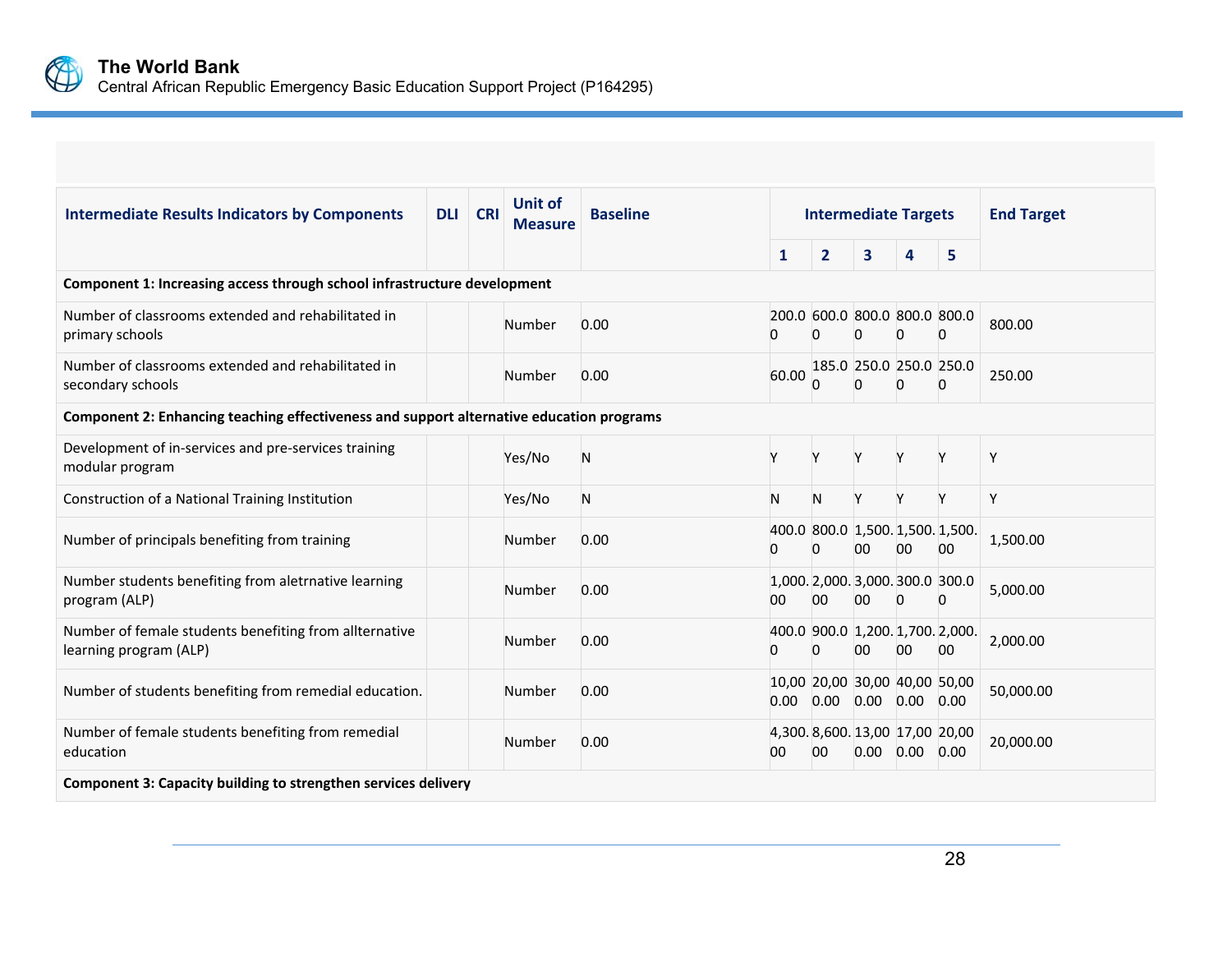

**The World Bank** Central African Republic Emergency Basic Education Support Project (P164295)

| Number of EGMA/EGRA assessments           |                                                                                                                                                                                                |  | Number | 0.00                                                    |              |                | $0.00$ 1.00 1.00 2.00 2.00  |                   |    | 2.00                                        |
|-------------------------------------------|------------------------------------------------------------------------------------------------------------------------------------------------------------------------------------------------|--|--------|---------------------------------------------------------|--------------|----------------|-----------------------------|-------------------|----|---------------------------------------------|
| Assessment of indigenous population       |                                                                                                                                                                                                |  | Yes/No | N                                                       |              |                |                             |                   |    | Y                                           |
|                                           |                                                                                                                                                                                                |  |        |                                                         |              |                |                             |                   |    |                                             |
| <b>Indicators to be mapped</b>            | <b>Unit of</b><br><b>CRI</b><br><b>DLI</b><br><b>Baseline</b><br><b>Measure</b>                                                                                                                |  |        |                                                         |              |                | <b>Intermediate Targets</b> | <b>End Target</b> |    |                                             |
|                                           |                                                                                                                                                                                                |  |        |                                                         | $\mathbf{1}$ | $\overline{2}$ | 3                           | 4                 | 5  |                                             |
| <b>PDO Indicators</b>                     |                                                                                                                                                                                                |  |        |                                                         |              |                |                             |                   |    |                                             |
| Number of teachers completing training    |                                                                                                                                                                                                |  | Number | 0.00                                                    | 00           | 00             | 00                          | 00                | 00 | 1,200. 2,300. 3,800. 5,800. 5,800. 5,800.00 |
|                                           |                                                                                                                                                                                                |  |        |                                                         |              |                |                             |                   |    |                                             |
|                                           |                                                                                                                                                                                                |  |        | <b>Monitoring &amp; Evaluation Plan: PDO Indicators</b> |              |                |                             |                   |    |                                             |
| <b>Indicator Name</b>                     | Increase primary completion rate                                                                                                                                                               |  |        |                                                         |              |                |                             |                   |    |                                             |
| <b>Definition/Description</b>             | Completion to last grade of primary is measured by the ratio of children entering last grade of primary<br>(grade 6) to the number of children of appropriate school age for grade 6 (age 11). |  |        |                                                         |              |                |                             |                   |    |                                             |
| <b>Frequency</b>                          | Annual                                                                                                                                                                                         |  |        |                                                         |              |                |                             |                   |    |                                             |
| Data Source                               | Education Management Information System (EMIS). Annual poverty assessment has been planned by<br>the Poverty GP and it will be used as a supplement to EMIS.                                   |  |        |                                                         |              |                |                             |                   |    |                                             |
| <b>Methodology for Data Collection</b>    |                                                                                                                                                                                                |  |        |                                                         |              |                |                             |                   |    |                                             |
| <b>Responsibility for Data Collection</b> | Project coordinating unit and planning directorate                                                                                                                                             |  |        |                                                         |              |                |                             |                   |    |                                             |
|                                           |                                                                                                                                                                                                |  |        |                                                         |              |                |                             |                   |    |                                             |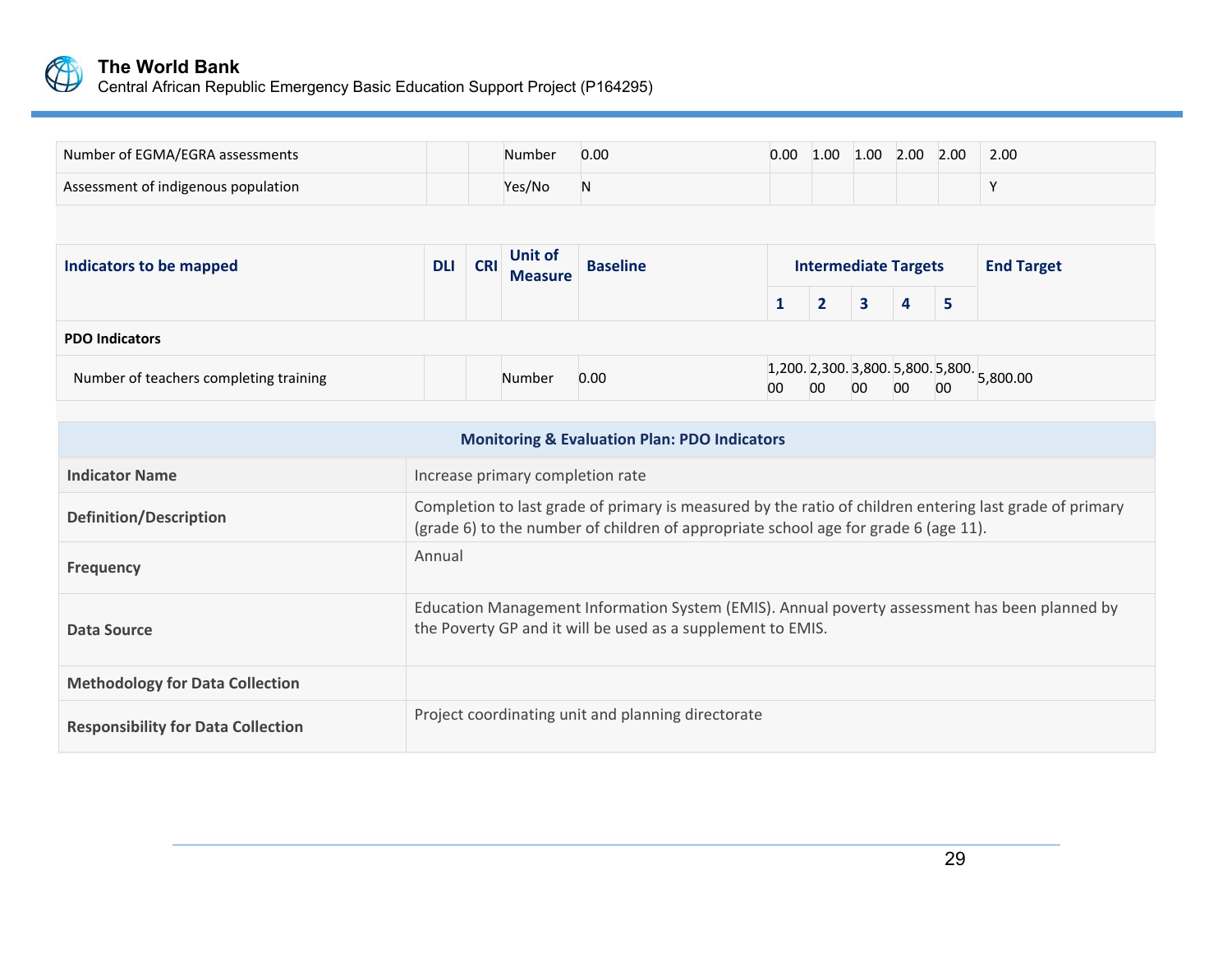

| <b>Indicator Name</b>                     | Increase primary completion rate-female                                                                                                                                                              |
|-------------------------------------------|------------------------------------------------------------------------------------------------------------------------------------------------------------------------------------------------------|
| <b>Definition/Description</b>             | Girls completion to last grade of primary is measured by the ratio of children entering last grade of<br>primary (grade 6) to the number of children of appropriate school age for grade 6 (age 11). |
| <b>Frequency</b>                          | Annual                                                                                                                                                                                               |
| <b>Data Source</b>                        | Education Management Information System (EMIS). Annual poverty assessment has been planned by<br>the Poverty GP and it will be used as a supplement to EMIS.                                         |
| <b>Methodology for Data Collection</b>    |                                                                                                                                                                                                      |
| <b>Responsibility for Data Collection</b> | Project coordinating unit and planning directorate                                                                                                                                                   |
| <b>Indicator Name</b>                     | Increase gross enrollment ratio at lower secondary                                                                                                                                                   |
| <b>Definition/Description</b>             | Enrollment in lower secondary (grades 7-10) as ratio of official school age children for lower secondary<br>level (ages 12-15)                                                                       |
| <b>Frequency</b>                          | Annual                                                                                                                                                                                               |
| <b>Data Source</b>                        | Education Management Information System (EMIS). Annual poverty assessment has been planned by the<br>Poverty GP and it will be used as a supplement to EMIS.                                         |
| <b>Methodology for Data Collection</b>    |                                                                                                                                                                                                      |
| <b>Responsibility for Data Collection</b> | Project coordinating unit and Planning Directorate                                                                                                                                                   |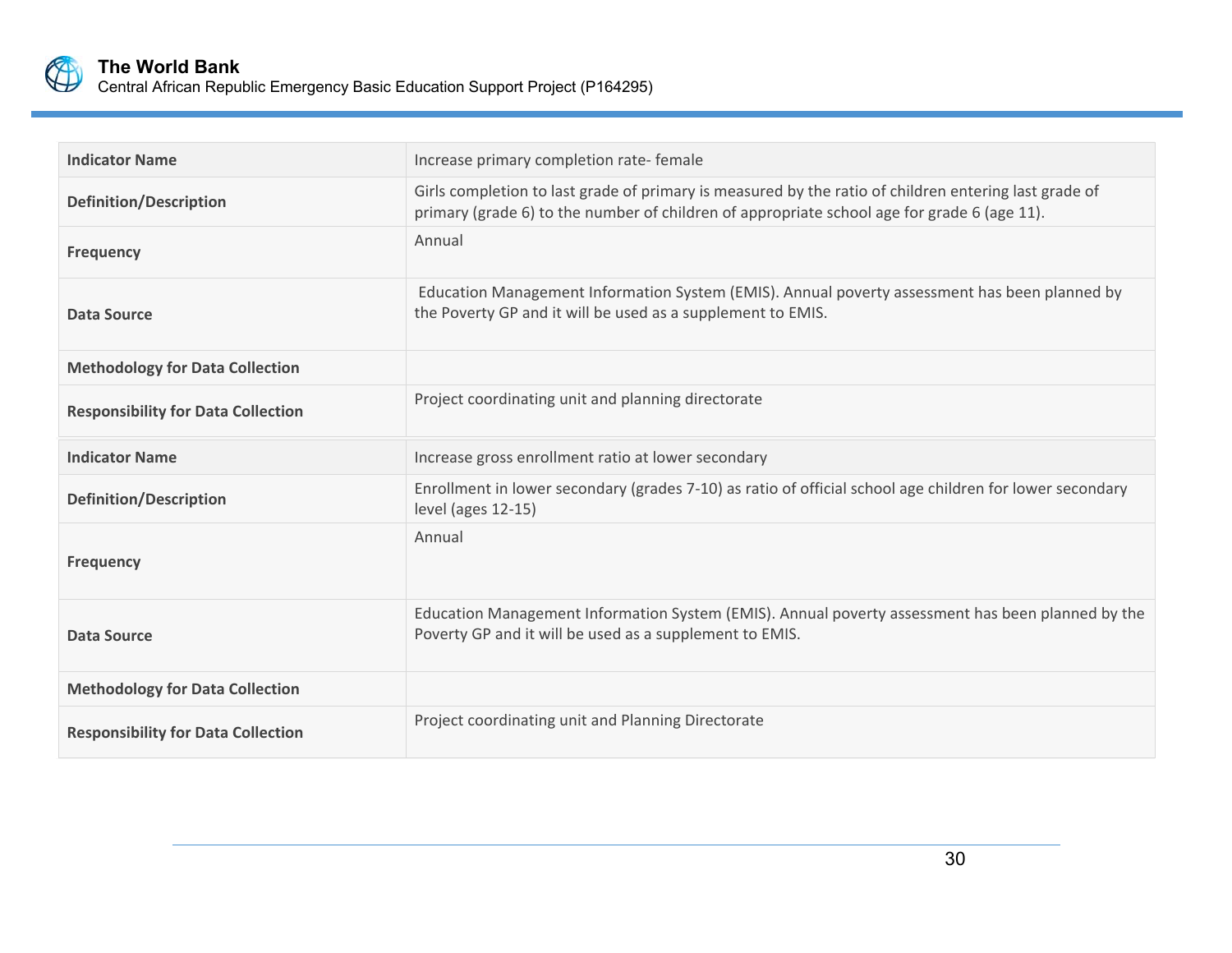

| <b>Indicator Name</b>                     | Increase gross enrollment ratio at lower secondary- female                                                                                                                                                                                         |
|-------------------------------------------|----------------------------------------------------------------------------------------------------------------------------------------------------------------------------------------------------------------------------------------------------|
| <b>Definition/Description</b>             | Girls enrollment in lower secondary (grades 7-10) as ratio of girls official school age children for lower<br>secondary level (ages 12-15) Gender gap is high in all level of education in the CAR and this indicator<br>measures enrollment rate. |
| <b>Frequency</b>                          | Annual                                                                                                                                                                                                                                             |
| <b>Data Source</b>                        | Education Management Information System (EMIS). Annual poverty assessment has been planned by the<br>Poverty GP and it will be used as a supplement to EMIS.                                                                                       |
| <b>Methodology for Data Collection</b>    |                                                                                                                                                                                                                                                    |
| <b>Responsibility for Data Collection</b> | Project coordinating unit and planning directorate                                                                                                                                                                                                 |
| <b>Indicator Name</b>                     | Teachers recruited or trained                                                                                                                                                                                                                      |
| <b>Definition/Description</b>             |                                                                                                                                                                                                                                                    |
| <b>Frequency</b>                          | Annual                                                                                                                                                                                                                                             |
| <b>Data Source</b>                        | EMIS and regular data collection for M&E                                                                                                                                                                                                           |
| <b>Methodology for Data Collection</b>    |                                                                                                                                                                                                                                                    |
| <b>Responsibility for Data Collection</b> | Project implementation unit and planning directorate                                                                                                                                                                                               |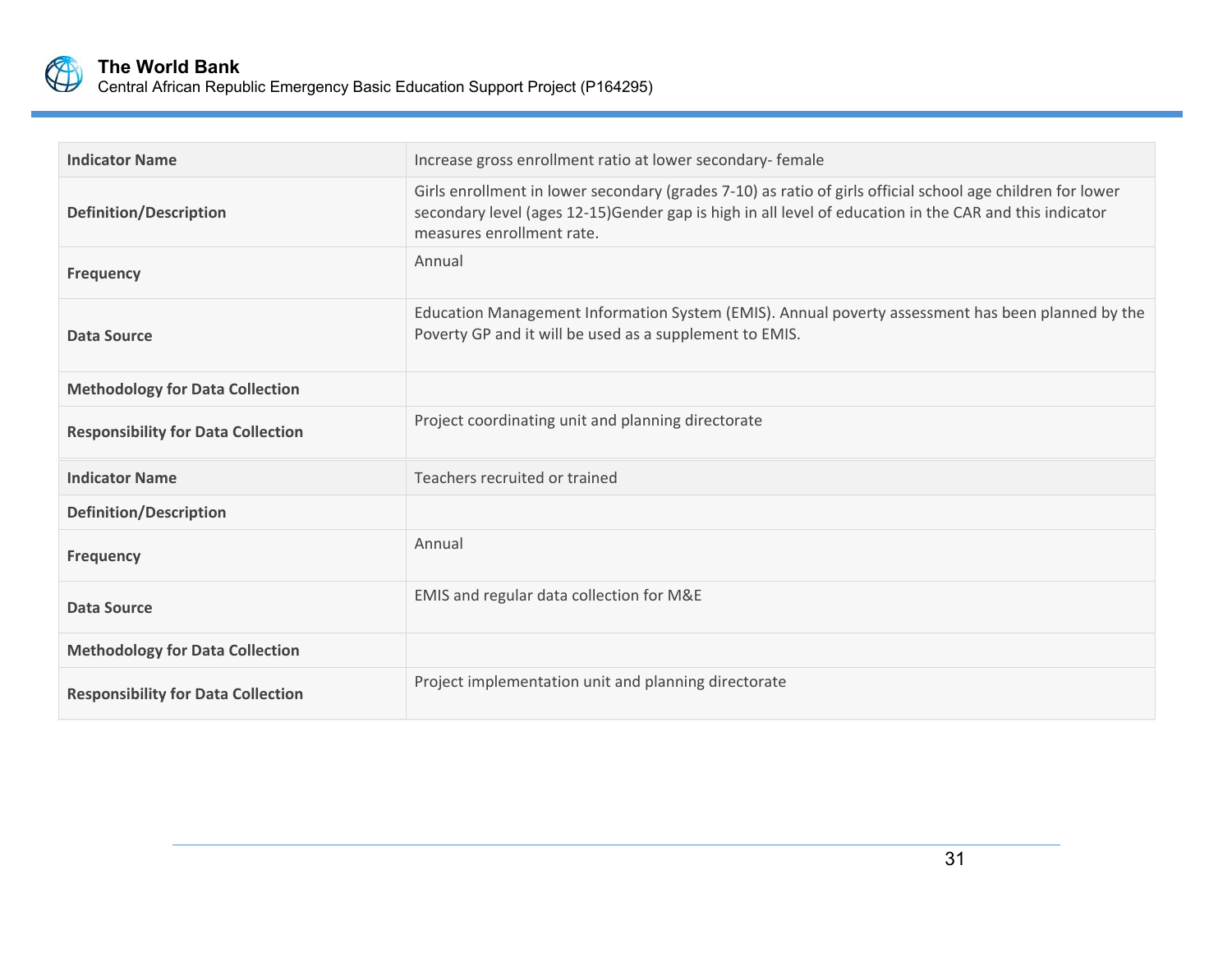

| <b>Indicator Name</b>                     | Teachers recruited or trained - Female (RMS requirement)                                                                                                                                                                                                                                                                                                                                                                               |
|-------------------------------------------|----------------------------------------------------------------------------------------------------------------------------------------------------------------------------------------------------------------------------------------------------------------------------------------------------------------------------------------------------------------------------------------------------------------------------------------|
| <b>Definition/Description</b>             |                                                                                                                                                                                                                                                                                                                                                                                                                                        |
| <b>Frequency</b>                          | Annual                                                                                                                                                                                                                                                                                                                                                                                                                                 |
| <b>Data Source</b>                        | EMIS and regular data collection as part of the M&E                                                                                                                                                                                                                                                                                                                                                                                    |
| <b>Methodology for Data Collection</b>    |                                                                                                                                                                                                                                                                                                                                                                                                                                        |
| <b>Responsibility for Data Collection</b> | Project implementation unit and planning directorate                                                                                                                                                                                                                                                                                                                                                                                   |
| <b>Indicator Name</b>                     | Number of schools with established school-based management committee(SBMC)                                                                                                                                                                                                                                                                                                                                                             |
| <b>Definition/Description</b>             | Currently almost all schools have a parent association and the project aims to establish school-based<br>management committee (SBMC) to strengthen capacity at the school level. The target indicators are<br>cumulative. All schools benefiting from classroom extension or rehabilitation are eligible for school grant.<br>The school grants support the establishment of SBMC. All eligible school are expected to establish SBMC. |
| <b>Frequency</b>                          | Annual                                                                                                                                                                                                                                                                                                                                                                                                                                 |
| <b>Data Source</b>                        | Education Management Information System(EMIS) and regular data collection as part of the Project's<br>M&E                                                                                                                                                                                                                                                                                                                              |
| <b>Methodology for Data Collection</b>    |                                                                                                                                                                                                                                                                                                                                                                                                                                        |
| <b>Responsibility for Data Collection</b> | Project Coordinating Unit and Planning Directorate                                                                                                                                                                                                                                                                                                                                                                                     |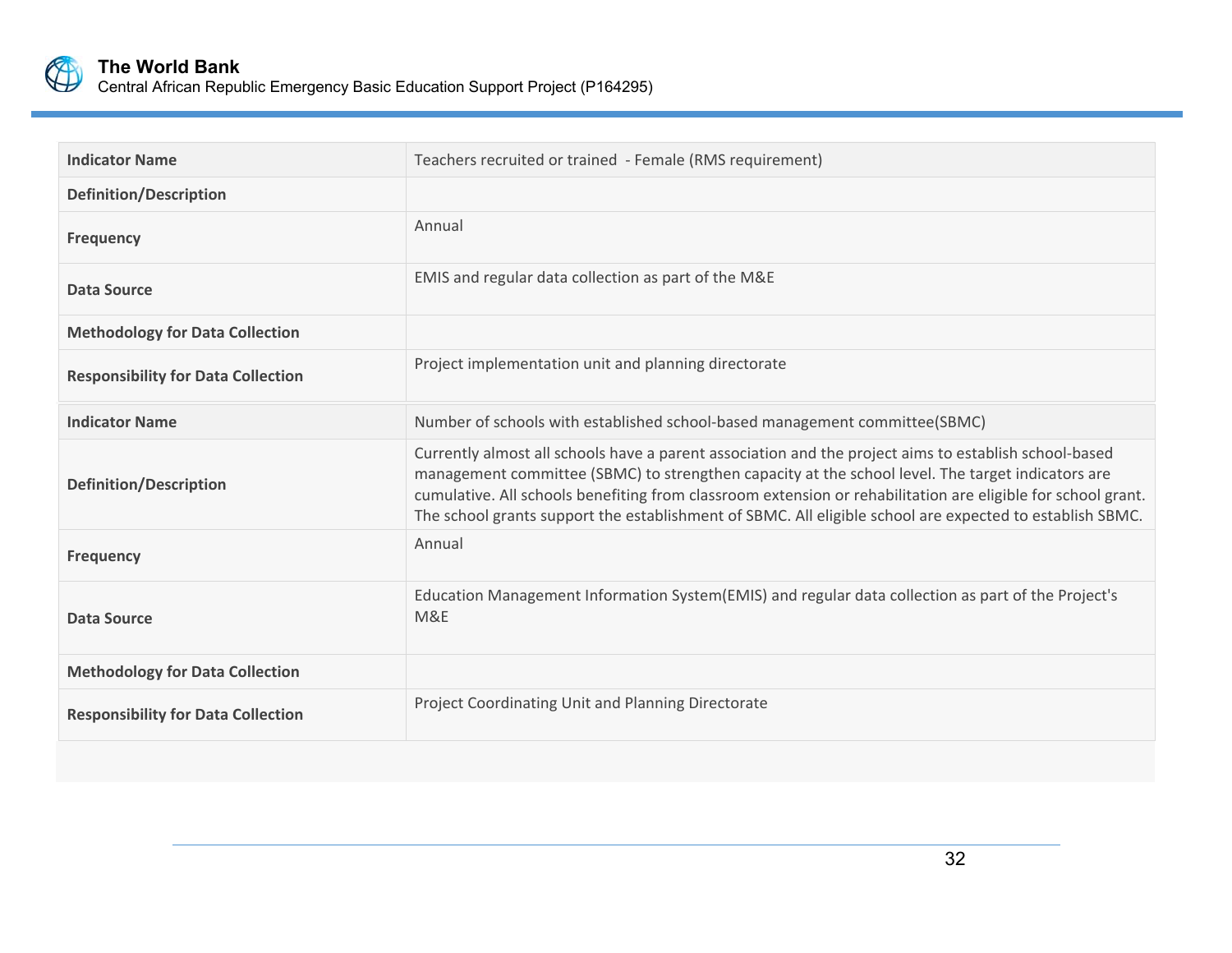

**The World Bank** Central African Republic Emergency Basic Education Support Project (P164295)

| <b>Monitoring &amp; Evaluation Plan: Intermediate Results Indicators</b> |                                                                                                                                                                  |  |  |  |  |  |
|--------------------------------------------------------------------------|------------------------------------------------------------------------------------------------------------------------------------------------------------------|--|--|--|--|--|
| <b>Indicator Name</b>                                                    | Number of classrooms extended and rehabilitated in primary schools                                                                                               |  |  |  |  |  |
| <b>Definition/Description</b>                                            | The project aims to rehabilitate or extend classrooms in the primary schools and the actual number of<br>classrooms rehabilitated or extended will be counted.   |  |  |  |  |  |
| <b>Frequency</b>                                                         | Based on the school construction plan.                                                                                                                           |  |  |  |  |  |
| <b>Data Source</b>                                                       | Regular data collection from primary schools benefiting from the classroom extension or rehabilitation.                                                          |  |  |  |  |  |
| <b>Methodology for Data Collection</b>                                   |                                                                                                                                                                  |  |  |  |  |  |
| <b>Responsibility for Data Collection</b>                                | Project implementation unit and planning directorate                                                                                                             |  |  |  |  |  |
| <b>Indicator Name</b>                                                    | Number of classrooms extended and rehabilitated in secondary schools                                                                                             |  |  |  |  |  |
| <b>Definition/Description</b>                                            | The project aims to rehabilitate or extend classrooms in the secondary schools and the actual number of<br>classrooms rehabilitated or extended will be counted. |  |  |  |  |  |
| <b>Frequency</b>                                                         | Based on the school construction plan.                                                                                                                           |  |  |  |  |  |
| <b>Data Source</b>                                                       | Regular data collection from primary schools benefiting from the classroom extension.                                                                            |  |  |  |  |  |
| <b>Methodology for Data Collection</b>                                   |                                                                                                                                                                  |  |  |  |  |  |
| <b>Responsibility for Data Collection</b>                                | Project implementation unit and planning directorate                                                                                                             |  |  |  |  |  |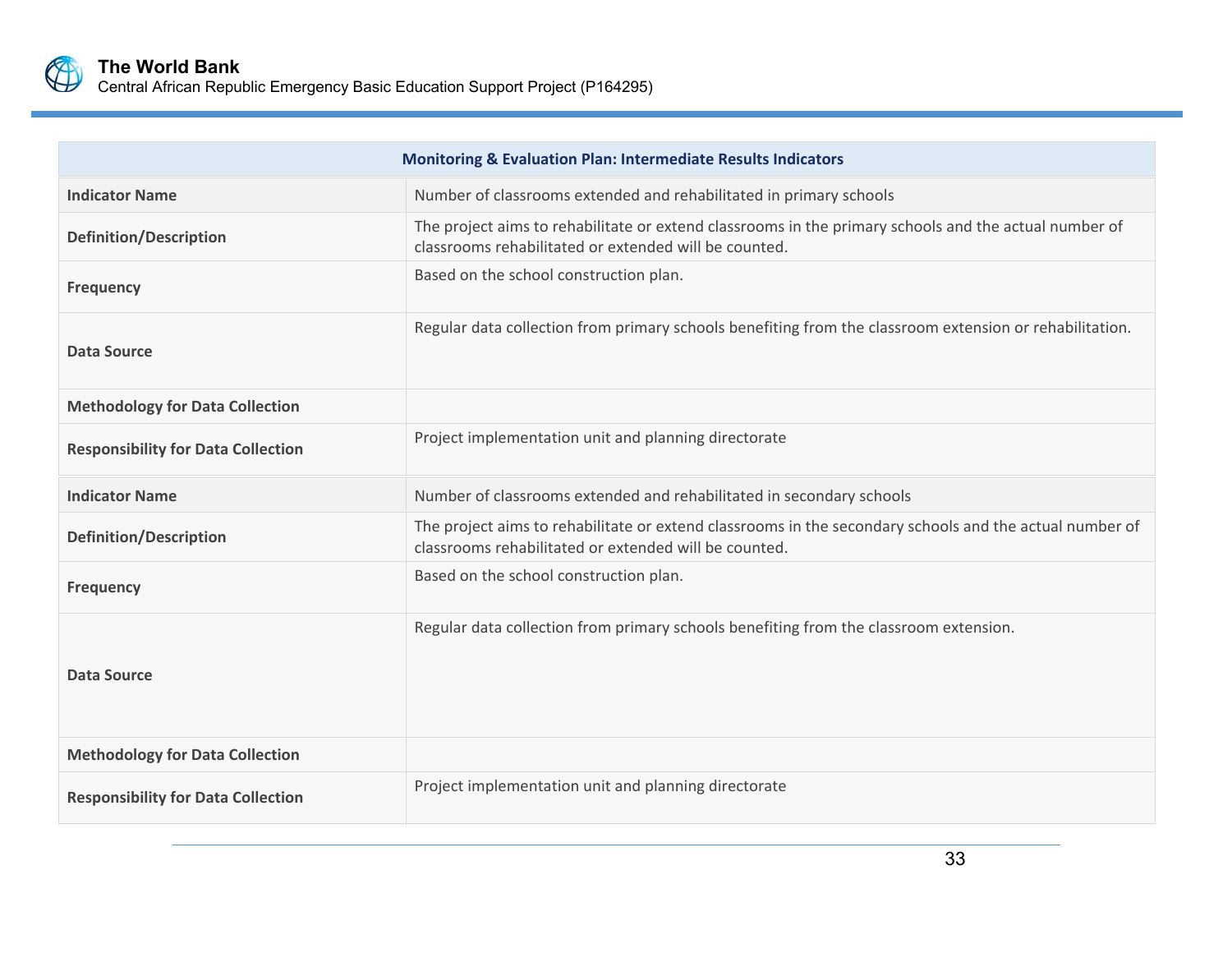

| <b>Indicator Name</b>                     | Development of in-services and pre-services training modular program                                                                                                                                                |
|-------------------------------------------|---------------------------------------------------------------------------------------------------------------------------------------------------------------------------------------------------------------------|
| <b>Definition/Description</b>             | The project aims to support a development of integrated per-service and in-service training module. The<br>success is measured as 'Yes' or 'No'                                                                     |
| <b>Frequency</b>                          | Frist year of the project                                                                                                                                                                                           |
| Data Source                               | Planning directorate                                                                                                                                                                                                |
| <b>Methodology for Data Collection</b>    |                                                                                                                                                                                                                     |
| <b>Responsibility for Data Collection</b> | Project implementation unit and planning directorate                                                                                                                                                                |
| <b>Indicator Name</b>                     | Construction of a National Training Institution                                                                                                                                                                     |
| <b>Definition/Description</b>             | The government has only one Teachers Training Center and the project aims to provide one training<br>center by taking into account the current center and any upgrade needed to modernize the training<br>capacity. |
| <b>Frequency</b>                          | Second year of the Project                                                                                                                                                                                          |
| <b>Data Source</b>                        | Project implementation unit                                                                                                                                                                                         |
| <b>Methodology for Data Collection</b>    |                                                                                                                                                                                                                     |
| <b>Responsibility for Data Collection</b> | Project implementation unit and planning directorate                                                                                                                                                                |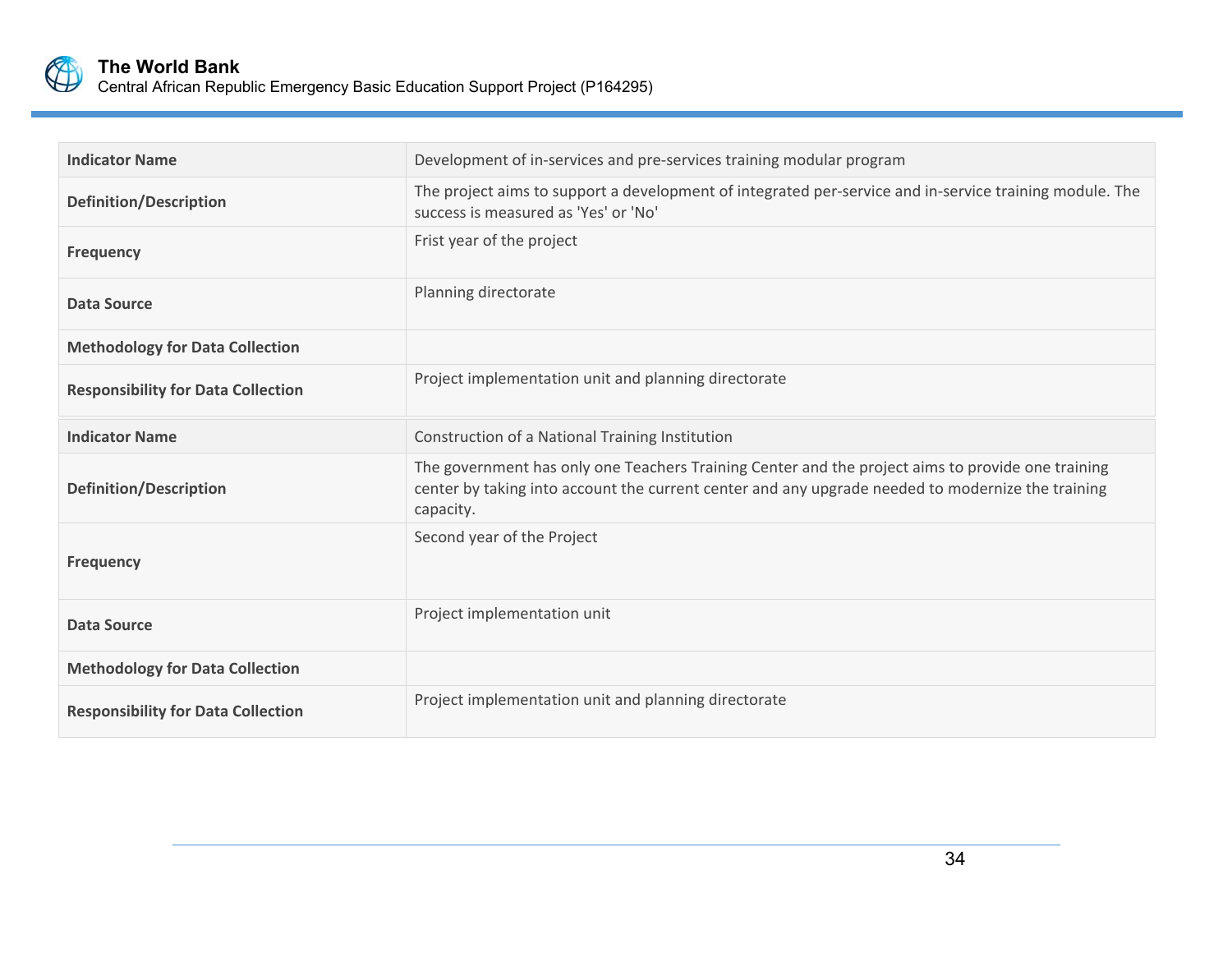

| <b>Indicator Name</b>                     | Number of principals benefiting from training                                                                                                                                                                        |
|-------------------------------------------|----------------------------------------------------------------------------------------------------------------------------------------------------------------------------------------------------------------------|
| <b>Definition/Description</b>             | School principals who are either in charge of administrative work or both teaching and administrative<br>works will be trained on methodology developed to enhance teaching effectiveness at school level.           |
| <b>Frequency</b>                          | Annual                                                                                                                                                                                                               |
| <b>Data Source</b>                        | EMIS and regular data collection for M&E                                                                                                                                                                             |
| <b>Methodology for Data Collection</b>    |                                                                                                                                                                                                                      |
| <b>Responsibility for Data Collection</b> | Project implementation Unit and planning directorate                                                                                                                                                                 |
| <b>Indicator Name</b>                     | Number students benefiting from aletrnative learning program (ALP)                                                                                                                                                   |
| <b>Definition/Description</b>             | Number of student benefiting from alternative learning program (ALP). The objective of this activity is to<br>provide second chance opportunity for out-of-school children and it will be piloted in selected areas. |
| <b>Frequency</b>                          | Annual                                                                                                                                                                                                               |
| Data Source                               | EMIS and regular data collection as part of the M&E of the Project activities                                                                                                                                        |
| <b>Methodology for Data Collection</b>    |                                                                                                                                                                                                                      |
| <b>Responsibility for Data Collection</b> | Project coordinating unit and planning directorate                                                                                                                                                                   |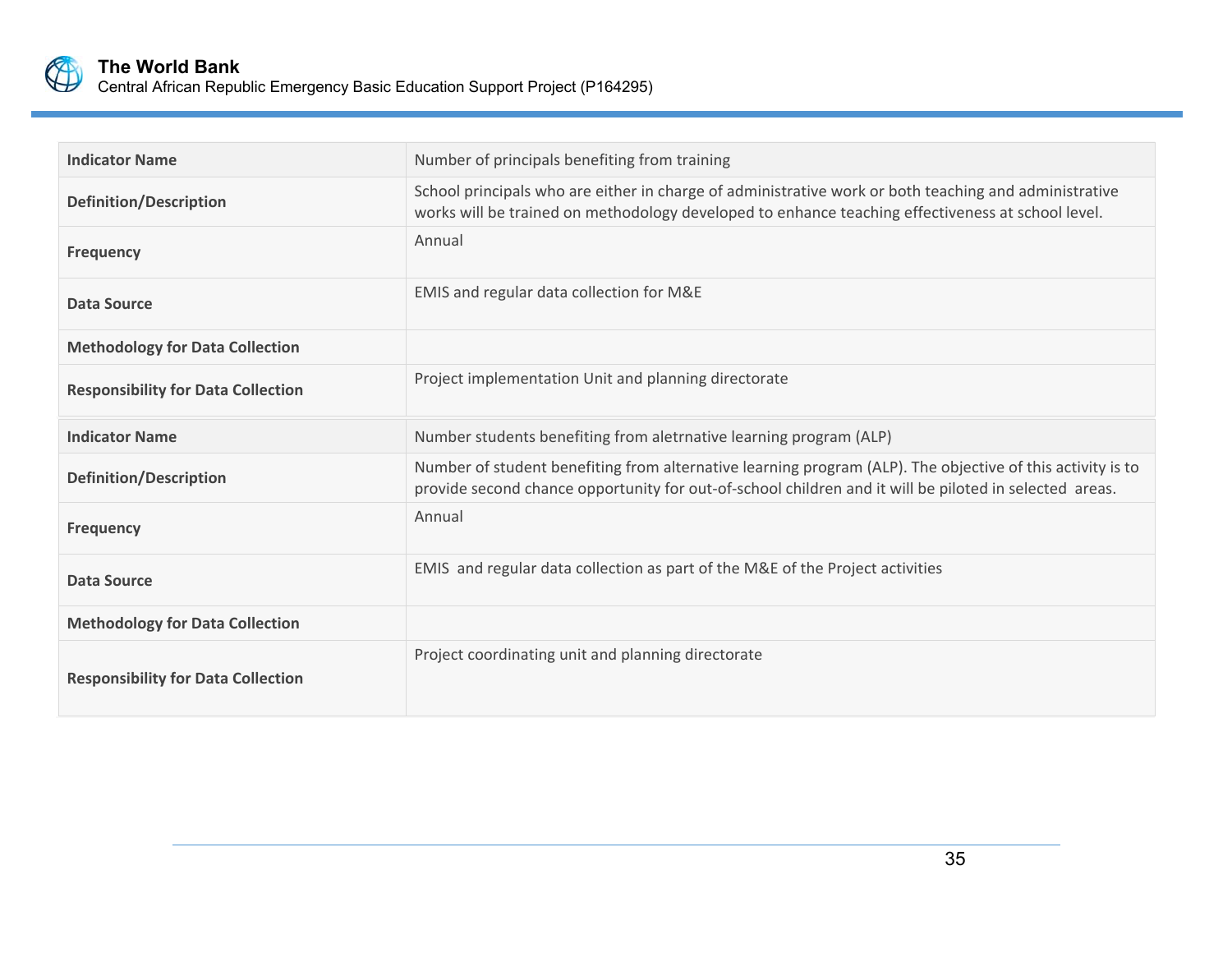

| <b>Indicator Name</b>                     | Number of female students benefiting from allternative learning program (ALP)                                                                                                                                                   |
|-------------------------------------------|---------------------------------------------------------------------------------------------------------------------------------------------------------------------------------------------------------------------------------|
| <b>Definition/Description</b>             | Number of female students benefiting from alternative learning program (ALP). The objective of this<br>activity is to provide second chance opportunity for out-of-school children and it will be piloted in<br>selected areas. |
| <b>Frequency</b>                          | Annual                                                                                                                                                                                                                          |
| <b>Data Source</b>                        | EMIS and regular data collection as part of the Project M&E.                                                                                                                                                                    |
| <b>Methodology for Data Collection</b>    |                                                                                                                                                                                                                                 |
| <b>Responsibility for Data Collection</b> | Project coordinating unit and planning directorate                                                                                                                                                                              |
| <b>Indicator Name</b>                     | Number of students benefiting from remedial education.                                                                                                                                                                          |
| <b>Definition/Description</b>             | Number of children benefiting from remedial program. The objective of this activity is to reduce<br>repetition and increase completion. An automatic promotion policy will be piloted in selected schools.                      |
| <b>Frequency</b>                          | Annual                                                                                                                                                                                                                          |
| <b>Data Source</b>                        | EMIS and regular data collection as part of M&E                                                                                                                                                                                 |
| <b>Methodology for Data Collection</b>    |                                                                                                                                                                                                                                 |
| <b>Responsibility for Data Collection</b> | Project coordinating unit and planning directorate                                                                                                                                                                              |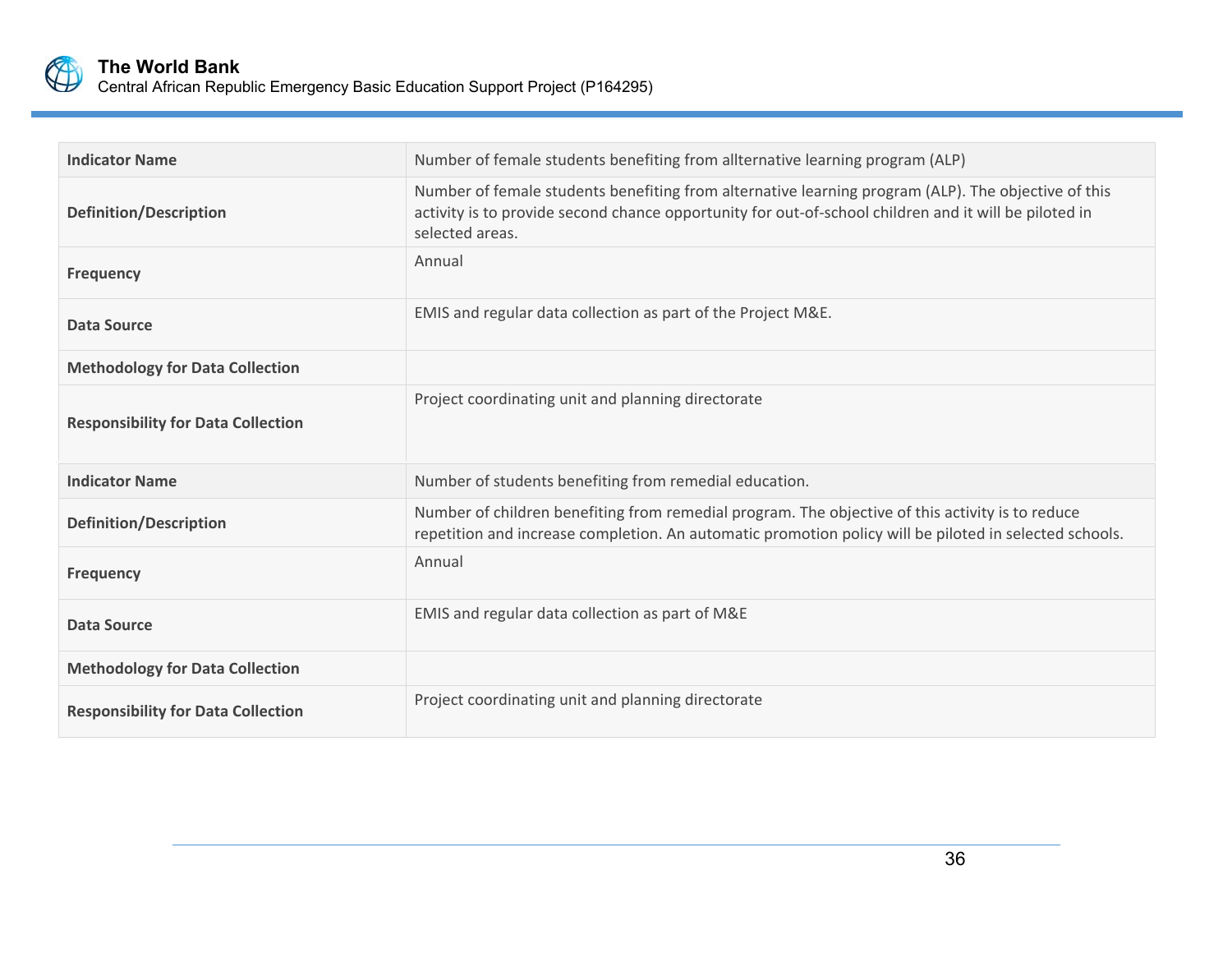

| <b>Indicator Name</b>                     | Number of female students benefiting from remedial education                                                                                                                                                      |
|-------------------------------------------|-------------------------------------------------------------------------------------------------------------------------------------------------------------------------------------------------------------------|
| <b>Definition/Description</b>             | Number of female students benefiting from remedial program. The objective of this activity is to reduce<br>repetition and increase completion. An automatic promotion policy will be piloted in selected schools. |
| <b>Frequency</b>                          | Annual                                                                                                                                                                                                            |
| Data Source                               | EMIS and regular data collection as part of the Project's M&E                                                                                                                                                     |
| <b>Methodology for Data Collection</b>    |                                                                                                                                                                                                                   |
| <b>Responsibility for Data Collection</b> | Project coordinating unit and planning directorate                                                                                                                                                                |
|                                           |                                                                                                                                                                                                                   |
| <b>Indicator Name</b>                     | Number of EGMA/EGRA assessments                                                                                                                                                                                   |
| <b>Definition/Description</b>             | The Project aims to support assessment at early grade during the second and fourth year of the project<br>timeline.                                                                                               |
| <b>Frequency</b>                          | Biannual                                                                                                                                                                                                          |
| Data Source                               | Assessment                                                                                                                                                                                                        |
| <b>Methodology for Data Collection</b>    |                                                                                                                                                                                                                   |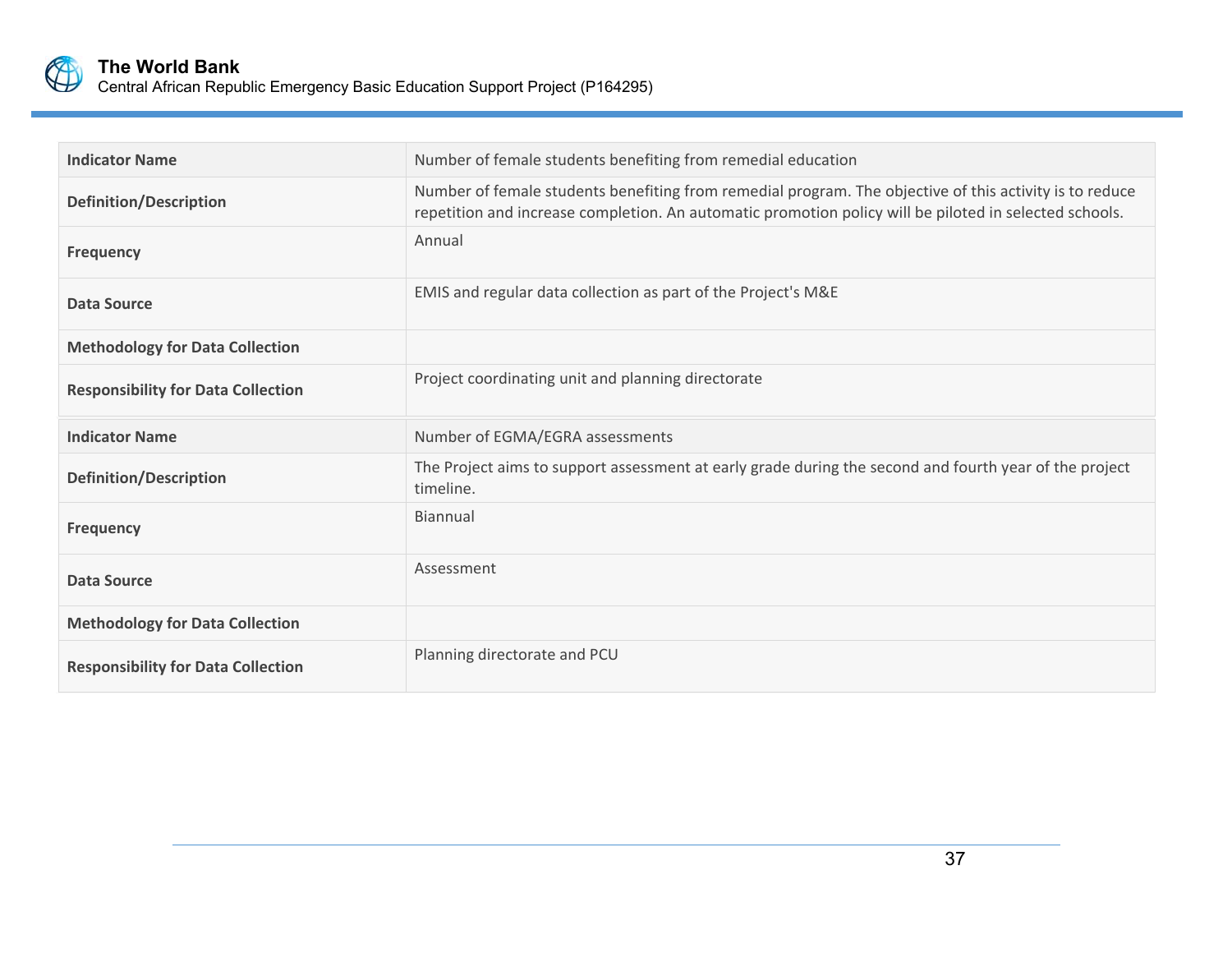

| <b>Indicator Name</b>                     | Assessment of indigenous population                                                                                                                                                                                                                                                                                                                                                                                                                                                                                                                                           |
|-------------------------------------------|-------------------------------------------------------------------------------------------------------------------------------------------------------------------------------------------------------------------------------------------------------------------------------------------------------------------------------------------------------------------------------------------------------------------------------------------------------------------------------------------------------------------------------------------------------------------------------|
| <b>Definition/Description</b>             | OP 4.10 on Indigenous Peoples was triggered based on data from the 2012 assessment and updating this<br>data will help build the Ministry of Education's capacity for targeting vulnerable groups within various<br>interventions. To achieve this, a relevant question will be added to the next round of the commune<br>surveys or to the planned 2020 household survey to capture data about indigenous population. The<br>information will be analyzed and disseminated by the Planning Unit within the Ministry of Education to<br>improve planning and decision-making. |
| <b>Frequency</b>                          | Once during the project timeline                                                                                                                                                                                                                                                                                                                                                                                                                                                                                                                                              |
| Data Source                               | Commune or household survey support by the Poverty GP                                                                                                                                                                                                                                                                                                                                                                                                                                                                                                                         |
| <b>Methodology for Data Collection</b>    |                                                                                                                                                                                                                                                                                                                                                                                                                                                                                                                                                                               |
| <b>Responsibility for Data Collection</b> | Project Coordinating Unit (PCU) and planning directorate                                                                                                                                                                                                                                                                                                                                                                                                                                                                                                                      |
|                                           |                                                                                                                                                                                                                                                                                                                                                                                                                                                                                                                                                                               |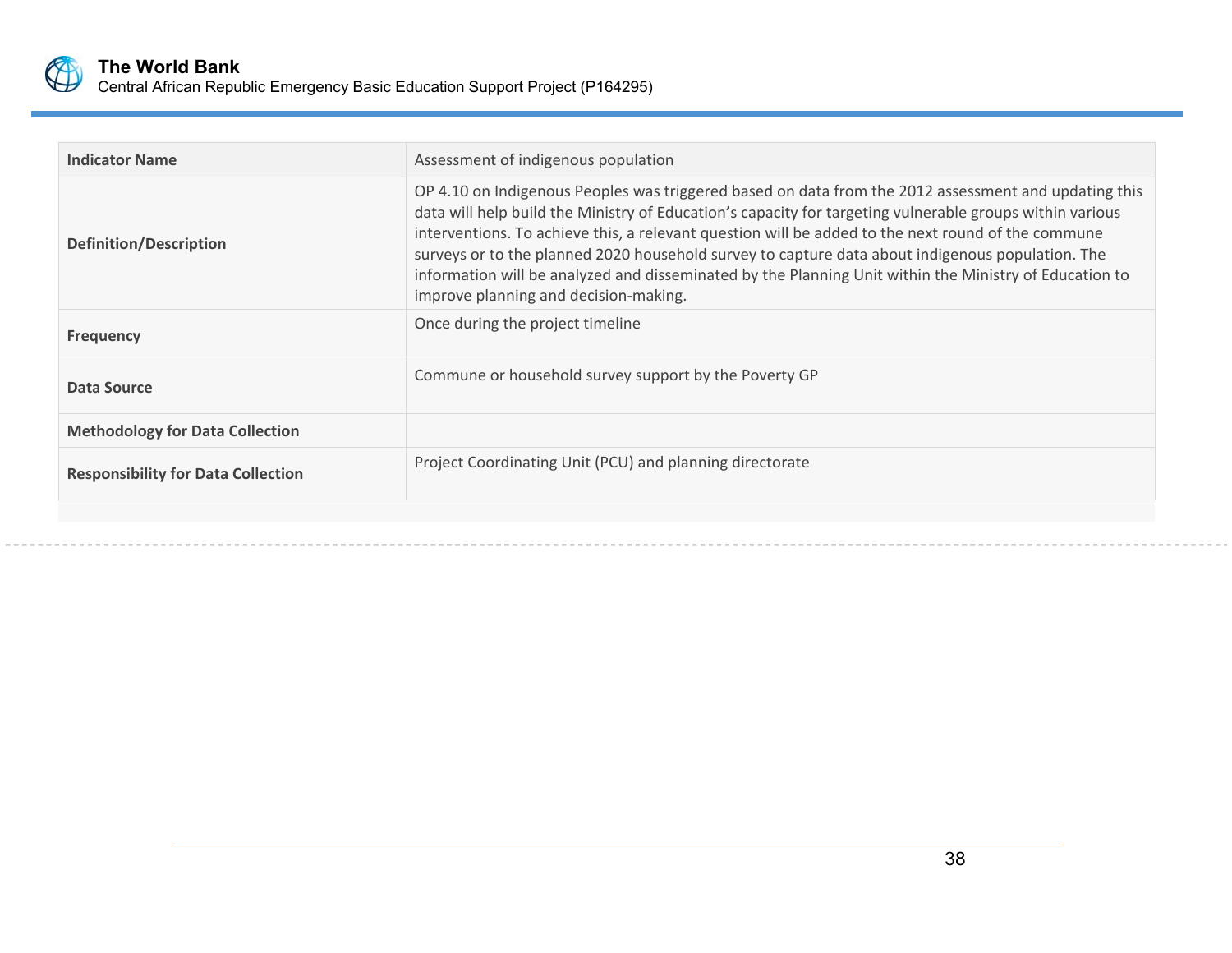#### **ANNEX 1: DETAILED PROJECT DESCRIPTION**

**COUNTRY : Central African Republic Central African Republic Emergency Basic Education Support Project** 

1. The proposed Emergency Basic Education Support Project will use an IPF lending instrument. The project is designed under condensed procedures following a standard IPF approach for fragile countries in situations of urgent need of assistance or capacity constraints. As such, the scope and implementation of activities, as well as the budget allocation, will follow a flexible adaptive schedule, judiciously. The project consists of four components, of which Component 1 and Subcomponent 2.2 are limited to specific geographic areas whereas Subcomponent 2.1 and Component 3 are of national reach. Component 4 is a 'Zero' Contingency Emergency Response Component that can provide immediate response in the event of an eligible crisis or emergency. Concerning the budget, 87 percent will be allocated to three components and the remaining 13 percent will be kept for contingencies, placed under Component 3 temporarily. The pace of implementation will be assessed regularly for sequencing the implementation of activities in the selected interventions areas. A full documentation will be done on the redistribution of contingencies among the components. The results chain of the project components is summarized in table 1.1 below.

| Project<br><b>Component</b>                                                                                          | <b>Project Activities</b>                                                                                                                                                                                                                                                                                                            | <b>Intermediate Output</b>                                                                                                                                                               | Output/Outcome                                                                                                                                                                                                 |
|----------------------------------------------------------------------------------------------------------------------|--------------------------------------------------------------------------------------------------------------------------------------------------------------------------------------------------------------------------------------------------------------------------------------------------------------------------------------|------------------------------------------------------------------------------------------------------------------------------------------------------------------------------------------|----------------------------------------------------------------------------------------------------------------------------------------------------------------------------------------------------------------|
| <b>Component 1:</b><br>Increasing<br>access through<br>infrastructure<br>development                                 | Construction or rehabilitation of<br>$\bullet$<br>classrooms<br>Create girl-friendly school<br>l o<br>environment through provision of<br>separate toilet and hygiene kits<br>Create conducive environment for<br>$\bullet$<br>social cohesion though provision of<br>sport facilities                                               | Increase child<br>$\bullet$<br>enrollment<br>Create conducive<br>$\bullet$<br>environment for<br>learning and<br>teaching                                                                | Increase literacy<br>$\bullet$<br>and numeracy skills<br>of graduates<br>Improve gender<br>$\bullet$<br>parity<br>Enhance social and<br>emotional skills                                                       |
| <b>Component 2:</b><br>Enhancing<br>teaching<br>effectiveness<br>and support<br>alternative<br>education<br>programs | Harmonization of the training<br>$\bullet$<br>curricula<br>Teacher training based on the revised<br>$\bullet$<br>curricula<br>Provision of a national institution for<br>$\bullet$<br>training<br>Teacher support for effectiveness in<br>$\bullet$<br>teaching<br>Alternative education program<br>$\bullet$                        | Increase the<br>$\bullet$<br>number of trained<br>teachers<br>Number of out-of-<br>$\bullet$<br>school children<br>enrolled<br>Reduce repetition<br>$\bullet$<br>rate                    | Improve student<br>$\bullet$<br>learning outcome<br>Increase youth<br>$\bullet$<br>literacy and<br>numeracy skills<br>Increase education<br>$\bullet$<br>attainment of youth<br>Equity in services<br>delivery |
| <b>Component 3:</b><br>Capacity<br>building to<br>strengthen<br>services<br>delivery                                 | Support for the Central Government<br>$\bullet$<br>on sector management<br>Support decentralization for effective<br>$\bullet$<br>service delivery<br>Support school grants for strengthen<br>$\bullet$<br>school-based management<br>Strengthen sector knowledge<br>$\bullet$<br>Component 4: 'Zero' Contingency Emergency Response | Increase sector<br>$\bullet$<br>management skills<br>Strengthen<br>$\bullet$<br>decentralization<br>management of the<br>sector for resilient<br>services delivery<br>Sector M&E reports | Improve social<br>$\bullet$<br>cohesion and<br>resilience<br>Enable informed<br>$\bullet$<br>decision-making of<br>sector policy<br>reforms<br>Improve efficiency<br>$\bullet$                                 |

 $\overline{a}$ 

### **Table 1.1. Results Chain of Project Components**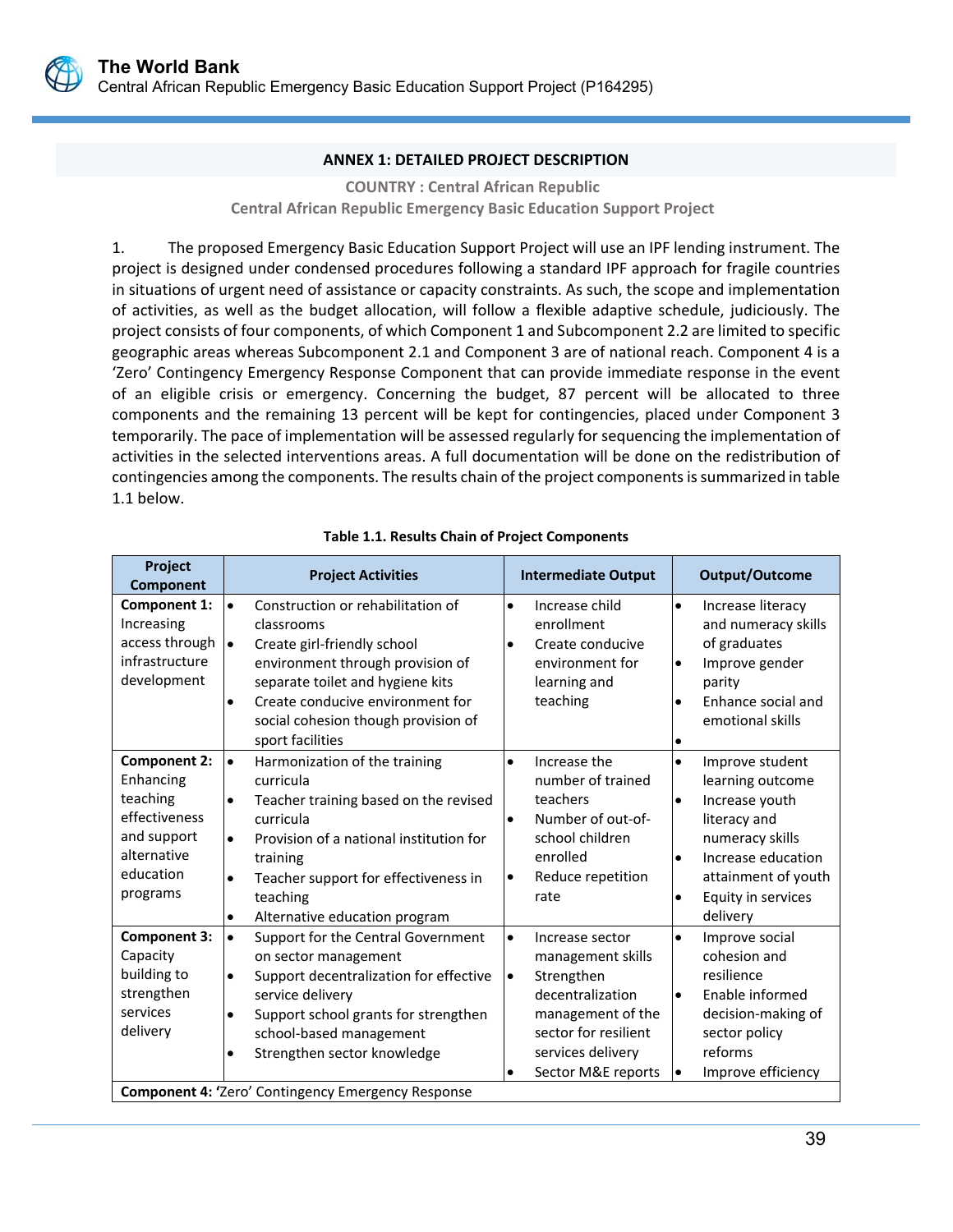

# **Component 1: Increasing access through school infrastructure development (US\$ 3.0 million or SDR 9.1 million equivalent)**

2. Component 1 aims to increase access from primary to secondary education through extension and rehabilitation of classrooms, and the provision of other school‐level infrastructure such as toilets, water, and sports and classroom goods. The prolonged periods of conflict and violence in Central African Republic have weakened the adequacy of school infrastructure. Many school facilities need rehabilitation because they were looted and destroyed. The existing classrooms are overcrowded and used both for double shifts and multigrades. For example, the average class size is 92 in primary public schools while it is even higher in public secondary schools and stands at 124; class sizes are extremely high at early grades of each cycle, with a class size of 300 in grade 1. The challenge remains apparent as the system needs additional 8,023 and 1,976 classrooms to service children at the public primary and secondary levels respectively. Besides, 32 percent of the current public primary schools are in bad condition and 31 percent of existing secondary classrooms need both minor and major renovation works. Moreover, there is a massive number of out‐of‐school children and significant disparities in access to education exist across different socioeconomic backgrounds. Addressing out‐of‐school issues at the primary level requires 3,600 additional classrooms. Similarly, given that the access rate is very low in secondary education, 4,742 additional classrooms would be required to increase Central African Republic's access rate to match the Sub‐Saharan African average access rate level in this subsector. Therefore, to ease these enormous infrastructure challenges, Component 1 aims to support an enabling environment for teaching and learning for all, with an emphasis on geographic and economic disparities, gender, and other vulnerable groups, through an appropriate combination of classrooms extension and rehabilitation, including the provision of other school-level infrastructure interventions, that are responsive to the reality on the ground.

3. This component will improve school infrastructure and provide spaces that are conducive to a good teaching and learning environment with gender friendly infrastructure development. It will support (a) extension of 400 primary and 50 secondary classrooms; (b) rehabilitation of 400 primary and 200 lower secondary classrooms; (c) provision of equipment and furniture for extended and rehabilitated classrooms as needed, including tables and chairs for students as well as small sports/board game items (soccer balls, jumping cords, dominoes, chess, monopoly, and so on); and (d) provision of missing essential elements (such as gender‐segregated latrines, hygiene kits and wells or other water supply) to attract and retain girls in schools where classroom extension or rehabilitation is conducted.

4. The geographical targeting of the school infrastructure development is based on criteria that employed 24 indicators at the primary level and 19 indicators at the secondary level. These indicators were used to construct an index to rank the overall school infrastructure needs. However, selection criteria to identify schools for extension or rehabilitation will be determined within the targeted prefectures at both primary and secondary levels. The criteria used to select the geographic areas for infrastructure development cover the following 7 factors: (a) demographics factors, such as the population of school-age children; (b) poverty factors; (c) adequacy of school infrastructure, including classroom conditions, toilets, water supply, tables, and so on; (d) teachers factors such as STR, share of community teachers, and share of contract teachers; (e) student level factors including, gender parity, repetition rate, and so on; (f) availability of textbooks; (g) access rates including GERs and out‐of‐school rates. Table 1.2 presents summary statistics the indicators used to select the geographic areas.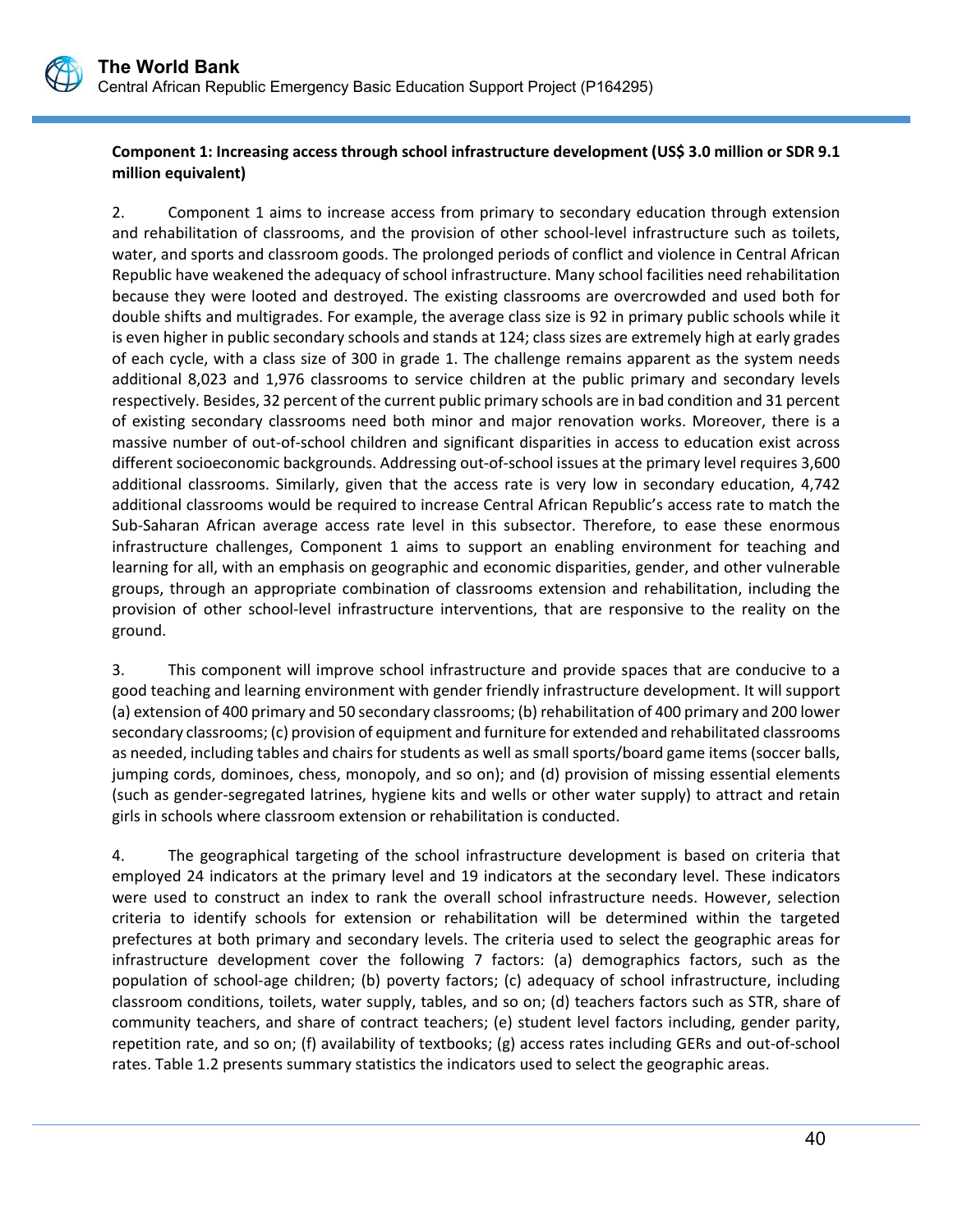

|                 |                                                     |         | Average Value |
|-----------------|-----------------------------------------------------|---------|---------------|
|                 | Indicators                                          | Primary | Secondary     |
| Poverty         | Share of bottom 40 population (poverty)(%)          | 40.0    | 40.0          |
| Demographics    | Share of official school age population (%)         | 5.9     | 5.9           |
|                 | Share of enrollment (%)                             | 5.9     | 5.9           |
| Infrastructure  | Class size                                          | 92.1    | 121.3         |
|                 | Share of classroom in bad condition (%)             | 31.5    | 27.2          |
|                 | Share of semi-hard classrooms (%)                   | 24.6    | 22.3          |
|                 | Student seats ratio                                 | 1.6     | 2.2           |
|                 | Share of schools with toilet (%)                    | 51.0    | 63.9          |
|                 | Share of schools with separate toilets (%)          | 47.3    | 46.2          |
|                 | Share of school with water (%)                      | 22.9    | 33.0          |
|                 | Share of temporary classrooms (%)                   | 25.3    |               |
| <b>Teachers</b> | Student teacher ratio                               | 101.6   | 58.6          |
|                 | Share of community teachers (%)                     | 60.6    |               |
|                 | Share of community teachers with less than BEPC (%) | 42.7    |               |
|                 | Share of community teachers with less than BAC (%)  | 91.2    |               |
|                 | Share of all teachers with less than BAC (%)        | 55.6    |               |
|                 | Share of contract teachers (%)                      |         | 68.4          |
|                 | Share of administrative staff (%)                   |         | 24.7          |
|                 | Share of administrative non-contract staff (%)      |         | 53.1          |
| Equity          | Gender parity index (GPI)(%)                        | 75.2    | 50.0          |
|                 | Gap between top and bottom 40%-access rate          | 32.4    | 13.7          |
| Textbook        | student math textbook ratio                         | 1.7     |               |
|                 | Student French textbook ratio                       | 1.8     |               |
| Access          | <b>Gross Enrollment Ratio</b>                       | 89.6    | 29.2          |
|                 | Net Enrollment Ratio (%)                            | 55.3    |               |
|                 | Repetition rate (%)                                 | 16.3    | 27.5          |
|                 | Out-of-school rate (%)                              | 29.3    | 22.3          |
|                 | Count of indicators                                 | 24      | 19            |

## **Table 1.2. Summary Statistics of Indicators Used for Selection Criteria for School Infrastructure Development**

*Source: Authors' estimates from 2016 ENMC and 2016–2017 EMIS*

5. Based on these indicators, infrastructure development will cover eight prefectures plus Bangui in the seven regions at the primary level: Ombella‐Mpoko in Region 1, Mambere‐kadei in Region 2, Ouham and Ouham‐Pende in Region 3, Ouaka in Region 4, Vakaga and Bamingui‐bogoran in Region 5, Basse‐kotto in Region 6, and Bangui in Region 7. Table 1.3 presents the selected prefectures at the primary level including an estimation of the number of additional classrooms needed is shown.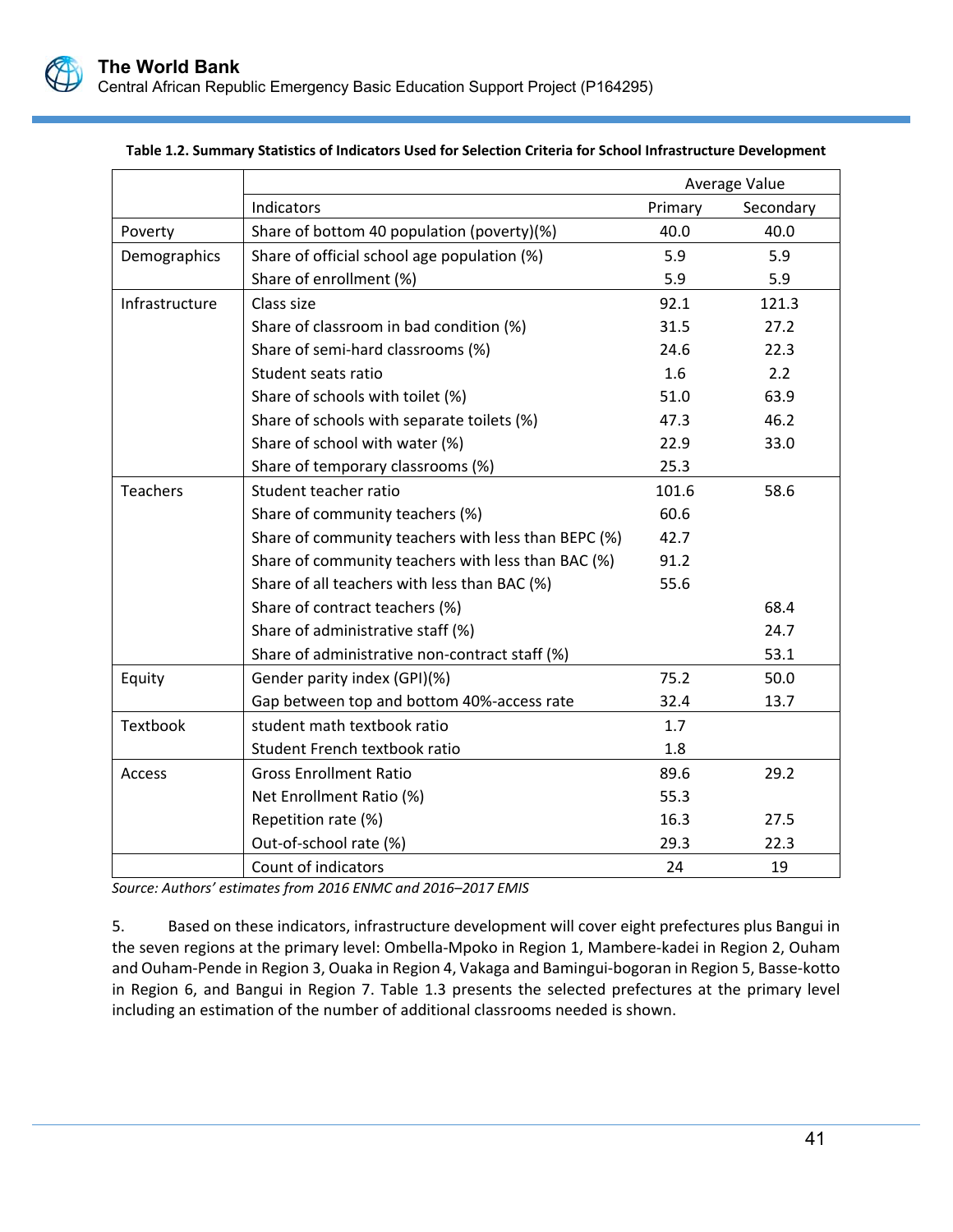

|                          |                          |           |          |         | assumeu  |          |          |          |          |          |
|--------------------------|--------------------------|-----------|----------|---------|----------|----------|----------|----------|----------|----------|
|                          | Prefecture               | Enrollme  | Enrollme | Numb    | Number   | Classroo | Additio  | Share of | Share of | Index at |
|                          |                          | nt in     | nt in    | er of   | of       | ms in    | nal      | classroo | addition | primary  |
|                          |                          | primary   | public   | out-    | current  | need of  | classroo | ms in    | al       | level    |
| Region                   |                          | schools   | schools  | of-     | classroo | renovati | m        | need of  | classroo | (based   |
|                          |                          |           |          | school  | ms       | on       | needed   | renovati | m        | on all   |
|                          |                          |           |          | childr  |          |          |          | on       | needed   | indicato |
|                          |                          |           |          | en      |          |          |          |          |          | rs)      |
| Region<br>$\mathbf{1}$   | LOBAYE                   | 74,070    | 67,228   | 9,363   | 706      | 155      | 726      | 22%      | 103%     | 35.1     |
| Plateau                  | Ombella-                 |           |          |         |          |          |          |          |          |          |
| x                        | <b>Mpoko</b>             | 104,596   | 74,198   | 19,378  | 821      | 179      | 918      | 22%      | 112%     | 53.8     |
|                          | Mambere-                 |           |          |         |          |          |          |          |          |          |
|                          | <b>Kadei</b><br>Nana-    | 97,186    | 89,193   | 27,555  | 757      | 157      | 1,346    | 21%      | 178%     | 68.0     |
| Region<br>$\overline{2}$ | Mambere                  | 58,640    | 43,521   | 12,456  | 475      | 125      | 583      | 26%      | 123%     | 36.7     |
| Equate                   | Sangha-                  |           |          |         |          |          |          |          |          |          |
| ur                       | Mbaere                   | 25,224    | 23,346   | 6,921   | 249      | 77       | 332      | 31%      | 134%     | 16.3     |
|                          | <b>Ouham</b>             | 123,551   | 119,065  | 19,722  | 1,161    | 630      | 1,782    | 54%      | 153%     | 68.1     |
| Region                   | Ouham-                   |           |          |         |          |          |          |          |          |          |
| 3 Yade                   | Pende                    | 111,591   | 99,486   | 30,101  | 962      | 388      | 1,586    | 40%      | 165%     | 72.6     |
|                          | Kemo                     | 38,866    | 37,580   | 6,140   | 323      | 84       | 490      | 26%      | 152%     | 17.2     |
| Region                   | Nana-Grebizi             | 35,414    | 33,826   | 5,372   | 281      | 159      | 531      | 57%      | 189%     | 19.0     |
| 4 Kagas                  | <b>Ouaka</b>             | 51,295    | 48,412   | 19,610  | 620      | 163      | 677      | 26%      | 109%     | 55.4     |
|                          | Bamingui-<br><b>Bang</b> | 25,163    | 23,276   | 2,240   | 284      | 126      | 267      | 44%      | 94%      | 7.6      |
| Region                   | Haute-Kotto              | 21,317    | 19,140   | 4,012   | 182      | 70       | 274      | 38%      | 150%     | 13.8     |
| 5 Fertit                 | Vakaga                   | 11,328    | 9,527    | 2,875   | 104      | 52       | 155      | 50%      | 149%     | 13.1     |
| Region                   | <b>Basse-Kotto</b>       | 47,544    | 40,243   | 11,030  | 614      | 284      | 525      | 46%      | 85%      | 46.5     |
| 6 Haut-                  | Haut-                    |           |          |         |          |          |          |          |          |          |
| Oubang                   | Mbomou                   | 7,948     | 4,487    | 2,233   | 79       | 43       | 76       | 54%      | 96%      | 8.1      |
| ui                       | Mbomou                   | 38,599    | 33,319   | 5,428   | 422      | 114      | 338      | 27%      | 80%      | 24.6     |
| Region<br>$\overline{7}$ | <b>Bangui</b>            | 156,507   | 100,437  | 31,550  | 1,392    | 211      | 1,019    | 15%      | 73%      | 100.0    |
|                          |                          |           |          |         |          |          |          |          |          |          |
| CAR                      | <b>Total/Average</b>     | 1,028,839 | 866,284  | 215,986 | 9,432    | 3,017    | 11,623   | 32%      | 123%     | 38.6     |

#### **Table 1.3. Classroom Needs at the Primary Level Assuming Single Shift (number is half when double shift is assumed)**

*Source: Authors' estimates from 2016 Commune Survey (ENMC) and 2016–2017 EMIS*

6. At the secondary level, five prefectures plus Bangui in five regions were identified: Ombella‐ Mpoko in Region 1, Mambere‐kadei in Region 2, Ouham and Ouham‐Pende in Region 3, Ouaka in Region 4, and Bangui in Region 7. Table 1.4 presents the selected prefectures at the secondary level and an estimation of the number of additional classrooms needed is shown.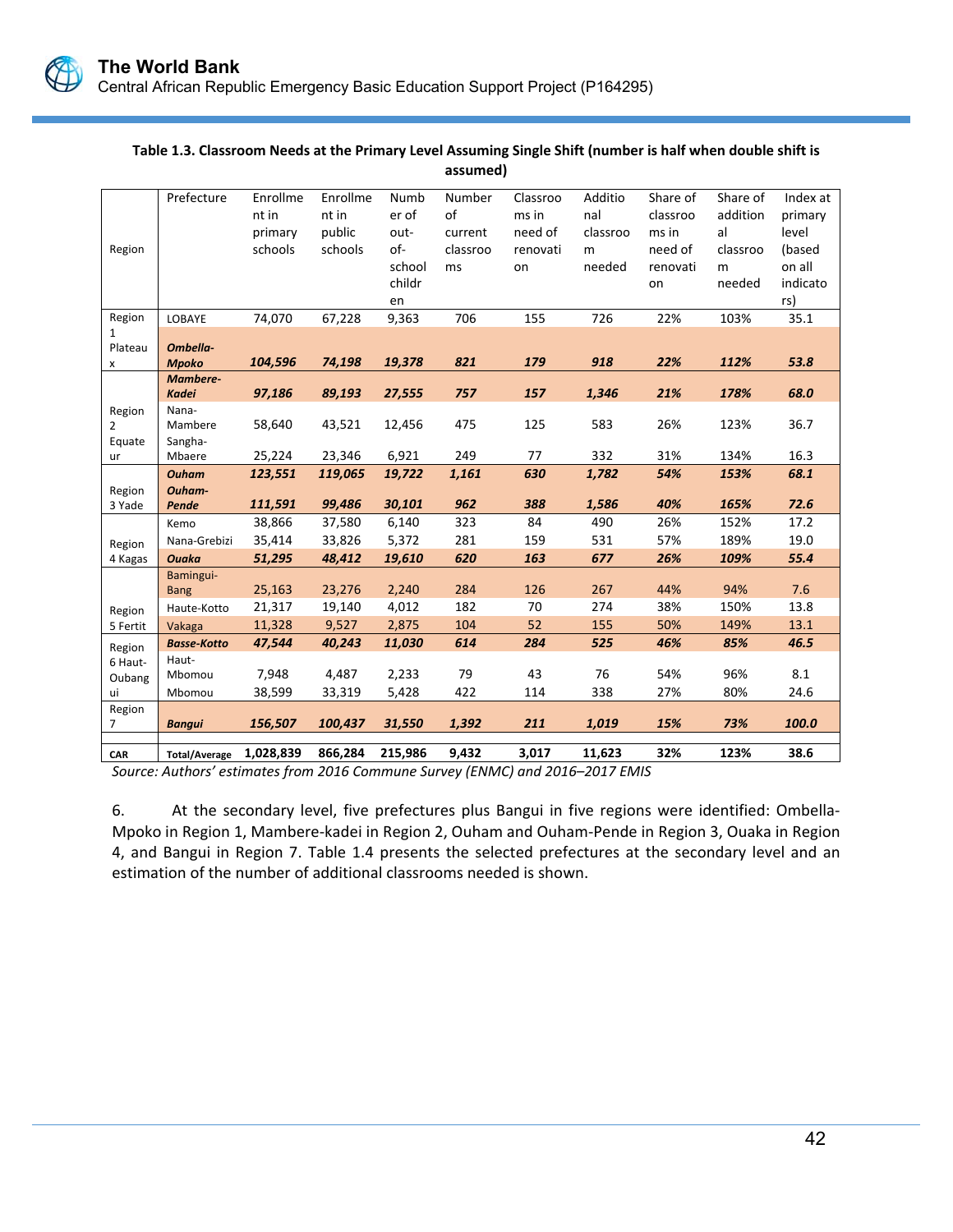

#### **Table 1.4. Classroom Needs at the Secondary Level Assuming Single Shift (number is half when double shift is assumed)**

|          | Prefecture           | Total<br>seconda<br>ry<br>enrollm<br>ent | Share of<br>enrollm<br>ent in<br>private<br>schools | Expected<br>increase<br>in<br>enrollmen<br>t based<br>on an | Total<br>current<br>classro<br>om | Classroo<br>$m$ in<br>need of<br>renovati<br>on | Additio<br>nal<br>classroo<br>m<br>needed | Share of<br>classroo<br>$m$ in<br>need of<br>renovati<br>on | Share of<br>addition<br>al<br>classroo<br>ms<br>needed | Index at<br>seconda<br>ry level<br>(based<br>on all<br>indicato<br>rs) |
|----------|----------------------|------------------------------------------|-----------------------------------------------------|-------------------------------------------------------------|-----------------------------------|-------------------------------------------------|-------------------------------------------|-------------------------------------------------------------|--------------------------------------------------------|------------------------------------------------------------------------|
| Region   |                      |                                          |                                                     | average<br>expansion                                        |                                   |                                                 |                                           |                                                             |                                                        |                                                                        |
| Region 1 | LOBAYE               | 4,816                                    | 13%                                                 | 6,742                                                       | 63                                | 20                                              | 263                                       | 32%                                                         | 418%                                                   | 39.4                                                                   |
| Plateaux | <b>OMBELLA-MPOKO</b> | 9,733                                    | 35%                                                 | 13,626                                                      | 60                                | 31                                              | 729                                       | 52%                                                         | 1215%                                                  | 65.1                                                                   |
|          | <b>MAMBERE-KADEI</b> | 8,713                                    | 11%                                                 | 12,198                                                      | 48                                | 6                                               | 598                                       | 13%                                                         | 1245%                                                  | 43.5                                                                   |
| Rgeion 2 | NANA-MAMBERE         | 3,369                                    | 45%                                                 | 4,717                                                       | 30                                |                                                 | 184                                       | 0%                                                          | 615%                                                   | 23.9                                                                   |
| Equateur | SANGHA-MBAERE        | 1,908                                    | 12%                                                 | 2,671                                                       | 19                                | 10                                              | 132                                       | 53%                                                         | 693%                                                   | 13.0                                                                   |
| Region 3 | <b>OUHAM</b>         | 4,553                                    | 22%                                                 | 6,374                                                       | 39                                | 6                                               | 275                                       | 15%                                                         | 705%                                                   | 49.3                                                                   |
| Yade     | <b>OUHAM-PENDE</b>   | 6,860                                    | 7%                                                  | 9,604                                                       | 78                                | 19                                              | 383                                       | 24%                                                         | 490%                                                   | 57.8                                                                   |
|          | <b>KEMO</b>          | 3,026                                    | 18%                                                 | 4,236                                                       | 32                                | 10                                              | 182                                       | 31%                                                         | 570%                                                   | 15.1                                                                   |
| Region 4 | NANA-GREBIZI         | 362                                      | 0%                                                  | 507                                                         | 11                                | $\blacksquare$                                  | (7)                                       | 0%                                                          | $-60%$                                                 | 8.3                                                                    |
| Kagas    | <b>OUAKA</b>         | 4,573                                    | 4%                                                  | 6,402                                                       | 72                                | 23                                              | 222                                       | 32%                                                         | 308%                                                   | 44.1                                                                   |
|          | <b>BAMINGUI-BANG</b> | 1,504                                    | 0%                                                  | 2,106                                                       | 15                                | $\overline{\phantom{a}}$                        | 77                                        | 0%                                                          | 512%                                                   | 6.3                                                                    |
| Region 5 | HAUTE-KOTTO          | 633                                      | 0%                                                  | 886                                                         | 15                                | 6                                               | 23                                        | 40%                                                         | 155%                                                   | 9.0                                                                    |
| Fertit   | VAKAGA               | 895                                      | 0%                                                  | 1,253                                                       | 17                                | 3                                               | 28                                        | 18%                                                         | 168%                                                   | 5.9                                                                    |
| Region 6 | <b>BASSE-KOTTO</b>   | 2,635                                    | 4%                                                  | 3,689                                                       | 31                                | $\blacksquare$                                  | 119                                       | 0%                                                          | 383%                                                   | 36.0                                                                   |
| Haut-    | HAUT-MBOMOU          | 1,536                                    | 0%                                                  | 2,150                                                       | 13                                | 5                                               | 103                                       | 38%                                                         | 795%                                                   | 7.2                                                                    |
| Oubangu  |                      |                                          |                                                     |                                                             |                                   |                                                 |                                           |                                                             |                                                        |                                                                        |
|          | <b>MBOMOU</b>        | 4,880                                    | 24%                                                 | 6,832                                                       | 27                                | 8                                               | 350                                       | 30%                                                         | 1297%                                                  | 19.9                                                                   |
| Region 7 | <b>BANGUI</b>        | 41,439                                   | 29%                                                 | 58,015                                                      | 246                               | 109                                             | 3,057                                     | 44%                                                         | 1242%                                                  | 100.0                                                                  |
| CAR      | <b>Total/Average</b> | 101,435                                  | 24%                                                 | 142,009                                                     | 816                               | 256                                             | 6,718                                     | 31%                                                         | 823%                                                   | 32.0                                                                   |

*Source: Authors' estimates from 2016 ENMC and 2016–2017 EMIS*

7. Generally, most of the indicators are directly relevant to the proposed intervention, however, some indicators were added to reflect equitable provision and others were added to take into consideration the limited fiscal space of the Government. For instance, the infrastructure development considers the availability of teachers to avoid putting a burden on the Government to provide additional teachers. This implies that infrastructure development will be carried out in selected areas where there is an adequate number of teachers available to effectively utilize the classrooms. Additionally, all selected prefectures are expected to benefit from the infrastructure development simultaneously, however, considering evolving security risks, this component will be carried out sequentially.

# **Component 2: Enhancing teaching effectiveness and support alternative education programs (US\$ 4.2 million or SDR 2.9 million equivalent)**

# *Subcomponent 2.1: Enhancing teaching effectiveness (US\$3.2 million)*

8. Subcomponent 2.1 aims to cover a range of strategic interventions focusing on strengthening the teaching capacity of the stock of primary teachers in the system in a holistic approach. The challenges faced by teachers and the teaching environment are enormous, ranging from heavy reliance on community teachers who often lack the minimum competences to teach, to shortage of adequate training facilities that disturbed both teacher recruitment and training. Before the crisis, in‐service training used to be delivered through 3 channels: (a) face-to-face training sessions, (b) educational activities, and (c) training provided by the school principals. However, the successive political crises have fragilized the teacher training system in Central African Republic, leading to high irregularity in preservice training and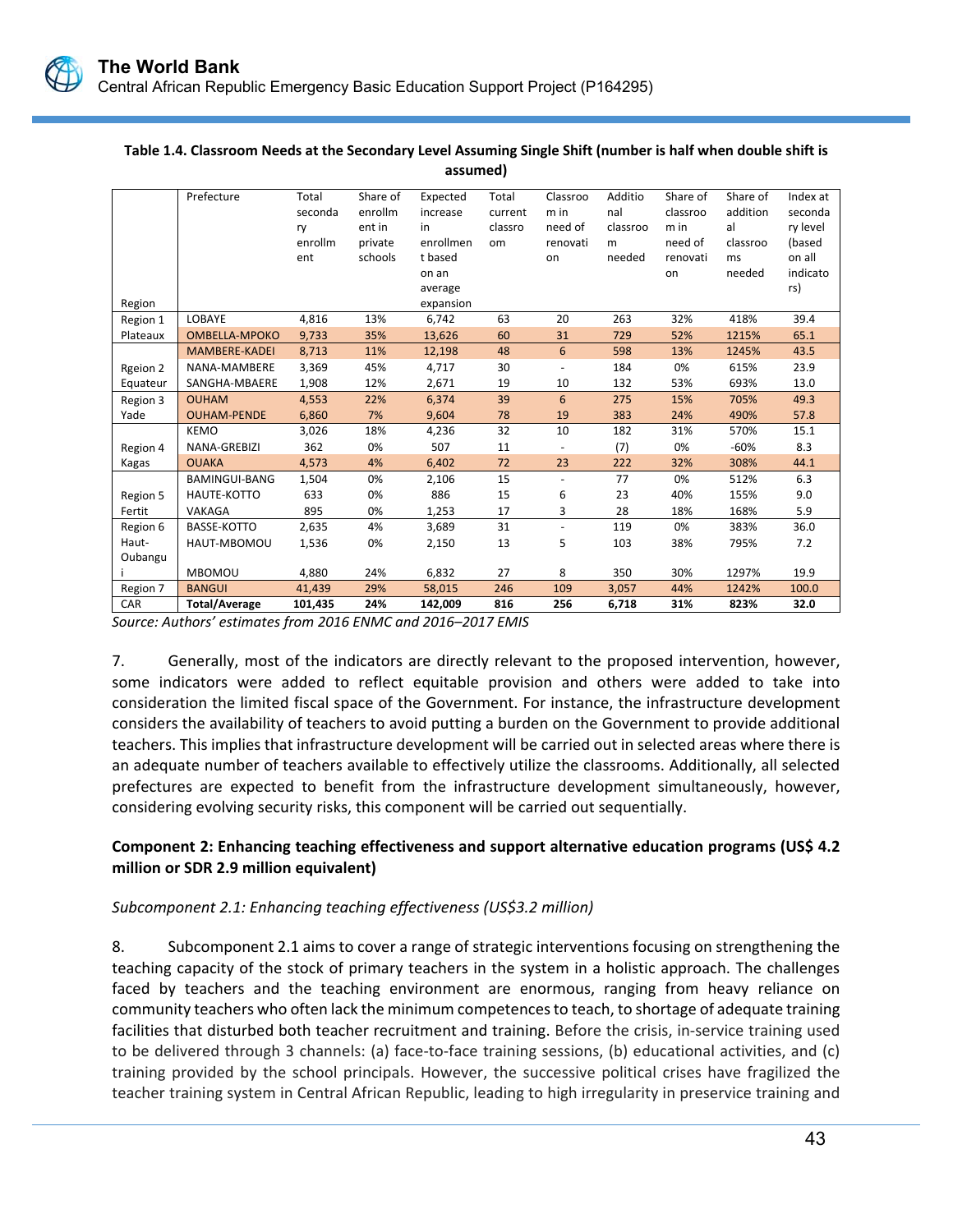little to zero in‐service training. As a result, teachers have low qualification and do not have the skills to conduct classes that are conducive to students' learning. In addition, there is a massive presence of community teachers in the system who lack qualifications and work in precarious conditions (little and irregular salary payments, insufficient pedagogical support from school principals and academic inspectors). To address some of these daunting challenges, this subcomponent will provide support in three dimensions: (a) harmonization of preservice and in‐service training, (b) teacher training based on the new harmonized model, including the establishment of an NTI, and (c) teacher pedagogical support.

9. The first dimension aims to harmonize preservice and in-service training with a common modular curriculum. The underlying principle is to converge the two systems to arrive at a unique profile of a primary teacher. This will promote a strategic vision in teacher development, allowing to organize interactions in the training process of new entrants in the teaching profession and the teachers who are already practicing the profession. The competency reference set of a primary teacher will be established, based on which a common modular curriculum will be developed. While there will be a common module to develop a skill, differentiated strategies will be used for training time and evaluation at the end of the training periods. The training curricula will also integrate conflict sensitivity features as learned from the INEE tools to promote social inclusion and gender equity as well as introduce awareness of GBV issues.

10. The project will finance the services of highly specialized international technical assistance to accompany MEPSTA in the harmonization of its training system, including (a) the development of the competency reference, (b) the development of the common modular curricula, and (c) the training of a core group of trainers. It will also finance communication and validation workshops.

11. The second dimension of this subcomponent will support teacher training on the common modular curriculum and on effective approaches of teaching. The training modules will focus on topics with practical demonstration to help the teachers stay engaged and better understand how to apply the topics when preparing for the class or teaching in the classroom. At the same time, the training will use 'explicit' methods whereby the teachers are trained through scripted lessons, with concrete instructions on how to execute a lesson and direct a class. The training aims to strengthen the mastery of pedagogy and subject content but also impart skills that, in the long run, will allow the teacher to shift from a traditional teaching style to a participative and collaborative approach. Teachers will receive intensive training sessions, organized during long periods of school breaks (summer or Easter vacation) by the core group of trainers.

12. The project will finance (a) the training of 5,800 teachers including the associated training costs (transportation, meals, and accommodation), (b) the printing of training materials, and (c) the printing and distribution of teaching guides.

13. Given the fact that the training needs in the sector are large and there is a lack of training facilities, the project will also support the establishment of an NTI. The NTI will have a multifunction purpose. At the onset, the NTI will be used to train teachers as well as education personnel including school principals, community leaders, and technical education staff. The Government will have the possibility to dedicate the NTI for preservice training once it has stabilized its policy on teachers' recruitment. The geographical location of this new training facility will be determined considering the location of the current Teacher Training Center and other sustainability factors.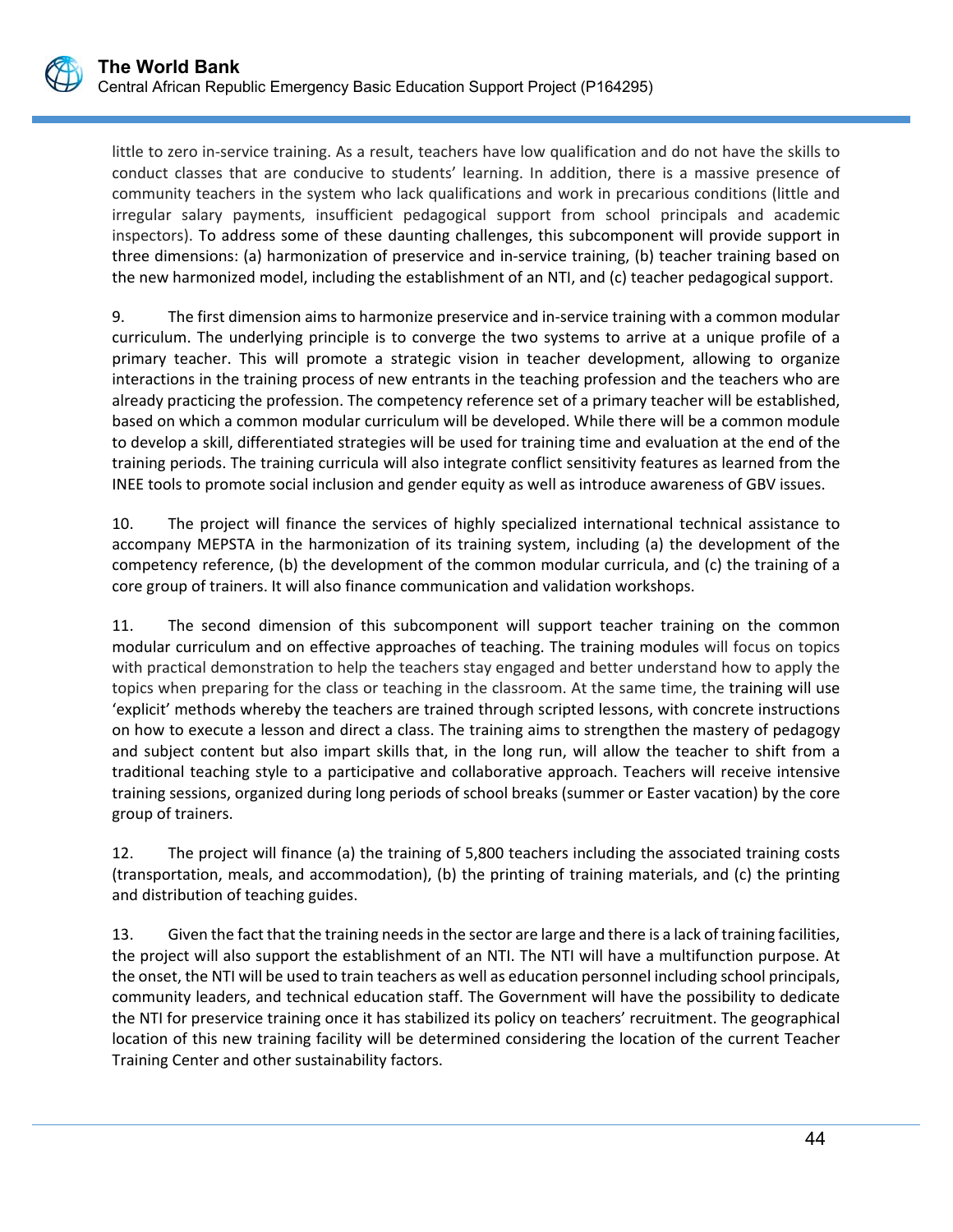14. The third dimension of this subcomponent promotes teacher support which is critical to reinforce teaching effectiveness. The long‐term objective will be to transform the present mode of school administrative and pedagogical support to a new model whereby inspectors will focus on the inspection of the school and the performance of the school principals; leaving the function of pedagogical support to the school principals. School principals will become the key actors to mentor teachers in the classroom and contribute to the continuous strengthening of the teachers' teaching knowledge and practice. The responsibilities of the school principals and the inspectors will be reviewed. Also, more support consideration will be devoted to the school districts being the level of the academic inspection that is closest to the schools and contributes the most to increasing school performance.

15. The project will finance (a) the training of 1,500 school principals on the upgraded teacher training curricula and on leadership skills; (b) the training of 135 inspectors and pedagogical advisers to get acquainted with the upgraded teacher training curricula; (c) the support to the NPRI for better service delivery, through upgrading its technical skills using international technical assistance; and (d) the support to the RPCs for improved teaching effectiveness through enhancement of knowledge in pedagogy and the provision of pedagogical materials to improving in‐service training quality.

16. Table 1.5 presents teacher needs at the primary level in Central African Republic. In addition to the 1,500 school principals and 135 pedagogical inspectors who will receive training, the project aims to train 5,800 teachers constituting 67 percent of the total number of current public teachers. This subcomponent is national in scope, however the selection of teachers, directors, and inspectors by prefecture will be determined based on the assessment of teacher needs to enable prefectures with relatively more needs to train first.

| Region   | Prefecture           | Number  | Share of | Total    | Share of  | Share of  | Additional | Share of   |
|----------|----------------------|---------|----------|----------|-----------|-----------|------------|------------|
|          |                      | of      | schools  | public   | community | community | number     | additional |
|          |                      | public  | with no  | teachers | teachers  | teachers  | of         | teachers   |
|          |                      | schools | public   |          |           | with less | teachers   | needed     |
|          |                      |         | teachers |          |           | than BEPC | needed     |            |
| Region 1 | <b>LOBAYE</b>        | 174     | 45%      | 684      | 62%       | 42%       | 848        | 124%       |
| Plateaux | OMBELLA-MPOKO        | 188     | 19%      | 757      | 40%       | 41%       | 1,115      | 147%       |
|          | MAMBERE-KADEI        | 238     | 62%      | 707      | 75%       | 47%       | 1,628      | 230%       |
| Region 2 | NANA-MAMBERE         | 122     | 48%      | 409      | 53%       | 47%       | 711        | 174%       |
| Equateur | SANGHA-MBAERE        | 72      | 42%      | 288      | 59%       | 27%       | 317        | 110%       |
| Region 3 | <b>OUHAM</b>         | 344     | 57%      | 1191     | 77%       | 59%       | 1,585      | 133%       |
| Yade     | <b>OUHAM-PENDE</b>   | 296     | 69%      | 909      | 82%       | 42%       | 1,683      | 185%       |
|          | <b>KEMO</b>          | 91      | 25%      | 443      | 53%       | 40%       | 431        | 97%        |
| Region 4 | NANA-GREBIZI         | 75      | 28%      | 351      | 62%       | 35%       | 433        | 123%       |
| Kagas    | <b>OUAKA</b>         | 166     | 54%      | 501      | 74%       | 58%       | 859        | 172%       |
|          | <b>BAMINGUI-BANG</b> | 91      | 44%      | 267      | 57%       | 45%       | 243        | 91%        |
| Region 5 | HAUTE-KOTTO          | 64      | 72%      | 149      | 79%       | 53%       | 314        | 211%       |
| Fertit   | VAKAGA               | 38      | 79%      | 89       | 91%       | 42%       | 159        | 179%       |
| Region 6 | <b>BASSE-KOTTO</b>   | 167     | 69%      | 452      | 82%       | 51%       | 573        | 127%       |
| Haut-    | HAUT-MBOMOU          | 24      | 67%      | 84       | 87%       | 22%       | 50         | 60%        |
| Oubangui | <b>MBOMOU</b>        | 116     | 51%      | 398      | 68%       | 60%       | 377        | 95%        |
| Region 7 | <b>BANGUI</b>        | 81      | 2%       | 963      | 14%       | 19%       | 1,677      | 174%       |
| CAR      | Total/Average        | 2347    | 51%      | 8642     | 62%       | 43%       | 13,003     | 150%       |

 $\overline{a}$ 

**Table 1.5. Teacher Needs at the Primary Level** 

*Source: Authors' estimates from 2016 ENMC and 2016–2017 EMIS*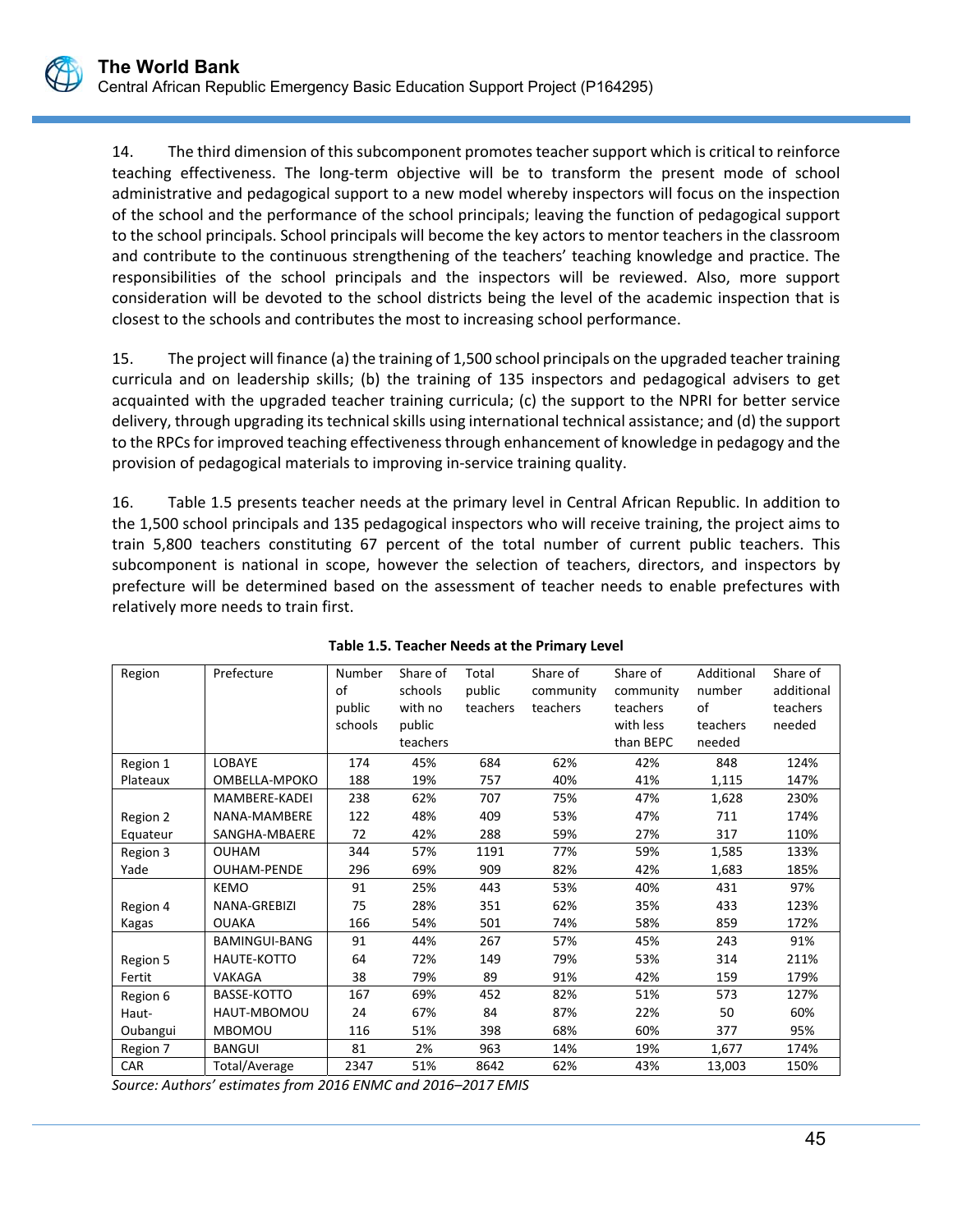

*Subcomponent 2.2: Support alternative education (US\$1 million)* 

17. Subcomponent 2.2 will support alternative education by providing (a) accelerated learning program (ALP) for children ages 12–15 who are out‐of‐school and overage and (b) remedial education programs for in‐school children. Thousands of children in Central African Republic lost several years of education and are overage, and high repetition rates increase overcrowding and diminish the efficiency of student flows. About 215,000 children of primary school age and 174,000 youths of lower secondary age are out-of-school. The majority of these out-of-school children have never been to school. The incidence of being out‐of‐school tends to be higher among children from economically disadvantaged households and rural areas and girls. Moreover, the successive periods of conflict and violence have adversely deteriorated the education attainment of these groups, which is equivalent to a loss of 2–4 years of schools. Considering these issues, it will be very important to design a 'special' education system that could minimize the lifelong effects of loss education, both direct effects (on the individual's own life) and indirect effects (on offspring's life and channeling the intergenerational poverty trap). Furthermore, children who are in school have limited learning opportunities as many supply‐side factors do not create a conducive environment for teaching and learning. Extremely high classes, high STR, and limited school‐ level support contribute to high and persistent repetition rates. For example, the average repetition rate at the primary level is high and stands at 16 percent. This not only affects the current resource allocation to the education system, but it also deteriorates the learning opportunities of a child and his/her chances of achieving skills required for the labor market and other post-education developmental benefits.

18. The ALP aims to provide a three-year tailored learning program for children ages 12–15 to achieve the learning standard of 6 years of primary education. At the end of the ALP, these children could take the grade 6 regional exam or national test to qualify for lower secondary education. This subcomponent will support developing a policy, condensed curricula, instructional materials, and teacher's manuals tailored to the ALP, recruitment and training of teachers to deliver the program, and printing and distribution of textbooks and instructional materials for program participants. It aims to pilot the ALP in 100 classrooms in 4 prefectures which registered high incidence and number of out‐of‐school children. These prefectures are: Manbere‐kadei, Ouham‐pende, Ouaka, and Bangui. The ALP is expected to benefit 5,000 children (ages 12–15).

19. Table 1.6 presents the selection criteria and key core indicators used to identify beneficiaries by geographic area. Prefectures which registered the highest incidence of out‐of‐school were identified.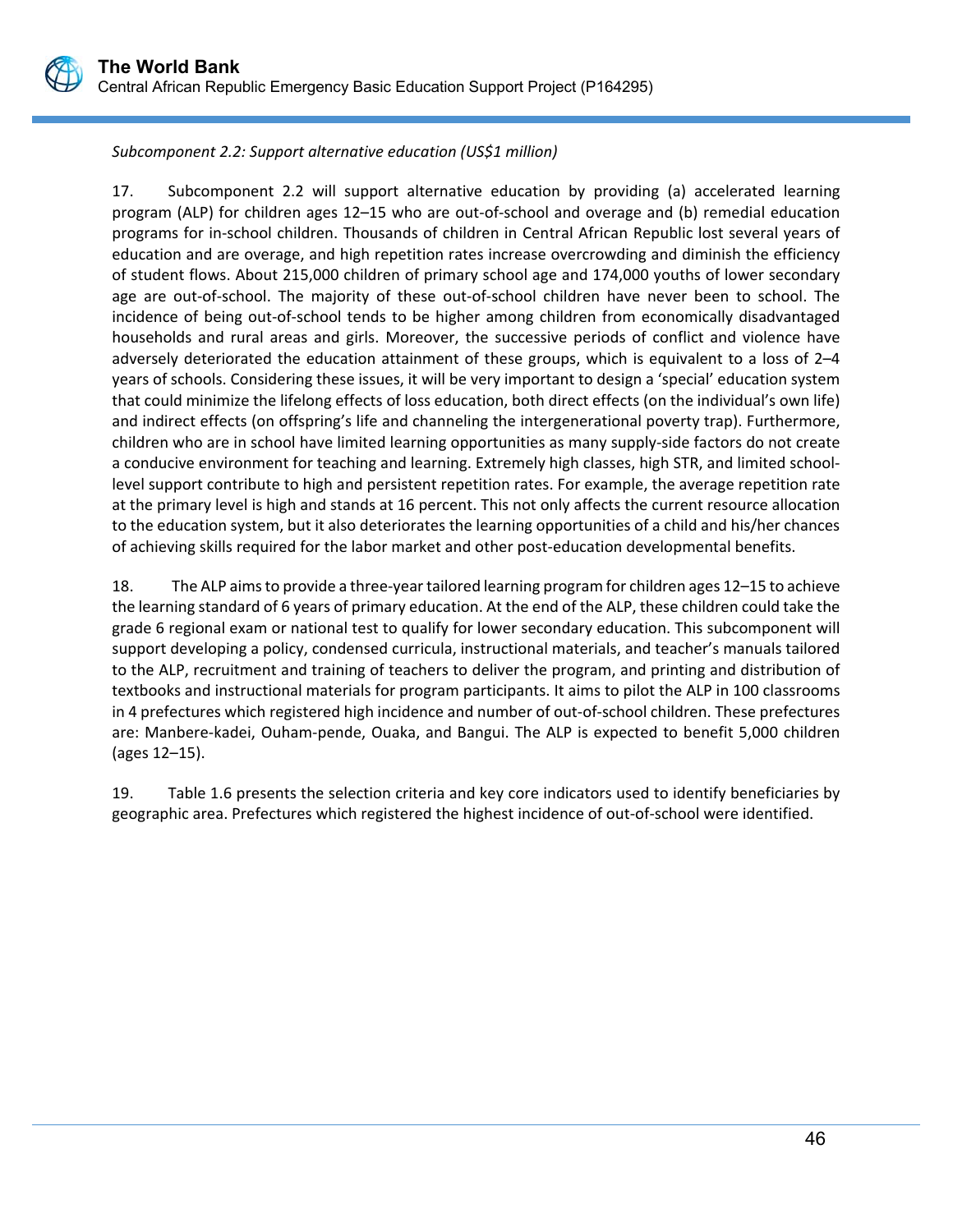

| Region                 | Prefecture           | Actual number of out-<br>of-school children of<br>secondary school age<br>(age 12-18) | Out-of-school<br>rate secondary | Actual number of out-of-<br>school children of<br>primary school age (age<br>$6-11)$ | Out-of-school<br>rate primary |
|------------------------|----------------------|---------------------------------------------------------------------------------------|---------------------------------|--------------------------------------------------------------------------------------|-------------------------------|
| Region 1 Plateaux      | LOBAYE               | 7,886                                                                                 | 17%                             | 9,363                                                                                | 20%                           |
|                        | OMBELLA-MPOKO        | 13,447                                                                                | 19%                             | 19,378                                                                               | 30%                           |
| Region 2 Equateur      | <b>MAMBERE-KADEI</b> | 21,482                                                                                | 31%                             | 27,555                                                                               | 39%                           |
|                        | NANA-MAMBERE         | 7,722                                                                                 | 17%                             | 12,456                                                                               | 27%                           |
|                        | SANGHA-MBAERE        | 5,812                                                                                 | 30%                             | 6,921                                                                                | 35%                           |
| Region 3 Yade          | <b>OUHAM</b>         | 10,702                                                                                | 15%                             | 19,722                                                                               | 27%                           |
|                        | <b>OUHAM-PENDE</b>   | 28,002                                                                                | 33%                             | 30,101                                                                               | 34%                           |
| Region 4 Kagas         | KEMO                 | 4,368                                                                                 | 20%                             | 6,140                                                                                | 28%                           |
|                        | NANA-GREBIZI         | 3,095                                                                                 | 13%                             | 5,372                                                                                | 24%                           |
|                        | <b>OUAKA</b>         | 19,892                                                                                | 37%                             | 19,610                                                                               | 38%                           |
| Region 5 Fertit        | <b>BAMINGUI-BANG</b> | 688                                                                                   | 8%                              | 2,240                                                                                | 25%                           |
|                        | <b>HAUTE-KOTTO</b>   | 2,514                                                                                 | 16%                             | 4,012                                                                                | 29%                           |
|                        | VAKAGA               | 4,003                                                                                 | 36%                             | 2,875                                                                                | 26%                           |
| Region 6 Haut-Oubangui | <b>BASSE-KOTTO</b>   | 9,231                                                                                 | 19%                             | 11,030                                                                               | 24%                           |
|                        | HAUT-MBOMOU          | 3,568                                                                                 | 36%                             | 2,233                                                                                | 24%                           |
|                        | <b>MBOMOU</b>        | 2,159                                                                                 | 7%                              | 5,428                                                                                | 19%                           |
| Region 7               | <b>BANGUI</b>        | 30,168                                                                                | 20%                             | 31,550                                                                               | 29%                           |
|                        |                      |                                                                                       |                                 |                                                                                      |                               |
| CAR                    | Total/Average        | 174,738                                                                               | 22%                             | 215,986                                                                              | 29%                           |

| Table 1.6. Summary Statistics of Selection for Accelerated Learning Program (ALP) |  |
|-----------------------------------------------------------------------------------|--|
|-----------------------------------------------------------------------------------|--|

*Source: Authors' estimates from 2016 ENMC and 2016–2017 EMIS*

20. The remedial education program targets children who are in school to reduce repetition and dropout rates thereby increasing retention and completion of primary education. It targets currently enrolled children at primary education level and provides regular monitoring of children who are at risk of dropping out or lagging. The remedial guideline will be produced based on an automatic promotion policy and will provide additional support to selected schools and students throughout the year. This approach seeks to improve the current government remedial system which only targets student who are within a certain range below the pass rate. The remedial program will offer targeted support for selected students either during regular school sessions or summer sessions to students identified as low performers. For example, students who have low test scores during the first semester will be placed on additional support schemes during the second semester, and those who scored low at the final exam at the end of the school year will be considered for summer classes. This subcomponent also includes supporting teachers who will provide such remedial services and providing technical support to the Government to improve the effectiveness of the remedial policy in the education system. The remedial intervention is expected to benefit 300 schools and about 50,000 children. It will be implemented in the same schools benefitting from the school infrastructure development because these schools have the lowest level of internal efficiency/higher incidence of repetition or dropout rates.

## **Component 3: Capacity building to strengthen service delivery (US\$7.8 million or SDR 5.4 million equivalent)**

21. The successive crises have severely weakened the service delivery system. As a result, the sector has been operating with limited coordination between the different levels of service delivery units and with very limited support from the national to the subnational levels. Additionally, MEPSTA has limited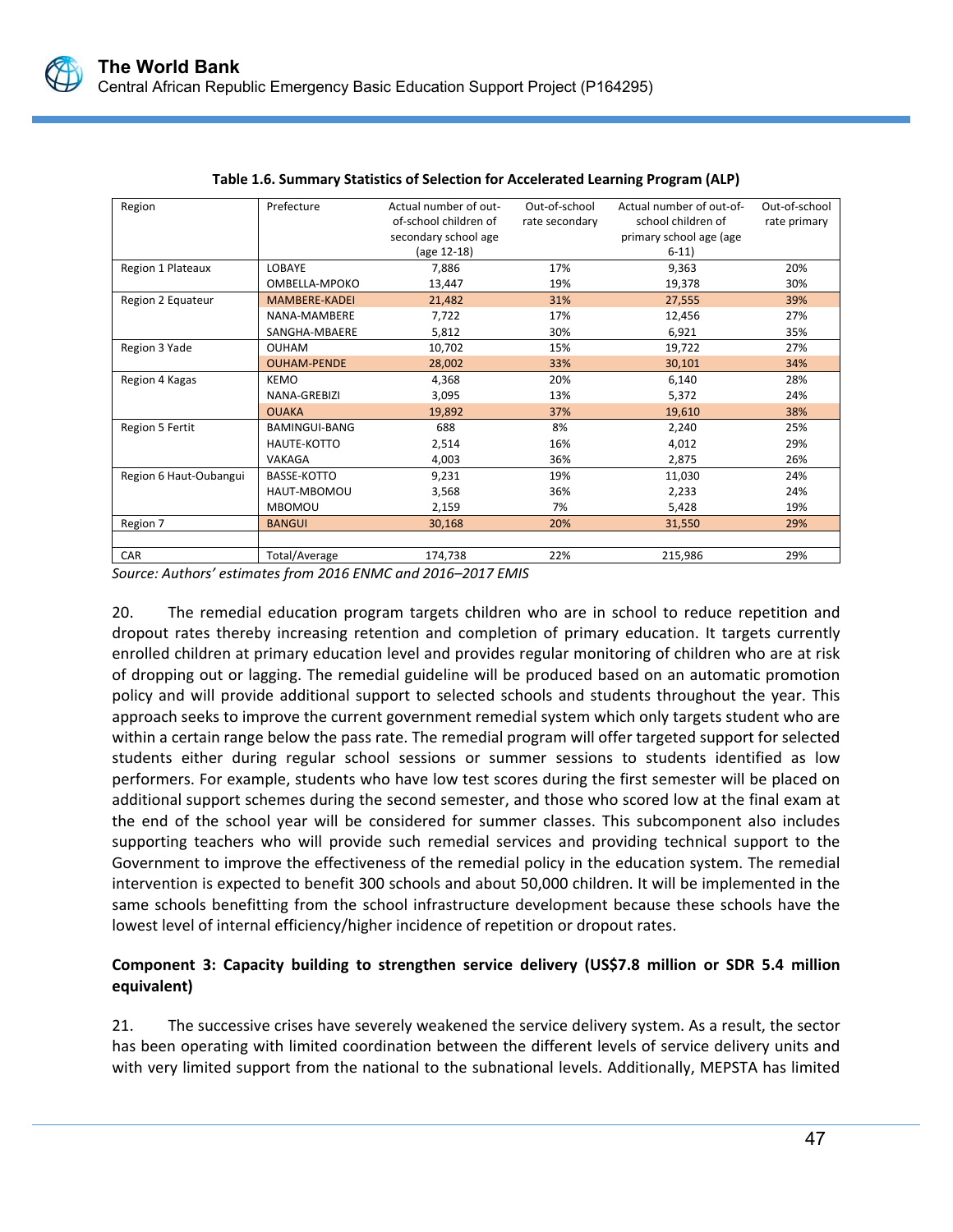capacity in project management. As such, the project will support MEPSTA under the following subcomponents (a) capacity building of key units of service delivery and (b) project implementation.

*Subcomponent 3.1: Capacity building of key units of services delivery (US\$3.2 million)* 

22. This subcomponent aims to strengthen sector capacity on planning and budgeting, recruitment, deployment, management, M&E, and build resilience of MEPSTA from the central level to the school level. Key activities include the following:

- (a) **Capacity building of the Government on sector management**. This supports capacity‐building efforts including financing local and international experts to support capacity building of key departments of MEPSTA. This also supports the opportunity of relevant staff of the ministry to partake in regional training to improve sector management. This subcomponent aims to strengthen (i) the ministry's capacity on budget planning, preparation, allocation, and execution, as well as elaboration of budget nomenclature and alignment of budget to priority areas; (ii) human resources management including projection of staff needs, recruitment, deployment, and development of policies and strategies for regular professional development of teachers; (iii) strategic planning of school infrastructure needs including assessment strategies of the existing infrastructure, projection of short- to medium-term needs and development of maintenance strategies to effectively use the facilities; and (iv) decentralization for better school management and M&E through the provision of technical assistance and materials for M&E and training of relevant staff of the 8 academic inspections. The project also finances an internship program to support the relevant units of the Government in project implementation
- (b) **Support school grants for strengthening school based management, supporting ECD and teaching support**. The main objectives of school grants are threefold: (i) strengthen school‐ based management through empowerment of communities, to develop social cohesion and resilience to conflict and violence as well as social norms for inclusive education and to mitigate GBV at the community level; (ii) support deployment or retention of trained teachers at the school level where teacher deficit is high or where it is difficult to retain teachers; and (iii) support the piloting of community‐based ECD centers. A lump‐sum grant will be provided per school with a list of 'what to do' to achieve the above three objectives. In particular, the school grants will finance (i) the establishment of an SBMC including preparation of SBMC manuals, training, community campaign and other activities to be determined at the school level by the communities and added to the 'what to do' list; (ii) the payment of salary of additional teachers hired by the community, salary top‐up to retain teachers in their posted community and salary top-up of teachers engaged in remedial teaching; and (iii) the establishment of ECD centers including salary payment of ECD facilitators, provision of educational materials and games, and assistance for identifying and maintaining the ECD centers.
- (c) **Strengthen sector knowledge**. The project finances key activities to strengthen sector knowledge including (i) supporting the process of the EMIS for timely and quality production of annual school statistics and development of school report cards to increase the communication awareness of communities to encourage stronger social accountability; (ii)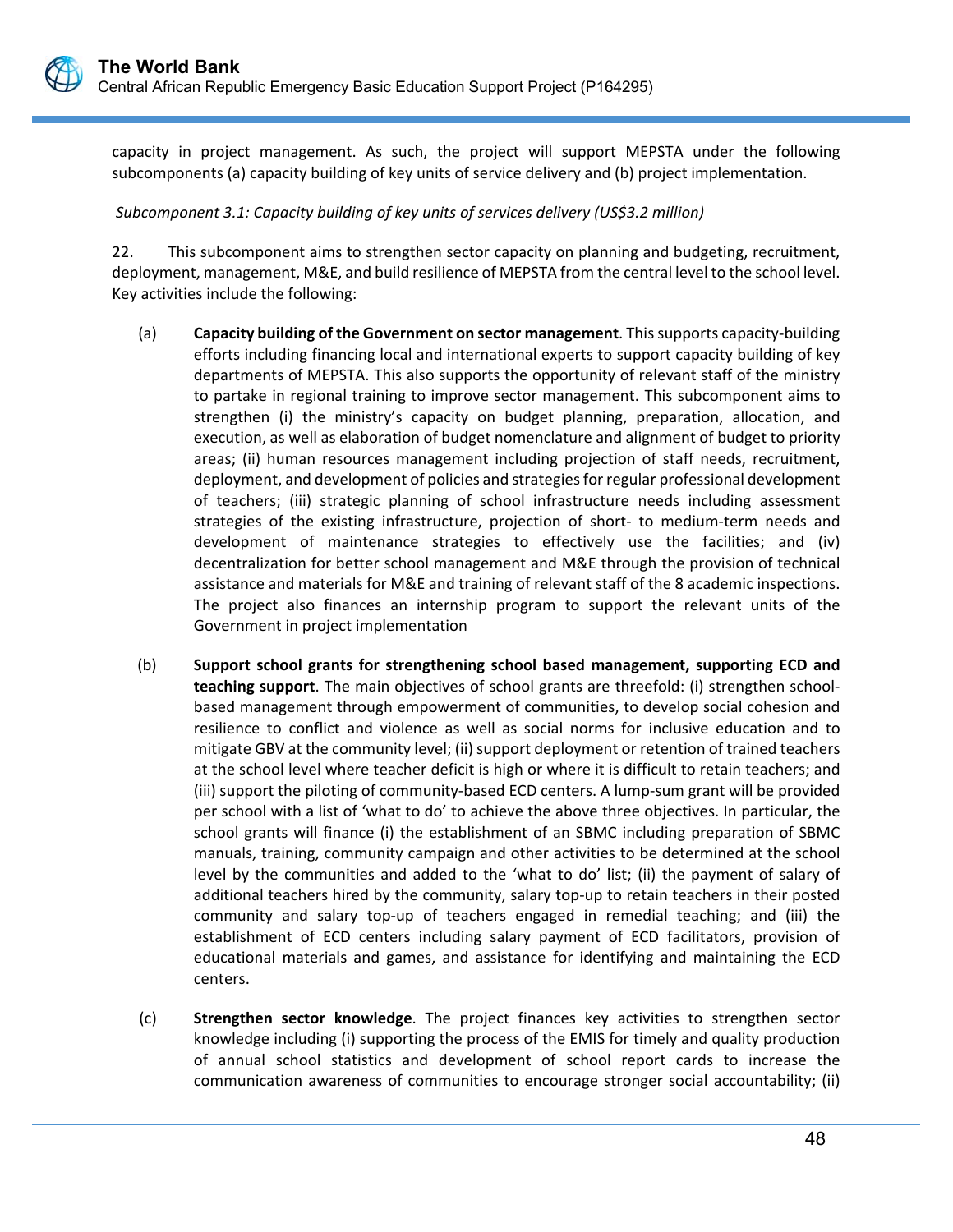carrying out EGRA/EGMA assessments to evaluate the learning levels of children; and (iii) conducting a sample-based assessment of the indigenous population to inform the policy dialogue on inclusiveness. The project also finances light impact evaluations on key project intervention areas to help the ministry have a stock of evidence‐based documentation on what works better for capacity building and other relevant policy decision. These assessments will include a methodology to evaluate the effectiveness of the new teacher training curricula and teaching approach under component 2 and test whether the teaching practice has changed and linked to learning improvement.

# *Subcomponent 3.2: Strengthen project implementation (US\$1.3 million)*

23. This subcomponent supports project management activities, including the recruitment of staff for project implementation arrangements, consultancy services, financial and technical audits, the acquisition of equipment, seminars and training, as well as operating costs to supervise the project activities including third‐party monitoring. The project also aims to support preparation of key documents needed for project implementation including development of safeguards frameworks, operational manuals, and other documents needed to comply with safeguards and environmental requirements of the IPF policy.

## *Subcomponent 3.3: Contingencies (US\$3.3 million)*

24. This subcomponent aims to give the flexibility in the use of the fund given the country situation. This will be used to channel project funds to activities under the three components described above. Part of the resources that has been allocated to other project activities under component 1 to 3 can also be reallocated within the components in case these activities cannot be executed as programmed because of adverse situations.

### **Component 4: Contingency Emergency Response (US\$0 million)**

25. This component aims to provide an immediate response in the event of an eligible crisis or emergency or cross-sectoral interventions given the country context. The reassignment of the project fund to this component including the amount will be determined at the time of eligible crisis or appearance or cross‐sectoral interventions.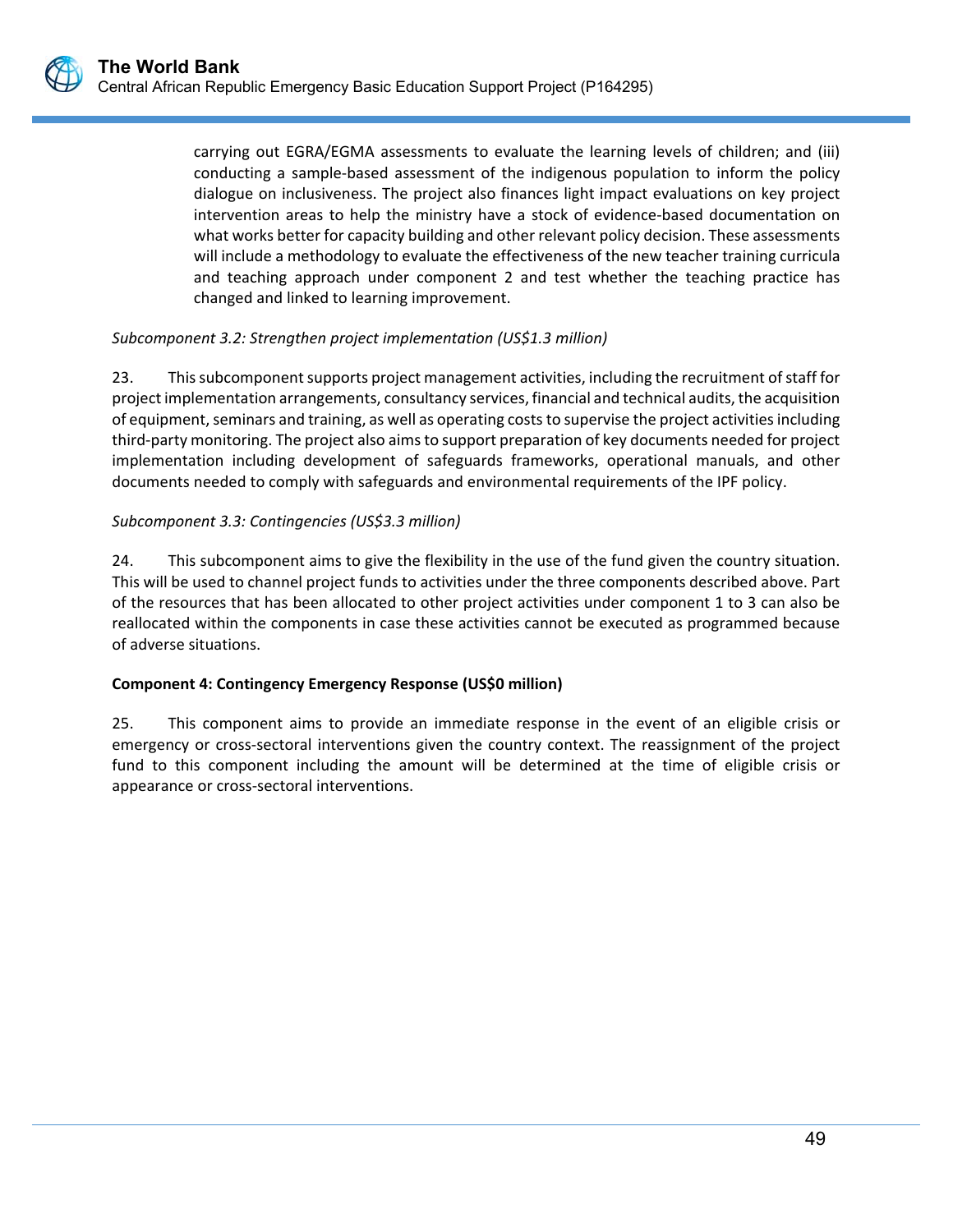$\overline{a}$ 

## **ANNEX 2: IMPLEMENTATION ARRANGEMENTS**

**COUNTRY : Central African Republic Central African Republic Emergency Basic Education Support Project** 

## **Project Institutional and Implementation Arrangements**

1. Institutional and implementation arrangements envisaged for the project are aligned with the strategic approach taken by the World Bank for its portfolio in Central African Republic to minimize implementing and fiduciary risks while progressively building the government capacity.

2. MEPSTA will establish a Project Steering Committee (PSC) by inter-ministerial order for strategic oversight of the project in line with the Central African Republic National Recovery and Peace Building Plan. The PSC will be chaired by MEPSTA and composed of the Ministry of Economy, Planning, and Cooperation; Ministry of Budget and Finance; MHE; and MSRTI. The PSC will meet twice a year to validate technical decisions and ensure successful implementation of project activities as well as validate the project's annual work plan and budget (APWB) for the upcoming year. The PSC meetings will be attended by all concerned directorates of MEPSTA as well as the Project Coordinating Unit (PCU) who will act as the secretariat for the PSC. The representatives from other civic society or other stakeholders will be invited to attend the PSC meetings. Decisions taken by the PSC are immediately executable by the PCU.

3. MEPSTA will have the responsibility for the implementation of the project. The director of each department will be responsible for the timely implementation and performance of the component or subcomponent under its responsibility. The key directorates with direct responsibility include Directorate of Equipment and School Construction, the Directorate of Basic and Secondary Education and Partnerships (DBSEP), the Directorate of Statistics, Planning and School Mapping, the Directorate of Human Resources, and the NPRI. Decentralized implementation will be also supported by the academic inspections. External service providers (consultants, nongovernmental organizations [NGOs], intermediate service providers, UN agencies, and DPs) will be sought to accompany the directorates in the implementation of activities for which the needed expertise is lacking within MEPSTA.

4. The PCU will be established under the direction of the Directorate of Basic and Secondary Education, and Partnerships. The PCU will oversee the overall coordination of the project implementation activities and day‐to‐day monitoring of project implementation ensuring coherence of actions between the components. The PCU will be strengthened with four contractual employees financed by the project, with experience in project management, M&E, environment and social safeguards, and communications. The PCU will work closely with all MEPSTA directorates that are executing project activities as well as with a Fiduciary Agent<sup>7</sup>; and act as the main interlocutor with the World Bank. In addition, it will assist the World Bank in organizing implementation support missions and will produce project progress reports to be used by the missions.

 $<sup>7</sup>$  Fiduciary Agent mean an agent acceptable to the Association, to be contracted by the Recipient to carry out fiduciary</sup> functions under the Project.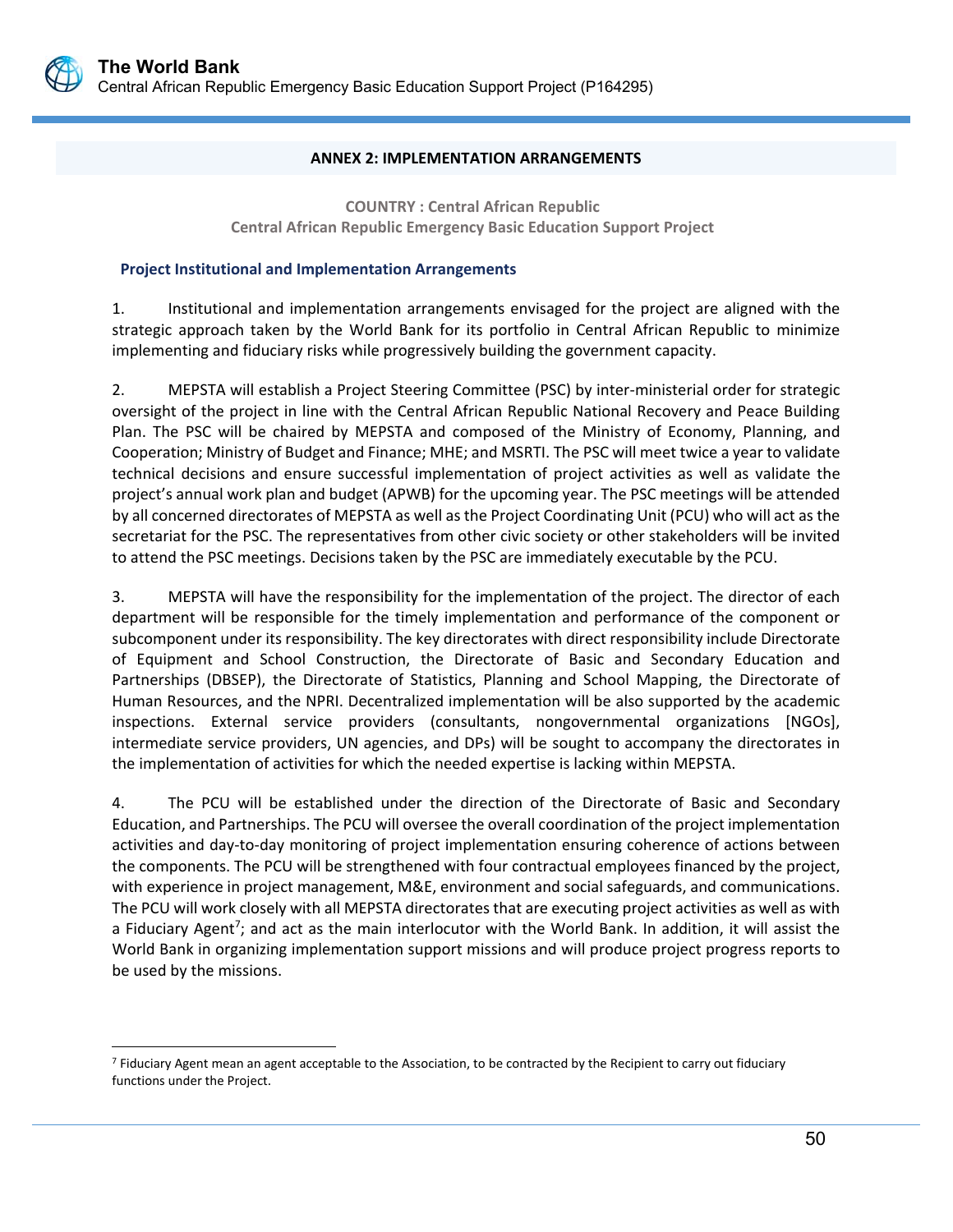

5. A Fiduciary Agent will be contracted by MEPSTA and shall be responsible for overall financial management and the procurement activities on behalf of the MEPSTA.

## **Financial Management**

6. An FM assessment of the implementing unit designated to manage this project, was carried out in March 2018. The objective of the assessment was to determine whether MEPSTA has acceptable FM arrangements in place to ensure that the project funds will be used only for intended purposes, with due attention to considerations of economy and efficiency. The assessment shows a lack of capacity and experience to take direct fiduciary responsibility for the management of the project. In line with the fiduciary arrangements in Central African Republic, a 'Fiduciary Agent' will have overall FM responsibilities during project implementation, and will be strengthened by hiring adequate experts, including a senior accountant and an internal auditor. The assessment complied with the World Bank policy on IPF operations effective August 18, 2017.

7. Arrangements are acceptable if they are capable of accurately recording all transactions and balances, supporting the preparation of regular and reliable financial statements, safeguarding the project's assets, and are subject to auditing arrangements acceptable to the World Bank. These arrangements should be in place when project implementation starts and be maintained as such during project implementation. The assessment concluded that the FM of the implementing unit (a Fiduciary Agent) satisfies the World Bank's minimum requirements and therefore is adequate to provide, with reasonable assurance, accurate and timely FM information on the status of the project required by the World Bank.

8. The overall FM risk rating is assessed as High and mitigation measures proposed (see FM Action Plan) will strengthen the internal control environment and maintain the continuous timeliness and reliability of information produced by the PCU and an adequate segregation of duties**.** 

|    | Action                                                                                                                         | <b>Responsible Party</b> | Deadline and<br>Conditionality          |
|----|--------------------------------------------------------------------------------------------------------------------------------|--------------------------|-----------------------------------------|
|    | Elaborate the project operation manual including<br>fiduciary procedures considering new project activities<br>and components. | <b>Fiduciary Agent</b>   | Before effectiveness<br>date            |
| 2. | Recruit a senior accountant with qualifications and<br>experience satisfactory to the World Bank                               |                          |                                         |
| 3. | Customize accounting software                                                                                                  |                          |                                         |
| 4. | Recruit internal auditor with<br>qualifications<br>and<br>experience satisfactory to the World Bank                            |                          |                                         |
| 5. | Recruit an external auditor                                                                                                    |                          | after<br>months<br>Six<br>effectiveness |

 $\overline{a}$ 

### **Table 2.1. FM Action Plan**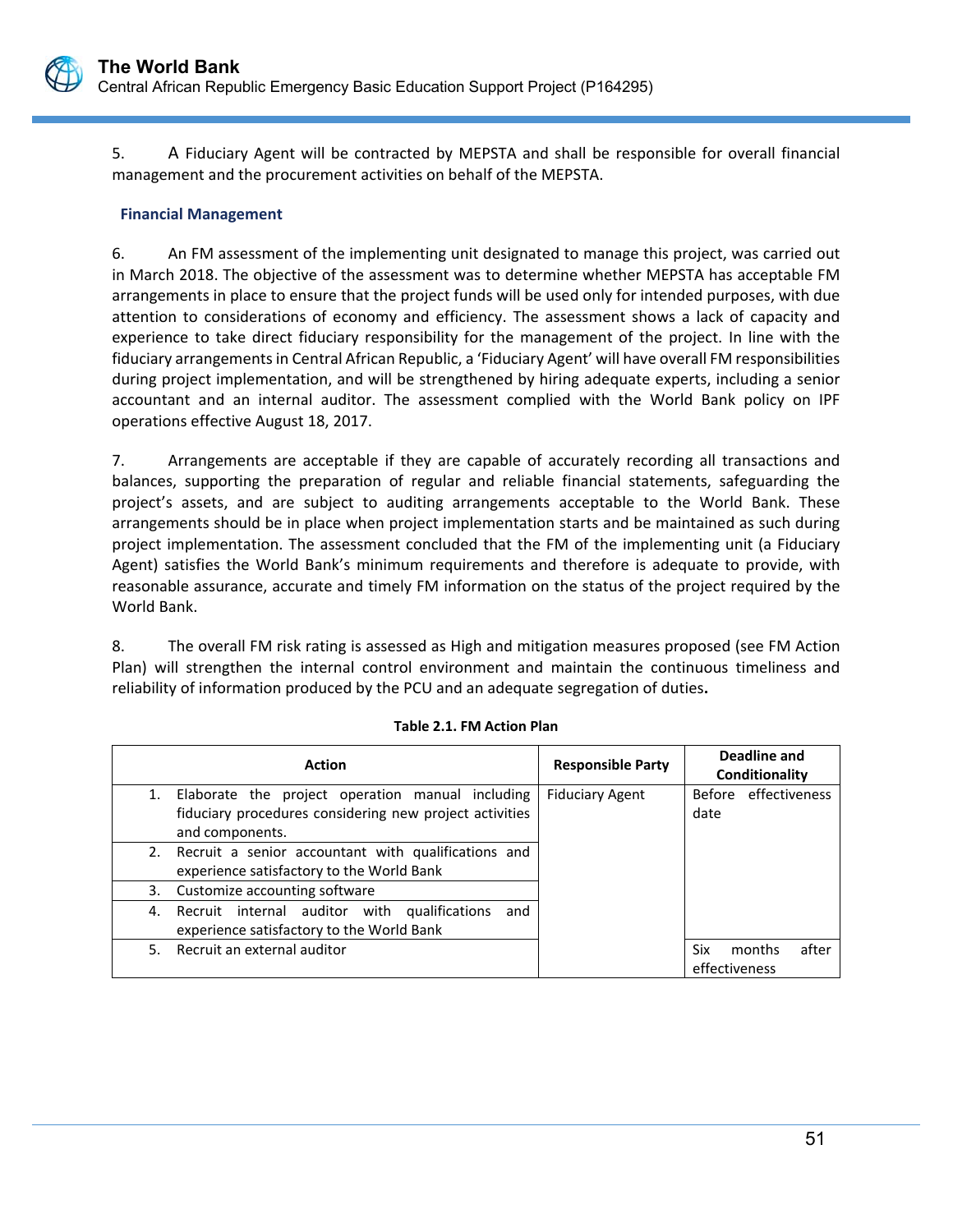

| <b>Risk</b>                                                                                                                                                                                                                                                        | <b>Risk</b><br><b>Rating</b> | <b>Risk Mitigating Measures</b><br><b>Incorporated into Project Design</b>                                                                                                                                                                                                                                                                                                                   | <b>Conditions</b><br>for<br><b>Effectiveness</b><br>(Y/N) | <b>Residual</b><br><b>Risk</b> |
|--------------------------------------------------------------------------------------------------------------------------------------------------------------------------------------------------------------------------------------------------------------------|------------------------------|----------------------------------------------------------------------------------------------------------------------------------------------------------------------------------------------------------------------------------------------------------------------------------------------------------------------------------------------------------------------------------------------|-----------------------------------------------------------|--------------------------------|
| <b>Inherent Risk</b>                                                                                                                                                                                                                                               |                              |                                                                                                                                                                                                                                                                                                                                                                                              |                                                           |                                |
| <b>Country level:</b> As a post-conflict<br>country, Central African Republic<br>is a high-risk country from the<br>fiduciary perspective.<br>Various PFM weaknesses at all<br>ministry levels in terms of<br>governance and public funds<br>management are noted. | H                            | The Government is committed to a<br>reform program that includes the<br>strengthening of the PFM through<br>World Bank support (P161730 Public<br>Expenditure and Investment<br>Management Reform Project and<br>P149884 Emergency Public Services<br>Response Project). Use of IDA FM<br>procedures is required for this project.                                                           | N                                                         | H.                             |
| Project level: Project resources<br>may not be used for the intended<br>purposes and weak coordination<br>among all stakeholders.                                                                                                                                  | S                            | A 'Fiduciary Agent' team will be<br>strengthened by additional staff.<br>Training on fiduciary procedures will<br>continue to be conducted for all FM<br>staff throughout the life of the<br>project. Clear terms of reference<br>(TORs) for each responsibility will be<br>agreed between the parties involved<br>to ensure clear understanding and<br>time frames for reporting.           | N                                                         | S                              |
| <b>Control Risk</b>                                                                                                                                                                                                                                                | $\sf S$                      |                                                                                                                                                                                                                                                                                                                                                                                              |                                                           | S                              |
| Budgeting: The AWPB will be<br>prepared by the PCU and<br>approved by the SC. Inadequate<br>capacity at the implementing<br>entity to prepare and submit<br>accurate work program and<br>budget as well as ineffective<br>budgetary execution and control.         | S                            | The project Financial Procedures<br>Manual will define the arrangements<br>for budgeting, budgetary control, and<br>the requirements for budgeting<br>revisions. Annual detailed<br>disbursement forecasts and budget<br>required. An interim financial report<br>(IFR) will provide information on<br>budgetary control and analysis of<br>variances between actual and<br>budgeted values. | N                                                         | м                              |
| <b>Accounting:</b> This project will use<br>the accounting software<br>acceptable to the World Bank.                                                                                                                                                               | S                            | The project will adopt the<br>Organisation pour l'harmonisation en<br>Afrique du droit des affaires (OHADA)<br>accounting system. Accounting<br>procedures will be documented in the<br>Manual of Procedures. The FM<br>functions will be carried out by<br>qualified financial officer recruited;<br>the existing software will be<br>customized to consider the need for                   | N                                                         | S                              |

**Table 2.2. Risk Assessment and Mitigation**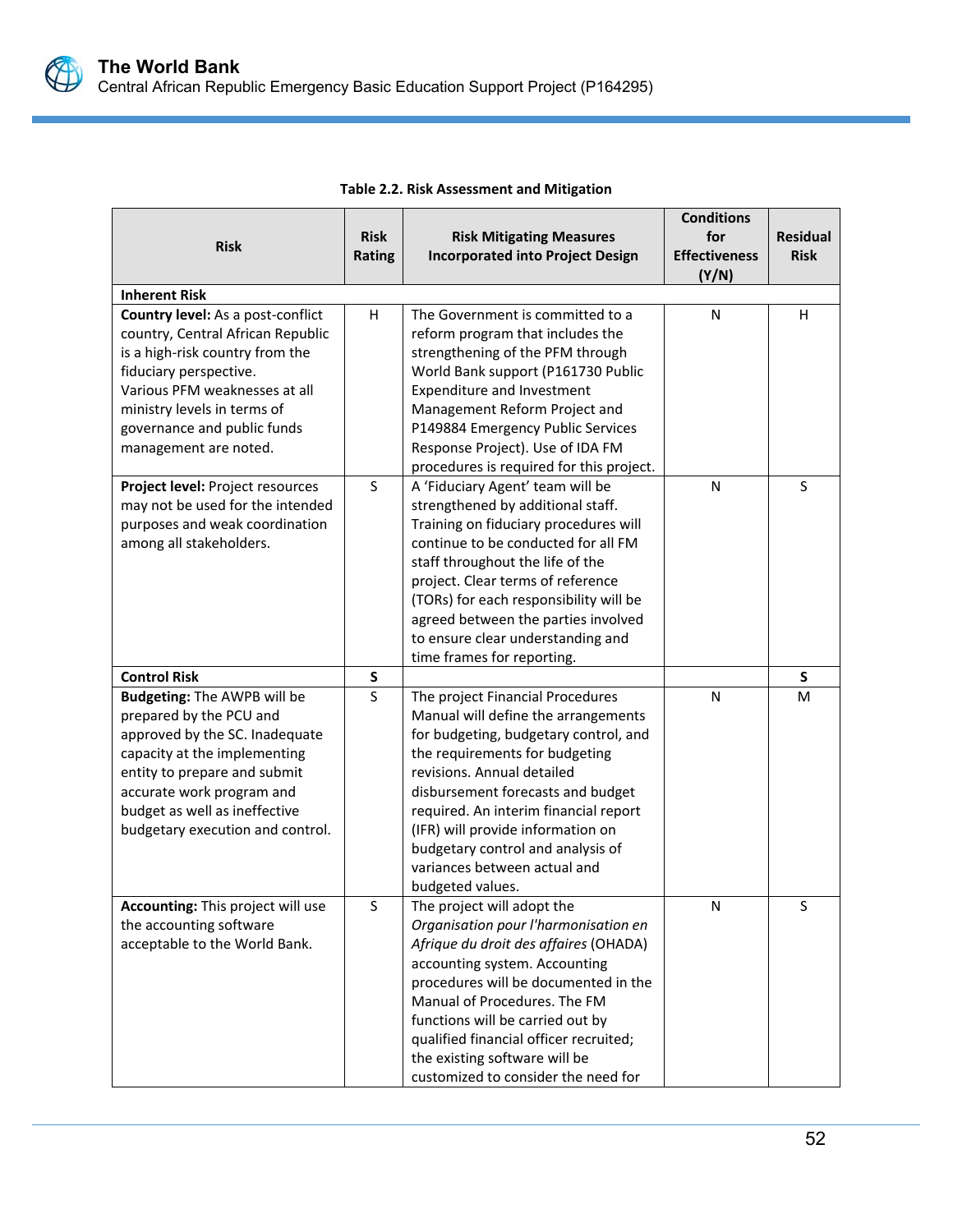

Central African Republic Emergency Basic Education Support Project (P164295)

| <b>Risk</b>                                                                                                                                                                                                                                                                                                                                                                     | <b>Risk</b><br>Rating | <b>Risk Mitigating Measures</b><br><b>Incorporated into Project Design</b>                                                                                                                                                                                                                                                                                                                         | <b>Conditions</b><br>for<br><b>Effectiveness</b><br>(Y/N) | <b>Residual</b><br><b>Risk</b> |
|---------------------------------------------------------------------------------------------------------------------------------------------------------------------------------------------------------------------------------------------------------------------------------------------------------------------------------------------------------------------------------|-----------------------|----------------------------------------------------------------------------------------------------------------------------------------------------------------------------------------------------------------------------------------------------------------------------------------------------------------------------------------------------------------------------------------------------|-----------------------------------------------------------|--------------------------------|
|                                                                                                                                                                                                                                                                                                                                                                                 |                       | this new project. Staff will be trained<br>on the use of the accounting<br>software.                                                                                                                                                                                                                                                                                                               |                                                           |                                |
| Internal control: This will require<br>additional work for the internal<br>auditor; insufficient safeguards<br>and controls may result in misuse<br>of funds and affect the<br>implementation of the project.                                                                                                                                                                   | $\sf S$               | Elaboration of an FM Procedures<br>Manual and training on the use of the<br>manual by the financial expert.<br>The internal auditor will be recruited<br>under global arrangement in Central<br>African Republic. The scope of work<br>and control process is defined through<br>the Central African Republic generic<br>manual.                                                                   | N                                                         | $\sf S$                        |
| Funds flow: One Designated<br>Account will be opened in a<br>reliable bank; all project activities<br>will be financed through this bank<br>account. Risk of misused funds;<br>and delays in replenishment of<br>the designated account.                                                                                                                                        | $\sf S$               | The following are the mitigating<br>measures:<br>(a) Payment requests will be approved<br>by the financial officer before<br>disbursement of funds.<br>(b) The TORs of the external auditors<br>will include physical verification of<br>goods and services acquired.<br>(c) Frequent in-depth reviews will be<br>conducted to ensure that funds are<br>being used for intended purposes.          | N                                                         | $\sf S$                        |
| Financial reporting: A Fiduciary<br>Agent will provide a quarterly IFR<br>(45 days after the end of each<br>quarter; annual financial report<br>(within six months after the year-<br>end) to the World Bank to<br>monitor the utilization of funds<br>for the project. The risk will be to<br>have inaccurate IFRs and delay in<br>submission of the IFR to the<br>World Bank. | S                     | (a) A computerized accounting system<br>will be used.<br>(b) IFR and financial statements<br>formats were agreed during<br>negotiations.<br>The PCU through a Fiduciary Agent<br>will oversee overall reporting. The<br>consolidated IFRs will be submitted to<br>the World Bank no later than 45 days<br>after the end of the quarter.                                                            | N                                                         | м                              |
| Auditing: The risks are the<br>following:<br>(a) Delay in submission of audit<br>report or qualified opinion and<br>delays in the implementation of<br>audit reports recommendations.                                                                                                                                                                                           | S                     | (a) The project will recruit acceptable<br>external auditors (independent<br>auditors) and the TORs will include<br>physical verification and specific<br>report on finding of physical controls<br>of goods, and services acquired or<br>delivered.<br>(b) Annual audits will be carried out<br>during the project implementation<br>period in accordance with<br>Identification System Analysis. | N                                                         | $\sf S$                        |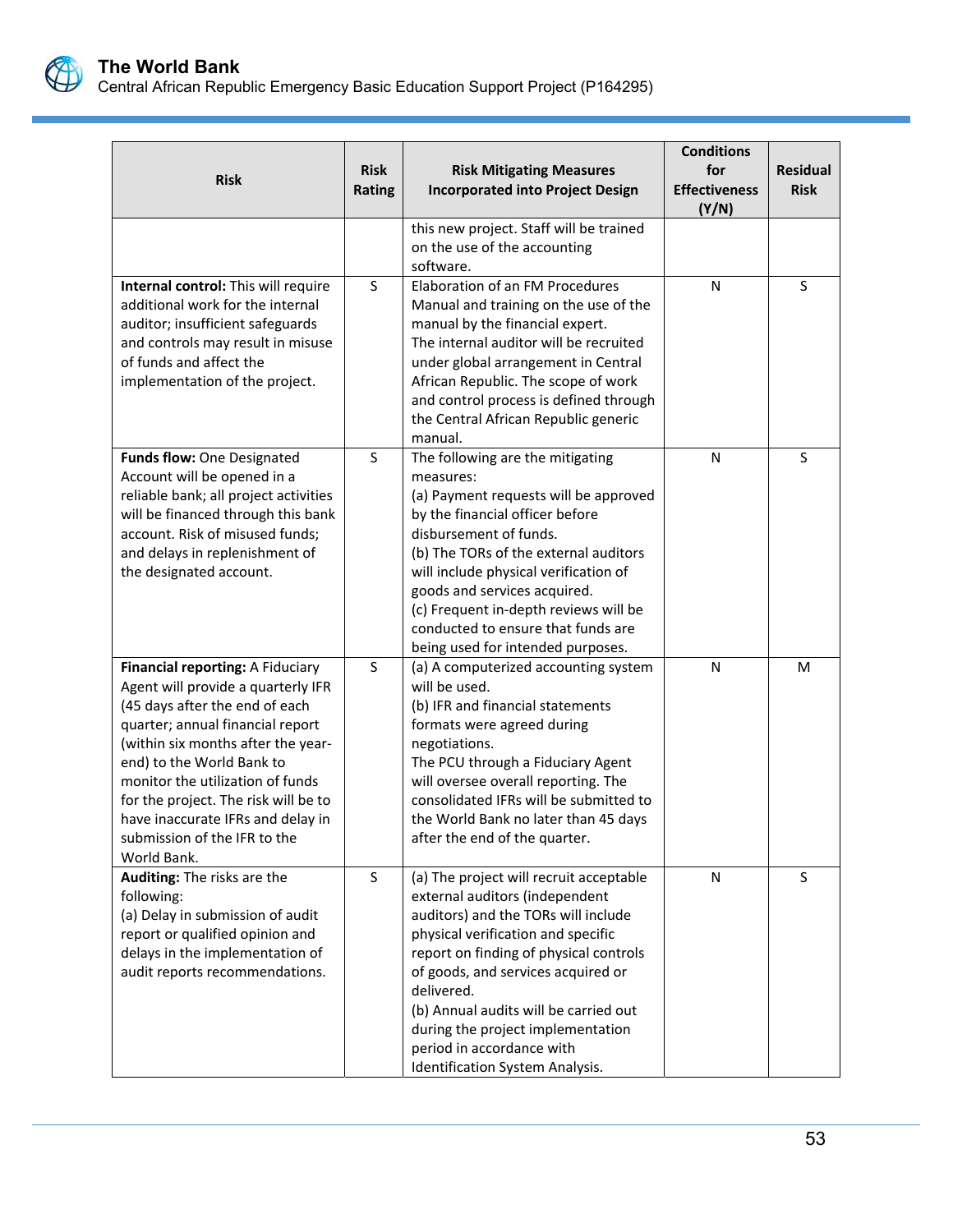

| <b>Risk</b>                                                                                                                                                                                                                                 | <b>Risk</b><br>Rating | <b>Risk Mitigating Measures</b><br><b>Incorporated into Project Design</b>                                                                                                                                                                                                                                                                                                                                                                                                                        | <b>Conditions</b><br>for<br><b>Effectiveness</b><br>(Y/N) | <b>Residual</b><br><b>Risk</b> |
|---------------------------------------------------------------------------------------------------------------------------------------------------------------------------------------------------------------------------------------------|-----------------------|---------------------------------------------------------------------------------------------------------------------------------------------------------------------------------------------------------------------------------------------------------------------------------------------------------------------------------------------------------------------------------------------------------------------------------------------------------------------------------------------------|-----------------------------------------------------------|--------------------------------|
| <b>Governance and accountability:</b><br>Possibility of circumventing the<br>internal control system with<br>colluding practices suchas bribes,<br>abuse of administrative positions,<br>misprocurement, and so on, is a<br>critical issue. | S.                    | (a) The TOR of the external auditor<br>will comprise a specific chapter on<br>corruption auditing.<br>(b) FM Procedures Manual<br>incorporated in POM and approved<br>before effectiveness.<br>(c) Quarterly IFR including budget<br>execution and monitoring.<br>(d) Measures to improve transparency<br>such as providing information on the<br>project status to the public, and to<br>encourage participation of civil society<br>and other stakeholders is built into<br>the project design. | N                                                         | S                              |
| <b>OVERALL FM RISK</b>                                                                                                                                                                                                                      | S                     |                                                                                                                                                                                                                                                                                                                                                                                                                                                                                                   |                                                           | S                              |

9. **Internal control system.** The internal control system will comprise the project SC to oversee the project activities, an FM Procedures Manual to define control activities. The composition, mandate, and frequency of meetings of the SC will be strengthened to ensure an adequate oversight of the project. To maintain a good standard of internal control system in the project, given the country's high‐risk rating, an internal auditor will be recruited to strengthen the internal control system. The modality of this system will be defined in the Project Operations Manual (POM).

10. **Planning and budgeting.** A Fiduciary Agent will prepare a detailed APWB, which should be approved by the project SC. The PCU will submit the approved APWB to the World Bank, for no‐objection, before the end of previous calendar year.

11. **Accounting.** The OHADA, assigned accounting system in West and Central African Francophone countries, will be applicable. The PCU will customize the existing accounting software to meet project requirements. A 'Fiduciary Agent' should acquire the latest version of this accounting software.

12. **Interim financial reporting.** The interim unaudited IFRs are prepared every quarter and submitted to the World Bank regularly (for example, 45 days after the end of each quarter) on time. The frequency of IFR preparation as well as its format and content will remain unchanged.

13. **Annual financial reporting.** A Fiduciary Agent will produce project annual financial statements, which will comply with SYSCOHADA and World Bank requirements. Financial statements may comprise the following:

- Project presentation and project developments and progress during the year, to provide context to (or other explanations of) financial information reported
- Statement of Sources and Uses of Funds that recognizes all cash receipts, cash payments, and cash balances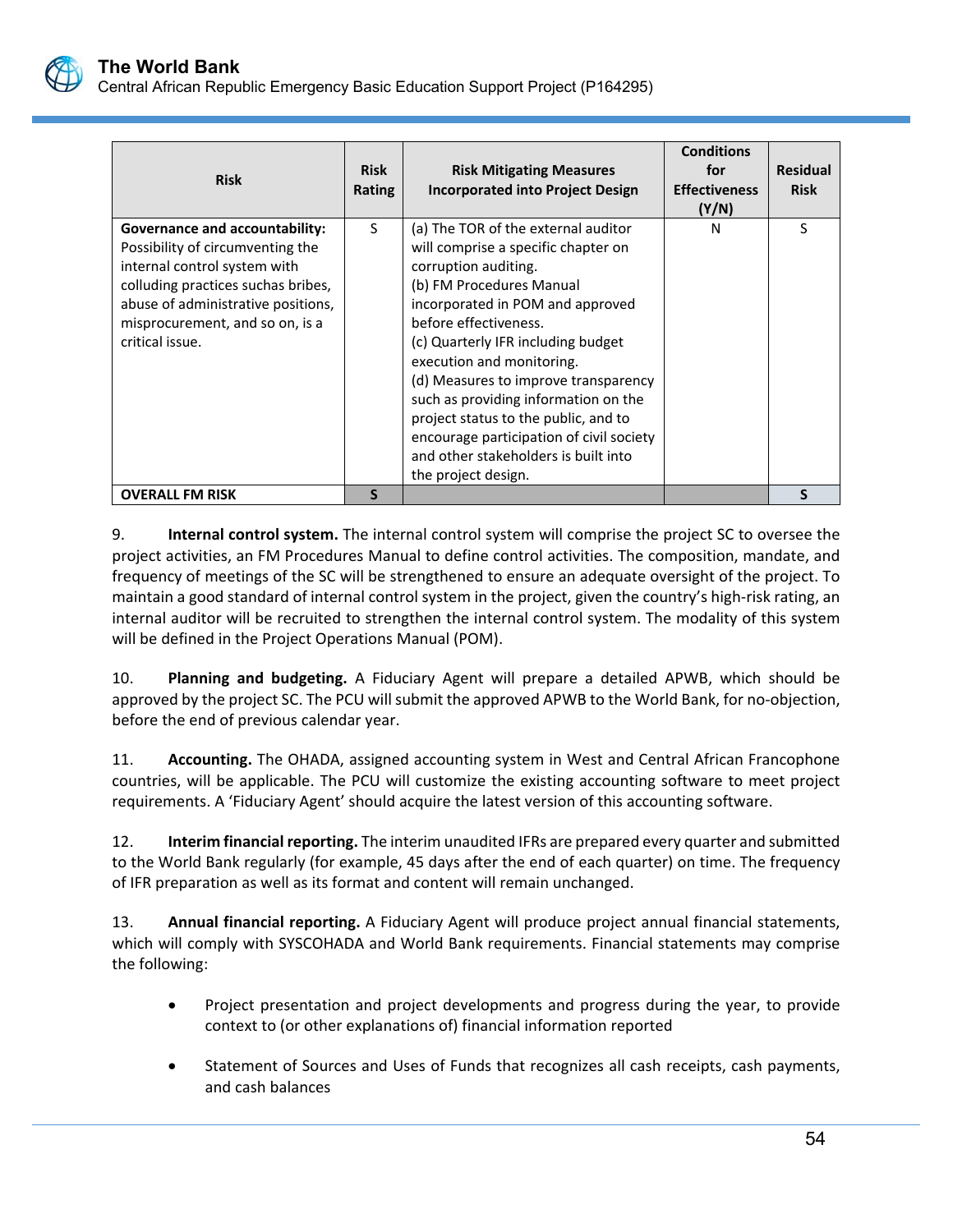

- A Statement of Commitments
- Accounting policies adopted and explanatory notes
- A management assertion that project funds have been expended for the intended purposes as specified in the relevant financing agreements

14. **Auditing.** A Fiduciary Agent will submit audited project financial statements satisfactory to the World Bank every year within six months after closure of the borrower fiscal year. A single opinion on the audited project financial statements in compliance with the International Federation of Accountants will be required. In addition, a Management Letter will be required. The Management Letter will contain auditor observations and comments and recommendations for improvements in accounting records, systems, controls, and compliance with financial covenants in the Financial Agreement. A Fiduciary Agent will recruit a technically competent and independent auditor by six months after the project effective date.

#### **Table 2.3. Audit Report Requirements**

| <b>Report</b>                                | <b>Deadline</b>                    | Responsible |
|----------------------------------------------|------------------------------------|-------------|
| Audited financial statements including audit | 6 months after the end of the year | A Fiduciary |
| report and management letter                 |                                    | Agent       |

15. The project will comply with the World Bank disclosure policy of audit reports and place the information provided on the official website within one month of the report being accepted as final by the team.

### **Disbursements**

16. **Disbursement.** Upon Grant effectiveness, transaction-based disbursements will be used. The project will finance 100 percent of eligible expenditures. A new Designated Account will be opened in a commercial bank under terms and conditions acceptable to IDA. An initial advance up to the ceiling of the Designated Account will be made, and subsequent disbursements will be made against submission of Statements of Expenditures reporting on the use of the initial/previous advance. The option to disburse against submission of quarterly unaudited IFRs (also known as the report‐based disbursements) could be considered, as soon as the project meets the criteria. The other methods of disbursing the funds (reimbursement, direct payment, and special commitment) will also be available to the project. The minimum value of applications for these methods is 20 percent of the Designated Account ceiling. The project will sign and submit Withdrawal Applications electronically using the e‐Signatures module accessible from the World Bank's Client Connection website.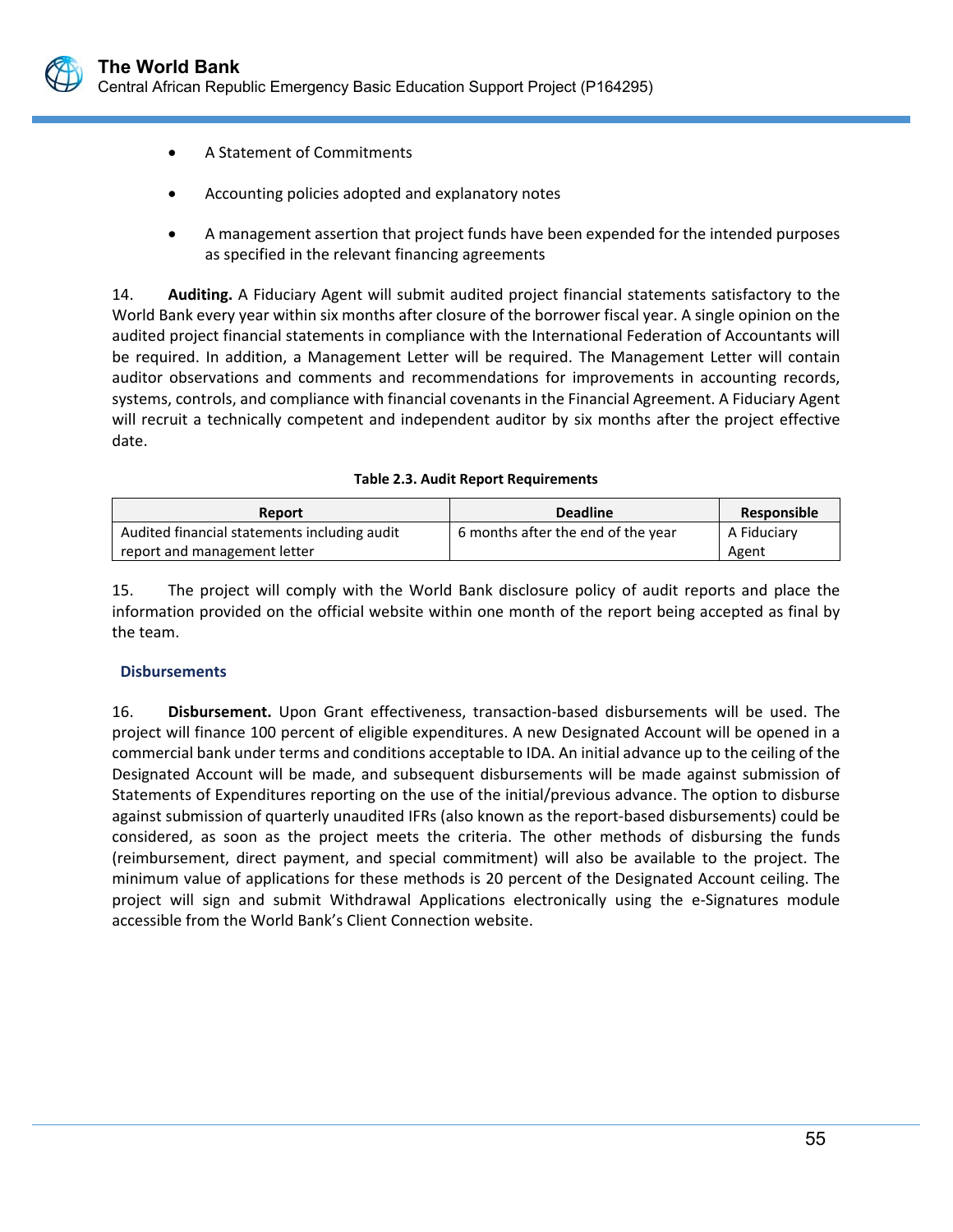

17. **Use of UN agencies.** The funds transferred to any UN agency will be managed by the agency following UN Financial Regulations and Rules. As a result, reliance will be placed on the UN agency's external auditor's reports as necessary. The request for elimination of audit requirements will be reviewed case-by-case basis. To mitigate any risks of inappropriate use of the project funds, some alternative mechanisms should be established, including the following:

- (a) At least one field‐based visit being conducted during the first 12 months of the project implementation period. The supervision intensity will be adjusted over time considering the project's FM performance and FM risk level.
- (b) The Government having the entire responsibility of ensuring that works, goods, and services are delivered effectively to the intended beneficiaries during project implementation. However, where deemed appropriate (for example, UN agency systems and IFRs have showed some weaknesses or deficiencies), the World Bank team may request the Government to establish adequate arrangements to conduct some physical inspections of goods and services delivered by the UN agency.
- (c) The World Bank FM team will have adequate access to the financial information, documents, and records for activities implemented by the UN agency on behalf of the Government.

18. Based on the outcome of the FM risk assessment, the following Implementation Support Plan (ISP) is proposed. The objective of the ISP is to ensure the project maintains a satisfactory FM system throughout its life.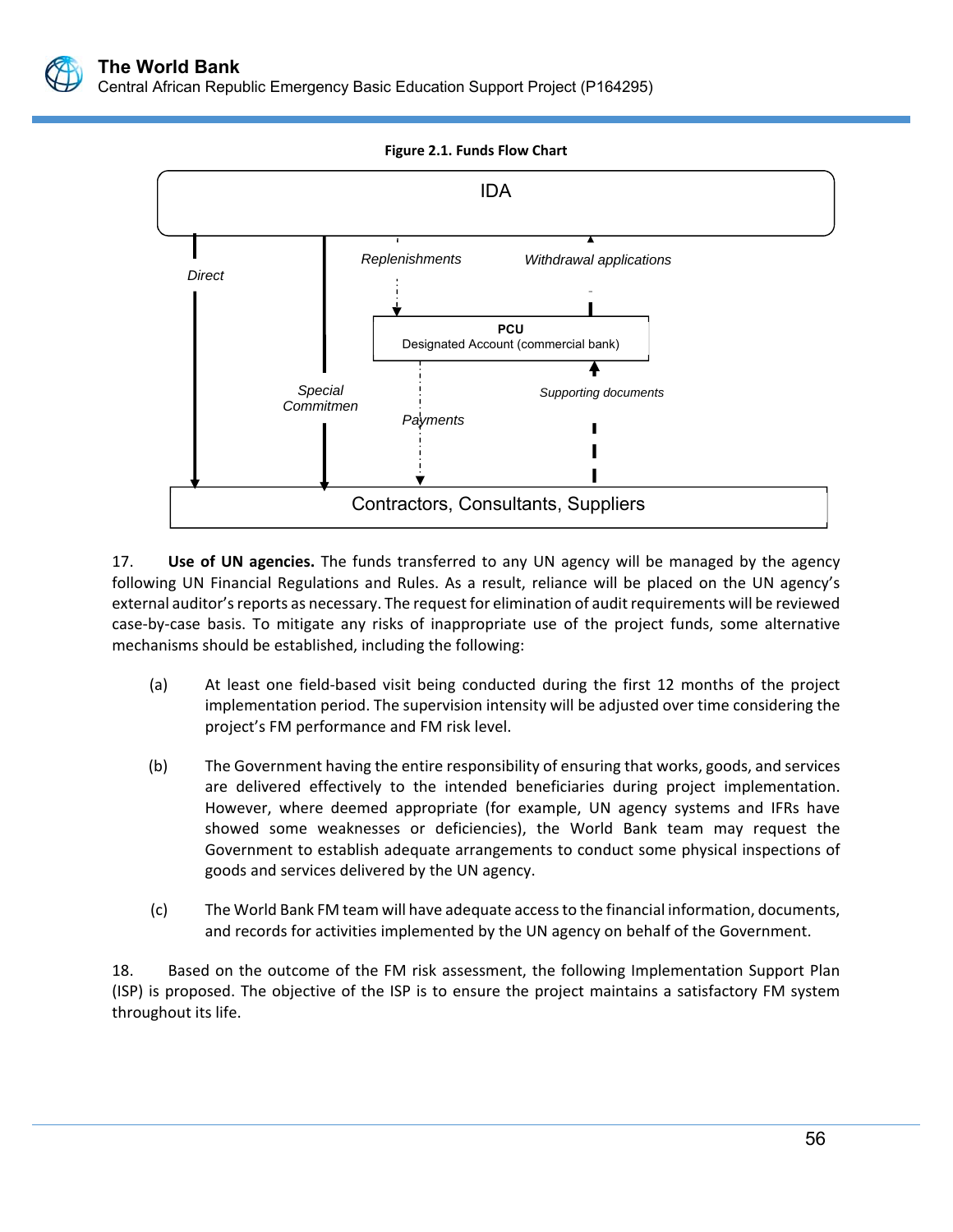

#### **Table 2.4. FM Implementation Support Plan**

| <b>FM Activity</b>                                                                                                                      | Frequency                                       |  |  |  |
|-----------------------------------------------------------------------------------------------------------------------------------------|-------------------------------------------------|--|--|--|
| <b>Desk reviews</b>                                                                                                                     |                                                 |  |  |  |
| Interim financial reports review                                                                                                        | Quarterly                                       |  |  |  |
| Audit report review of the program                                                                                                      | Annually                                        |  |  |  |
| Review of other relevant information such as interim internal<br>control systems reports                                                | Continuous as they become available             |  |  |  |
| <b>On-site visits</b>                                                                                                                   |                                                 |  |  |  |
| Review of overall operation of the FM system (Implementation<br>Support Mission)                                                        | At least twice in the year                      |  |  |  |
| Monitoring of actions taken on issues highlighted in audit reports,<br>auditors' Management Letters, internal audits, and other reports | As needed                                       |  |  |  |
| <b>Transaction reviews</b>                                                                                                              | As needed                                       |  |  |  |
| Capacity-building support                                                                                                               |                                                 |  |  |  |
| FM training sessions                                                                                                                    | During implementation and as and when<br>needed |  |  |  |

| Category                                                                              | <b>Amount of the Credit</b><br><b>Allocated (expressed</b><br>in US\$, million) | Percentage of Expenditures to be<br><b>Financed</b><br>(inclusive of Taxes)              |
|---------------------------------------------------------------------------------------|---------------------------------------------------------------------------------|------------------------------------------------------------------------------------------|
| (1) Goods, works, non-consulting services, and<br>consulting services for the project | 19.7                                                                            | 100% for works; 100% for non-<br>consulting services and 100% for<br>consulting services |
| (2) School Grants under Part 3.1 of the project                                       | 2.0                                                                             |                                                                                          |
| (2) Unallocated under Part 3.3 of the project                                         | 3.3                                                                             |                                                                                          |
| <b>TOTAL AMOUNT</b>                                                                   | 25.0                                                                            |                                                                                          |

#### **Table 2.5. Withdrawal of the Proceeds of the Financing**

#### **Procurement**

19. **Applicable procurement rules and procedures.** Procurement for the proposed project will be carried out in accordance with the World Bank Procurement Regulations for IPF Borrowers (Borrowers Regulations), dated on July 2016 and revised on November 2017, the World Bank's Anti‐Corruption Guidelines: Guidelines on Preventing and Combating Fraud and Corruption in Projects Financed by IBRD Loans and IDA Credits and Grants (revised as of July 1, 2016), and the provisions stipulated in the Financing Agreement.

20. All goods and non-consulting services will be procured in accordance with the requirements set forth or referred to in the Section VI. Approved Selection Methods: Goods, Works and Non‐Consulting Services of the 'Procurement Regulations,' and the consulting services will be procured in accordance with the requirements set forth or referred to in the Section VII. Approved Selection Methods: Consulting Services of the 'Procurement Regulations,' the Project Procurement Strategy for Development (PPSD), and Procurement Plan approved by the World Bank. The Procurement Plan, including its updates, has been included for each contract (a) a brief description of the activities/contracts, (b) the selection methods to be applied, (c) the cost estimates, (d) time schedules, (e) the World Bank's review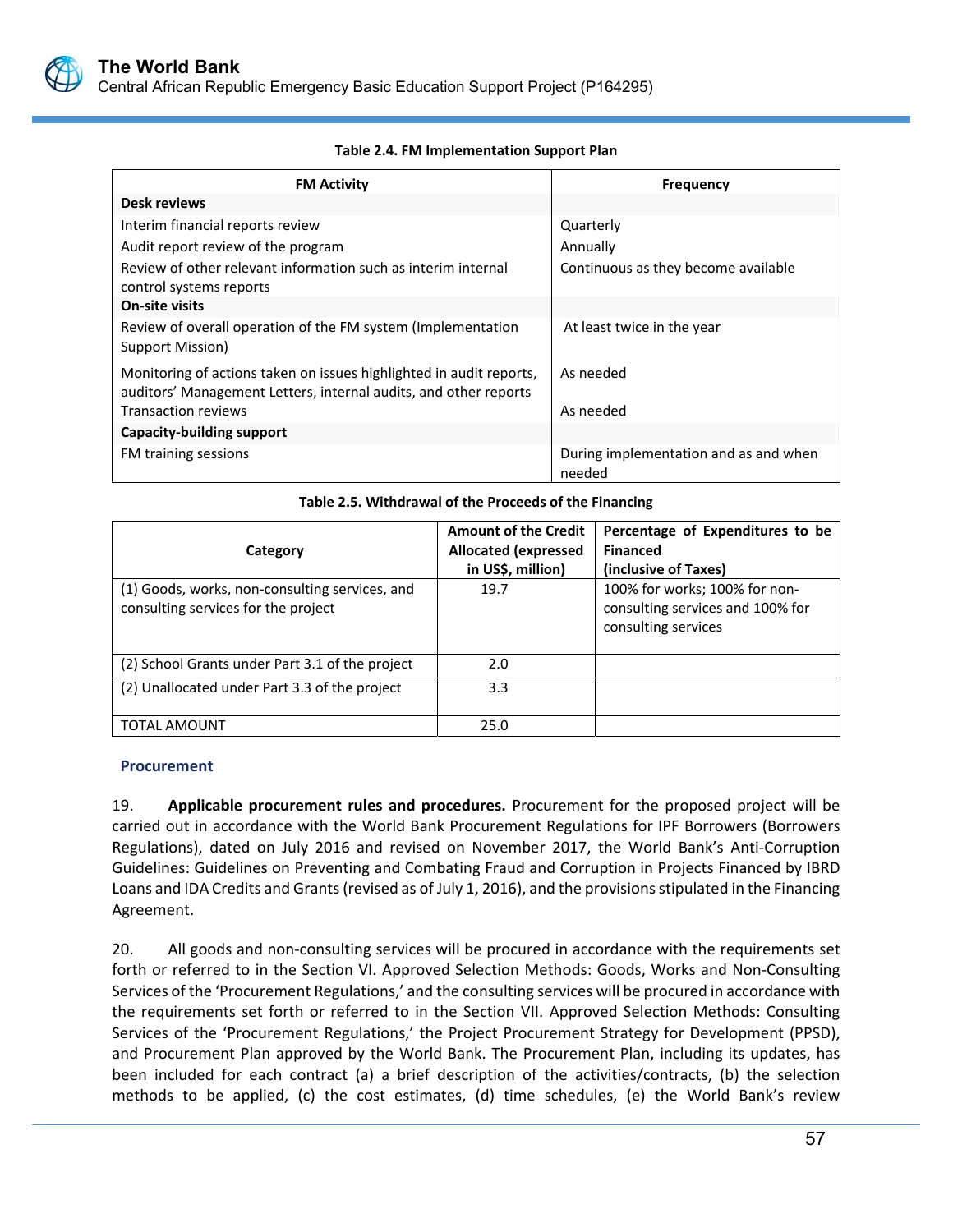

requirements, and (f) any other relevant procurement information. The Procurement Plan covering the first 18 months of the project implementation was prepared and cleared by The World Bank's on May 1, 2018. Any updates of the Procurement Plan shall be submitted for the World Bank's approval.

21. The recipient shall use the World Bank's online procurement planning and tracking tools to prepare, clear, and update its Procurement Plans and conduct all procurement transactions.

22. **Procurement capacity assessment.** A procurement assessment of MEPSTA was carried out in March and April 2018 to evaluate the adequacy of procurement arrangements under the proposed project. The information assessed requires a 'Fiduciary Agent' having a well‐established national agency with many years of experience in the delivery of procurement services or managing various large operations funded by multilaterals donors through both delegated project management agreements and/or Fiduciary Agent contracts.

23. **Procurement implementation arrangements.** A 'Fiduciary Agent' will be responsible for the procurement activities on behalf of MEPSTA. For the day‐to‐day procurement services, it is expected that a 'Fiduciary Agent' posts at least one dedicated procurement expert with sufficient qualifications and working experience to provide solutions where obstacles and difficulties are encountered in all aspects of procurement. During the implementation, 'Fiduciary Agent' teams will work jointly with the Technical Unit, which shall be reinforced with relevant specialists from a 'Fiduciary Agent' pool and/or short‐term experts appointed to support the ministry in the drafting of TORs and technical specifications of specialized goods such as text books; teaching materials, IT equipment specifications, and software among other tasks. While the procurement regulation and tools are new, the World Bank will also provide a 'Fiduciary Agent' and MEPSTA with intensive training for ensuring procurement and/or activity packages that have been efficiently delivered in the attainment of the PPSD.

24. **Procurement risks analysis.** Procurement main risks are inherent to the following: (a) high-risk and inefficient control environment; (b) Central African Republic's ability to manage public resources undermined by a volatile and sensitive environment, instability, and outdated practices; (c) delays in implementation due to the overall context conditions in Central African Republic; and (d) delays in implementation from the contractor's side and time/cost overruns. Based on the overall assessment of the implementing agency and the information available on the procurement environment in Central African Republic, the overall procurement risk is judged to be High.

25. **Procurement risk mitigation measures.** The following mitigation measures have been proposed: (a) at the fiduciary level, a 'Fiduciary Agent' will be responsible to ensure proper quality of procurement and contract management jointly with MEPSTA, (b) the technical team of the Ministry of Education is well structured but its capacity will need to be reinforced with qualified experts for proper contract execution supervision and administration and a 'Fiduciary Agent' shall be required and provisions made for technical assistance as necessary to support the Ministry, and (c) a 'Fiduciary Agent' shall develop an appropriate action plan concerning the MEPSTA's institutional strengthening and capacity building.

26. **National procurement arrangements.** In accordance with paragraph 5.3 of the Procurement Regulations, when approaching the national market (as specified in the Procurement Plan tables in Systematic Tracking and Exchanges in Procurement [STEP]), the country's own procurement procedures may be used. When the beneficiary uses its own national open competitive procurement arrangements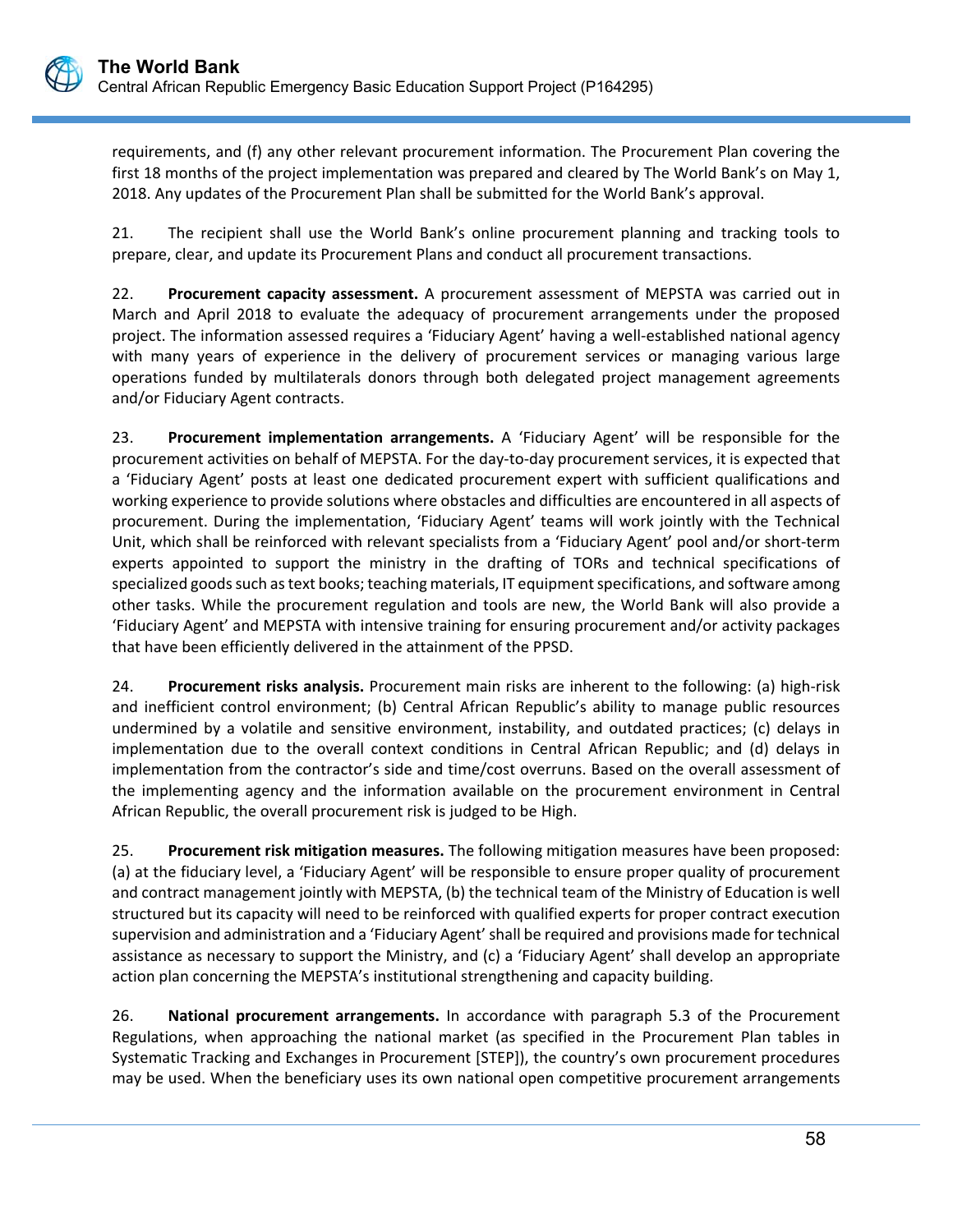as set forth in the Public Procurement Code, such arrangements shall be subject to paragraph 5.4 of the Procurement Regulations and the following conditions : (a) the procurement is open to eligible firms from any country; (b) the request for bids/request for proposals document shall require that bidders/proposers submitting bids/proposals present a signed acceptance at the time of bidding, to be incorporated in any resulting contracts, confirming application of, and compliance with, the World Bank's Anti‐Corruption Guidelines, including without limitation the World Bank's right to sanction and its inspection and audit rights; and (c) maintenance of records of the procurement process. When other national procurement arrangements other than national open competitive procurement arrangements are applied by the beneficiary, such arrangements shall be subject to paragraph 5.5 of the Procurement Regulations.

27. **Procurement methods.** The various procurement methods to be used for activities financed by the proposed Grant will be set in the Procurement Plan.

28. **Procurement of works.** Procurement of works will include the rehabilitation and/or construction of schools and rehabilitation of water sources, wells, and boreholes.

29. **Procurement of goods and non‐consulting services.** Procurement of goods will include computer equipment and vehicles.

30. **Procurement of consulting services (firms and individuals).** Procurement of consulting services will be carried out in accordance with the World Bank Procurement Regulation for Investment Project Financing Borrowers. Consulting services also include the services of training and the recruitment of NGOs, universities, UN agencies, consultants (firms), and individual PCU staff.

31. **Frequency of procurement supervision.** In addition to the prior review to be carried out by the World Bank, supervision missions will be undertaken at least once per year. One in five procurement packages not subject to World Bank prior review will be examined ex post on an annual basis.

32. **Procurement Plan.** The draft Procurement Plan for the first 18 months will be prepared and finalized on May 1, 2018. The Procurement Plan will be updated by a Fiduciary on an annual or as‐needed basis to reflect actual project implementation need. Updating of the Procurement Plan will be submitted to the World Bank's no‐objection and the PPSD will be updated accordingly

33. **Procurement Planning and Tracking Tool.** In accordance with paragraph 5.9 of the 'World Bank Procurement Regulations for IPF Borrowers' (dated on July 2016 revised on November 2017) ('Procurement Regulations') the World Bank's STEP system will be used to prepare, clear, and update Procurement Plans and conduct all procurement transactions for the Project.

34. **POM.** The POM will define the project's internal organization and its implementation procedures, and will include, among other things: (a) the procedures for calling for bids, selecting consultants, and awarding contracts; (b) the procedures for community‐based procurement and sample contracts; (c) the internal organization for supervision and control, including operational guidelines defining the role of the executing agency and reporting requirements; and (d) disbursement procedures.

35. **PPSD summary.** A short form of the PPSD has been prepared during the appraisal mission to ensure the procurement activities are packaged and prepared in such a way as to minimize the risk.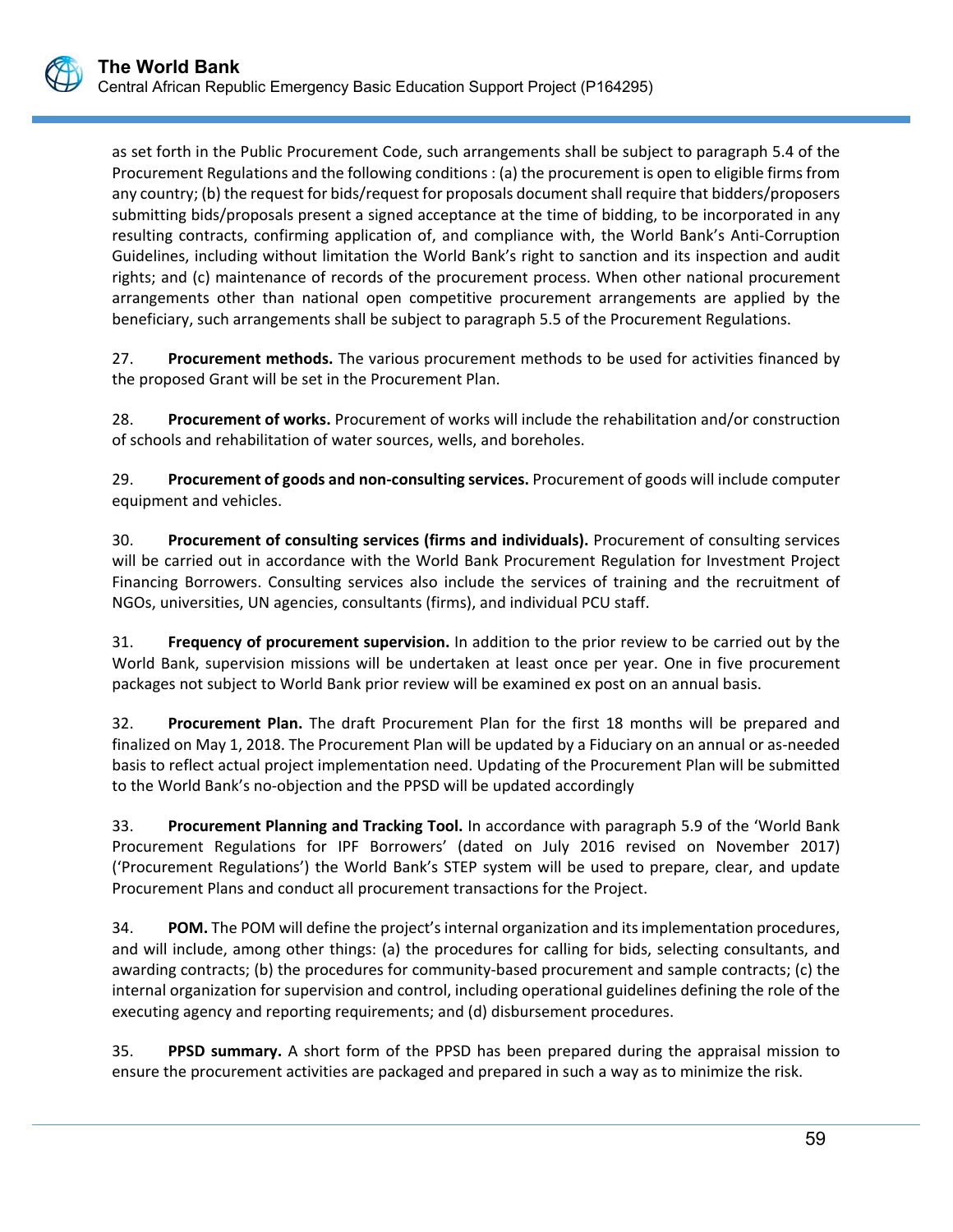

36. **Procurement Prior review thresholds.**  Procurement methods and World Bank review requirements for the procurement are summarized in tables 2.6 and 2.7.

| <b>Type of Procurement</b>                                                             | <b>Substantial</b><br><b>High Risk</b><br><b>Risk</b> |      | <b>Moderate</b><br><b>Risk</b> | <b>Low Risk</b> |  |
|----------------------------------------------------------------------------------------|-------------------------------------------------------|------|--------------------------------|-----------------|--|
| Works (including turnkey, supply, and installation of plant<br>and equipment, and PPP) | 5.0                                                   | 10.0 | 15.0                           | 20.0            |  |
| Goods, information technology, and non-consulting<br>services                          | 1.5                                                   | 2.0  | 4.0                            | 6.0             |  |
| <b>Consultants: Firms</b>                                                              | 0.5                                                   | 1.0  | 2.0                            | 4.0             |  |
| Consultants: Individual                                                                | 0.2                                                   | 0.3  | 0.4                            | 0.5             |  |

| Table 2.6. Procurement Prior Review Thresholds (US\$, millions) |  |  |  |
|-----------------------------------------------------------------|--|--|--|
|-----------------------------------------------------------------|--|--|--|

**Table 2.7. Thresholds for Procurement Approaches and Methods (US\$, thousands)** 

| <b>Works</b>          |                  | Goods, IT, and Non-Consulting<br><b>Services</b> |                       |                  | <b>Shortlist of National</b><br><b>Consultants</b> |                        |                                                   |
|-----------------------|------------------|--------------------------------------------------|-----------------------|------------------|----------------------------------------------------|------------------------|---------------------------------------------------|
| Open<br>International | Open<br>National | <b>RFQ</b>                                       | Open<br>International | Open<br>National | <b>RFQ</b>                                         | Consulting<br>services | Engineering<br>and<br>construction<br>supervision |
| ≥5,000                | < 5.000          | ≤200                                             | ≥500                  | $500$            | $\leq 100$                                         | $<$ 100                | ≤100                                              |

# **Environmental and Social (including safeguards)**

37. The Central African Republic Emergency Basic Education Support Project is designated Category B according to the World Bank's policy on Environmental Assessment (OP/BP 4.01). This designation suggests that the environmental and social, health, and safety risks and impacts of the project will be minimal, site‐specific, and manageable to an acceptable level. In consideration to the extension and the rehabilitation of classrooms, and the provision of other school level infrastructure such as toilets, water, and sports and classrooms goods likely to be supported under Component 1, the project has triggered the following environmental safeguard policies of the project: OP 4.01 Environmental Assessment and OP 4.11 Physical Cultural Resources.

38. **OP 4.01 Environmental Assessment.** Because the exact nature and location of the infrastructure (classrooms/schools) to be selected is still to be determined, an ESMF will be prepared and will provide guidance for preparation and implementation of the environmental and social screening process, and the preparation of the specific ESIAs for subprojects. The ESMF will also provide guidance about how to address health and safety issues along the project implementation, and will assess MEPSTA's capacity for addressing environmental and social issues and guide on how to strengthen its capacity. The ESMF will be consulted upon and disclosed in the country and in the World Bank's external website based on the SAP (annex 4)

39. **OP 4.11 (Physical Cultural Resources).** This policy is triggered as the proposed works might involve excavation, which may result in chance finds of physical cultural resources. Thus, this policy will be addressed in the ESMF and ESIA, and 'chance finds' procedures should be part of every civil works contract, even where risks are deemed low.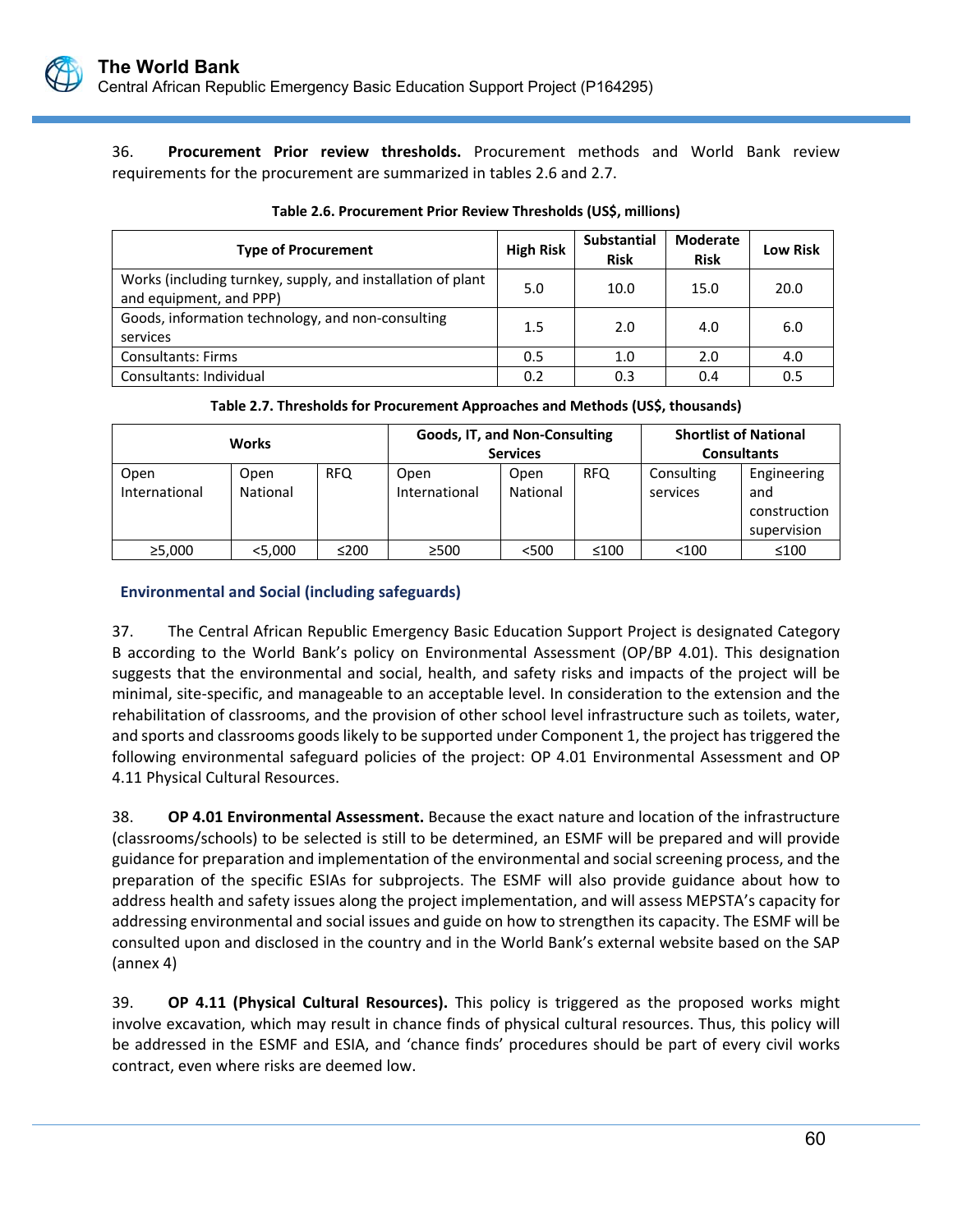40. The socioeconomic impacts of the proposed project are expected to be beneficial in the short, long, and medium term. Immediate benefits will include better quality of infrastructure and a positive environment for school children, which in the long term translate to stronger human capital to contribute to the social and economic development of Central African Republic. Social benefits are expansive as the project aims to improve access to and quality of basic education, as well as strengthen capacity that has been severed by ongoing conflict. It integrates early childhood education (from preschool age and ECD) to foster quality of education at primary level and onward, and addresses teacher, director, inspector, and pedagogical advisers' effectiveness as the main determinant of education quality. Additionally, IP will have enhanced opportunities to participate in quality education. Poverty, access rates, adequacy of infrastructure, student levels, and equity concerns informed the selection of the schools that will be targeted. The social safeguards impacts identified are not expected to have long‐term or cumulative effects.

- 41. The following social safeguards policies are triggered by the project:
	- **OP 4.10 on Indigenous Peoples** is triggered as the preliminary assessment confirms there is the presence of indigenous communities who meet the requirements of OP 4.10 in some of the prefectures (namely Ombella Mpoko and Mambere Kadei) targeted by the project. The project will comply with the requirements of OP 4.10 by ensuring that implementation arrangements at the field level embed its basic principles of a free, prior, and informed consultation leading to broad community support for the proposed project by the IPs. An IPPF will be prepared and disclosed by December 31, 2018. The IPPF will provide a framework for the preparation of an IPP should IPs be present in the areas of implementation.
	- **OP 4.12 on Involuntary Resettlement** is triggered as the project may require land acquisition for the construction of a teacher training center on the outskirts of the city of Bangui or other geographical location will be determined considering the location of the current teacher training center and other sustainability factors. While land is still in abundance in Central African Republic, sections of available land that are accessible have shrunk due to conflict and insecurity. An RPF will be prepared and disclosed by December 31, 2018. The RPF will provide a framework for the preparation of site‐specific RAPs to be prepared in the context of the teaching center, in accordance with OP 4.12. It is important to note however, that the planned infrastructure activities related to classrooms constructions and extensions will be limited to enclosed and school owned property (by the schools), and therefore these activities would not require land acquisition; this will be a requirement for the school extension activities.

42. The project will recruit an environmental and social safeguards specialist to oversee preparation and adequate implementation of the safeguards instruments throughout the project's life, by December 31, 2018. The safeguards specialist will benefit from capacity building by the World Bank experts (on GBV issues, GRM, and safeguards,), as well as lessons learned from other World Bank‐financed projects in Central African Republic (such as Londo, EFA‐FTI, EQRA, and other sectoral projects).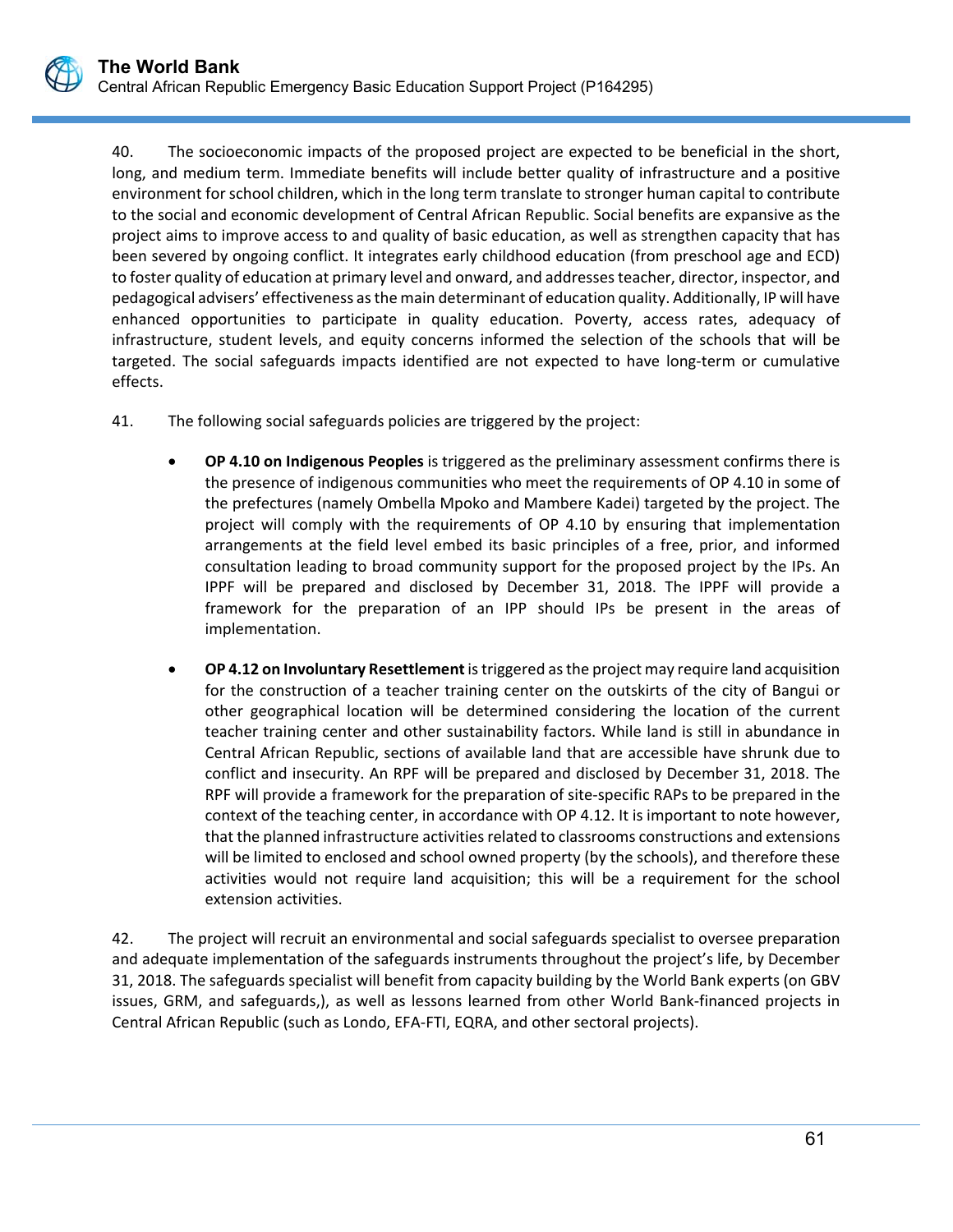

43. A project-level GRM will be prepared as part of the safeguards instruments. The GRM procedure will be disseminated in affected communities to create awareness and enable project‐affected people to file complaints.

44. Finally, no activities with environmental and social impacts will be implemented until the safeguards instruments have been finalized and disclosed as per the dates set forth in the SAP (annex 4).

## **Monitoring and Evaluation**

45. The M&E mainly uses the EMIS which will be supplemented with project specific data collection. The ongoing annual household survey, ENMC, will also be used for some dimensions of the project results M&E. The EMIS is currently supported by other DPs and the M&E framework will be built within the framework of EMIS data collection and process. Additional project specific data collection tools will be developed for M&E for some PDO and intermediate indicators. The Results Framework section provides detailed presentation of key PDO and intermediate indicators with appropriate data source, methodologies, and responsible units.

### **Role of Partners (if applicable)**

46. **The role of DPs will be critical in the implementation of the Emergency Basic Education Support Project and continuous dialogue will be maintained with the partners.** The dialogue will cover ongoing interventions for greater synergies and complementarities in the sector to achieve the project objectives. Where appropriate, the project will aim to scale up successful interventions. Table 2.8 presents a summary of the ongoing or planned donor‐financed projects in the education sector that have the greatest pertinence for the project and with which it will be critical to work closely.

| Partner                                                                                                                                     | <b>Subsector</b>    | Area of support                                                                                                                                                        | Period                 | Amount<br>(million US\$) |
|---------------------------------------------------------------------------------------------------------------------------------------------|---------------------|------------------------------------------------------------------------------------------------------------------------------------------------------------------------|------------------------|--------------------------|
| EU (implemented by UNICEF)                                                                                                                  | <b>ECD</b>          | Learning materials                                                                                                                                                     | 2015-2019              | 30.68                    |
|                                                                                                                                             | Primary             | School rehabilitation and construction<br>Pre-service training for community teachers<br>Manuals and learning materials<br>Institutional support                       |                        |                          |
| EU (State Building Contract)                                                                                                                | All level           | <b>Budget support</b>                                                                                                                                                  | 2017-2019              | 8.6                      |
| GPE (implemented by UNICEF)                                                                                                                 | Primary             | School rehabilitation and construction<br>Salaries for contract teachers<br>Subsidies to community teachers<br>Manuals and learning materials<br>Institutional support | 2015-2018              | 19.2                     |
| GPE (in the pipeline)<br>ECW (global pool fund coordinated<br>by Cluster Education and<br>implemented by NRC, Plan, UNICEF<br>and Intersos) | Primary<br>Primary  | catch up programs<br>accelerated learning                                                                                                                              | 2019-2022<br>2016-2018 | 31.6<br>6.0              |
| AFD                                                                                                                                         | Secondary<br>(TVET) | Vocational and technical training for out of school<br>youth<br>Institutional support to ACFPE                                                                         | $2017 -$<br>2020       | 2.6                      |

 $\overline{a}$ 

#### **Table 2.8. Summary of Ongoing and Planned DPs‐Financed Projects in the Education Sector in Central African Republic**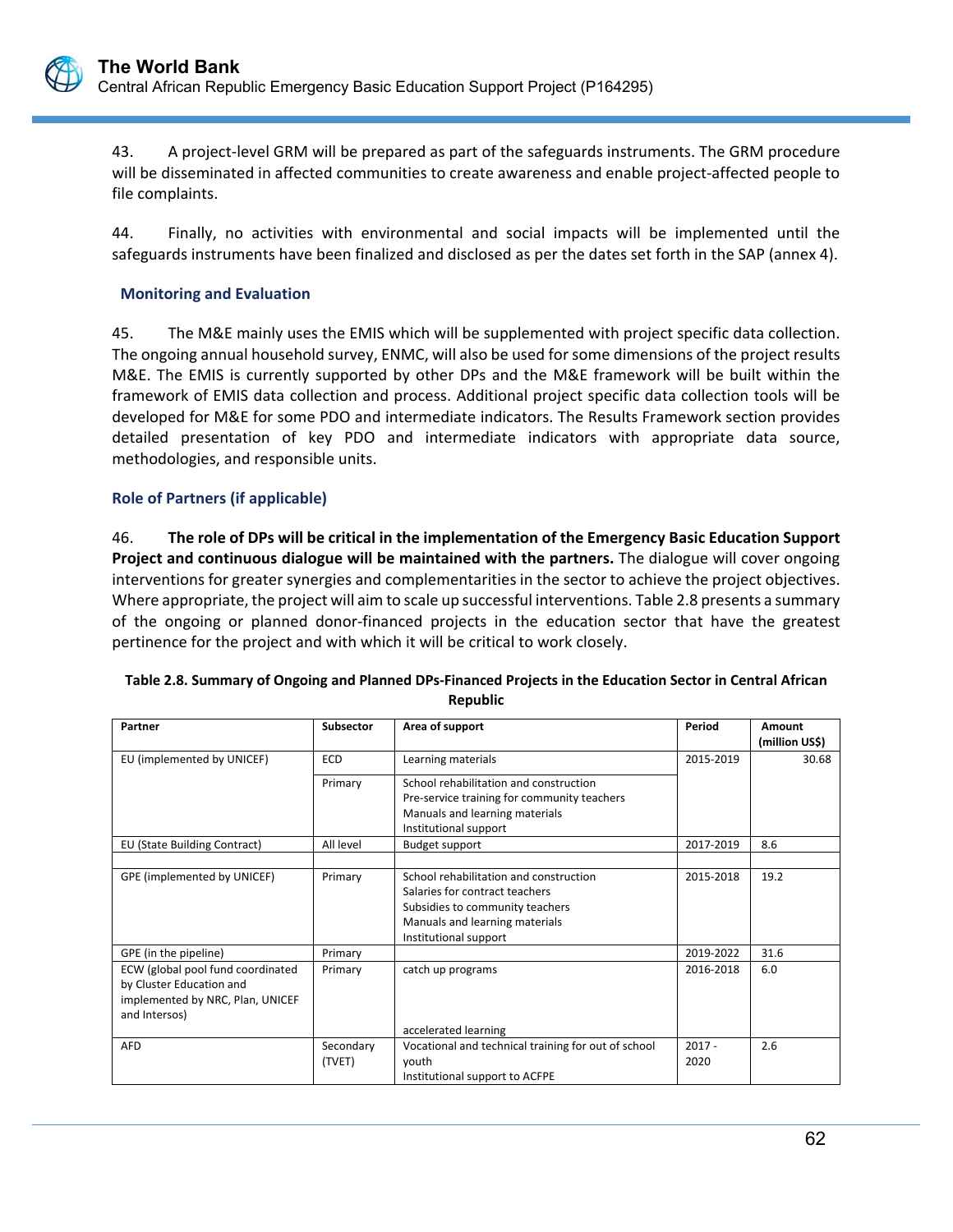# **ANNEX 3: IMPLEMENTATION SUPPORT PLAN**

**COUNTRY : Central African Republic Central African Republic Emergency Basic Education Support Project** 

# **Strategy and Approach for Implementation Support**

1. The present ISP is prepared for the implementation of an education project to reconstruct a system that has been devastated by conflicts and is operating in a context of low capacity. Because of the variability of the fragile situation, the ISP can be reviewed periodically to ensure that it continues to meet the implementation support needs of the project. The implementation will be carried out in two phases: (a) during the first six months of the project, key projection preparation activities will be carried out as they have been deferred based on the condensed procedures and (b) semiannual regular supervision missions will be carried out and offline support provided to ensure the timely completion of the different activities throughout the project implementation period.

2. During the first six months of the project, the main objective will be to provide technical support for compliance with deferred safeguards issues including supporting the establishment of the Project Implementation Unit, recruitment of project implementation staff, and refinement of project activities. Support will also be provided to MEPSTA in the selection of service providers to implement the fundamental activities that will enable the project to get an effective start. This includes the development of TORs, the procurement process in collaboration with the Fiduciary Agent and the rollout of the actions. In addition, support will be provided to fulfill the safeguards action plan as presented in annex 4.

3. The semiannual supervision missions will be carried out to (a) conduct strategic policy dialogue on major sector matters, including examining progress toward the execution of the education sector strategic plan, (b) review progress of activities and follow up on implementation bottlenecks to keep project implementation on track and performance at expected levels, and (c) review school‐level data to examine performance indicators. As such, throughout project implementation, support will be made to carry out the procurement of goods and undertake key studies and consultancies in the pursuit of project execution and for capacity building of MEPSTA. Attention will be paid to assist MEPSTA in securing M&E mechanisms to ensure adequate updating of the project results framework. Implementation support missions will be organized on a regular basis (at least twice a year) and on demand. The project midterm review will be organized, not later than three years from the project effectiveness date, to draw lessons for the remaining course of implementation.

### **Implementation Support Plan and Resource Requirements**

4. A core task team, comprising staff located at headquarters and in the country office, will add specific technical skills based on the project needs. The specific technical area will include subjects related to low-cost options in school construction, modern approaches in teacher training and support, assessment of students' learning achievement, and piloting of key intervention activities, particularly during the early years of the project life.

5. The following ISP has been designed to meet the requirements of the project, in terms of implementation support, fiduciary, and social and environmental safeguards. The ISP will be reviewed at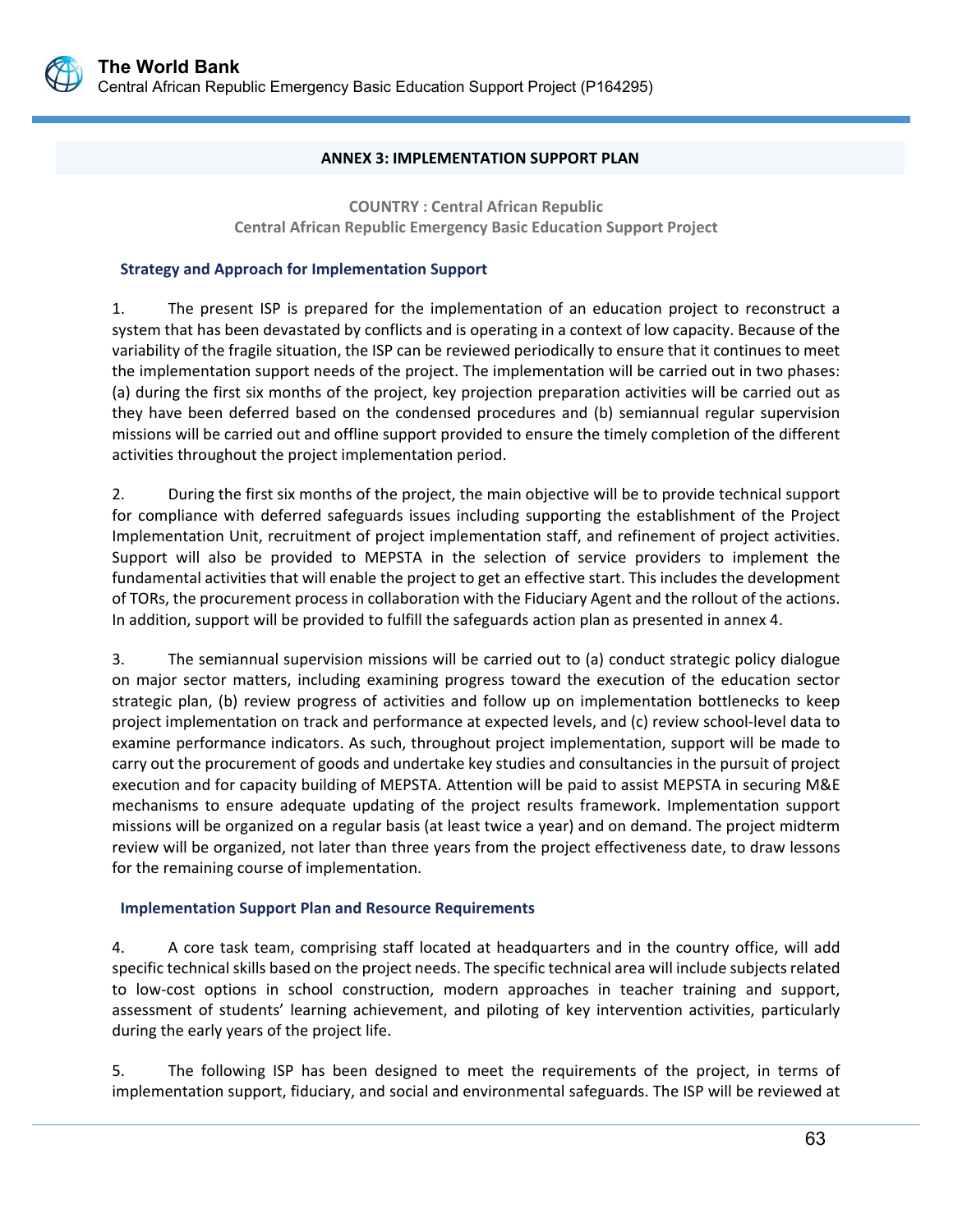

least once a year to ensure that it continues to meet the implementation support needs of the project. The table below lists the areas of focus, skills needed, and staff time requirements for personnel throughout the project cycle. These personnel do not include other staff and consultants that may be brought in, as needed, to advise and support the Government on specific program design and implementation arrangements and actions.

| Time                                         | <b>Focus</b>                                                                                                                                                                                                                                                                                                                               | <b>Skills Needed</b>                                                                                          | <b>Resource</b><br><b>Estimate (Staff</b><br>Weeks) |
|----------------------------------------------|--------------------------------------------------------------------------------------------------------------------------------------------------------------------------------------------------------------------------------------------------------------------------------------------------------------------------------------------|---------------------------------------------------------------------------------------------------------------|-----------------------------------------------------|
| Six months                                   | Policy dialogue on sector reform, management<br>٠<br>and coordination<br>Support preparation safeguards requirement<br>documents<br>Support establishment of the Project<br><b>Implementation Unit</b>                                                                                                                                     | Task/project/team<br>management, education<br>administration and<br>planning, policy dialogue<br>and analysis | <b>World Bank Task</b><br>Team Leader<br>(16)       |
|                                              | Technical and advisory support for civil works-<br>٠<br>related issues.<br>Monitoring of quality of school infrastructure<br>program                                                                                                                                                                                                       | Technical knowledge of<br>civil works or engineer or<br>architect                                             | Civil works<br>adviser (4)                          |
| Throughout the project implementation period | Technical support on training teachers, school<br>$\bullet$<br>principals, and inspectors, and development of a<br>new model of training<br>Contracting a specialized entity to upgrade the<br>$\bullet$<br>teacher training curricula<br>Review implementation progress on teacher<br>training-related activities, performance indicators | Technical knowledge of<br>teacher training and<br>teacher policy                                              | Teacher training<br>specialist (3)                  |
|                                              | Review of FM<br>Provide technical and advisory support                                                                                                                                                                                                                                                                                     | Knowledge and experience<br>in FM                                                                             | FM specialist (4)                                   |
|                                              | Review of procurement arrangements and<br>capacity, procurement documents<br>Technical and advisory support for fiduciary<br>capacity building                                                                                                                                                                                             | Knowledge and experience<br>in procurement                                                                    | Procurement<br>specialist (8)                       |
|                                              | Implementation of the safeguards action plan<br>$\bullet$<br>Review of social inclusion and environment<br>management arrangements                                                                                                                                                                                                         | Technical knowledge of<br>social and environmental<br>issues                                                  | Social and<br>environmental<br>specialists (4)      |
|                                              | Communication on school governance in the<br>implementation of school grants<br>Implementation capacity-building activities<br>Technical and advisory support for school<br>$\bullet$<br>decentralization                                                                                                                                  | Community development<br>experts or specialists                                                               | (4SW)                                               |
|                                              | Data collection and analysis for better sector<br>٠<br>knowledge and assess the project effectiveness<br>Piloting of key interventions<br>٠                                                                                                                                                                                                | M&E experts, economist,<br>or statistician                                                                    | (8SW)                                               |
|                                              |                                                                                                                                                                                                                                                                                                                                            |                                                                                                               |                                                     |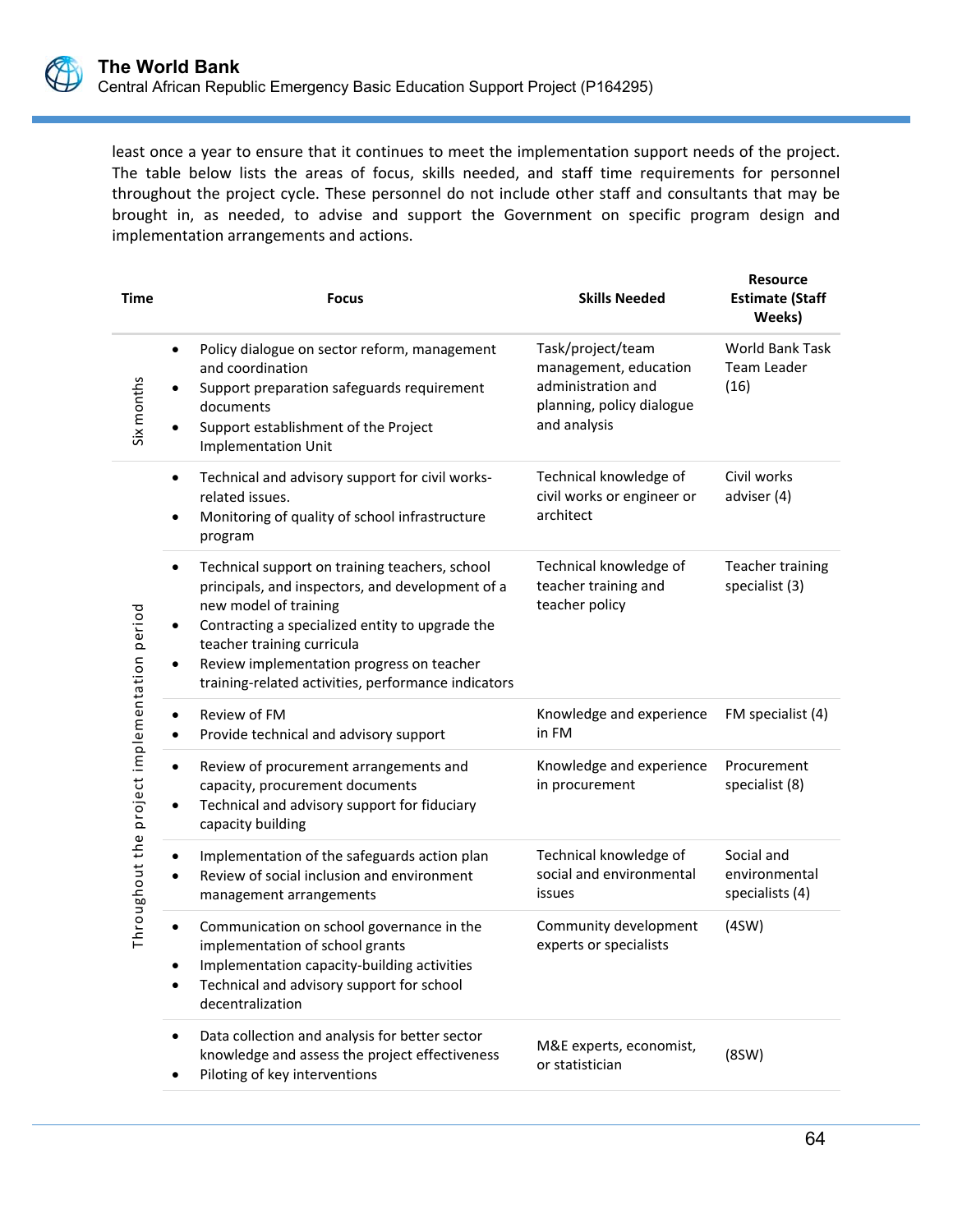

# **Skills Mix Required**

| <b>Skills Needed</b>                           | <b>Number of Staff Weeks</b> | <b>Number of Trips</b> | <b>Comments</b>                        |
|------------------------------------------------|------------------------------|------------------------|----------------------------------------|
| <b>Task Team Leaders</b>                       | 12 per year                  | 2-3 per year           | Staff based in headquarters<br>(HQ)    |
| Education specialist and<br>operations officer | 10 per year                  | 2 per year             | Staff based in HQ or country<br>office |
| Fiscal management<br>specialist                | 4 per year                   | 2 per year             | Staff based in HQ or country<br>office |
| Procurement specialist                         | 4 per year                   |                        | Staff based in country office          |
| Environmental<br>safeguards                    | 4 per year                   | 2 per year             | Staff based in HQ or country<br>office |
| Social safeguards                              | 4 per year                   | 2 per year             | Staff based in HQ or country<br>office |
| Economist/statistician                         | 6 per year                   | 2 per year             | Consultant                             |
| Civil works adviser                            | 3 per year                   | 2 per year             | Consultant                             |
| Community<br>development specialist            | 3 per year                   | 2 per year             | Consultant                             |
| <b>Teachers training</b><br>specialist         | 4 per year                   | 2-3 per year           | Consultant                             |

#### Partners

|           | <b>Name</b>              | <b>Institution/Country</b>      | Role         |
|-----------|--------------------------|---------------------------------|--------------|
| Republic) | <b>Cluster Education</b> | UNICEF (Bangui, Central African | Consultative |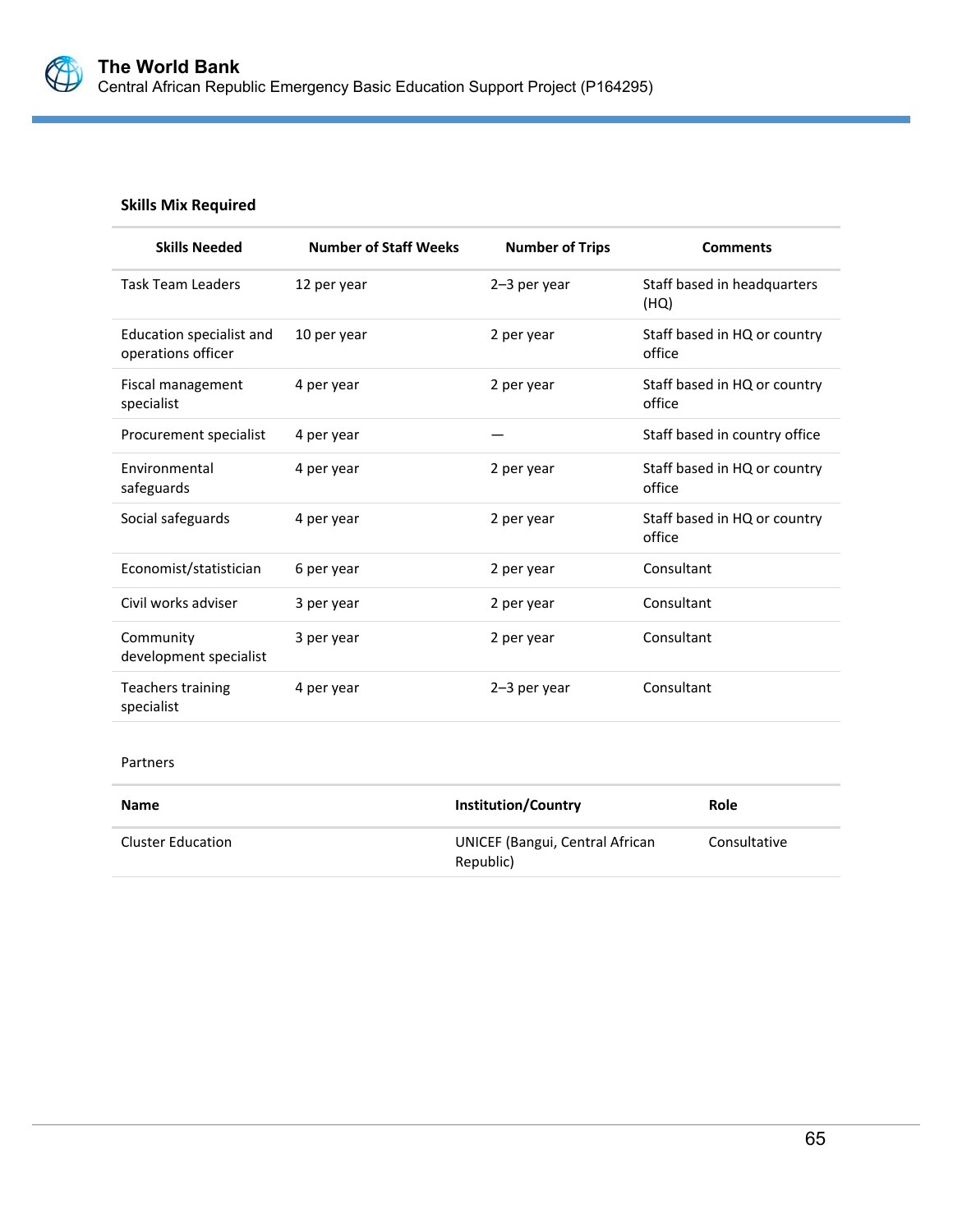## **ANNEX 4: SAFEGUARDS ACTION PLAN**

**Central African Republic (Central African Republic) Emergency Basic Education Support Project** 

1. No activity will be advertised nor implemented in the field before the completion of the required safeguards instruments (ESMF/ESIA, IPPF/IPP, and RPF/RAP) which shall be satisfactory to the World Bank (actual delivery date), and the integration of measures/clauses in the documents governing activity implementation in accordance with such safeguards documents

|                                                                               |               | Actual /              |
|-------------------------------------------------------------------------------|---------------|-----------------------|
| <b>Action</b>                                                                 | Responsible   | <b>Expected</b>       |
|                                                                               |               | <b>Delivery Date</b>  |
| <b>ESMF</b>                                                                   |               |                       |
| <b>TORs drafted</b>                                                           | <b>MEPSTA</b> | <b>July 2018</b>      |
| Consultant recruited                                                          | <b>MEPSTA</b> | September 2018        |
| Draft ESMF                                                                    | <b>MEPSTA</b> | November 2018         |
| Final ESMF to be cleared and disclosed by the World Bank                      | World Bank    | December 2018         |
| <b>IPPF/IPP</b>                                                               |               |                       |
| <b>TORs drafted</b>                                                           | <b>MEPSTA</b> | <b>July 2018</b>      |
| Consultant recruited                                                          | <b>MEPSTA</b> | September 2018        |
| Draft IPPF/IPP                                                                | <b>MEPSTA</b> | December 2018         |
| Final IPPF to be cleared and disclosed by the World Bank                      | World Bank    | December 2018         |
| <b>RPF/RAP</b>                                                                |               |                       |
| <b>TORs drafted</b>                                                           | <b>MEPSTA</b> | <b>July 2018</b>      |
| Consultant recruited                                                          | <b>MEPSTA</b> | September 2018        |
| Draft RPF/RAP                                                                 | <b>MEPSTA</b> | December 2018         |
| Final RPF to be cleared and disclosed by the World Bank                       | World Bank    | December 2018         |
| Implementation of ESMF, IPPF/IPP, RPF/RAP                                     |               |                       |
| TORs for a safeguards specialist to be recruited (environmental and social    | <b>MEPSTA</b> | <b>Upon Financial</b> |
| specialist)                                                                   |               | Agreement             |
|                                                                               |               | signing               |
| Recruitment of safeguards specialist                                          | <b>MEPSTA</b> | Three months          |
|                                                                               |               | after                 |
|                                                                               |               | effectiveness         |
| Allocation of a reasonable amount of resources (to be incorporated in the     | <b>MEPSTA</b> | Upon                  |
| annual budget to be approved by the World Bank) to the safeguards             |               | effectiveness         |
| specialist(s) to cover operating costs allowing them to satisfactorily        |               |                       |
| implement their tasks.                                                        |               |                       |
| <b>Capacity-building activities</b>                                           |               |                       |
| Safeguards training for project safeguards staff and relevant stakeholders    | World Bank    | Three months          |
| such as technical staff of Ministry of Education, representatives, and so on, |               | after                 |
| by World Bank specialists. In addition to safeguards training, topics will    |               | effectiveness         |
| include labor influx and GBV/Sexual Exploitation and Abuse risks and          |               | And then once a       |
| mitigation measures.                                                          |               | year                  |

 $\overline{a}$ 

#### **Table 4.1. Safeguards Action Plan**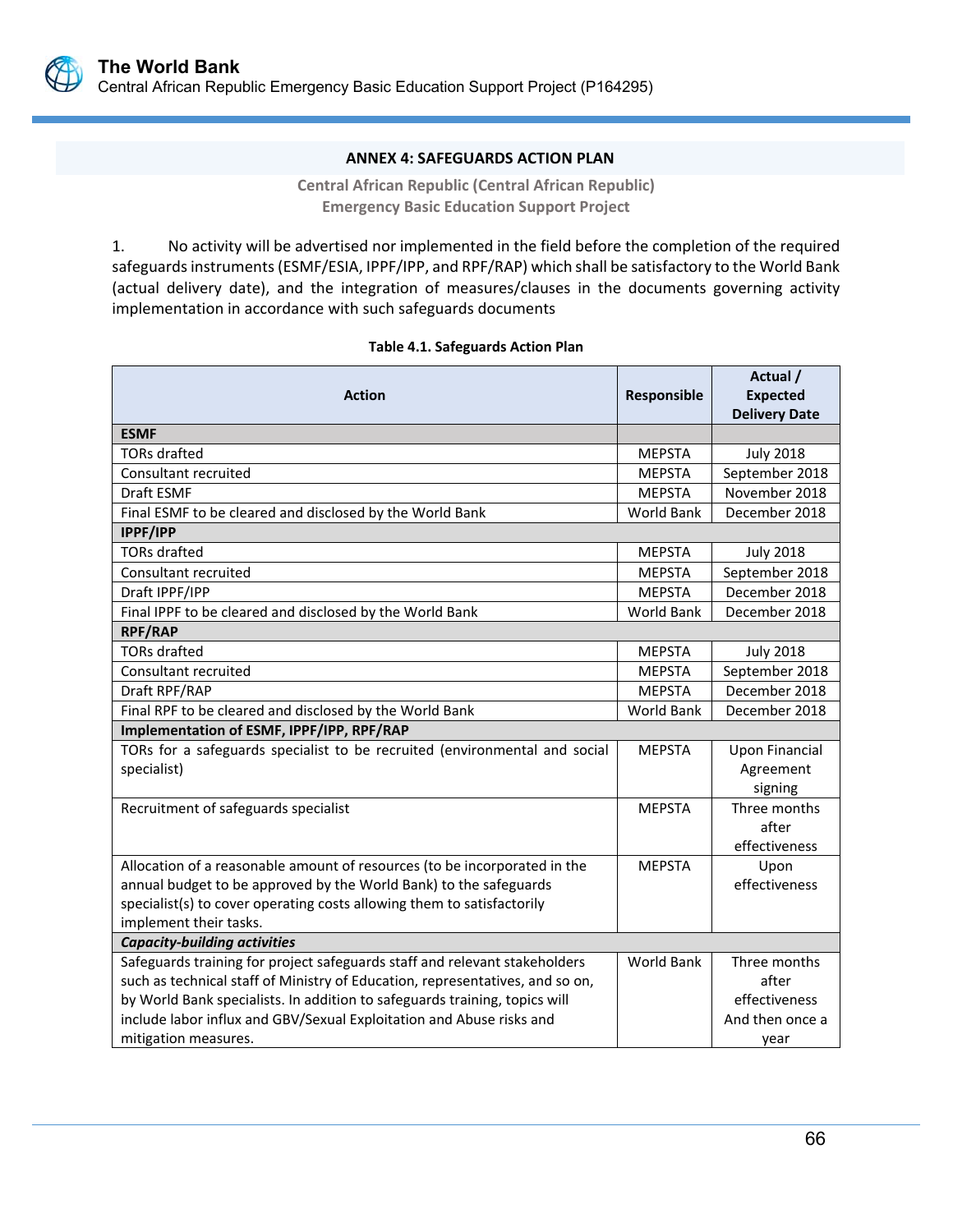# **ANNEX 5: Key Education Sector Statistics**

**Central African Republic (Central African Republic) Emergency Basic Education Support Project** 





*Source: Estimations based on Multiple Indicator Cluster Survey (MICS) and ENMC.*



 $\overline{a}$ 



*Source: Estimations based on MICS and ENMC.*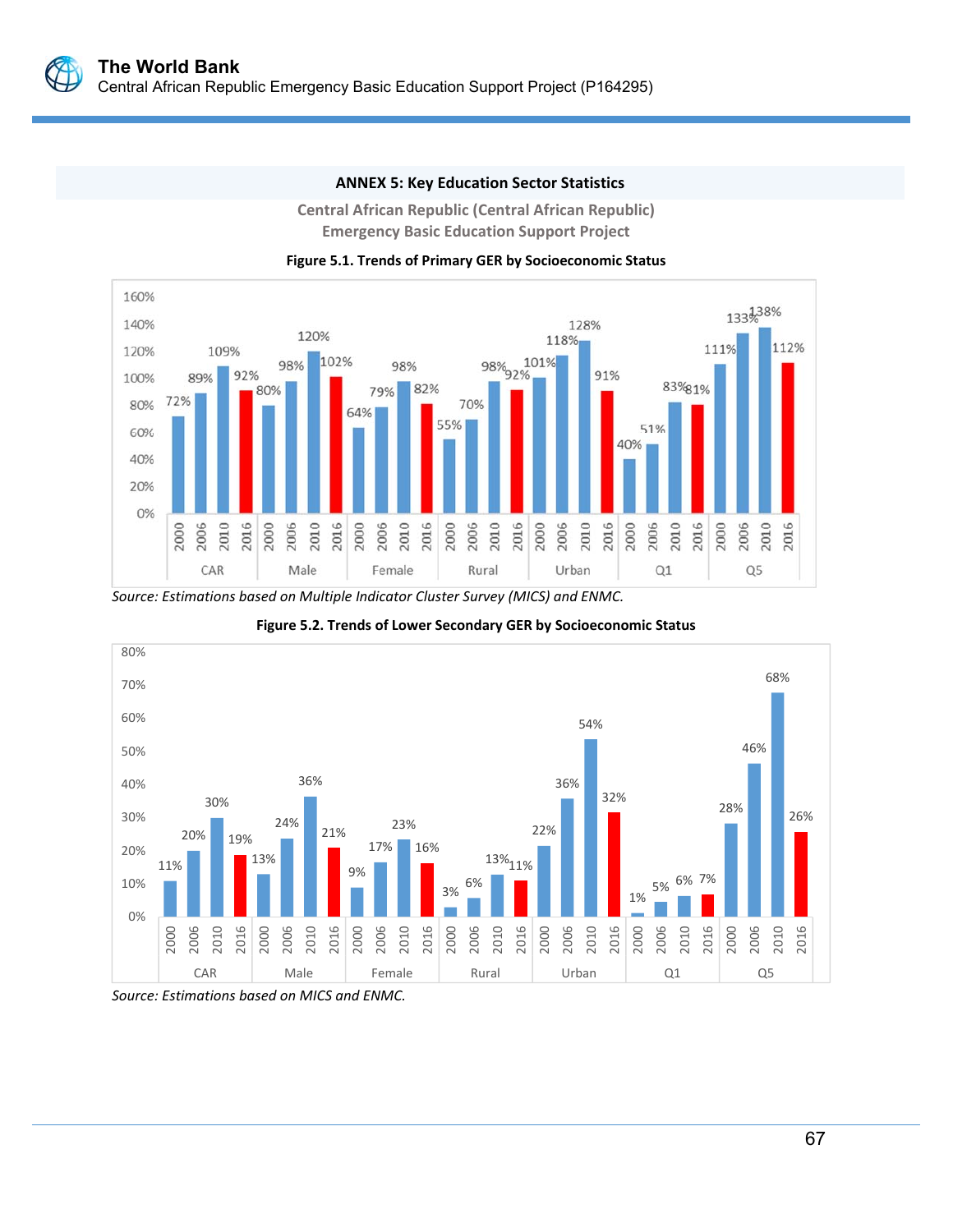





*Source: Estimations based on MICS and ENMC.* 



 $\overline{a}$ 

# **Figure 5.4. Trends of Out‐of‐school Rate by Socioeconomic Status**

*Source: Estimations based on MICS and ENMC.*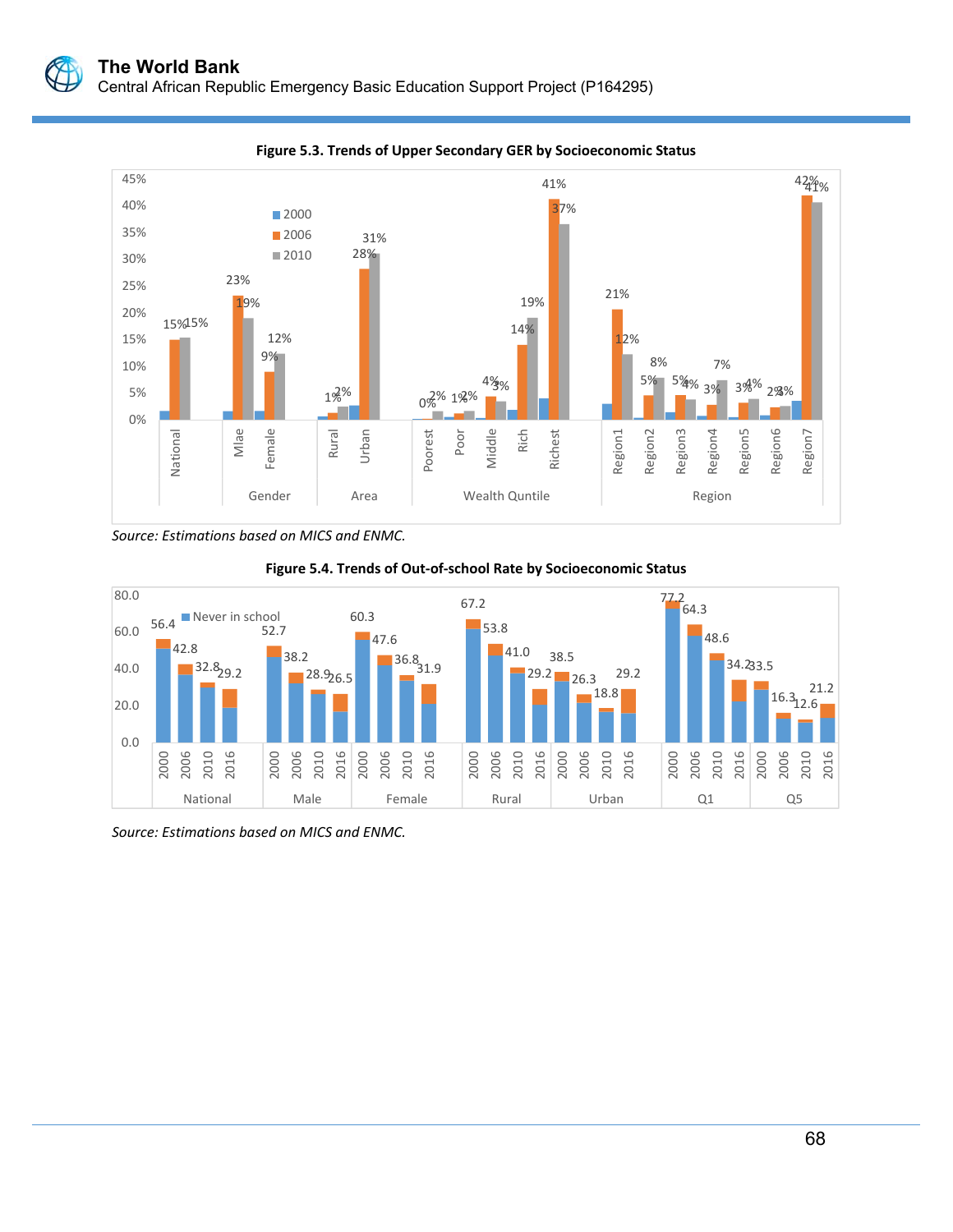





*Source: Estimations based on MICS and ENMC.*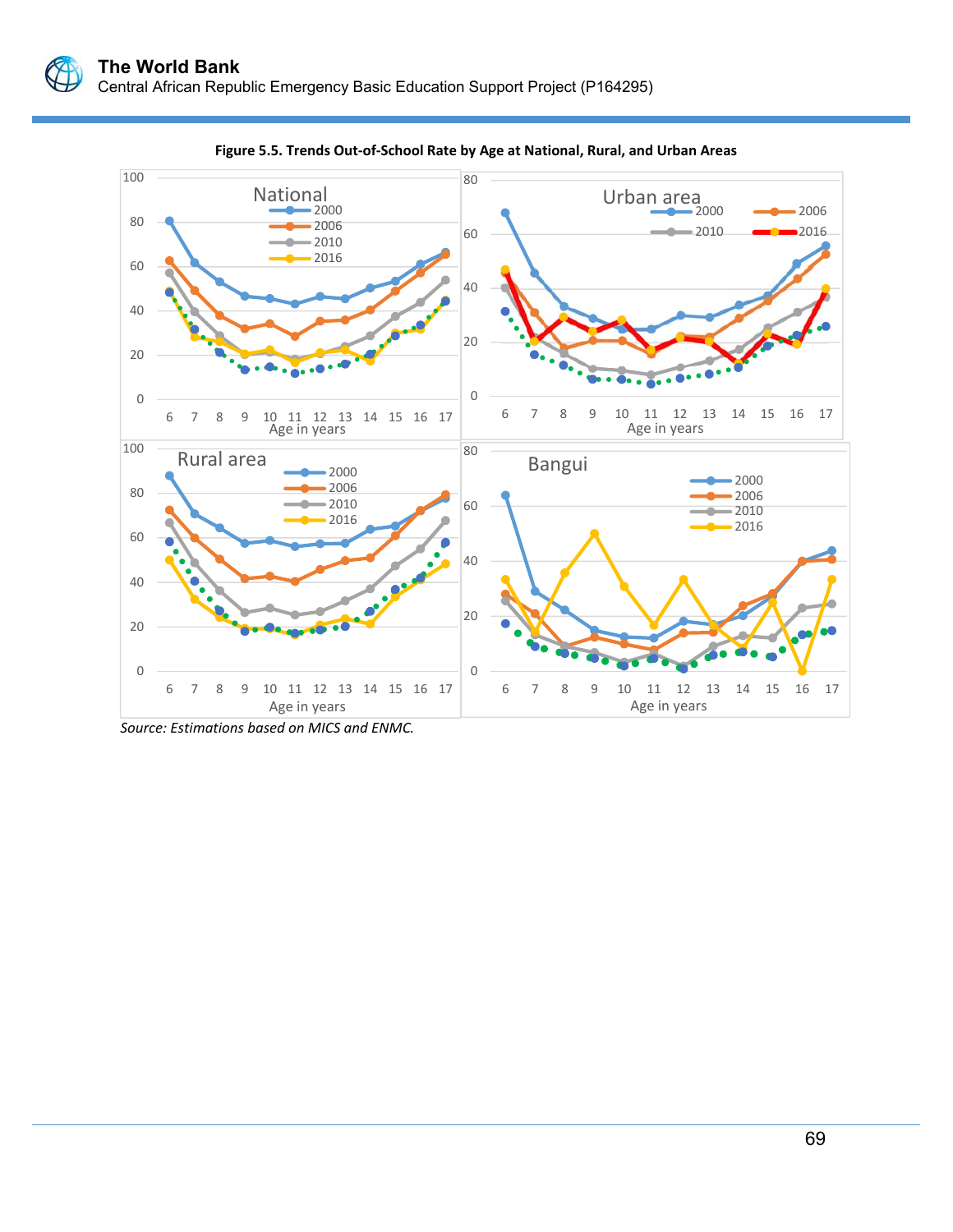

**Figure 5.6. Trends of Primary GER by Region** 

*Source: Estimations based on MICS and ENMC.* 



 $\overline{a}$ 

**Figure 5. 7. Trends of Lower Secondary GER by Region** 

*Source: Estimations based on MICS and ENMC.*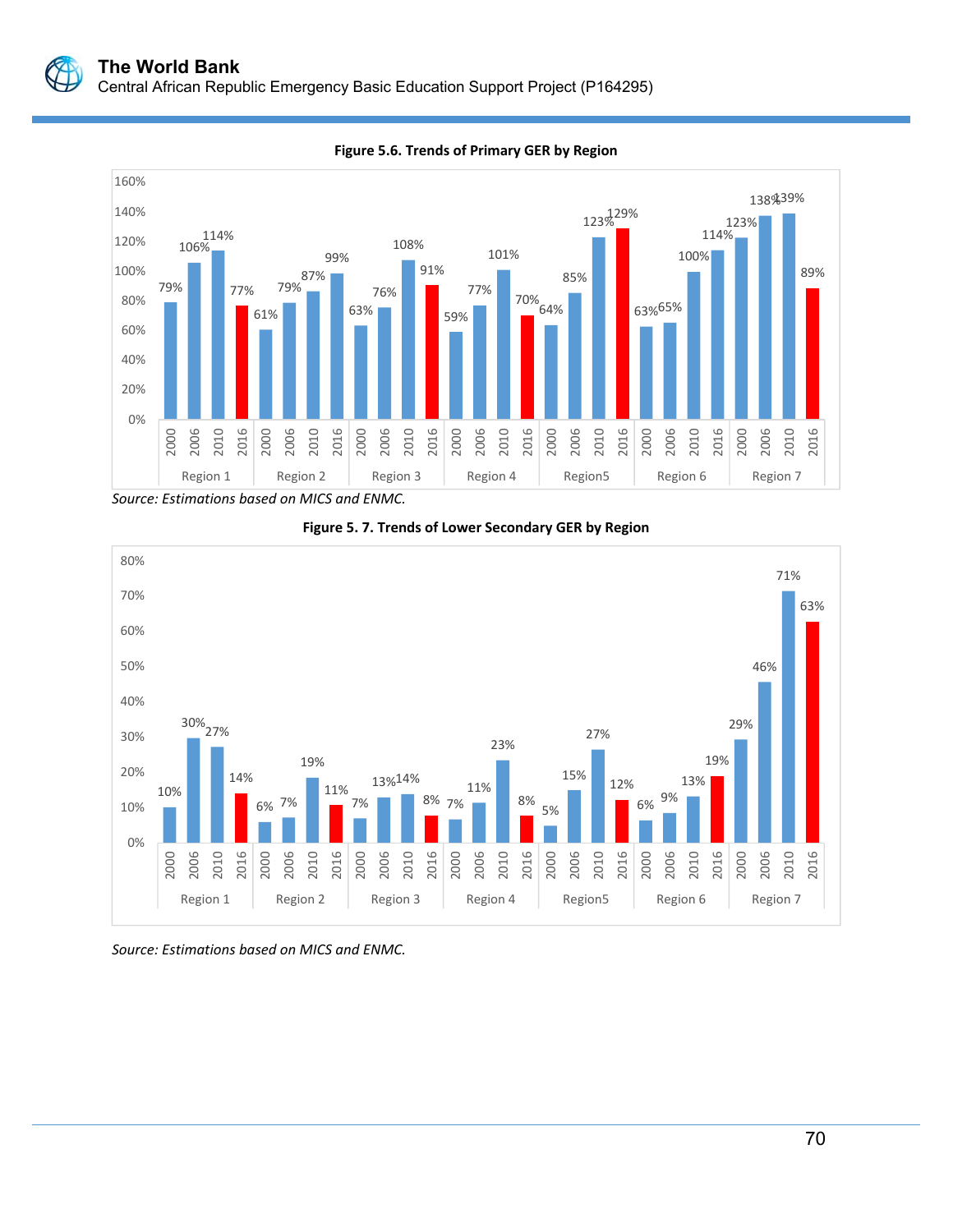

**Figure 5.8. Youth Activity Status (Ages 15–24)(%)** 

Source: Estimations based on 2016 ENMC.



 $\overline{a}$ 

**Figure 5.9. Educational Attainment of Working Age Population (ages 15–64)(%)** 

*Source: Estimations based on 2016 ENMC.*